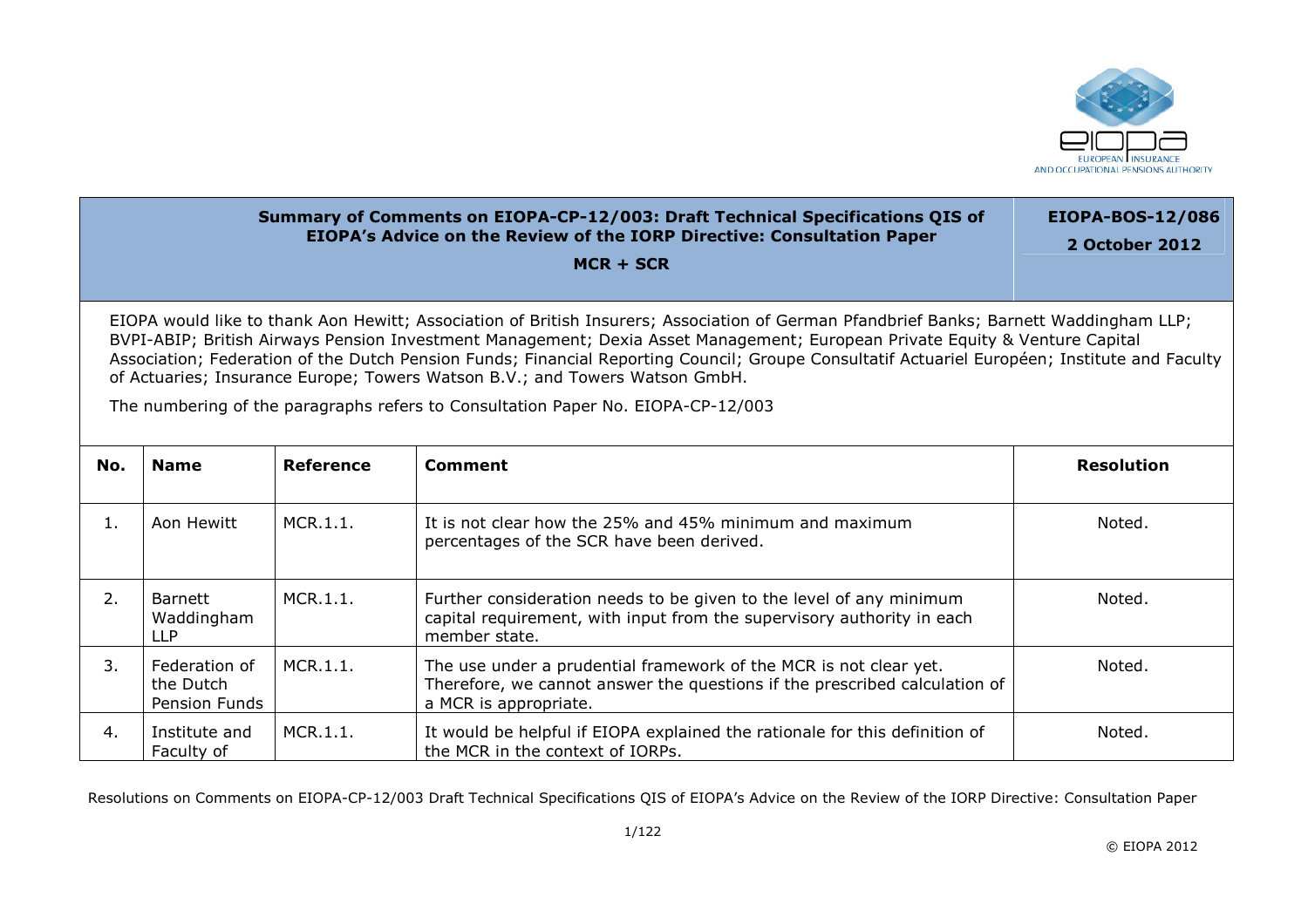

|    | Actuaries                                |          |                                                                                                                                                                                                                                                                                                                                                                                                                                      |                                                                                                                                                                                                 |
|----|------------------------------------------|----------|--------------------------------------------------------------------------------------------------------------------------------------------------------------------------------------------------------------------------------------------------------------------------------------------------------------------------------------------------------------------------------------------------------------------------------------|-------------------------------------------------------------------------------------------------------------------------------------------------------------------------------------------------|
| 5. | Institute and<br>Faculty of<br>Actuaries | MCR.2.1. | No comment                                                                                                                                                                                                                                                                                                                                                                                                                           | Noted.                                                                                                                                                                                          |
| 6. | Institute and<br>Faculty of<br>Actuaries | MCR.2.2. | No comment                                                                                                                                                                                                                                                                                                                                                                                                                           | Noted.                                                                                                                                                                                          |
| 7. | Institute and<br>Faculty of<br>Actuaries | MCR.2.3. | No comment                                                                                                                                                                                                                                                                                                                                                                                                                           | Noted.                                                                                                                                                                                          |
| 8. | Institute and<br>Faculty of<br>Actuaries | MCR.2.4. | See our comment on MCR 1.1                                                                                                                                                                                                                                                                                                                                                                                                           | Noted.                                                                                                                                                                                          |
| 9. | Aon Hewitt                               | MCR.2.5. | This section includes terms like "profit participation". This seems to have<br>been cut and paste from Solvency II without giving consideration<br>whether it is appropriate terminology and approach for IORPs, and we<br>suggest this section is reworded so it is appropriate for IORPs.<br>Presumably TP1 represents technical provisions excluding<br>discretionary/conditional benefits, and TPs is that part of the technical | Noted.<br>There is a large diversity<br>of IORPs in different<br>member states. There<br>are situations in which<br>the use of expressions<br>like "profit participation"<br>and "contracts" is |
|    |                                          |          | provisions in respect of discretionary/conditional benefits? EIOPA should<br>clarify.<br>Also, what liabilities does EIOPA think will be included in TP4 (all other<br>IORP obligations other than those already covered elsewhere in the<br>calculations?                                                                                                                                                                           | absolutely appropriate for<br>IORPs.                                                                                                                                                            |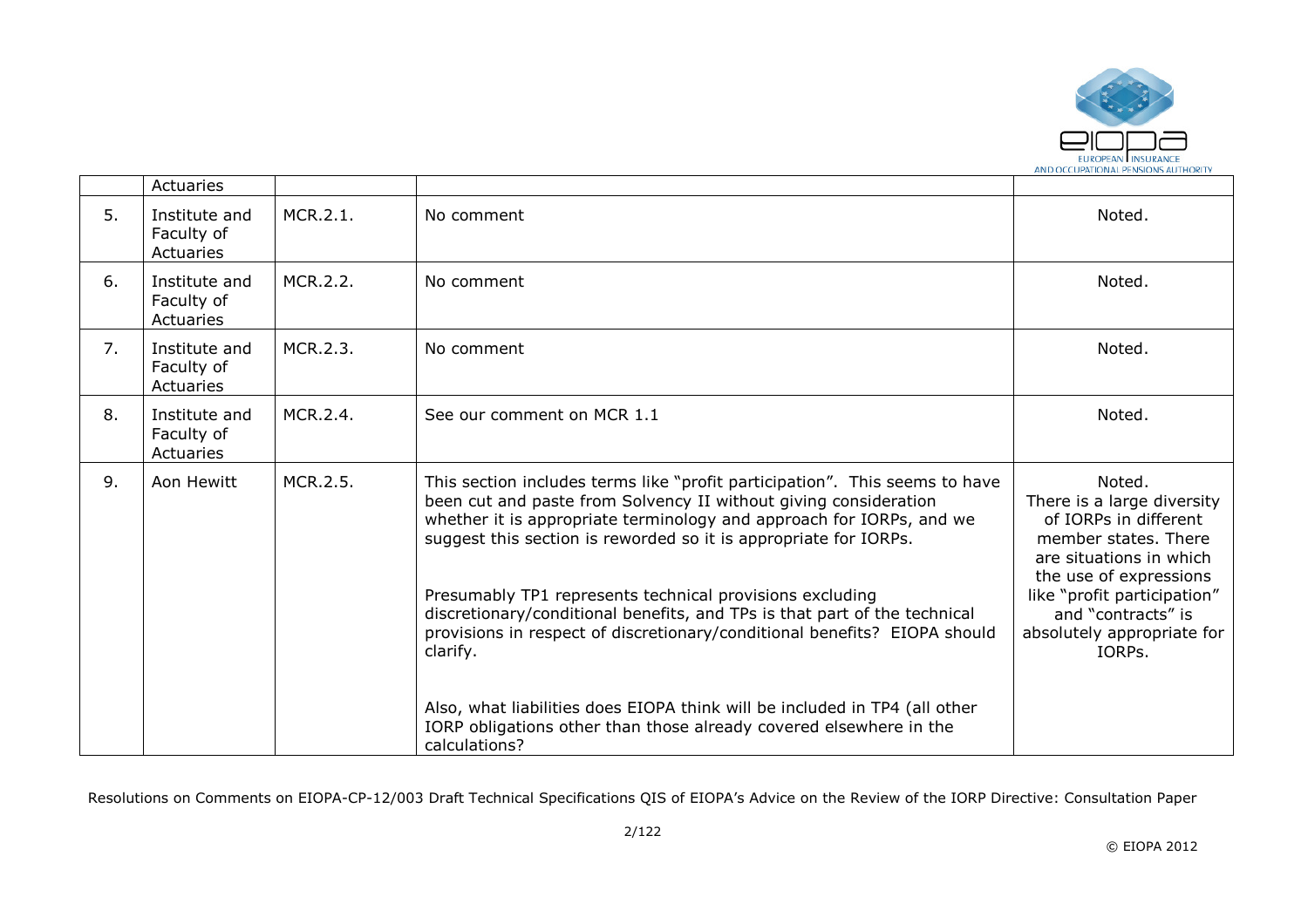

٦

|     |                                          |          | CAR is the total "capital at risk" for each contract. What does this mean<br>in practice? IORPs have plan members, not contracts. Does this mean<br>each IORP needs to calculate capital at risk for each member. In this<br>case, EIOPA should provide more clarity on how this should be<br>interpreted (for example is it the SCR)?                                                                                                                                                                                        |        |
|-----|------------------------------------------|----------|-------------------------------------------------------------------------------------------------------------------------------------------------------------------------------------------------------------------------------------------------------------------------------------------------------------------------------------------------------------------------------------------------------------------------------------------------------------------------------------------------------------------------------|--------|
| 10. | Institute and<br>Faculty of<br>Actuaries | MCR.2.5. | These definitions are difficult to interpret in the context of UK IORPs and<br>more guidance is required. In particular the relevance of references to<br>profit participation is most unclear.                                                                                                                                                                                                                                                                                                                               | Noted. |
| 11. | Insurance<br>Europe                      | MCR.2.5. | The CAR is based on a contractual base ("in relation to each contract").<br>Such a detailed contractual calculation is complex and seems to be not<br>feasible for lots of IORP. Considering that suitable model points can be<br>used for cash-flow projections (section 2.4 - HBS 4.4) - which make<br>perfectly sense from our point of view - it is not meaningful and helpful to<br>require contract-based calculation for CAR. (The similar approach in the<br>Solvency II framework causes already some difficulties.) | Noted. |
| 12. | Institute and<br>Faculty of<br>Actuaries | MCR.2.6. | The consultation period has proved too short for us to consider this<br>paragraph.                                                                                                                                                                                                                                                                                                                                                                                                                                            | Noted. |
| 13. | Institute and<br>Faculty of<br>Actuaries | MCR.2.7. | The consultation period has proved too short for us to consider this<br>paragraph.                                                                                                                                                                                                                                                                                                                                                                                                                                            | Noted. |
| 14. | Institute and<br>Faculty of              | MCR.2.8. | No comment                                                                                                                                                                                                                                                                                                                                                                                                                                                                                                                    | Noted. |

ா

┐

┱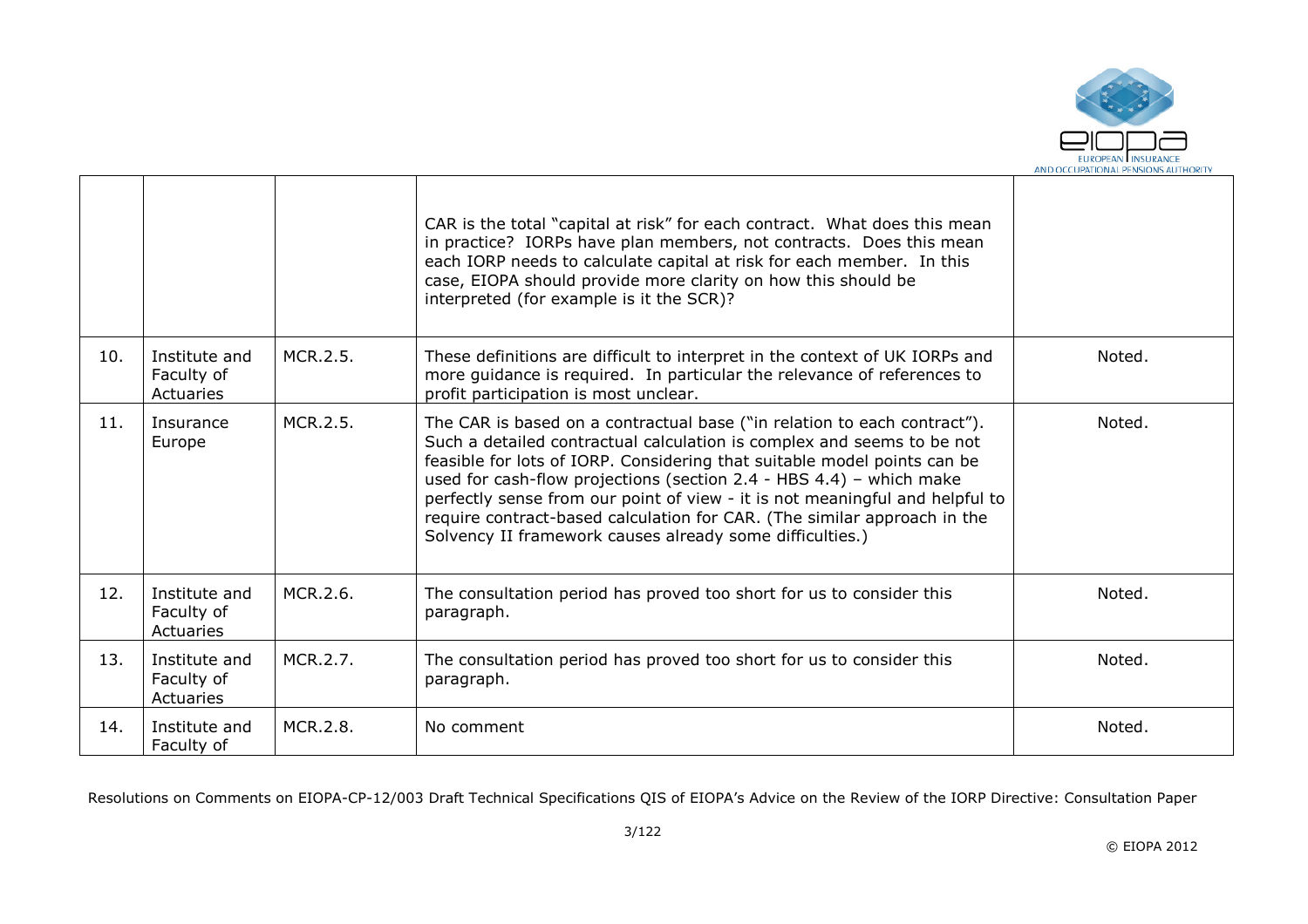

|     | Actuaries                                          |                            |                                                                                                                                                                                                                                                                                                                                                                                                                                                                                                                                                                                            |                                                                                                                                                                     |
|-----|----------------------------------------------------|----------------------------|--------------------------------------------------------------------------------------------------------------------------------------------------------------------------------------------------------------------------------------------------------------------------------------------------------------------------------------------------------------------------------------------------------------------------------------------------------------------------------------------------------------------------------------------------------------------------------------------|---------------------------------------------------------------------------------------------------------------------------------------------------------------------|
| 15. | Aon Hewitt                                         | MCR.2.9.                   | It is not clear how the weightings applied to each element of the linear<br>calculation have been derived. Please clarify.                                                                                                                                                                                                                                                                                                                                                                                                                                                                 | Noted.                                                                                                                                                              |
| 16. | Institute and<br>Faculty of<br>Actuaries           | MCR.2.9.                   | We question whether this parameterisation is relevant and appropriate to<br>IORPs.                                                                                                                                                                                                                                                                                                                                                                                                                                                                                                         | Noted.                                                                                                                                                              |
| 17. | <b>Towers</b><br>Watson<br>GmbH,<br>Germany        | <b>SCR 7.44 to</b><br>7.60 | It appears that EIOPA has used an old version of the QIS 5 for insurers<br>here. It would be good to have this brought up to date too if the general<br>thread of upholding Solvency II as a starting point and, in particular,<br>explained why such an individual-by-individual valuation should make<br>sense for IORPs, if it does not make sense for insurers.                                                                                                                                                                                                                        | Noted.                                                                                                                                                              |
| 19. | Federation of<br>the Dutch<br><b>Pension Funds</b> | SCR.1.1.                   | We believe that $-$ especially for the purpose of this QIS $-$ some risks<br>should not be included in the calculation of the SCR as they are not likely<br>to be material, while it takes a lot of time and effort to determine the<br>SCR's. The main aim of this QIS is to answer the question whether a<br>Holistic Balance Sheet will be appropriate as supervisory tool. For<br>achieving this goal, calculation of the SCR of the following risks will be<br>superfluous:<br>Health risk<br>$\bullet$<br>Operational risk<br>$\bullet$<br>Intangible asset risk module<br>$\bullet$ | Noted.<br>Excluding a particular<br>risk (sub-)module in the<br>SCR calculation in case it<br>is not material will be<br>considered a<br>simplification in the QIS. |
|     |                                                    |                            | Market risk concentrations<br>$\bullet$                                                                                                                                                                                                                                                                                                                                                                                                                                                                                                                                                    |                                                                                                                                                                     |
|     |                                                    |                            | Pension disability-morbidity risk                                                                                                                                                                                                                                                                                                                                                                                                                                                                                                                                                          |                                                                                                                                                                     |
|     |                                                    |                            | Pension revision risk                                                                                                                                                                                                                                                                                                                                                                                                                                                                                                                                                                      |                                                                                                                                                                     |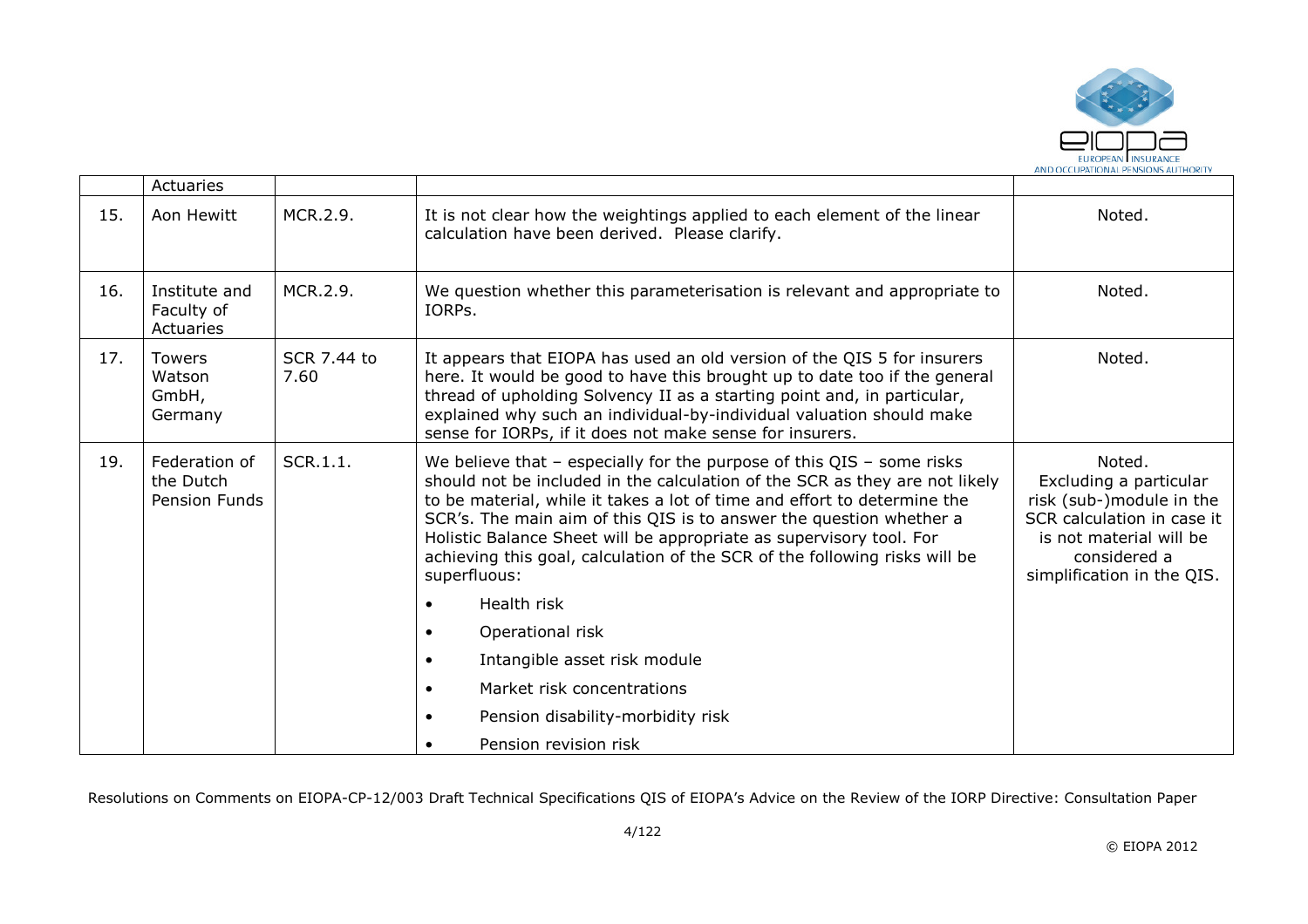

|     |                                                |          | Pension catastrophe risk sub-module<br>$\bullet$<br>Counterparty default risk module<br>$\bullet$                                                                                                                                                                                                                                                                                                                                                                                                                                                                                                                                                                                                                                                                          |                                                                                                                                                                     |
|-----|------------------------------------------------|----------|----------------------------------------------------------------------------------------------------------------------------------------------------------------------------------------------------------------------------------------------------------------------------------------------------------------------------------------------------------------------------------------------------------------------------------------------------------------------------------------------------------------------------------------------------------------------------------------------------------------------------------------------------------------------------------------------------------------------------------------------------------------------------|---------------------------------------------------------------------------------------------------------------------------------------------------------------------|
| 20. | Groupe<br>Consultatif<br>Actuariel<br>Européen | SCR.1.1. | In case EIOPA is looking for possibilities to simplify the QIS and to lay<br>more focus on the impact of the new elements in the QIS (especially the<br>holistic balance sheet with the valuation of steering mechanisms, sponsor<br>support and PPS), we suggest reducing or even removing the following<br>parts of the calculation of the SCR:<br>Health risk<br>Operational risk<br>Intangible asset risk module<br>$\bullet$<br>Market risk concentrations<br>$\bullet$<br>Pension disability-morbidity risk<br>$\bullet$<br>Pension revision risk<br>$\bullet$<br>Pension catastrophe risk sub-module<br>$\bullet$<br>Counterparty default risk module<br>These risks are not likely to be material and it takes a lot of time and<br>effort to determine the SCR's. | Noted.<br>Excluding a particular<br>risk (sub-)module in the<br>SCR calculation in case it<br>is not material will be<br>considered a<br>simplification in the QIS. |
| 21. | Institute and<br>Faculty of<br>Actuaries       | SCR.1.1. | The process required to assess proportionality is itself potentially<br>onerous. We therefore support the suggestion of the Groupe Consultatif<br>Actuariel Europeen that EIOPA consider omitting modules of the SCR<br>calculation that are expected to result in immaterial results for most<br>IORPs.                                                                                                                                                                                                                                                                                                                                                                                                                                                                   | Noted.<br>Excluding a particular<br>risk (sub-)module in the<br>SCR calculation in case it<br>is not material will be<br>considered a                               |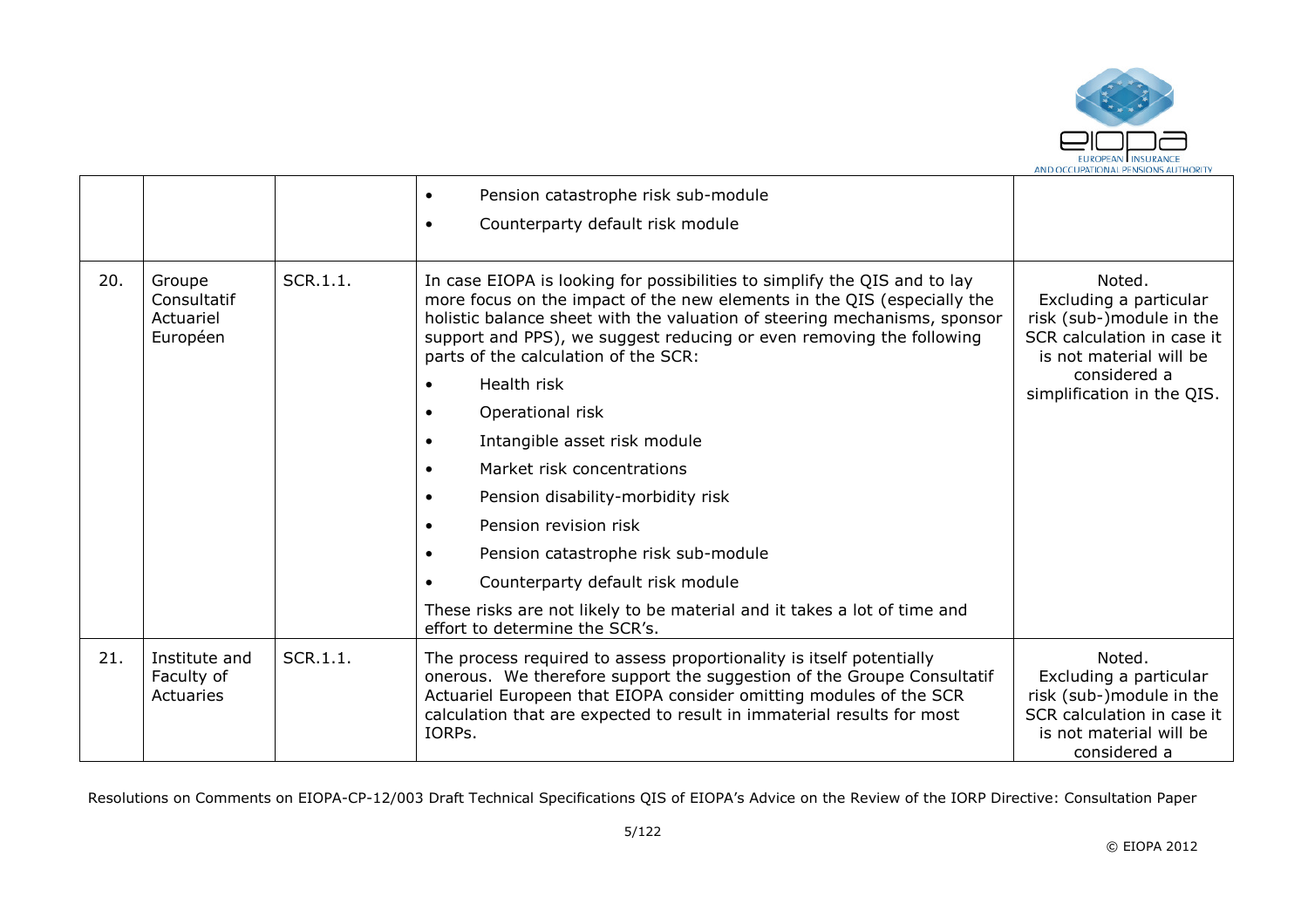

|     |                                                    |          |                                                                                                                                                                                                                                                                                                                                                                                                                                                                                                                                   | simplification in the QIS.                                                   |
|-----|----------------------------------------------------|----------|-----------------------------------------------------------------------------------------------------------------------------------------------------------------------------------------------------------------------------------------------------------------------------------------------------------------------------------------------------------------------------------------------------------------------------------------------------------------------------------------------------------------------------------|------------------------------------------------------------------------------|
| 22. | Insurance<br>Europe                                | SCR.1.1. | In general, it seems that parts of the SCR section are based on earlier<br>versions of Solvency II. This is for example the case for the spread risk<br>submodule. In our view, this section should be based on the latest<br>available draft Level 2 implementing measures from October 2011.<br>Additionally the wording should be as aligned as possible to ensure<br>consistency with Solvency II, eg the Solvency II lapse risk submodule is<br>renamed Pension benefit option risk submodule.                               | Partially agreed. Spread<br>risk sub-module will be<br>adjusted for the QIS. |
| 23. | Institute and<br>Faculty of<br>Actuaries           | SCR.1.2. | No comment                                                                                                                                                                                                                                                                                                                                                                                                                                                                                                                        | Noted.                                                                       |
| 24. | Federation of<br>the Dutch<br><b>Pension Funds</b> | SCR.1.3. | Any circularity in the calculations would only occur if the risk margin is<br>calculated according to the Solvency II method. However, the<br>simplification of a fixed risk margin is presented as the standard method<br>for the purpose of this QIS. So, in general, does EIOPA consider to<br>calculate the SCR without inclusion of the risk margin for the technical<br>provisions? We would support this, and in this case advise to remove the<br>words « to avoid circularity in the calculation».                       | Noted.                                                                       |
| 25. | Groupe<br>Consultatif<br>Actuariel<br>Européen     | SCR.1.3. | Any circularity in the calculations would only occur when the risk margin<br>is calculated according to the Solvency II method. However, the<br>simplification of a fixed risk margin is presented as the standard method<br>for the purpose of this QIS. So, in general, does EIOPA consider it<br>appropriate to calculate the SCR without inclusion of the risk margin for<br>the technical provisions? We would support this, and in this case advise<br>EIOPA to remove the words « to avoid circularity in the calculation» | Noted.                                                                       |
| 26. | Institute and                                      | SCR.1.3. | If the risk margin is calculated as set out in HBS 5.2, there is no                                                                                                                                                                                                                                                                                                                                                                                                                                                               | Noted.                                                                       |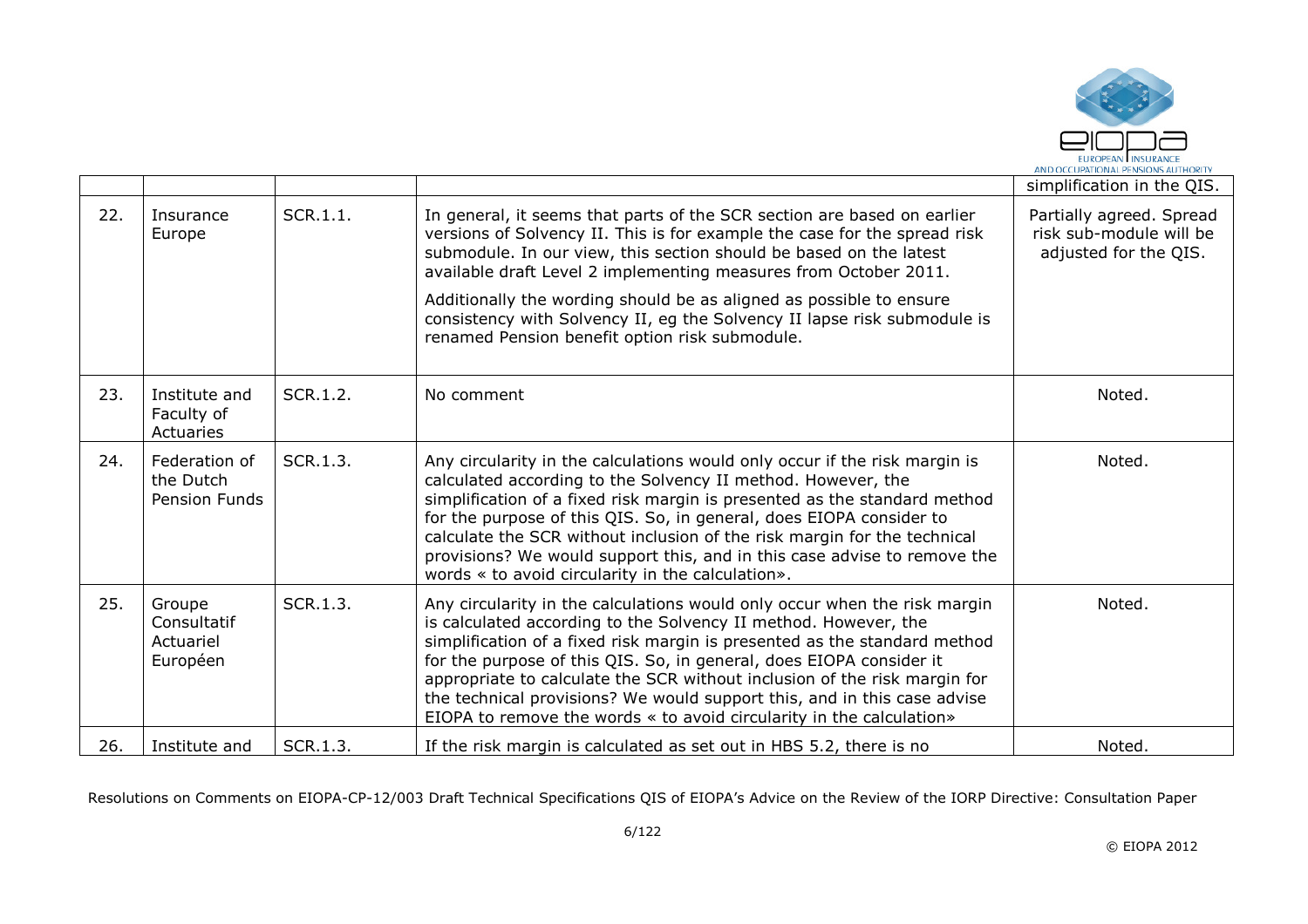

|     | Faculty of                                     |          | circularity issue.                                                                                                                                                                                                                                                                                                                                                                                                                                                                                                                                                                                                                                                                                                                |                                                              |
|-----|------------------------------------------------|----------|-----------------------------------------------------------------------------------------------------------------------------------------------------------------------------------------------------------------------------------------------------------------------------------------------------------------------------------------------------------------------------------------------------------------------------------------------------------------------------------------------------------------------------------------------------------------------------------------------------------------------------------------------------------------------------------------------------------------------------------|--------------------------------------------------------------|
|     | Actuaries                                      |          | We find it unhelpful that the term "technical provisions" can sometimes<br>include the risk margin (see HBS 5.1) and on occasions such as this,<br>exclude it.                                                                                                                                                                                                                                                                                                                                                                                                                                                                                                                                                                    |                                                              |
| 27. | <b>Barnett</b><br>Waddingham<br><b>LLP</b>     | SCR.1.4. | We believe the Level A technical provisions are overly prudent and should<br>not be used to calculate contribution requirements. Presenting the<br>results in this manner will exaggerate the cost to employers of providing<br>defined benefit pensions and hasten their demise, resulting in decreased<br>security for members. It may also cause panic among members,<br>resulting in withdrawals from IORPs and decreased private pension<br>provision. We accept that a certain level of prudence is necessary to<br>ensure that IORPs are funded appropriately, and managers of IORPs have<br>developed their skills in this area significantly over the last decade,<br>however the Level A provisions are a step too far. | Noted.                                                       |
| 28. | Federation of<br>the Dutch<br>Pension Funds    | SCR.1.4. | Please insert a specific reference to the appropriate section.                                                                                                                                                                                                                                                                                                                                                                                                                                                                                                                                                                                                                                                                    | Noted.                                                       |
| 29. | Groupe<br>Consultatif<br>Actuariel<br>Européen | SCR.1.4. | Please insert a specific reference to the appropriate section                                                                                                                                                                                                                                                                                                                                                                                                                                                                                                                                                                                                                                                                     | Noted.                                                       |
| 30. | Institute and<br>Faculty of<br>Actuaries       | SCR.1.4. | No comment                                                                                                                                                                                                                                                                                                                                                                                                                                                                                                                                                                                                                                                                                                                        | Noted.                                                       |
| 31. | Institute and<br>Faculty of<br>Actuaries       | SCR.1.5. | We believe that the an inflation module would produce material results<br>for UK IORPs and is therefore necessary.                                                                                                                                                                                                                                                                                                                                                                                                                                                                                                                                                                                                                | Agreed. Inflation risk<br>module will be included<br>in QIS. |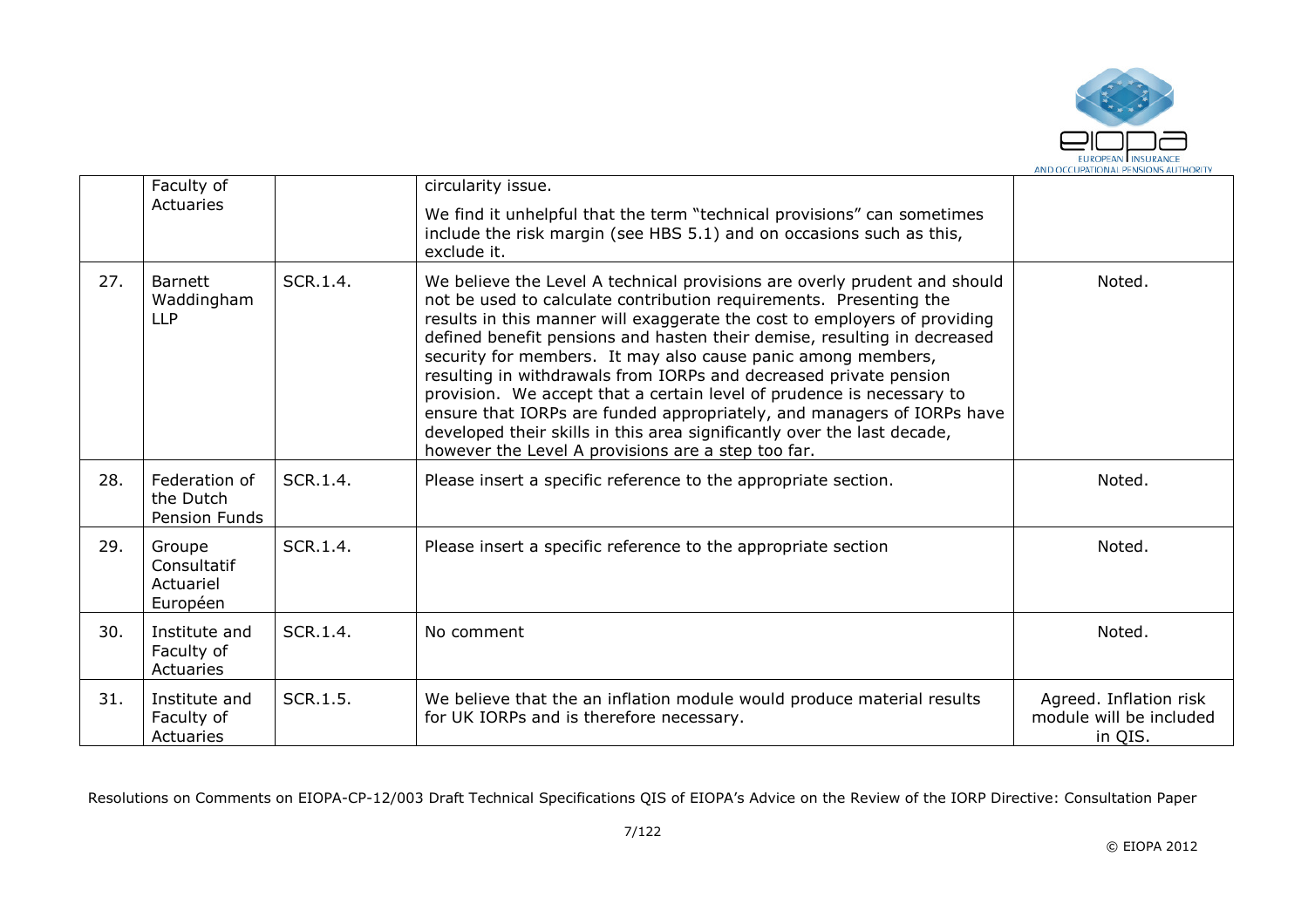

| 33. | Federation of<br>the Dutch<br>Pension Funds    | SCR.1.6.        | For the purpose of this QIS, this risk category should not be taken into<br>account. This risk will not be material for IORPs, while it takes a lot of<br>time and effort to determine the SCR's.                                                                             | Noted.<br>Excluding a particular<br>risk (sub-)module in the<br>SCR calculation in case it<br>is not material will be<br>considered a<br>simplification in the QIS. |
|-----|------------------------------------------------|-----------------|-------------------------------------------------------------------------------------------------------------------------------------------------------------------------------------------------------------------------------------------------------------------------------|---------------------------------------------------------------------------------------------------------------------------------------------------------------------|
| 34. | Institute and<br>Faculty of<br>Actuaries       | SCR.1.6.        | No comment                                                                                                                                                                                                                                                                    | Noted.                                                                                                                                                              |
| 35. | Insurance<br>Europe                            | SCR.1.6.        | It is unclear whether risks such as disability benefits or premium waiver<br>should be included in the pension liability risk module or in the health risk<br>module. A list of examples which risks would be covered by with module<br>could be very helpful in this regard. | Noted.                                                                                                                                                              |
| 36. | Institute and<br>Faculty of<br>Actuaries       | SCR.1.7.        | No comment                                                                                                                                                                                                                                                                    | Noted.                                                                                                                                                              |
| 37. | Federation of<br>the Dutch<br>Pension Funds    | SCR.1.8.        | « Furthermore, the liabilities should not include subordinated liabilities ».<br>It is not clear what is meant with subordinated liabilities, as this term has<br>not been introduced before, nor is it defined within this section.                                          | Noted.                                                                                                                                                              |
| 38. | Groupe<br>Consultatif<br>Actuariel<br>Européen | SCR.1.8.        | « Furthermore, the liabilities should not include subordinated liabilities ».<br>It is not clear what is meant by subordinated liabilities, as this term has<br>not been introduced before, nor is it defined within this section.                                            | Noted.                                                                                                                                                              |
| 39. | Institute and<br>Faculty of                    | <b>SCR.1.8.</b> | We don't understand the term "subordinated liabilities" in this context.                                                                                                                                                                                                      | Noted.                                                                                                                                                              |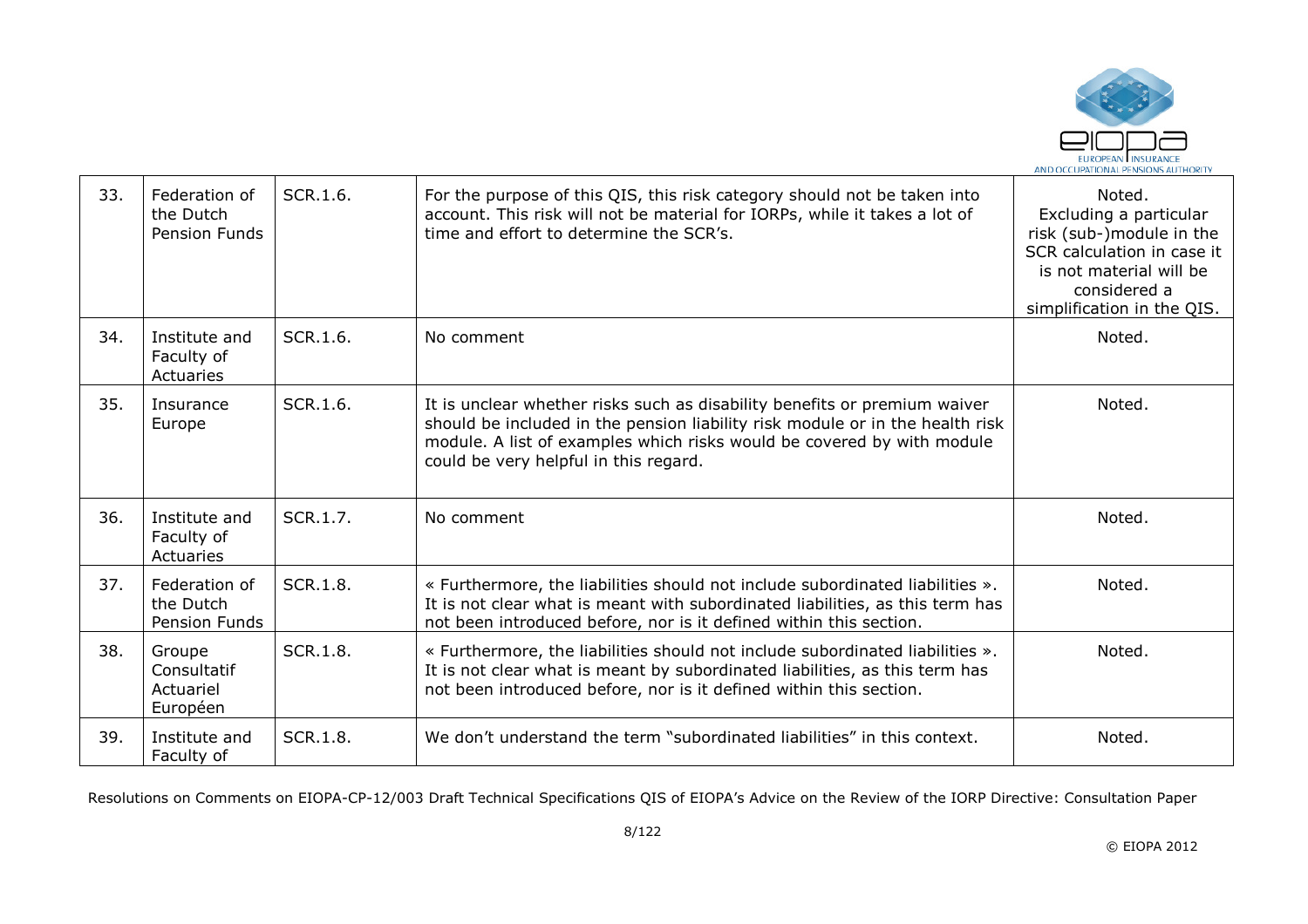

|     | Actuaries                                      |           |                                                                                                                                                                                                                     |        |
|-----|------------------------------------------------|-----------|---------------------------------------------------------------------------------------------------------------------------------------------------------------------------------------------------------------------|--------|
| 40. | <b>Barnett</b><br>Waddingham<br><b>LLP</b>     | SCR.1.9.  | We would like EIOPA to add the words « where proportionate » at the<br>end of the first two bullet points.                                                                                                          | Noted. |
|     |                                                |           | For the third bullet point, we believe that a negative capital requirement<br>should be included where the increase in NAV could be offset against a<br>loss elsewhere. IORPs do not typically ringfence each risk. | Noted. |
| 41. | Institute and<br>Faculty of<br>Actuaries       | SCR.1.9.  | The consultation period has proved to short for us to comment on this<br>paragraph. We would welcome the opportunity to provide comments<br>after the deadline.                                                     | Noted. |
| 42. | Aon Hewitt                                     | SCR.1.10. | It is likely to be very difficult to assess what future management actions<br>might be, so a significant element of judgement will be required.                                                                     | Noted. |
| 43. | Federation of<br>the Dutch<br>Pension Funds    | SCR.1.10. | This description needs more clarification. Future management actions<br>could also be dependent on the prudential framework, which is still<br>unknown.                                                             | Noted. |
| 44. | Groupe<br>Consultatif<br>Actuariel<br>Européen | SCR.1.10. | This description needs greater clarification. Future management actions<br>could also be dependent on the prudential framework, which is still<br>unknown.                                                          | Noted. |
| 45. | Institute and<br>Faculty of<br>Actuaries       | SCR.1.10. | The consultation period has proved to short for us to comment on this<br>paragraph. We would welcome the opportunity to provide comments<br>after the deadline.                                                     | Noted. |
| 46. | Belgian<br>Association of<br>Pension           | SCR.1.11. | Is the VaR appropriate for long term pension liabilities ?<br>Is the VaR over a 1 year period appropriate for long term pension                                                                                     | Noted. |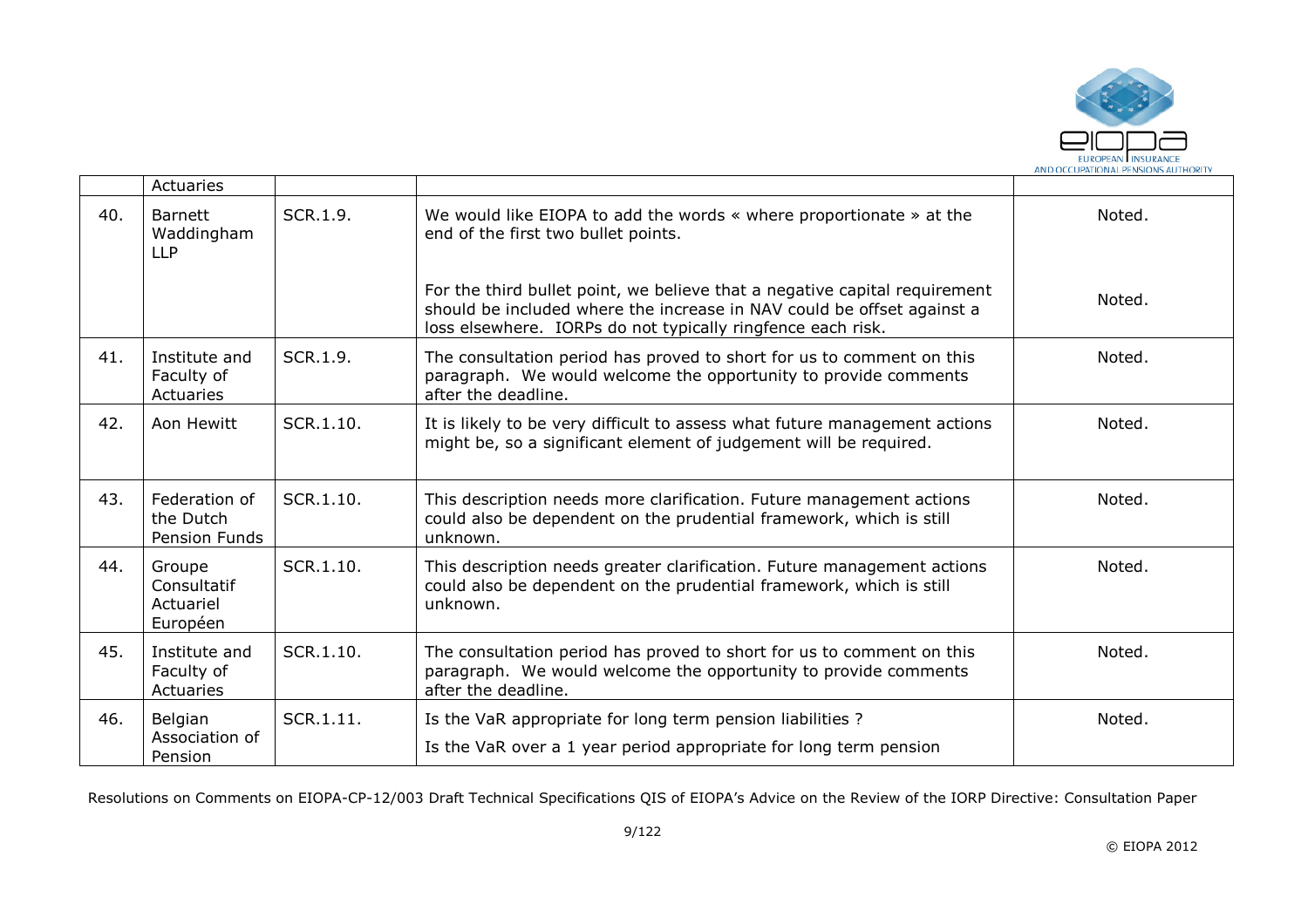

|     | Institutions<br>(BVPI-                                                   |           | liabilities ?                                                                                                                                                                                                                                                                                                                                                                                                                                                                                                                                                                                                                                                                                                                                                           |                          |
|-----|--------------------------------------------------------------------------|-----------|-------------------------------------------------------------------------------------------------------------------------------------------------------------------------------------------------------------------------------------------------------------------------------------------------------------------------------------------------------------------------------------------------------------------------------------------------------------------------------------------------------------------------------------------------------------------------------------------------------------------------------------------------------------------------------------------------------------------------------------------------------------------------|--------------------------|
| 47. | <b>British</b><br>Airways<br>Pension<br>Investment<br>Management<br>Limi | SCR.1.11. | The SCR calculations used in Solvency II in relation to private equity are<br>fundamentally flawed as short-term volatility in "market value" is not the<br>appropriate measure of risk in private equity. The appropriate calculation<br>to use would be one based on a benchmark relevant to the private equity<br>industry and a methodology which reflects the risk in private equity<br>(which is not the risk of short-term mark-to-market price volatility), as<br>set out in the EVCA Research Paper "Calibration of Risk and Correlations<br>in Private Equity" submitted to EIOPA on 20 May 2012.                                                                                                                                                             | Noted.                   |
| 48. | Institute and<br>Faculty of<br>Actuaries                                 | SCR.1.11. | The consultation period has proved to short for us to comment on this<br>paragraph. We would welcome the opportunity to provide comments<br>after the deadline.                                                                                                                                                                                                                                                                                                                                                                                                                                                                                                                                                                                                         | Noted.                   |
| 49. | Aon Hewitt                                                               | SCR.1.12. | Even a 95% confidence limit is likely to result in a very high SCR which<br>may have significant implications, depending on the manner in which the<br>SCR is used in practice. We suggest also considering at least an 80%<br>and 90% confidence limit as well.                                                                                                                                                                                                                                                                                                                                                                                                                                                                                                        | Noted.                   |
| 50. | Federation of<br>the Dutch<br>Pension Funds                              | SCR.1.12. | We would like EIOPA to share the common method to be developed in<br>order to derive results on a 97.5% and 95% security level from results<br>based on a 99.5% security level. In our opinion, this is not possible<br>without recalculating all modules, as the effects of the different steering<br>mechanisms may not be linear. Given that EIOPA intends to perform only<br>one QIS before the EC presents a draft guideline, we think that explicit<br>calculation of at least the 97.5% and 95% security levels should be<br>included in this QIS and asked to be calculated by the IORPs themselves.<br>Without this information, we fear that in any decision of the EC regarding<br>the security level (although we want to stress that we are of the opinion | Noted. See revised text. |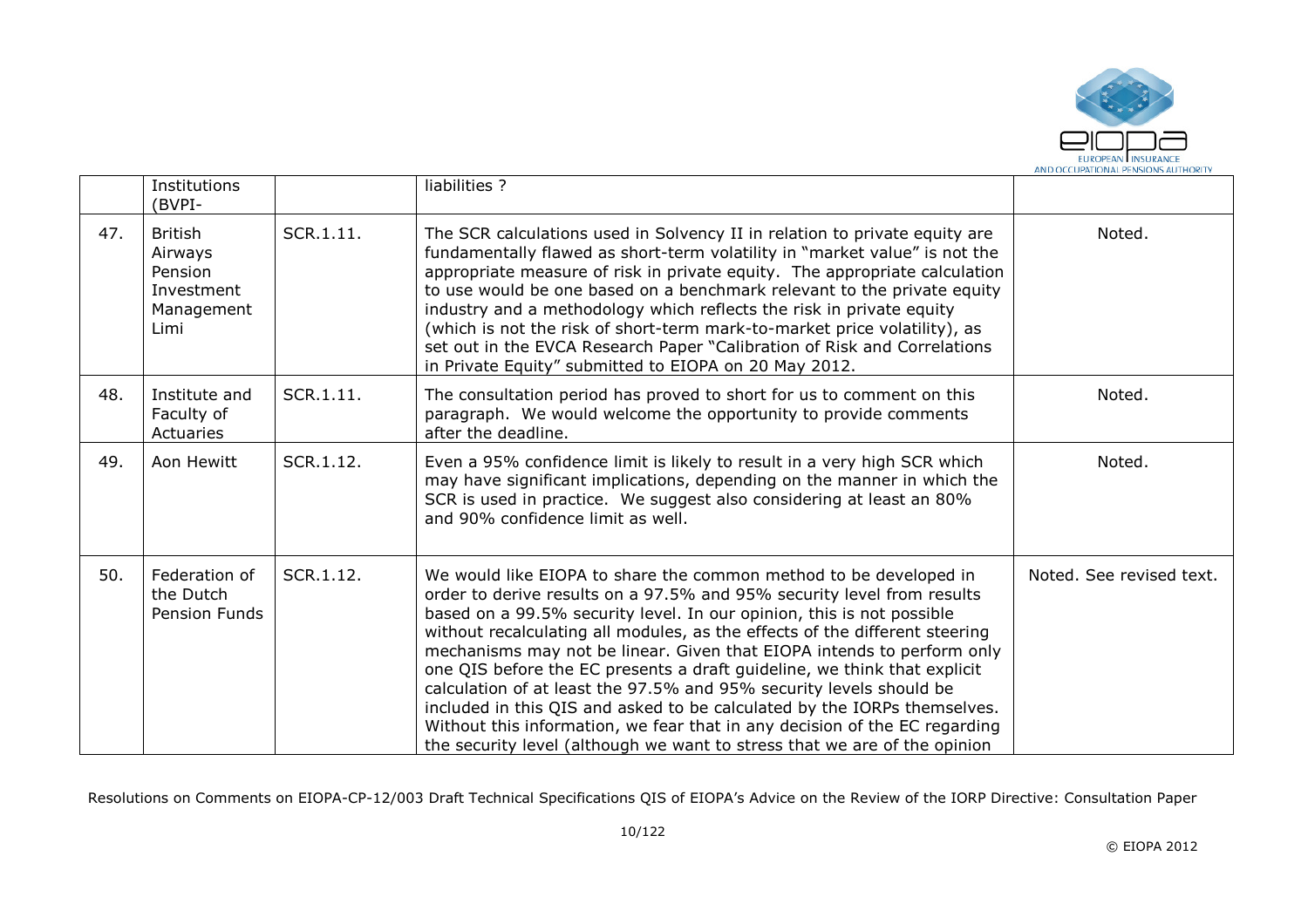

|     |                                                |           | that the EC should not choose any harmonised security level but leave<br>this up to individual IORPs / Member States) the EC will be biased<br>because only one set of results will be available at the time.<br>We are aware that inclusion of two additional confidence levels will put<br>even greater stress upon IORPs to finish the QIS within the given<br>timeframe. This only adds to our general remark that we feel the<br>timeframe is too small for IORPs to properly complete the QIS.                                                                                                      | Noted.                   |
|-----|------------------------------------------------|-----------|-----------------------------------------------------------------------------------------------------------------------------------------------------------------------------------------------------------------------------------------------------------------------------------------------------------------------------------------------------------------------------------------------------------------------------------------------------------------------------------------------------------------------------------------------------------------------------------------------------------|--------------------------|
| 51. | Groupe<br>Consultatif<br>Actuariel<br>Européen | SCR.1.12. | We would like EIOPA to share the common method to be developed in<br>order to derive results on a 97,5% and 95% security level from results<br>based on a 99,5% security level. In our opinion, this is not possible<br>without recalculating all modules, as the effects of the different steering<br>mechanisms are not linear. Given that EIOPA intends to perform only<br>one QIS before the EC presents a draft guideline, we think that explicit<br>calculation of at least the 97,5% and 95% security levels should be<br>included in this QIS and asked to be calculated by the IORPs themselves. | Noted. See revised text. |
| 52. | Institute and<br>Faculty of<br>Actuaries       | SCR.1.12. | We are disappointed that EIOPA has not consulted on the methodology<br>that it intends to use to reflect lower confidence levels. We recommend<br>EIOPA take great care before assuming that variables have a Gaussian<br>distribution and before assuming linear progressions.                                                                                                                                                                                                                                                                                                                           | Noted.                   |
| 53. | Institute and<br>Faculty of<br>Actuaries       | SCR.1.13. | The consultation period has proved to short for us to comment on this<br>paragraph. We would welcome the opportunity to provide comments<br>after the deadline.                                                                                                                                                                                                                                                                                                                                                                                                                                           | Noted.                   |
| 54. | Aon Hewitt                                     | SCR.1.14. | This will require some very significant assumptions to be made, and<br>could lead to significant misstatement of the overall risk. EIOPA should<br>provide more information on the work it has done to derive the co-<br>efficients and that they are suitable for this exercise.                                                                                                                                                                                                                                                                                                                         | Noted.                   |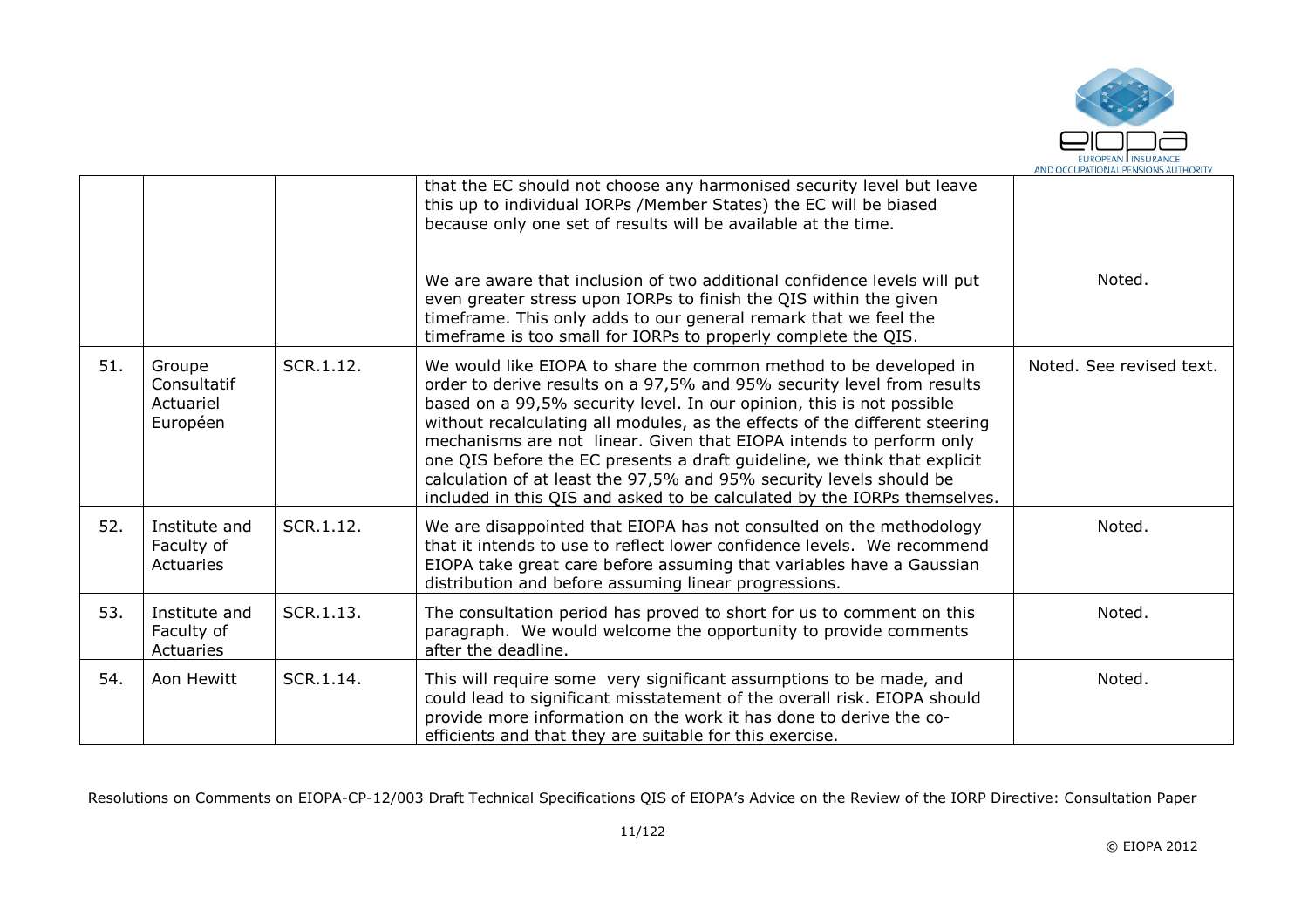

| 55. | Institute and<br>Faculty of<br>Actuaries       | SCR.1.14. | The consultation period has proved to short for us to comment on this<br>paragraph. We would welcome the opportunity to provide comments<br>after the deadline.                                                                                                                                                                                                                                                         | Noted.                                         |
|-----|------------------------------------------------|-----------|-------------------------------------------------------------------------------------------------------------------------------------------------------------------------------------------------------------------------------------------------------------------------------------------------------------------------------------------------------------------------------------------------------------------------|------------------------------------------------|
| 56. | Institute and<br>Faculty of<br>Actuaries       | SCR.1.15. | The consultation period has proved to short for us to comment on this<br>paragraph. We would welcome the opportunity to provide comments<br>after the deadline.                                                                                                                                                                                                                                                         | Noted.                                         |
| 57. | Federation of<br>the Dutch<br>Pension Funds    | SCR.1.16. | The requirements for proportionality are complex themselves. The<br>proposed process on when to apply proportionality seems to be more<br>labour-intensive than doing actual calculations and for this QIS level of<br>details for proportionality seem superfluous.                                                                                                                                                    | Noted. See introduction<br>on proportionality. |
| 58. | Groupe<br>Consultatif<br>Actuariel<br>Européen | SCR.1.16. | The requirements for proportionality are themselves complex. The<br>proposed process on when to apply proportionality seems to be more<br>labour-intensive than doing actual calculations and for this QIS the level<br>of detail seem superfluous.                                                                                                                                                                     | Noted. See introduction<br>on proportionality. |
| 59. | Institute and<br>Faculty of<br>Actuaries       | SCR.1.16. | As noted in our comment on PRO 1.1 we believe that it is necessary but<br>not sufficient to consider the risks when judging proportionality: it is<br>necessary also to consider the resources available, the value added and<br>the implications for future benefit provision. Our concern is that a focus<br>purely on risk will result in regime that fails to balance security with<br>adequacy and sustainability. | Noted.                                         |
| 60. | Institute and<br>Faculty of<br>Actuaries       | SCR.1.17. | The consultation period has proved to short for us to comment on this<br>paragraph. We would welcome the opportunity to provide comments<br>after the deadline.                                                                                                                                                                                                                                                         | Noted.                                         |
| 61. | Institute and<br>Faculty of<br>Actuaries       | SCR.1.18. | The consultation period has proved to short for us to comment on this<br>paragraph. We would welcome the opportunity to provide comments<br>after the deadline.                                                                                                                                                                                                                                                         | Noted.                                         |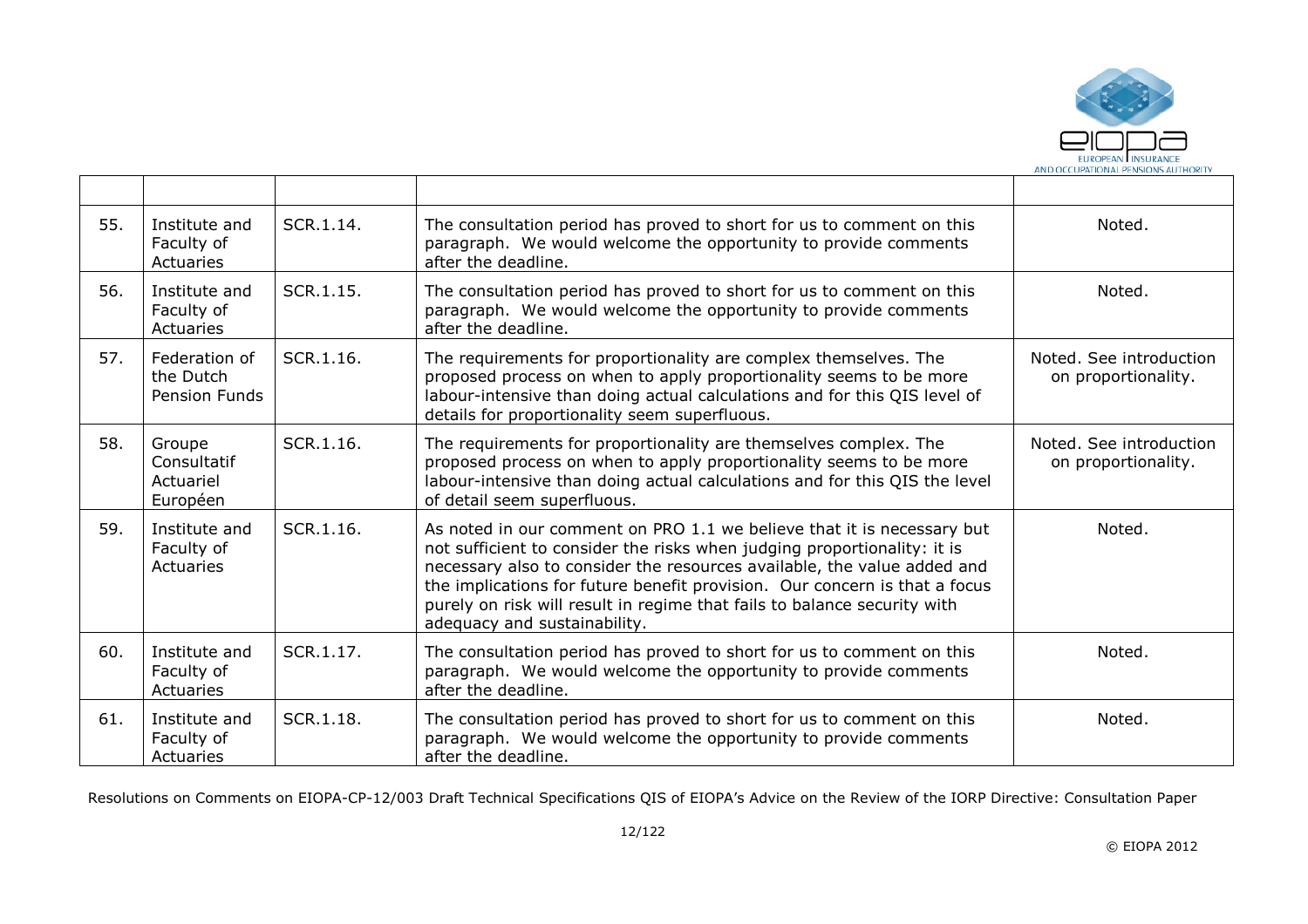

| 62. | Institute and<br>Faculty of<br>Actuaries    | SCR.1.19. | The consultation period has proved to short for us to comment on this<br>paragraph. We would welcome the opportunity to provide comments<br>after the deadline. | Noted.                   |
|-----|---------------------------------------------|-----------|-----------------------------------------------------------------------------------------------------------------------------------------------------------------|--------------------------|
| 63. | Federation of<br>the Dutch                  | SCR.1.20. | The individual components Adj1 and Adj2 are not defined. The formula<br>should be                                                                               | Noted. See revised text. |
|     | Pension Funds                               |           | $SCR = BSCR + Adj + Op$                                                                                                                                         |                          |
|     |                                             |           | It is only in SCR 2.25 that Adj2 is suddenly described.                                                                                                         |                          |
| 64. | Groupe<br>Consultatif                       | SCR.1.20. | The individual components Adj1 and Adj2 are not defined. The formula<br>should be                                                                               | Noted. See revised text. |
|     | Actuariel<br>Européen                       |           | $SCR = BSCR + Adj + Op$                                                                                                                                         |                          |
|     |                                             |           | It's only in SCR 2.25 that Adj2 is suddenly described                                                                                                           |                          |
| 65. | Institute and<br>Faculty of<br>Actuaries    | SCR.1.20. | The consultation period has proved to short for us to comment on this<br>paragraph. We would welcome the opportunity to provide comments<br>after the deadline. | Noted.                   |
| 66. | Federation of<br>the Dutch<br>Pension Funds | SCR.1.21. | Please insert a sub-title above this section reading « BSCR calculation »<br>to improve the structure of the document.                                          | Noted.                   |
| 67. | Institute and<br>Faculty of<br>Actuaries    | SCR.1.21. | The consultation period has proved to short for us to comment on this<br>paragraph. We would welcome the opportunity to provide comments<br>after the deadline. | Noted.                   |
| 68. | Institute and<br>Faculty of<br>Actuaries    | SCR.1.22. | The consultation period has proved to short for us to comment on this<br>paragraph. We would welcome the opportunity to provide comments<br>after the deadline. | Noted.                   |
| 69. | Institute and<br>Faculty of                 | SCR.1.23. | The consultation period has proved to short for us to comment on this<br>paragraph. We would welcome the opportunity to provide comments                        | Noted.                   |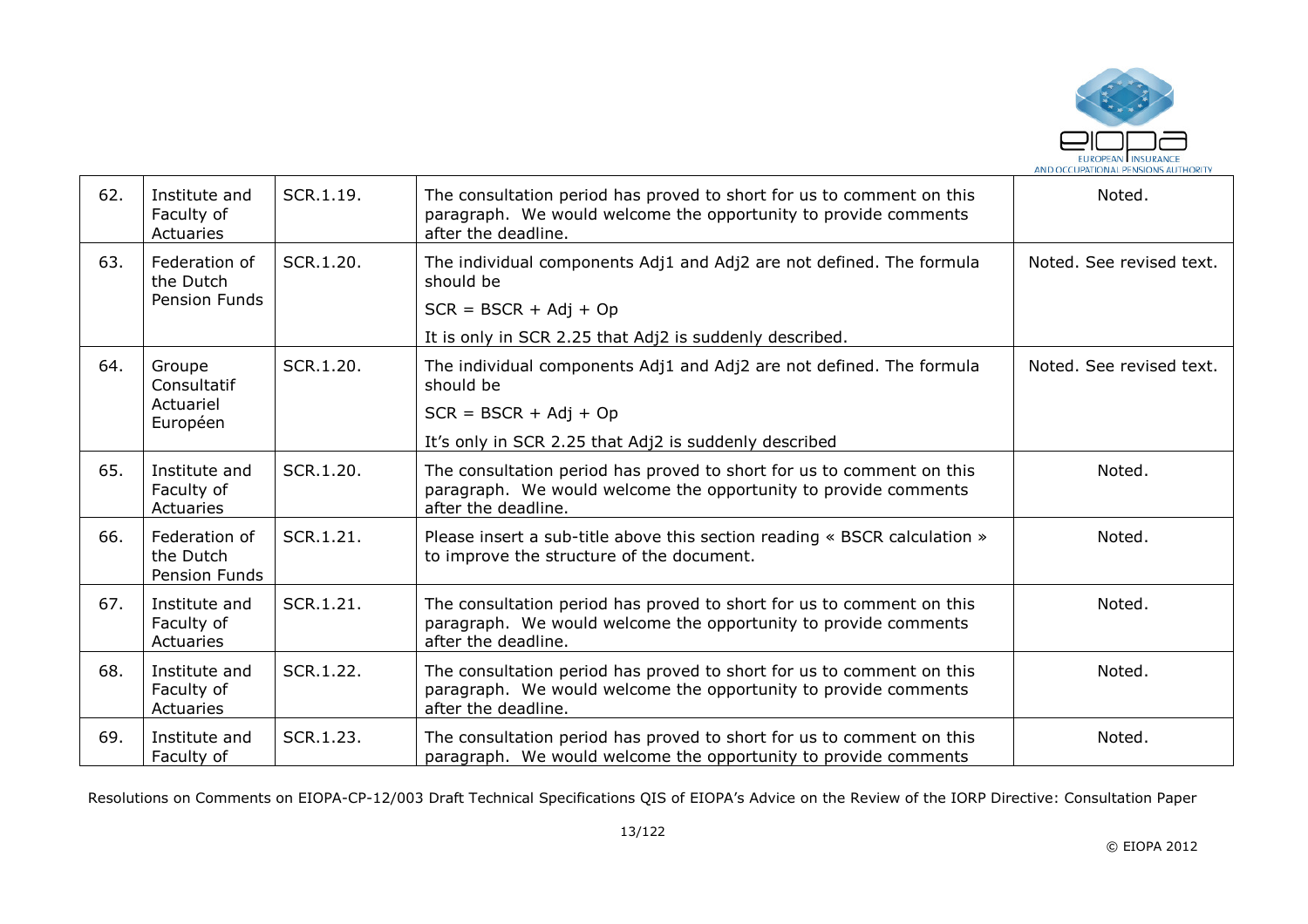

|     | Actuaries                                      |           | after the deadline.                                                                                                                                                                                                                                                                                                                                                                                                                                                                                                                          |        |
|-----|------------------------------------------------|-----------|----------------------------------------------------------------------------------------------------------------------------------------------------------------------------------------------------------------------------------------------------------------------------------------------------------------------------------------------------------------------------------------------------------------------------------------------------------------------------------------------------------------------------------------------|--------|
| 70. | Institute and<br>Faculty of<br>Actuaries       | SCR.1.24. | The consultation period has proved to short for us to comment on this<br>paragraph. We would welcome the opportunity to provide comments<br>after the deadline.                                                                                                                                                                                                                                                                                                                                                                              | Noted. |
| 71. | Barnett<br>Waddingham<br><b>LLP</b>            | SCR.1.25. | We would like EIOPA to consider whether the correlation factor between<br>market risk and pension liability risk should vary according to the IORP's<br>investment strategy. Other correlation factors may be appropriate<br>depending on the particular circumstances of each IORP.                                                                                                                                                                                                                                                         | Noted. |
| 72. | Federation of<br>the Dutch<br>Pension Funds    | SCR.1.25. | The positive correlation between pension liability risk and market risk is<br>surprising. We propose a correlation of 0, like in the Dutch FTK. The most<br>important determinant of pension liability risk is the longevity risk.<br>Another relevant risk is the expenses risk. A positive correlation between<br>longevity and market risk seems not logical (lower market returns will<br>imply higher longevity). For expenses risk, lower returns will lead to a<br>pressure on expenses, so you should expect a negative correlation. | Noted. |
| 73. | Groupe<br>Consultatif<br>Actuariel<br>Européen | SCR.1.25. | The positive correlation between pension liability risk and market risk is<br>surprising. The most important determinant of pension liability risk is the<br>longevity risk. Another relevant risk is the Expenses risk. A positive<br>correlation between longevity and market risk seems not logical (lower<br>market returns will imply higher longevity). For expenses risk, lower<br>returns will lead to a pressure on expenses, so you should expect a<br>negative correlation. For the UK, inflation risk is a major issue.          | Noted. |
| 74. | Institute and<br>Faculty of<br>Actuaries       | SCR.1.25. | The consultation period has proved to short for us to comment on this<br>paragraph. We would welcome the opportunity to provide comments<br>after the deadline.                                                                                                                                                                                                                                                                                                                                                                              | Noted. |
| 75. | European<br>Private Equity<br>& Venture        | SCR.1.11. | The EVCA rejects this starting point as fundamentally flawed. The<br>consequence of the 99.5% confidence level over a one year period in<br>Solvency II has been to exacerbate volatility for insurance firms while                                                                                                                                                                                                                                                                                                                          | Noted. |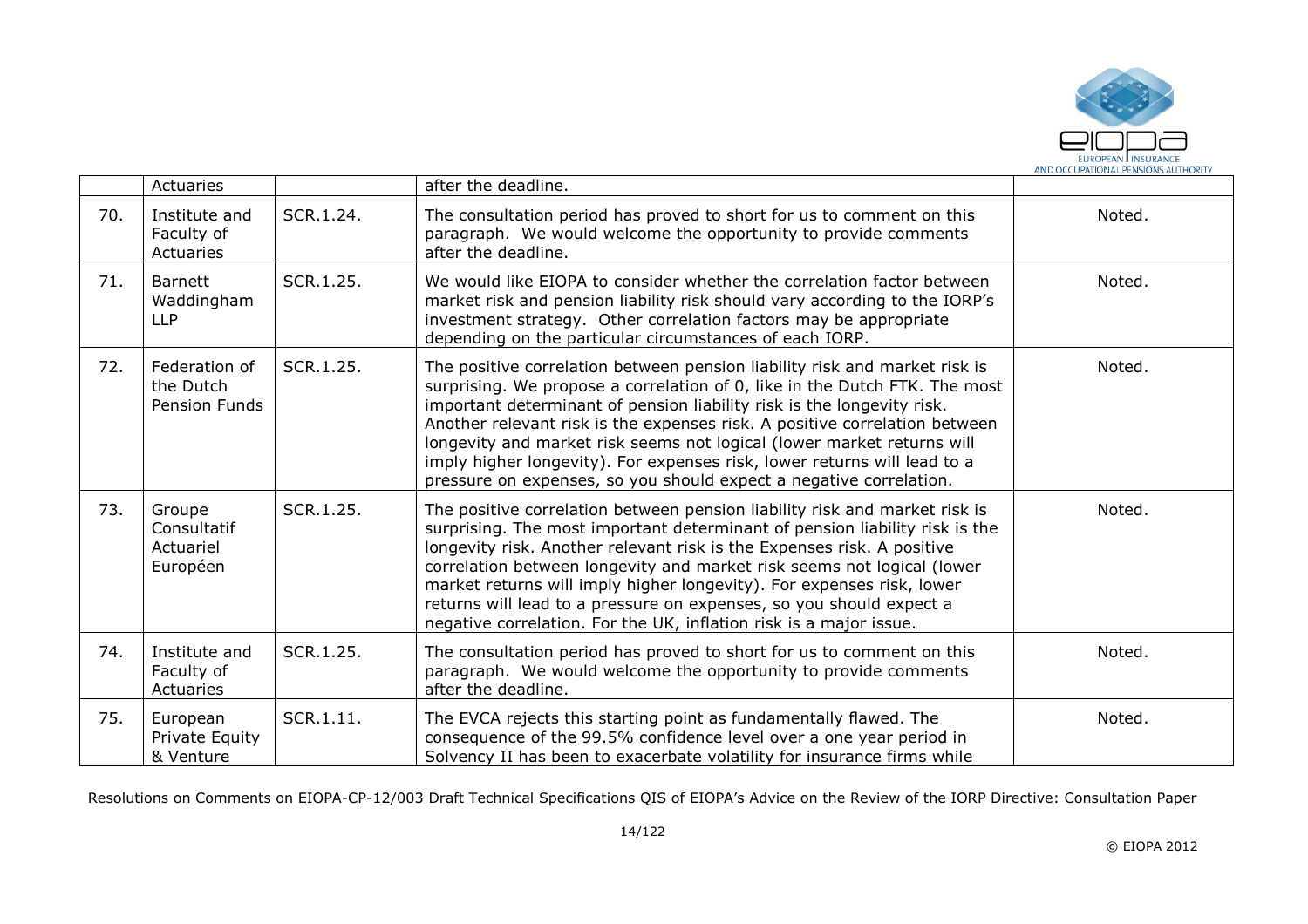

|                                                                                                                                                                                                                                                                                                                                                                                                                                                                                                                                                                                                                                                                                                                                                                                                                                                                                                                        | AND OCCUPATIONAL FENSIONS AUTHONIT                                      |
|------------------------------------------------------------------------------------------------------------------------------------------------------------------------------------------------------------------------------------------------------------------------------------------------------------------------------------------------------------------------------------------------------------------------------------------------------------------------------------------------------------------------------------------------------------------------------------------------------------------------------------------------------------------------------------------------------------------------------------------------------------------------------------------------------------------------------------------------------------------------------------------------------------------------|-------------------------------------------------------------------------|
| putting much of the focus on the liquidity of investments rather than the<br>capital at risk.                                                                                                                                                                                                                                                                                                                                                                                                                                                                                                                                                                                                                                                                                                                                                                                                                          |                                                                         |
| The much longer risk horizon for IORPs makes certain aspects of the SII<br>calibration unreasonable or inconsistent because:                                                                                                                                                                                                                                                                                                                                                                                                                                                                                                                                                                                                                                                                                                                                                                                           | Noted.                                                                  |
| The one year risk horizon is too short<br>$\Box$                                                                                                                                                                                                                                                                                                                                                                                                                                                                                                                                                                                                                                                                                                                                                                                                                                                                       |                                                                         |
| There is a disproportionate capital charge for certain illiquid assets<br>$\Box$                                                                                                                                                                                                                                                                                                                                                                                                                                                                                                                                                                                                                                                                                                                                                                                                                                       |                                                                         |
| It largely ignores the diversification effects of alternative<br>$\perp$<br>investments, such as private equity, real estate, hedge funds and others,<br>as well as the diversification benefits between alternative assets and<br>other assets and risks                                                                                                                                                                                                                                                                                                                                                                                                                                                                                                                                                                                                                                                              |                                                                         |
| The use of inappropriate data and methods for calibration of risk<br>$\perp$<br>charges $_1$                                                                                                                                                                                                                                                                                                                                                                                                                                                                                                                                                                                                                                                                                                                                                                                                                           |                                                                         |
| In addition most investors in private equity focus on the long-term cash<br>flow behaviour of the asset class and are not overly concerned with the<br>quarterly changes of the valuations during the lifetime of the fund. This is<br>because for investors the true economic value of the unquoted<br>investments is only known upon realization of those investments.<br>Investors in private equity are generally characterized by having a long-<br>term investment horizon, so focus on the long-term return potential of a<br>private equity fund commitment, while taking into consideration the loss<br>risk of such an investment. Pension funds are a good example of the sort<br>of typical investor that has a very long-term investment horizon. A<br>pension fund is well-placed to bear the illiquid nature of private equity, as<br>part of a balanced and diversified investment strategy. Moreover, | Noted.                                                                  |
|                                                                                                                                                                                                                                                                                                                                                                                                                                                                                                                                                                                                                                                                                                                                                                                                                                                                                                                        | exposure to private equity by such an investor will be gained through a |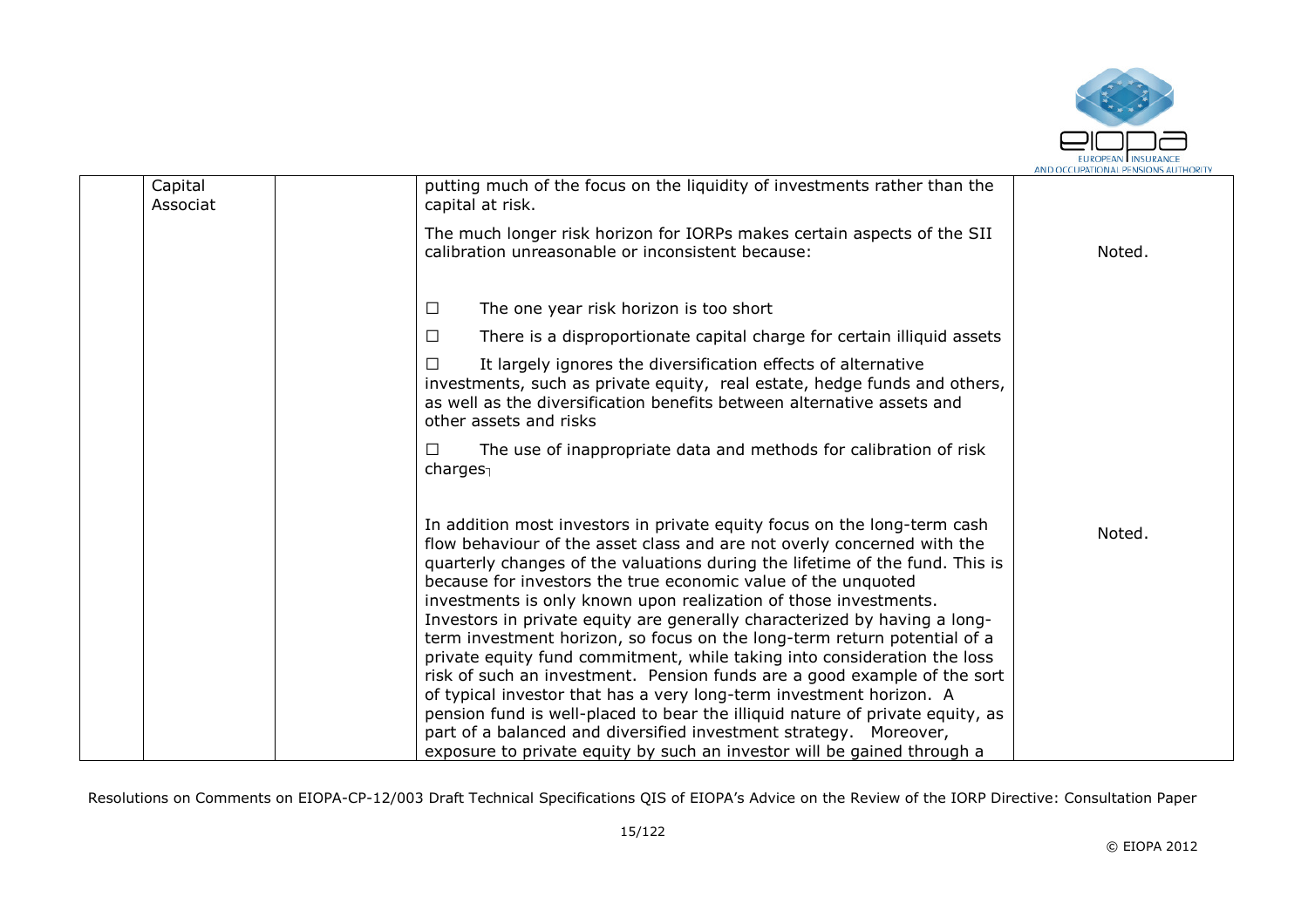

| diversified portfolio of private equity funds.                                                                                                                                                                                                                                                                                                                                                                                                                                                                                                                      |  |
|---------------------------------------------------------------------------------------------------------------------------------------------------------------------------------------------------------------------------------------------------------------------------------------------------------------------------------------------------------------------------------------------------------------------------------------------------------------------------------------------------------------------------------------------------------------------|--|
| In a recent research paper supplied to $EIOPA1$ , EVCA presents an<br>approach that fully captures the risk and return profile of investing in a<br>portfolio of private equity funds distinguishing the three main risks In<br>private equity:                                                                                                                                                                                                                                                                                                                     |  |
| Liquidity and funding risk: the risk that the investor cannot meet<br>its obligations to pay draw downs on a commitment as they fall due.                                                                                                                                                                                                                                                                                                                                                                                                                           |  |
| Long-Term default risk: the risk that the investor loses capital with<br>its private equity investment over the entire lifetime of the product ("Hold<br>to maturity"). Hence interim valuations do not really play a role, they<br>only provide an indication of what the final and true value of the<br>investment may be. Long term risk can be expressed through the ratio<br>between capital returned and capital paid-in. Until the investor has<br>received back its full capital drawn down it runs some risk of losing part<br>of its capital.             |  |
| Short-term valuation changes (risk) is the risk that the value<br>(NAV) changes over time. These values are mark-to-market, or often in<br>the case of private equity, mark-to-model accounting values and not<br>market values in the traditional sense used in public equity investing. By<br>definition the underlying investments are not traded on any market,<br>hence there is no real market value. Interim valuations and movements<br>in the stated NAV can, however, play a role in the balance sheet of some<br>institutional investors, such as banks. |  |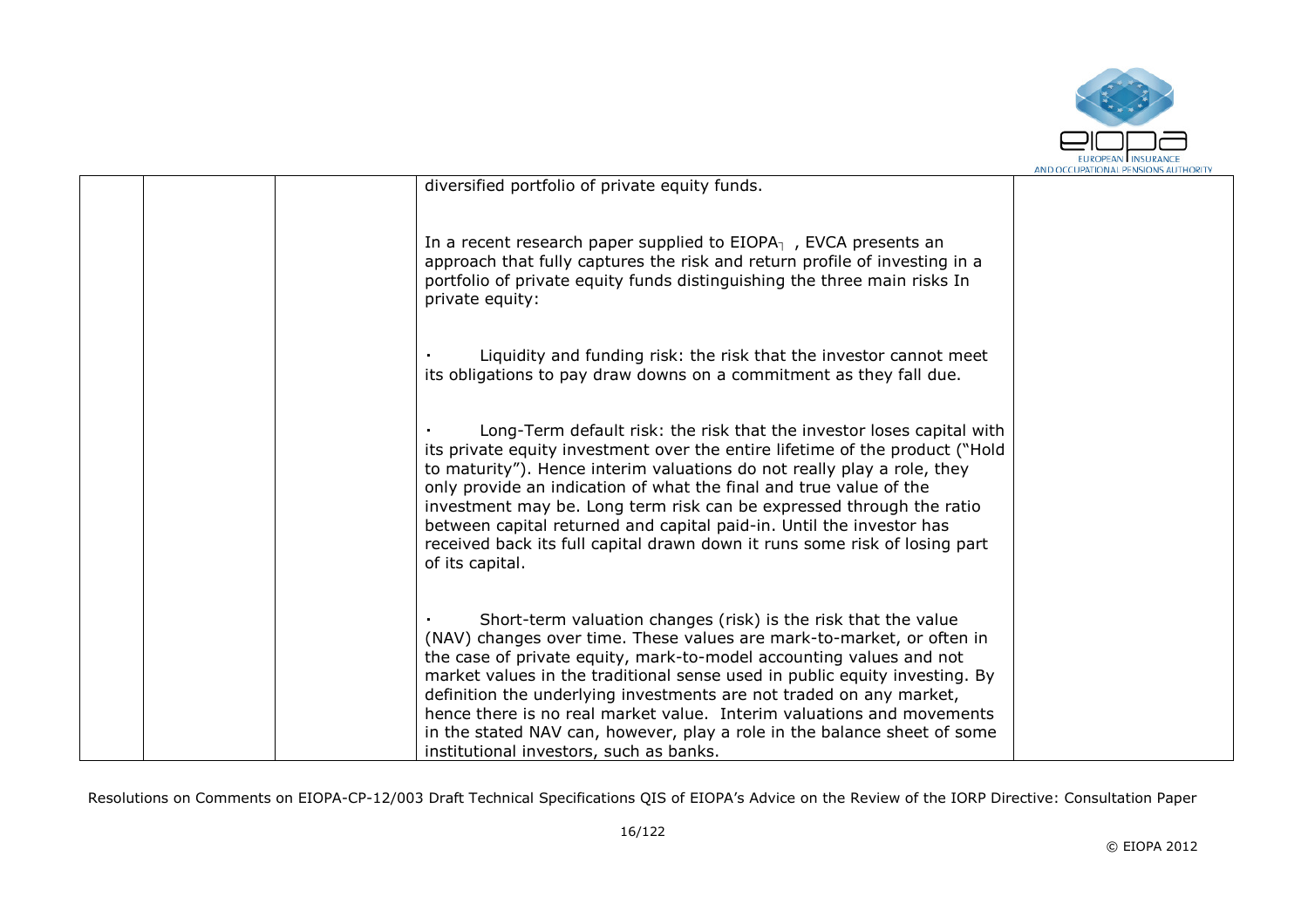

|     |                                          |          | We believe that it is entirely compatible with a market consistent<br>approach to capture the full value at risk of investments in a portfolio of<br>private equity funds.                                                                                                                                 |        |
|-----|------------------------------------------|----------|------------------------------------------------------------------------------------------------------------------------------------------------------------------------------------------------------------------------------------------------------------------------------------------------------------|--------|
|     |                                          |          | 9Mittnik(2011) Solvency II Calibrations: Where Curiosity Meets Spuriosity                                                                                                                                                                                                                                  |        |
|     |                                          |          | 10Chakravarty/Diller (2012) EVCA Research Paper: "Calibration of Risk<br>and Correlation in Private Equity"                                                                                                                                                                                                |        |
| 76. | Institute and<br>Faculty of<br>Actuaries | SCR.2.1. | The consultation period has proved to short for us to comment on this<br>paragraph. We would welcome the opportunity to provide comments<br>after the deadline.                                                                                                                                            | Noted. |
| 77. | Insurance<br>Europe                      | SCR.2.1. | SCR.2.1 - SCR.2.7: The valuation of the loss-absorbing capacity within<br>the risk modules should be explained in more detail.                                                                                                                                                                             | Noted. |
|     |                                          |          | For the IORPs, it is difficult to assess the loss-absorbing capacity of<br>components of the HBS where they have real concerns how to valuate<br>them for the best estimate. Sponsors and pension protection schemes<br>had to be valuated under the shocked scenarios where no data will be<br>available. |        |
|     |                                          |          | Some of the issues have to be clarified on national level because of the<br>particularities of national law, at least for the purpose of this QIS.                                                                                                                                                         | Noted. |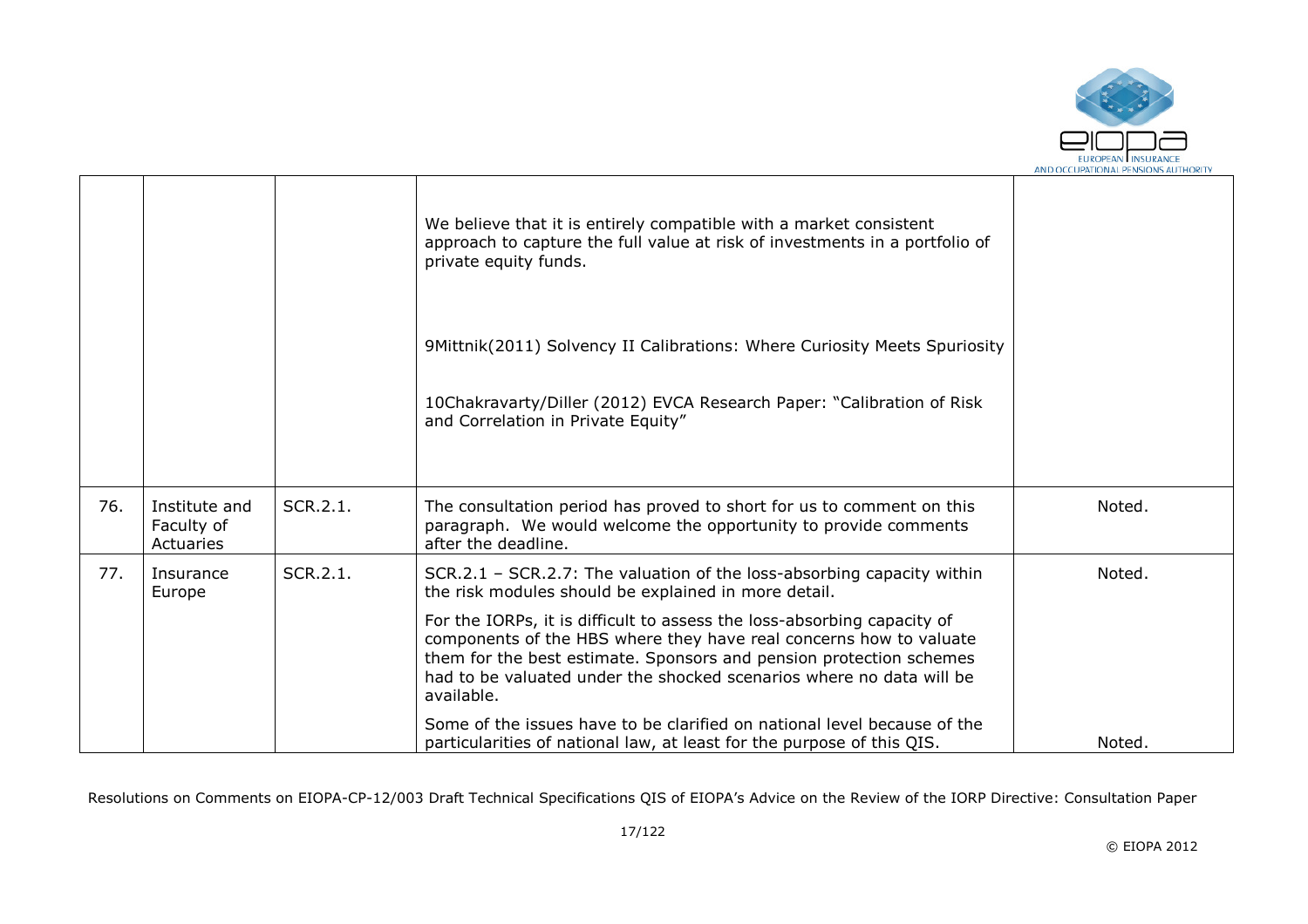

| 78. | Institute and<br>Faculty of<br>Actuaries       | SCR.2.2. | The consultation period has proved to short for us to comment on this<br>paragraph. We would welcome the opportunity to provide comments<br>after the deadline.                                                                 | Noted. |
|-----|------------------------------------------------|----------|---------------------------------------------------------------------------------------------------------------------------------------------------------------------------------------------------------------------------------|--------|
| 79. | Institute and<br>Faculty of<br>Actuaries       | SCR.2.3. | The consultation period has proved to short for us to comment on this<br>paragraph. We would welcome the opportunity to provide comments<br>after the deadline.                                                                 | Noted. |
| 80. | Institute and<br>Faculty of<br>Actuaries       | SCR.2.4. | The consultation period has proved to short for us to comment on this<br>paragraph. We would welcome the opportunity to provide comments<br>after the deadline.                                                                 | Noted. |
| 81. | Federation of<br>the Dutch<br>Pension Funds    | SCR.2.5. | Also, increased employee contribution can be a form of security<br>mechanism. This should be included.                                                                                                                          | Noted. |
| 82. | Groupe<br>Consultatif<br>Actuariel<br>Européen | SCR.2.5. | Also, increased employee contribution can be a form of security<br>mechanism. This should be included.                                                                                                                          | Noted. |
| 83. | Institute and<br>Faculty of<br>Actuaries       | SCR.2.5. | The consultation period has proved to short for us to comment on this<br>paragraph. We would welcome the opportunity to provide comments<br>after the deadline.                                                                 | Noted. |
| 84. | Institute and<br>Faculty of<br>Actuaries       | SCR.2.6. | The consultation period has proved to short for us to comment on this<br>paragraph. We would welcome the opportunity to provide comments<br>after the deadline.                                                                 | Noted. |
| 85. | Aon Hewitt                                     | SCR.2.7. | It is not clear how this would work where the pension protection scheme<br>only guarantees a lower level of benefit and only where the sponsor is<br>not able to provide additional support. If the SCR is to be set so that it | Noted. |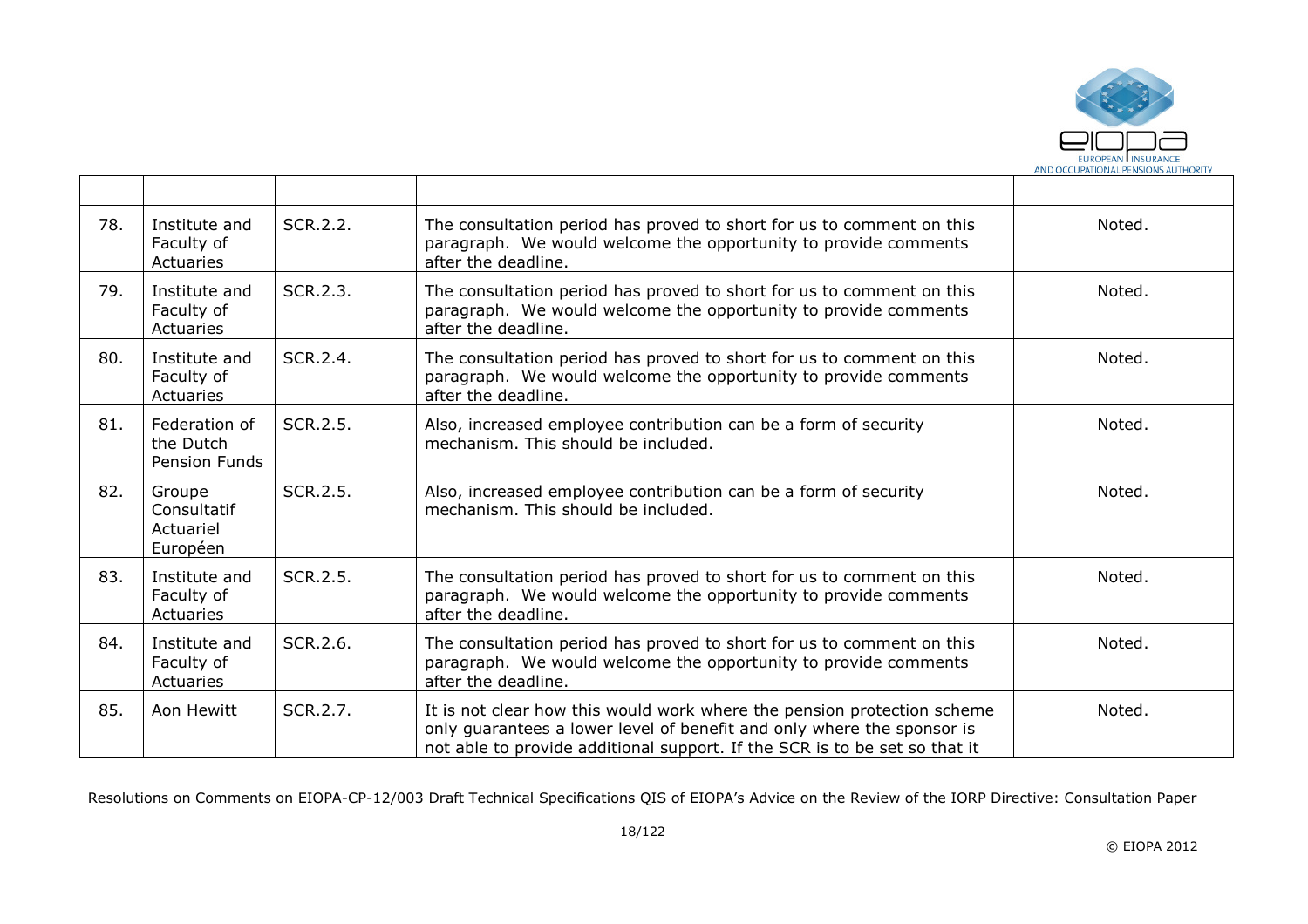

|     |                                                    |           | would ensure a 95% (say) chance of having sufficient funds then it is not<br>clear how a protection scheme that only pays out when there are<br>insufficient funds will reduce the SCR.                                                      |                          |
|-----|----------------------------------------------------|-----------|----------------------------------------------------------------------------------------------------------------------------------------------------------------------------------------------------------------------------------------------|--------------------------|
| 86. | Federation of<br>the Dutch<br><b>Pension Funds</b> | SCR.2.7.  | Should there be a relation with sponsor support?                                                                                                                                                                                             | Noted.                   |
| 87. | Institute and<br>Faculty of<br>Actuaries           | SCR.2.7.  | The consultation period has proved to short for us to comment on this<br>paragraph. We would welcome the opportunity to provide comments<br>after the deadline.                                                                              | Noted.                   |
| 88. | Federation of<br>the Dutch<br>Pension Funds        | SCR.2.8.  | We propose to also allow for only one net calculation for IORPs that<br>cannot separate between the loss absorbing capacity of security<br>mechanisms and those of technical provisions. See also our comment in<br>section SCR 2.10         | Noted. See revised text. |
| 89. | Groupe<br>Consultatif<br>Actuariel<br>Européen     | SCR.2.8.  | We propose that EIOPA should also allow for only one net calculation for<br>IORPs that cannot separate the loss absorbing capacity of security<br>mechanisms from those of technical provisions. See also our comment in<br>section SCR 2.10 | Noted. See revised text. |
| 90. | Institute and<br>Faculty of<br>Actuaries           | SCR.2.8.  | The consultation period has proved to short for us to comment on this<br>paragraph. We would welcome the opportunity to provide comments<br>after the deadline.                                                                              | Noted.                   |
| 91. | Institute and<br>Faculty of<br>Actuaries           | SCR.2.9.  | The consultation period has proved to short for us to comment on this<br>paragraph. We would welcome the opportunity to provide comments<br>after the deadline.                                                                              | Noted.                   |
| 93. | Federation of<br>the Dutch<br>Pension Funds        | SCR.2.10. | It is not clear what is meant by the phrase « Therefore, for each (sub-<br>)module IORPs can derive the best estimate value of the technical<br>provisions relating to pure conditional, pure discretionary and mixed                        | Noted.                   |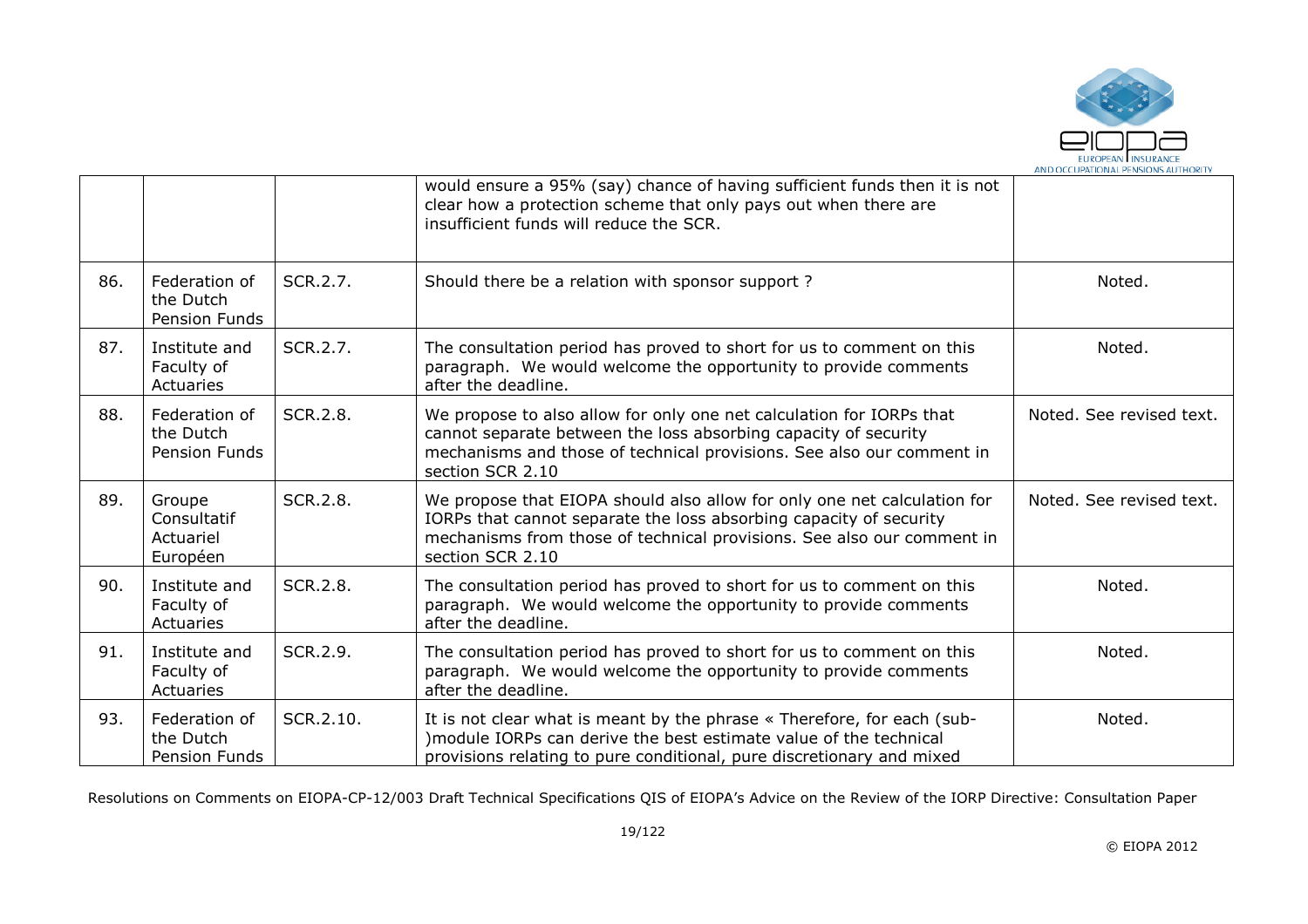

|     |                                                |           | benefits and benefits subject to ex post reductions as well as the value of<br>sponsor support and pension protection schemes from both balance<br>sheets. »                                                                                                                                                                                                                                                                                                                                                                                                                                                                                                                                                                                                        |                          |
|-----|------------------------------------------------|-----------|---------------------------------------------------------------------------------------------------------------------------------------------------------------------------------------------------------------------------------------------------------------------------------------------------------------------------------------------------------------------------------------------------------------------------------------------------------------------------------------------------------------------------------------------------------------------------------------------------------------------------------------------------------------------------------------------------------------------------------------------------------------------|--------------------------|
|     |                                                |           | Regarding the phrase « The net SCR relating to loss-absorbency of<br>technical provisions can then be established by assuming that the value<br>of security mechanisms has not changed. The net SCR relating to loss-<br>absorbency of security mechanisms can then be established by assuming<br>that the value of technical provisions has not changed as a result of the<br>scenario. » this may result in an unfair representation of the loss-<br>absorbing capacity of both the security mechanisms and the technical<br>provisions, as both may be interrelated. We propose to also allow for only<br>one net calculation for IORPs that cannot separate between the loss<br>absorbing capacity of security mechanisms and those of technical<br>provisions. | Noted. See revised text. |
|     |                                                |           | Also, it is not possible to calculate the net SCR relating to loss-<br>absorbency of security mechanisms by assuming the value of technical<br>provisions has not changed as a result of the scenario: when it comes to<br>the interest rate scenario, if one assumes that the value of the technical<br>provisions does not change, there would be no effect on the funding<br>ratio, and thus no effect on the value of the security mechanisms. This<br>seems to imply that security mechanisms would only be counted in the<br>equity or property scenario and not in the interest rate scenario.                                                                                                                                                               |                          |
|     |                                                |           | This proposal has consequences for most of the text in section SCR 2.15<br>until SCR 2.27                                                                                                                                                                                                                                                                                                                                                                                                                                                                                                                                                                                                                                                                           |                          |
| 94. | Groupe<br>Consultatif<br>Actuariel<br>Européen | SCR.2.10. | Regarding the phrase « The net SCR relating to loss-absorbency of<br>technical provisions can then be established by assuming that the value<br>of security mechanisms has not changed. The net SCR relating to loss-<br>absorbency of security mechanisms can then be established by assuming<br>that the value of technical provisions has not changed as a result of the                                                                                                                                                                                                                                                                                                                                                                                         | Noted. See revised text. |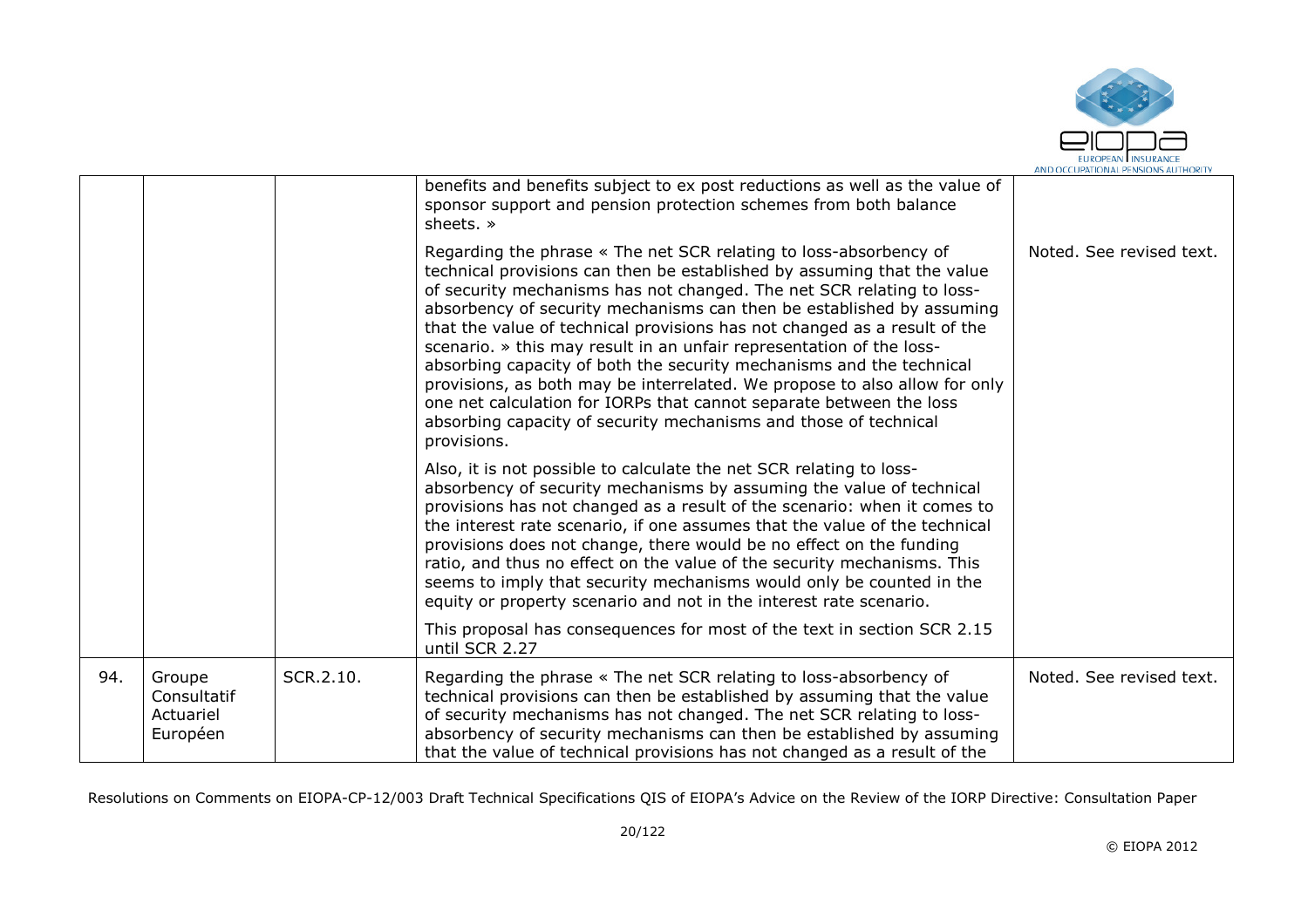

|     |                                          |           | scenario. » this may result in an unfair representation of the loss-<br>absorbing capacity of both the security mechanisms and the technical<br>provisions, as both may be interrelated. We propose that EIOPA should<br>also allow for only one net calculation for IORPs that cannot separate the<br>loss absorbing capacity of security mechanisms from those of technical<br>provisions.                                                                                                                                                                                                          |        |
|-----|------------------------------------------|-----------|-------------------------------------------------------------------------------------------------------------------------------------------------------------------------------------------------------------------------------------------------------------------------------------------------------------------------------------------------------------------------------------------------------------------------------------------------------------------------------------------------------------------------------------------------------------------------------------------------------|--------|
|     |                                          |           | Also, it is not possible to calculate the net SCR relating to loss-<br>absorbency of security mechanisms by assuming the value of technical<br>provisions has not changed as a result of the scenario: when it comes to<br>the interest rate scenario, if one assumes that the value of the technical<br>provisions does not change, there would be no effect on the funding<br>ratio, and thus no effect on the value of the security mechanisms. This<br>seems to imply that security mechanisms would only be counted in the<br>equity or property scenario and not in the interest rate scenario. |        |
|     |                                          |           | This proposal has consequences for most of the text in section SCR.2.15<br>until SCR.2.27                                                                                                                                                                                                                                                                                                                                                                                                                                                                                                             |        |
| 95. | Institute and<br>Faculty of<br>Actuaries | SCR.2.10. | The consultation period has proved to short for us to comment on this<br>paragraph. We would welcome the opportunity to provide comments<br>after the deadline.                                                                                                                                                                                                                                                                                                                                                                                                                                       | Noted. |
| 96. | Insurance<br>Europe                      | SCR.2.10. | Insurance Europe stresses that sponsor backup should only be taken into<br>account if the back-up is legally enforceable.                                                                                                                                                                                                                                                                                                                                                                                                                                                                             | Noted. |
| 97. | Institute and<br>Faculty of<br>Actuaries | SCR.2.11. | The consultation period has proved to short for us to comment on this<br>paragraph. We would welcome the opportunity to provide comments<br>after the deadline.                                                                                                                                                                                                                                                                                                                                                                                                                                       | Noted. |
| 98. | Belgian<br>Association of                | SCR.2.12. | Definition of deferred taxes ? How to understand in the Belgian context of<br>OFPs ?                                                                                                                                                                                                                                                                                                                                                                                                                                                                                                                  | Noted. |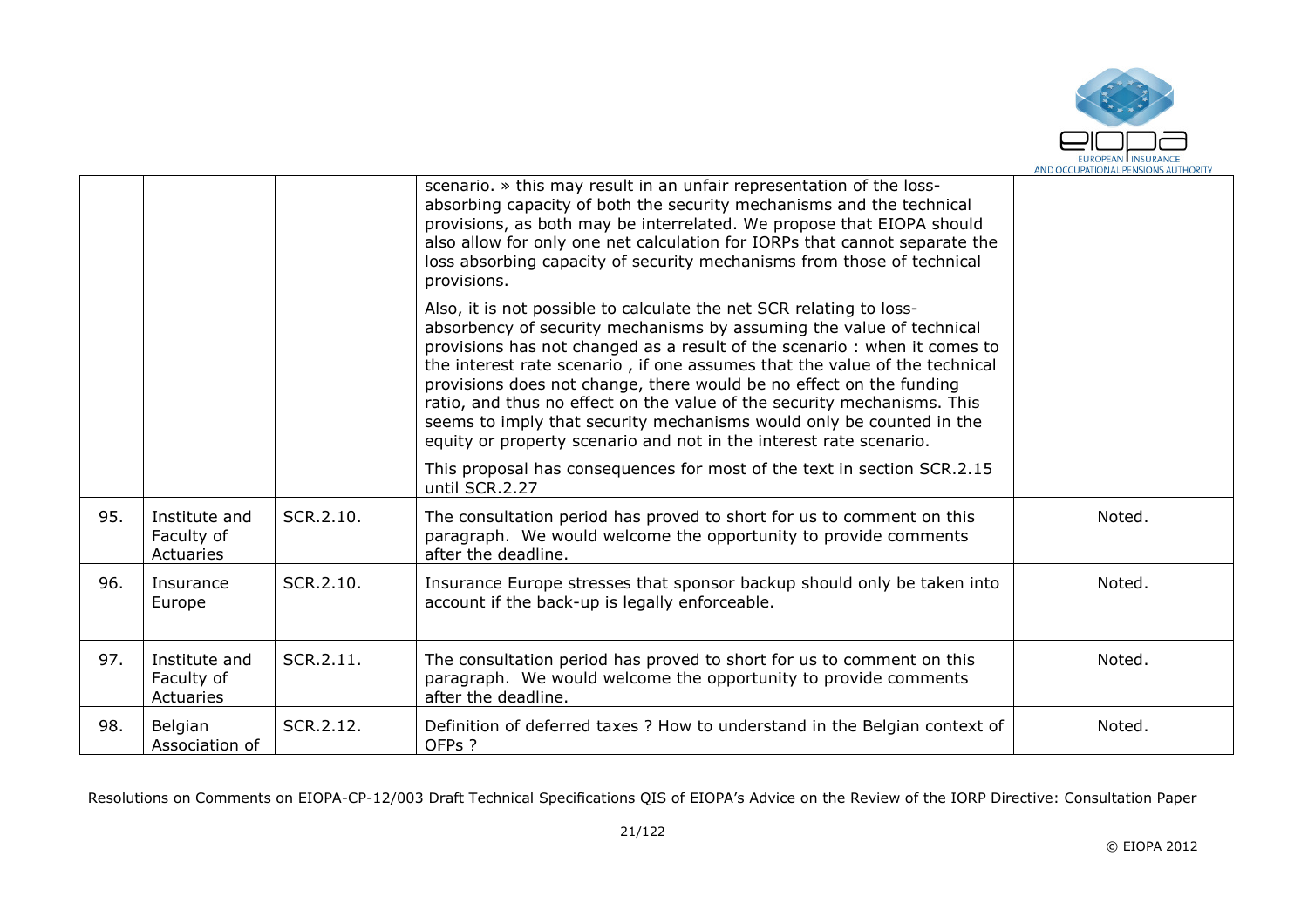

|      | Pension<br>Institutions<br>(BVPI-                  |           |                                                                                                                                                                                      |                          |
|------|----------------------------------------------------|-----------|--------------------------------------------------------------------------------------------------------------------------------------------------------------------------------------|--------------------------|
| 99.  | Institute and<br>Faculty of<br>Actuaries           | SCR.2.12. | The consultation period has proved to short for us to comment on this<br>paragraph. We would welcome the opportunity to provide comments<br>after the deadline.                      | Noted.                   |
| 100. | Federation of<br>the Dutch<br><b>Pension Funds</b> | SCR.2.13. | « Adj1 » should probably be « Adj », pending the changes to be made in<br>the definition in SCR1.20<br>We propose to also allow for one calculation of the adjustments for both      | Noted. See revised text. |
|      |                                                    |           | security mechanisms and technical provision. The calculation formula<br>therefore will become:                                                                                       |                          |
|      |                                                    |           | $Adj = AdjSM+TP + AdjDT$                                                                                                                                                             |                          |
| 101. | Groupe<br>Consultatif                              | SCR.2.13. | « Adj1 » should probably be « Adj », pending the changes to be made in<br>the definition in SCR1.20                                                                                  | Noted. See revised text. |
|      | Actuariel<br>Européen                              |           | We propose EIOPA should also allow for one calculation of the<br>adjustments for both security mechanisms and technical provision. The<br>calculation formula therefore will become: |                          |
|      |                                                    |           | $Adj = AdjSM+TP + AdjDT$                                                                                                                                                             |                          |
| 102. | Institute and<br>Faculty of<br>Actuaries           | SCR.2.13. | The consultation period has proved to short for us to comment on this<br>paragraph. We would welcome the opportunity to provide comments<br>after the deadline.                      | Noted.                   |
| 103. | Institute and<br>Faculty of<br>Actuaries           | SCR.2.14. | The consultation period has proved to short for us to comment on this<br>paragraph. We would welcome the opportunity to provide comments<br>after the deadline.                      | Noted.                   |
| 104. | Federation of<br>the Dutch                         | SCR.2.15. | General comment regarding the sections SCR2.15 until SCR 2.27: these<br>sections are difficult to follow and the calculations are not very clear. Not                                | Noted.                   |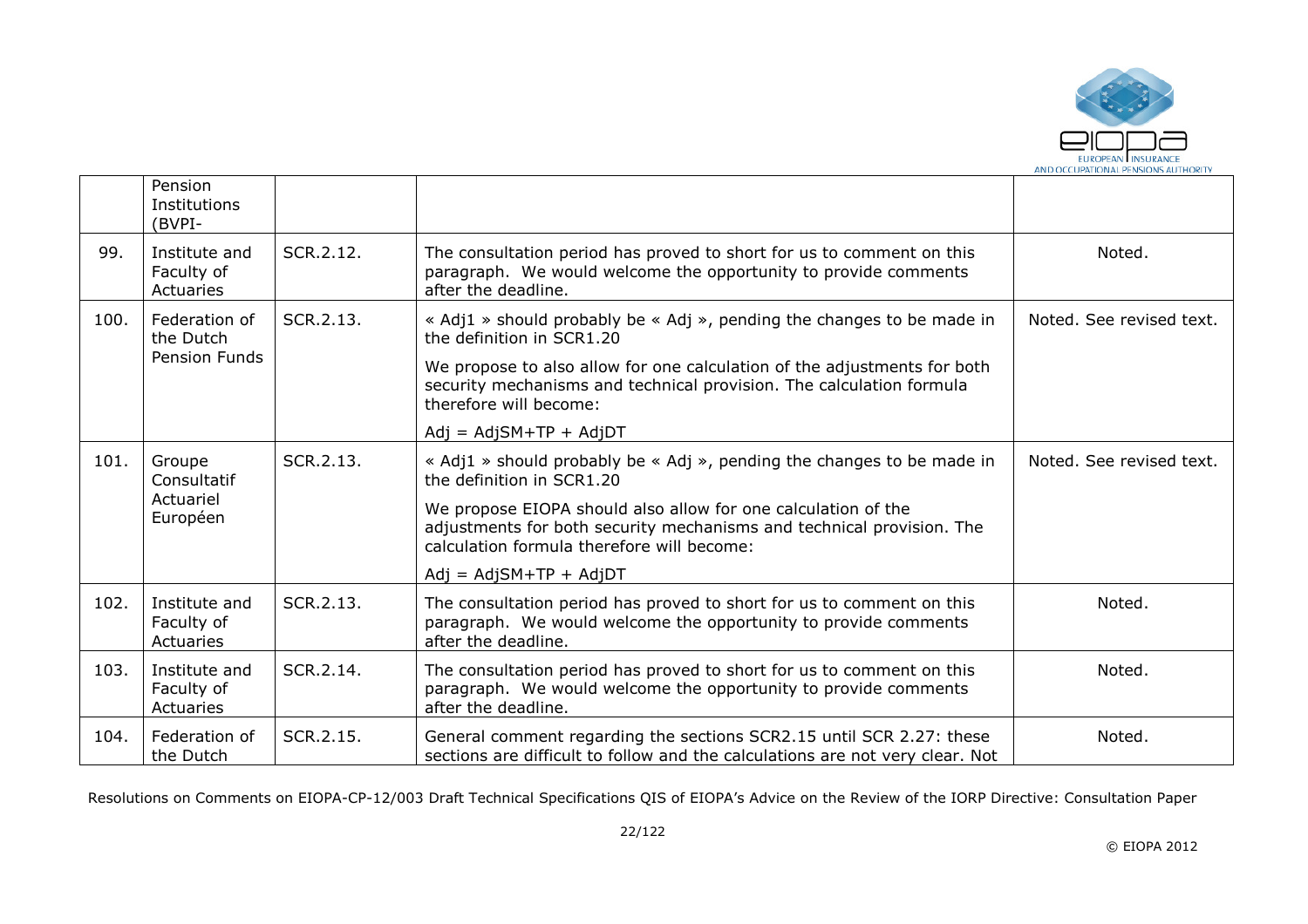

|      | Pension Funds                                  |           | all variables are properly defined. It would be helpful if the same<br>structure of description, input, output and calculation would be followed.                                                                                                                                                                                       |        |
|------|------------------------------------------------|-----------|-----------------------------------------------------------------------------------------------------------------------------------------------------------------------------------------------------------------------------------------------------------------------------------------------------------------------------------------|--------|
| 105. | Groupe<br>Consultatif<br>Actuariel<br>Européen | SCR.2.15. | General comment regarding the sections SCR2.15 until SCR 2.27: these<br>sections are difficult to follow and the calculations are not very clear. Not<br>all variables are properly defined. It would be helpful if the same<br>structure of Description, Input, Output, Calculation would be followed.                                 | Noted. |
| 106. | Institute and<br>Faculty of<br>Actuaries       | SCR.2.15. | The consultation period has proved to short for us to comment on this<br>paragraph. We would welcome the opportunity to provide comments<br>after the deadline.                                                                                                                                                                         | Noted. |
| 107. | Institute and<br>Faculty of<br>Actuaries       | SCR.2.16. | The consultation period has proved to short for us to comment on this<br>paragraph. We would welcome the opportunity to provide comments<br>after the deadline.                                                                                                                                                                         | Noted. |
| 108. | Aon Hewitt                                     | SCR.2.17. | Calculating net Basic Solvency Capital Requirements massively increases<br>the amount of calculations required, and overall complexity of the<br>calculations. Given that no decision has been made on confidence level<br>for the purpose of the QIS, why not simply set the adjustment to the<br>maximum amounts defined in SCR.2.20? | Noted. |
|      |                                                |           | We note that the net SCR may not reduce to zero (eg counterparty<br>default risk of plan sponsor), so EIOPA could state that the minimum<br>value of the net Basic SCR equals the part of the SCR in respect of<br>sponsor default risk.                                                                                                | Noted. |
| 109. | Institute and<br>Faculty of<br>Actuaries       | SCR.2.17. | The consultation period has proved to short for us to comment on this<br>paragraph. We would welcome the opportunity to provide comments<br>after the deadline.                                                                                                                                                                         | Noted. |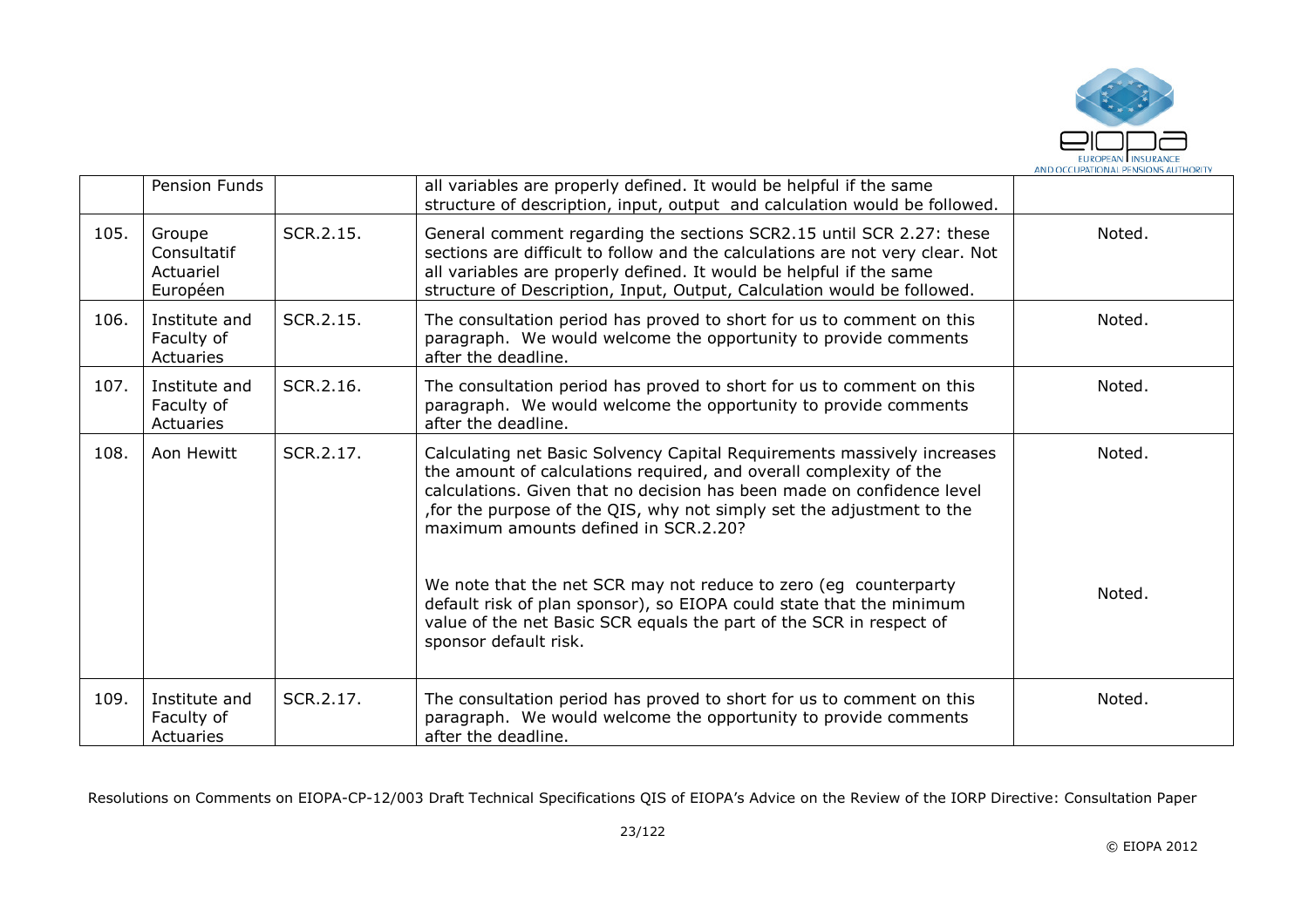

| 110. | Institute and<br>Faculty of<br>Actuaries           | SCR.2.18. | The consultation period has proved to short for us to comment on this<br>paragraph. We would welcome the opportunity to provide comments<br>after the deadline.                                                                                                                                                               | Noted.                   |
|------|----------------------------------------------------|-----------|-------------------------------------------------------------------------------------------------------------------------------------------------------------------------------------------------------------------------------------------------------------------------------------------------------------------------------|--------------------------|
| 111. | Insurance<br>Europe                                | SCR.2.18. | As EIOPA correctly indicated loss absorbing mechanisms of the technical<br>provisions and the security mechanisms do not operate independently. In<br>case where both are possible, the will not be applied both for 100%.<br>Insurance Europe believes that this should be taken into account when<br>assessing the results. | Noted.                   |
| 113. | Federation of<br>the Dutch<br>Pension Funds        | SCR.2.19. | The term DCL is not properly defined.                                                                                                                                                                                                                                                                                         | Noted. See revised text. |
| 114. | Groupe<br>Consultatif<br>Actuariel<br>Européen     | SCR.2.19. | The term DCL is not properly defined                                                                                                                                                                                                                                                                                          | Noted. See revised text. |
| 115. | Institute and<br>Faculty of<br>Actuaries           | SCR.2.19. | The consultation period has proved to short for us to comment on this<br>paragraph. We would welcome the opportunity to provide comments<br>after the deadline.                                                                                                                                                               | Noted.                   |
| 116. | Insurance<br>Europe                                | SCR.2.19. | Having an explanation what the acronym DCL stands for would help in<br>understanding its meaning.                                                                                                                                                                                                                             | Noted. See revised text. |
| 117. | Federation of<br>the Dutch<br><b>Pension Funds</b> | SCR.2.20. | MSSavailable does not always exist: in case there is no sponsor<br>covenant, but there is the possibility to increase employee contribution,<br>this definition is not appropriate.                                                                                                                                           | Noted.                   |
| 118. | Groupe                                             | SCR.2.20. | MSSavailable does not always exist: in a case where there is no sponsor                                                                                                                                                                                                                                                       | Noted.                   |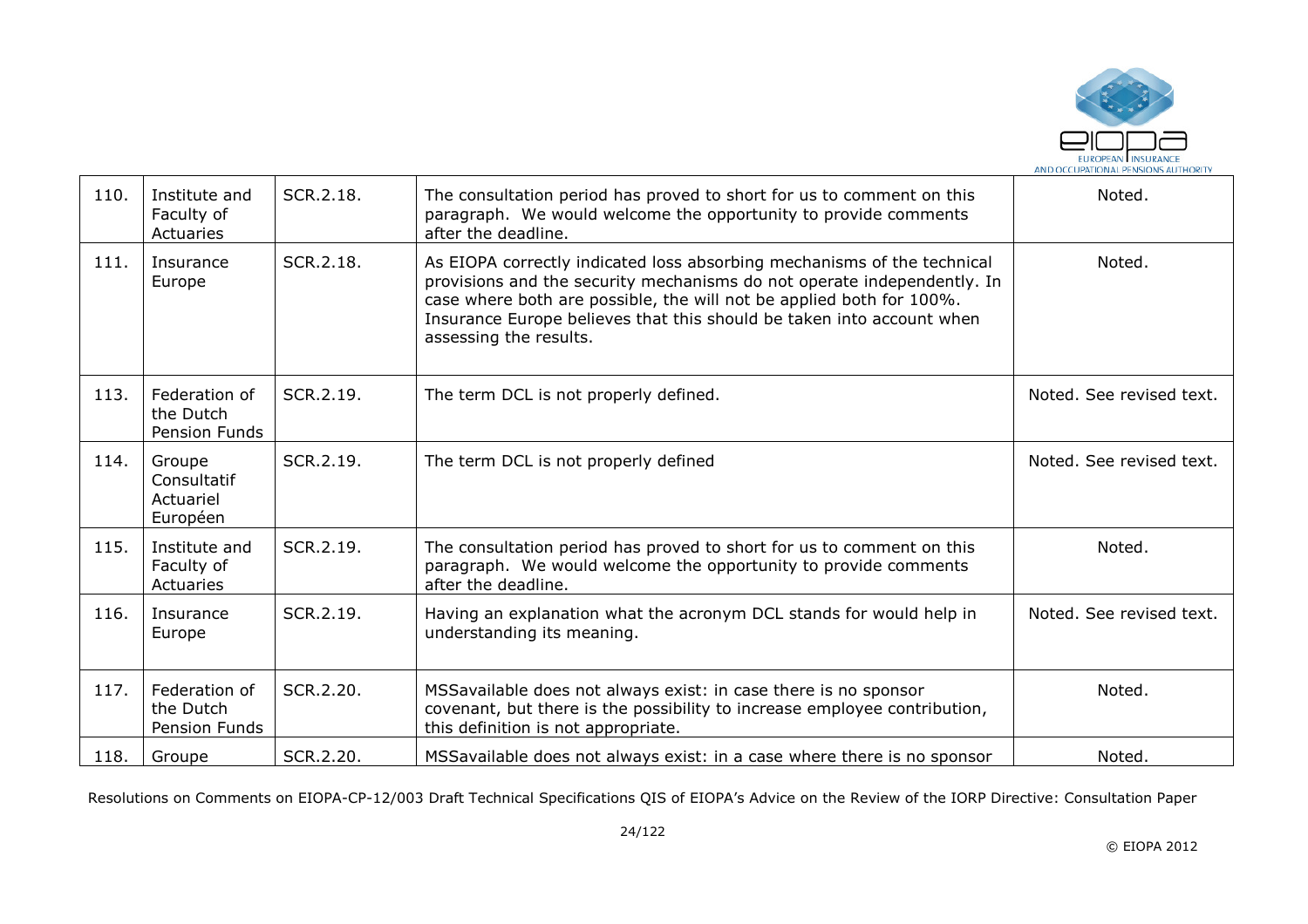

|      | Consultatif<br>Actuariel<br>Européen               |           | covenant, but there is the possibility to increase employee contribution,<br>this definition is not appropriate.                                                                                                                                                                                                                                                                                                                                                                                                         |        |
|------|----------------------------------------------------|-----------|--------------------------------------------------------------------------------------------------------------------------------------------------------------------------------------------------------------------------------------------------------------------------------------------------------------------------------------------------------------------------------------------------------------------------------------------------------------------------------------------------------------------------|--------|
| 119. | Institute and<br>Faculty of<br>Actuaries           | SCR.2.20. | The consultation period has proved to short for us to comment on this<br>paragraph. We would welcome the opportunity to provide comments<br>after the deadline.                                                                                                                                                                                                                                                                                                                                                          | Noted. |
| 120. | Aon Hewitt                                         | SCR.2.21. | Calculating net Basic Solvency Capital Requirements massively increases<br>the amount of calculations required and overall complexity of the<br>calculations. Given that no decision has been made on confidence level,<br>for the purpose of the QIS, why not simply set the adjustment to the<br>maximum amounts defined in SCR.2.20?                                                                                                                                                                                  | Noted. |
|      |                                                    |           | We note that the net SCR may not reduce to zero (e.g. counterparty<br>default risk of plan sponsor), so EIOPA could state that the minimum<br>value of the net Basic SCR equals the part of the SCR in respect of<br>sponsor default risk.                                                                                                                                                                                                                                                                               | Noted. |
| 121. | Federation of<br>the Dutch<br><b>Pension Funds</b> | SCR.2.21. | See comment in SCR 2.20.                                                                                                                                                                                                                                                                                                                                                                                                                                                                                                 | Noted. |
| 122. | Institute and<br>Faculty of<br>Actuaries           | SCR.2.21. | The consultation period has proved too short for us to comment on the<br>SCR section but we draw particular attention to the use of MSSavailable<br>+ MPPavailable. A marginal increase to MSSavailable can result in a<br>geared reduction in SCR and we believe the implications of this need to<br>be thoroughly explored. We wonder, for example, whether the reduction<br>to the SCR from SS and PPS loss absorbency ought to be calculated<br>separately and capped at MSSavailable and MPPavailable respectively, | Noted. |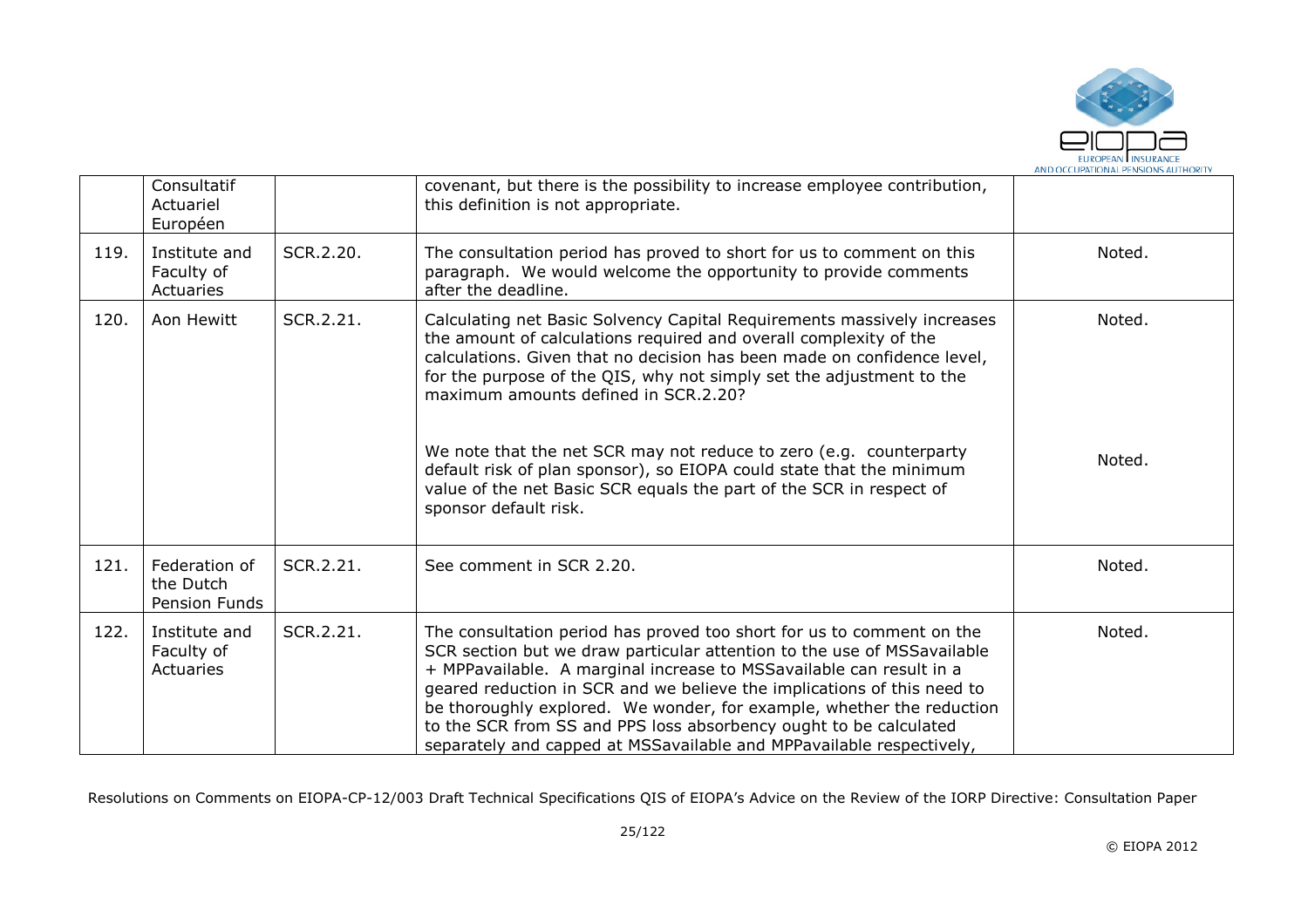

|      |                                                    |           | bearing in mind that broadly speaking PPS can only be invoked when SS<br>is exhausted. However we have not had time to analyse this.                                                                                                                                                                                          |        |
|------|----------------------------------------------------|-----------|-------------------------------------------------------------------------------------------------------------------------------------------------------------------------------------------------------------------------------------------------------------------------------------------------------------------------------|--------|
| 123. | Institute and<br>Faculty of<br>Actuaries           | SCR.2.22. | The consultation period has proved to short for us to comment on this<br>paragraph. We would welcome the opportunity to provide comments<br>after the deadline.                                                                                                                                                               | Noted. |
| 124. | Institute and<br>Faculty of<br>Actuaries           | SCR.2.23. | The consultation period has proved to short for us to comment on this<br>paragraph. We would welcome the opportunity to provide comments<br>after the deadline.                                                                                                                                                               | Noted. |
| 125. | Federation of<br>the Dutch<br><b>Pension Funds</b> | SCR.2.24. | Net over all modules, this implies that IORPs are always allowed to take<br>account of the maximum value of sponsor support, pension protection<br>scheme and DCL as loss absorbing capacity, even if in the market risk,<br>pension liability risk and counterparty default risk these where not<br>capped? Please clarify.  | Noted. |
| 126. | Groupe<br>Consultatif<br>Actuariel<br>Européen     | SCR.2.24. | Net over all modules, this implies that IORPs are always allowed to<br>always take account of the maximum value of sponsor support, pension<br>protection scheme and DCL as loss absorbing capacity, even if in the<br>market risk, pension liability risk and counterparty default risk were not<br>capped ? Please clarify. | Noted. |
| 127. | Institute and<br>Faculty of<br>Actuaries           | SCR.2.24. | The consultation period has proved to short for us to comment on this<br>paragraph. We would welcome the opportunity to provide comments<br>after the deadline.                                                                                                                                                               | Noted. |
| 128. | Institute and<br>Faculty of<br>Actuaries           | SCR.2.25. | The consultation period has proved to short for us to comment on this<br>paragraph. We would welcome the opportunity to provide comments<br>after the deadline.                                                                                                                                                               | Noted. |
| 129. | Institute and<br>Faculty of<br>Actuaries           | SCR.2.26. | The consultation period has proved to short for us to comment on this<br>paragraph. We would welcome the opportunity to provide comments<br>after the deadline.                                                                                                                                                               | Noted. |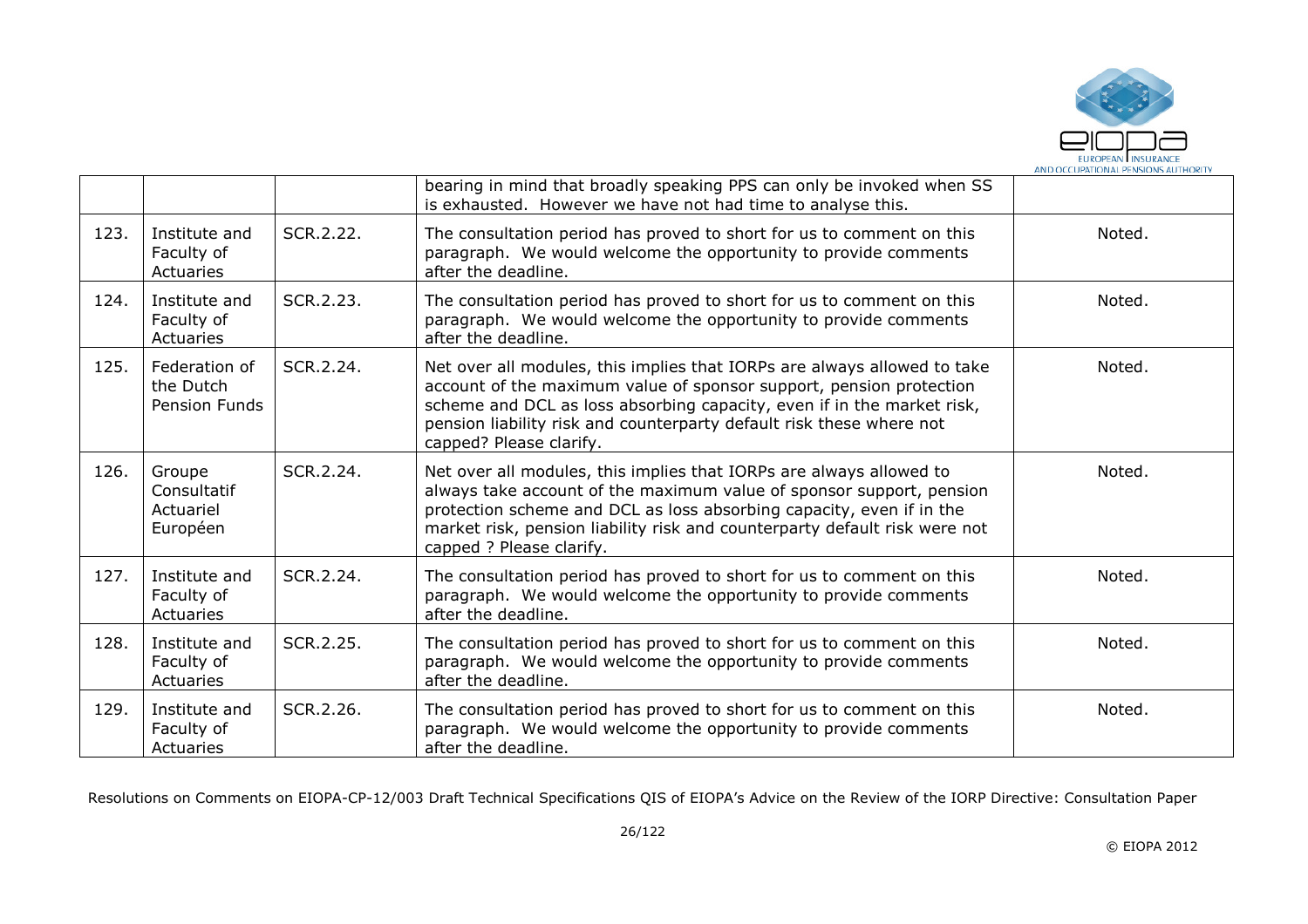

| 130. | Institute and<br>Faculty of<br>Actuaries   | SCR.2.27. | The consultation period has proved to short for us to comment on this<br>paragraph. We would welcome the opportunity to provide comments<br>after the deadline.                                                                                                                                                                                                                                                                                                                                                                                                                      | Noted. |
|------|--------------------------------------------|-----------|--------------------------------------------------------------------------------------------------------------------------------------------------------------------------------------------------------------------------------------------------------------------------------------------------------------------------------------------------------------------------------------------------------------------------------------------------------------------------------------------------------------------------------------------------------------------------------------|--------|
| 131. | Institute and<br>Faculty of<br>Actuaries   | SCR.2.28. | The consultation period has proved to short for us to comment on this<br>paragraph. We would welcome the opportunity to provide comments<br>after the deadline.                                                                                                                                                                                                                                                                                                                                                                                                                      | Noted. |
| 132. | Institute and<br>Faculty of<br>Actuaries   | SCR.2.29. | The consultation period has proved to short for us to comment on this<br>paragraph. We would welcome the opportunity to provide comments<br>after the deadline.                                                                                                                                                                                                                                                                                                                                                                                                                      | Noted. |
| 133. | Institute and<br>Faculty of<br>Actuaries   | SCR.2.30. | The consultation period has proved to short for us to comment on this<br>paragraph. We would welcome the opportunity to provide comments<br>after the deadline.                                                                                                                                                                                                                                                                                                                                                                                                                      | Noted. |
| 134. | Institute and<br>Faculty of<br>Actuaries   | SCR.2.31. | The consultation period has proved to short for us to comment on this<br>paragraph. We would welcome the opportunity to provide comments<br>after the deadline.                                                                                                                                                                                                                                                                                                                                                                                                                      | Noted. |
| 135. | Aon Hewitt                                 | SCR.2.32. | We don't see a need to do all these additional calculations (in SCR2.32 to<br>SCR2.35) at this stage. This will massively increase the complexity and<br>costs of the exercise, and, for the options, presented, are not likely to<br>provide information that is really meaningful (especially given it is not<br>even clear what the final confidence level may look like). We see these<br>options as second-order calculations, and it should be more important to<br>focus on other options we have suggested for the technical provisions<br>and sponsor support calculations. | Noted. |
| 136. | <b>Barnett</b><br>Waddingham<br><b>LLP</b> | SCR.2.32. | We believe that aggregate data held by supervisors will not include<br>sufficient detail to calculate these items.                                                                                                                                                                                                                                                                                                                                                                                                                                                                   | Noted. |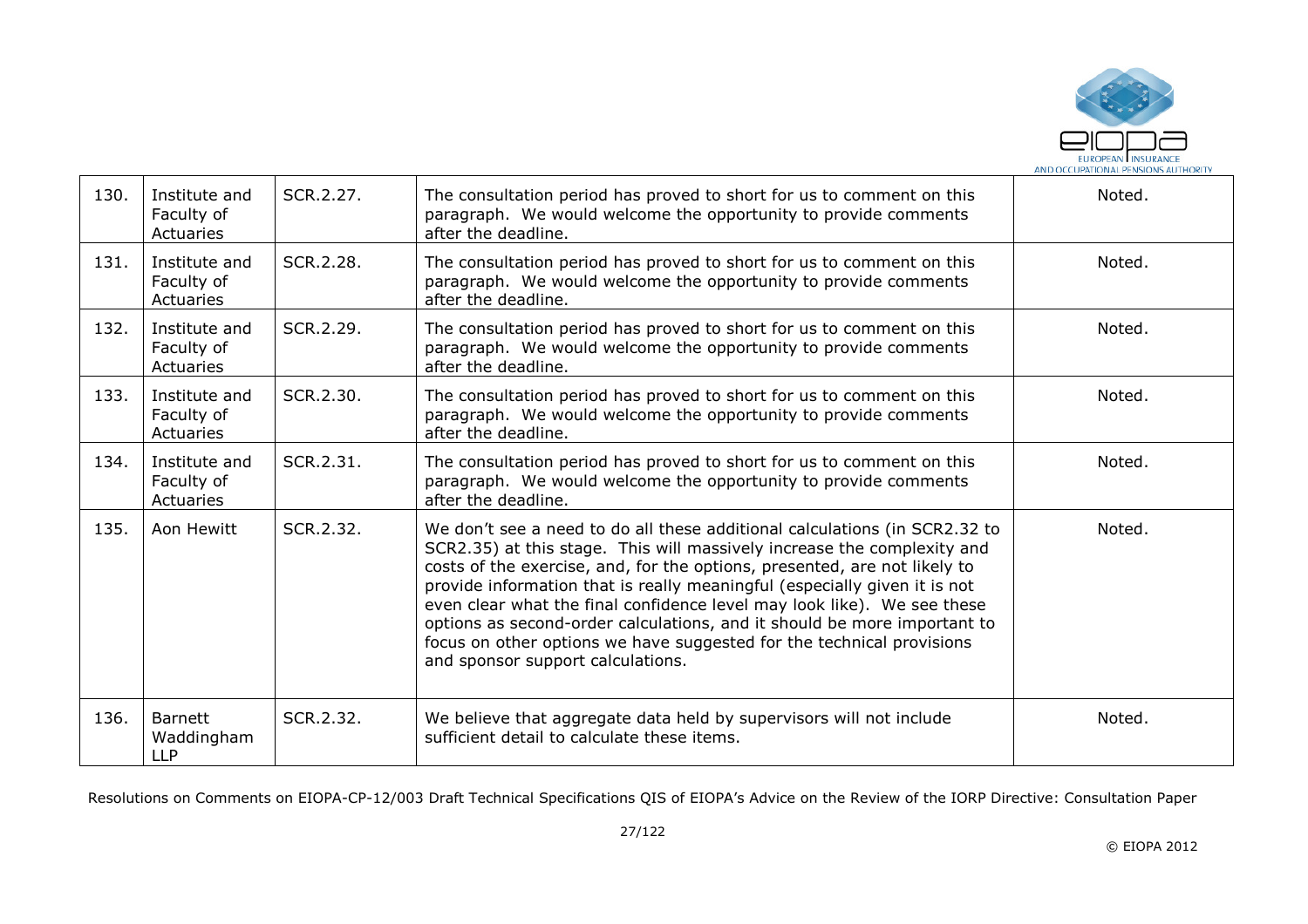

| 137. | Institute and<br>Faculty of<br>Actuaries   | SCR.2.32. | The consultation period has proved to short for us to comment on this<br>paragraph. We would welcome the opportunity to provide comments<br>after the deadline.                                                                                                                                                                                                                                                                                                                                                                                                                      | Noted. |
|------|--------------------------------------------|-----------|--------------------------------------------------------------------------------------------------------------------------------------------------------------------------------------------------------------------------------------------------------------------------------------------------------------------------------------------------------------------------------------------------------------------------------------------------------------------------------------------------------------------------------------------------------------------------------------|--------|
| 138. | Aon Hewitt                                 | SCR.2.33. | We don't see a need to do all these additional calculations (in SCR2.32 to<br>SCR2.35) at this stage. This will massively increase the complexity and<br>costs of the exercise, and, for the options, presented, are not likely to<br>provide information that is really meaningful (especially given it is not<br>even clear what the final confidence level may look like). We see these<br>options as second-order calculations, and it should be more important to<br>focus on other options we have suggested for the technical provisions<br>and sponsor support calculations. | Noted. |
| 139. | <b>Barnett</b><br>Waddingham<br><b>LLP</b> | SCR.2.33. | We believe that aggregate data held by supervisors will not include<br>sufficient detail to calculate these items.                                                                                                                                                                                                                                                                                                                                                                                                                                                                   | Noted. |
| 140. | Institute and<br>Faculty of<br>Actuaries   | SCR.2.33. | The consultation period has proved to short for us to comment on this<br>paragraph. We would welcome the opportunity to provide comments<br>after the deadline.                                                                                                                                                                                                                                                                                                                                                                                                                      | Noted. |
| 141. | Aon Hewitt                                 | SCR.2.34. | We don't see a need to do all these additional calculations (in SCR2.32 to<br>SCR2.35) at this stage. This will massively increase the complexity and<br>costs of the exercise, and, for the options, presented, are not likely to<br>provide information that is really meaningful (especially given it is not<br>even clear what the final confidence level may look like). We see these<br>options as second-order calculations, and it should be more important to<br>focus on other options we have suggested for the technical provisions<br>and sponsor support calculations. | Noted. |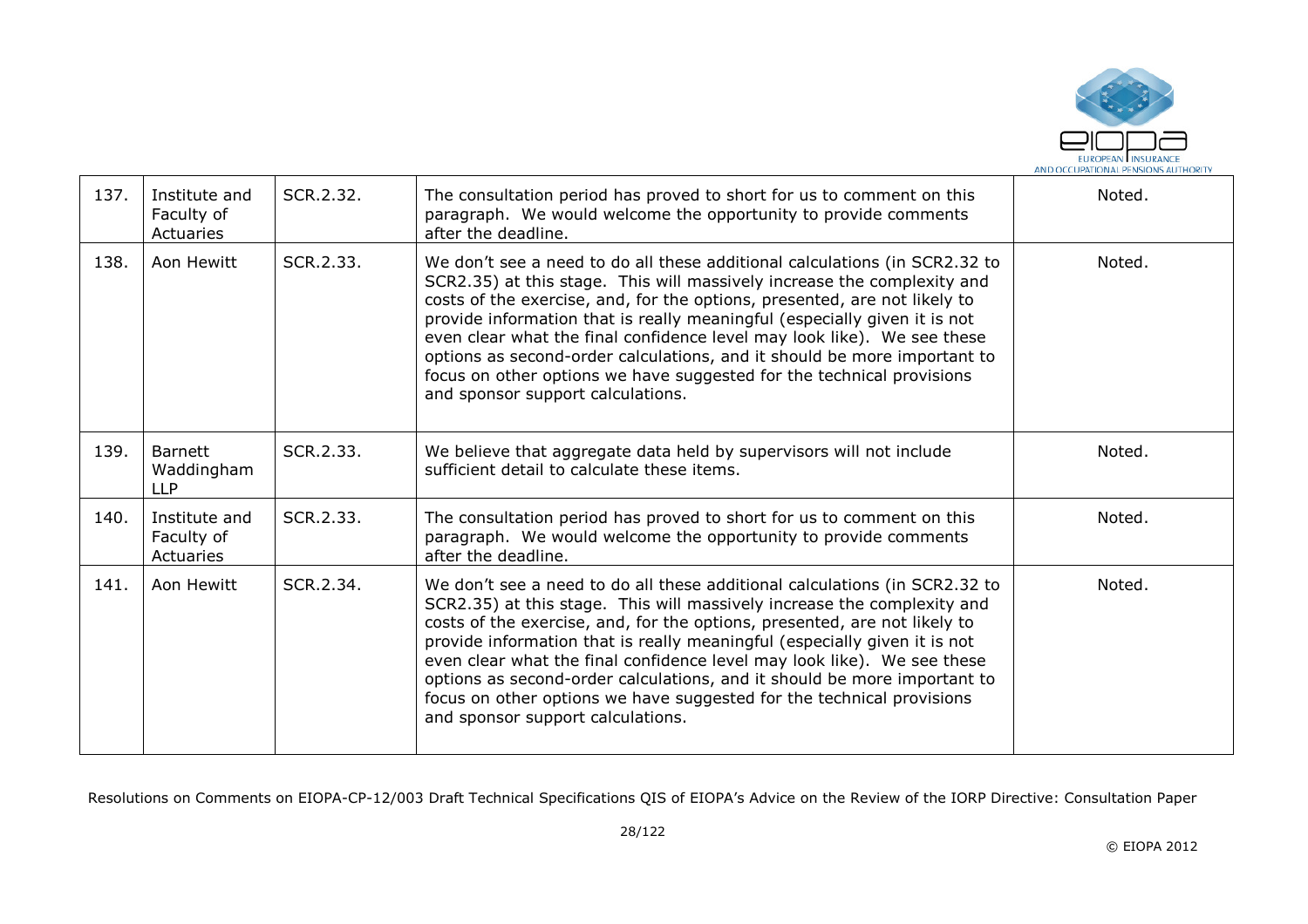

| 142. | <b>Barnett</b><br>Waddingham<br><b>LLP</b> | SCR.2.34. | We believe that aggregate data held by supervisors will not include<br>sufficient detail to calculate these items.                                                                                                                                                                                                                                                                                                                                                                                                                                                                   | Noted. |
|------|--------------------------------------------|-----------|--------------------------------------------------------------------------------------------------------------------------------------------------------------------------------------------------------------------------------------------------------------------------------------------------------------------------------------------------------------------------------------------------------------------------------------------------------------------------------------------------------------------------------------------------------------------------------------|--------|
| 143. | Institute and<br>Faculty of<br>Actuaries   | SCR.2.34. | The consultation period has proved to short for us to comment on this<br>paragraph. We would welcome the opportunity to provide comments<br>after the deadline.                                                                                                                                                                                                                                                                                                                                                                                                                      | Noted. |
| 144. | Aon Hewitt                                 | SCR.2.35. | We don't see a need to do all these additional calculations (in SCR2.32 to<br>SCR2.35) at this stage. This will massively increase the complexity and<br>costs of the exercise, and, for the options, presented, are not likely to<br>provide information that is really meaningful (especially given it is not<br>even clear what the final confidence level may look like). We see these<br>options as second-order calculations, and it should be more important to<br>focus on other options we have suggested for the technical provisions<br>and sponsor support calculations. | Noted. |
|      |                                            |           | It is not clear how allowance can sensibly be made for the pension<br>protection scheme in the SCR. It would appear that the pension<br>protection scheme can only ever fill a proportion of any shortfall in<br>funding ignoring the pension protection scheme. For simplicity, we<br>suggest allowance should be excluded in this element of the calculations.                                                                                                                                                                                                                     | Noted. |
| 145. | <b>Barnett</b><br>Waddingham<br><b>LLP</b> | SCR.2.35. | We believe that aggregate data held by supervisors will not include<br>sufficient detail to accurately calculate these items.                                                                                                                                                                                                                                                                                                                                                                                                                                                        | Noted. |
| 146. | Institute and<br>Faculty of<br>Actuaries   | SCR.2.35. | The consultation period has proved to short for us to comment on this<br>paragraph. We would welcome the opportunity to provide comments<br>after the deadline.                                                                                                                                                                                                                                                                                                                                                                                                                      | Noted. |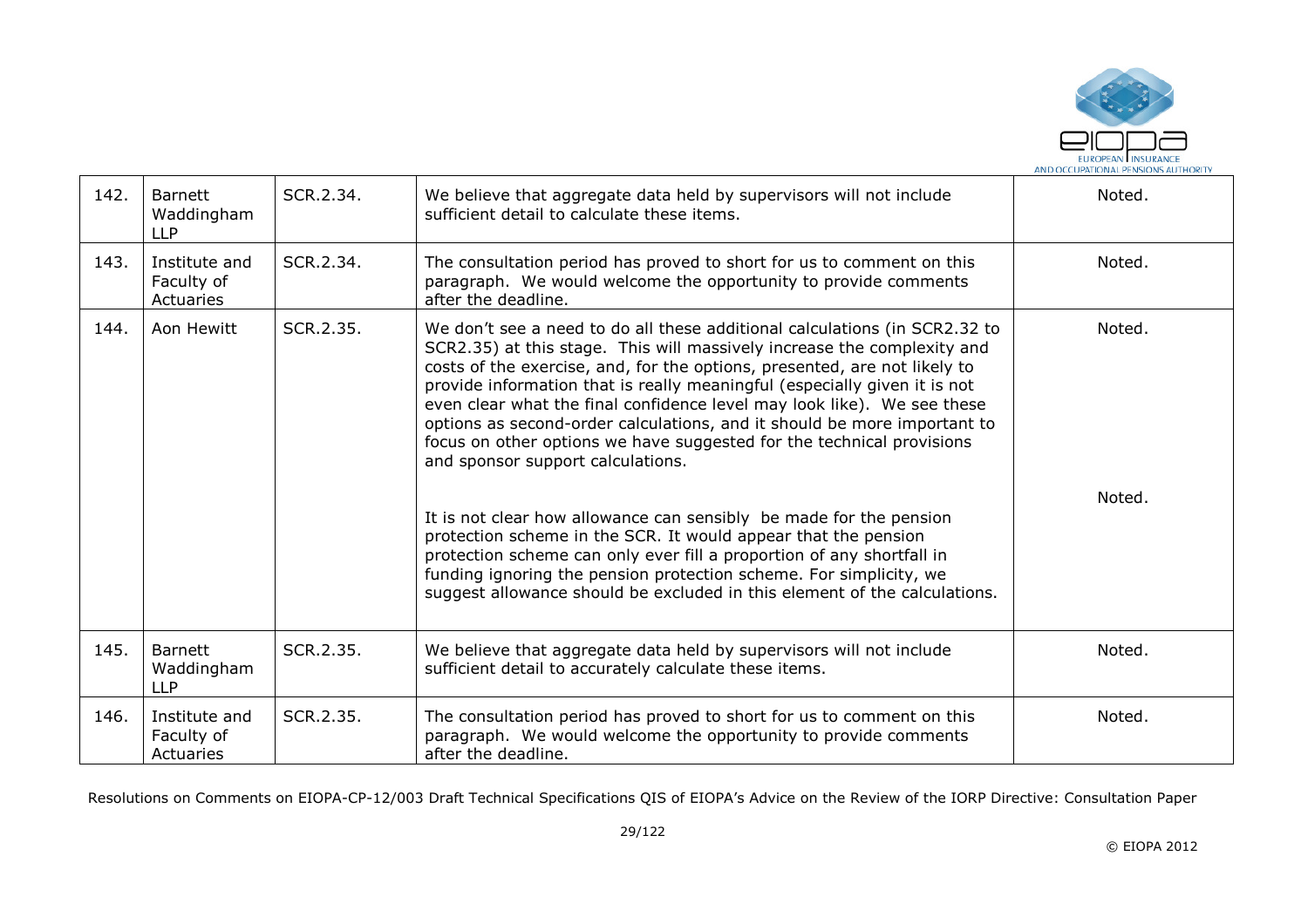

| 147. | Federation of<br>the Dutch<br>Pension Funds    | SCR.3.1. | Given some of the earlier simplifications (i.e. for the risk margin) and the<br>low expected impact of operational risk for IORPs, the calculation<br>proposed here is overly complicated. In the current Dutch regulatory<br>framework (FTK), operational risk is excluded from the capital<br>requirements for DB schemes because of its insignificance. We propose to<br>exclude operational risk, especially for the purpose of this QIS. | Noted.<br>Excluding a particular<br>risk (sub-)module in the<br>SCR calculation in case it<br>is not material will be<br>considered a<br>simplification in the QIS. |
|------|------------------------------------------------|----------|-----------------------------------------------------------------------------------------------------------------------------------------------------------------------------------------------------------------------------------------------------------------------------------------------------------------------------------------------------------------------------------------------------------------------------------------------|---------------------------------------------------------------------------------------------------------------------------------------------------------------------|
| 148. | Groupe<br>Consultatif<br>Actuariel<br>Européen | SCR.3.1. | Given some of the earlier simplifications (i.e. for the risk margin) and the<br>low expected impact of operational risk for IORPs, the calculation<br>proposed here is overly complicated.                                                                                                                                                                                                                                                    | Noted.<br>Excluding a particular<br>risk (sub-)module in the<br>SCR calculation in case it<br>is not material will be<br>considered a<br>simplification in the QIS. |
| 149. | Institute and<br>Faculty of<br>Actuaries       | SCR.3.1. | The consultation period has proved to short for us to comment on this<br>paragraph. We would welcome the opportunity to provide comments<br>after the deadline.                                                                                                                                                                                                                                                                               | Noted.                                                                                                                                                              |
| 150. | Federation of<br>the Dutch<br>Pension Funds    | SCR.3.2. | As stipulated in SCR1.3, the technical provisions are to be understood<br>without risk margin. This section is superfluous, and only leads to doubt<br>whether in other sections technical provisions are to be calculated<br>including risk margin. We propose to delete, or to amend text to reflect<br>that this only stresses the same point made in SCR1.3.                                                                              | Noted.<br>This section stresses the<br>same point made in<br>SCR.1.3.                                                                                               |
| 151. | Groupe<br>Consultatif<br>Actuariel<br>Européen | SCR.3.2. | As stipulated in SCR.1.3, the technical provisions are to be understood as<br>excluding risk margin. This section is superfluous, and only leads to<br>doubt as to whether in other sections technical provisions are to be<br>calculated including risk margin. We propose EIOPA should delete, or<br>amend the text to reflect that this only stresses the same point made in<br><b>SCR1.3</b>                                              | Noted.<br>This section stresses the<br>same point made in<br>SCR.1.3.                                                                                               |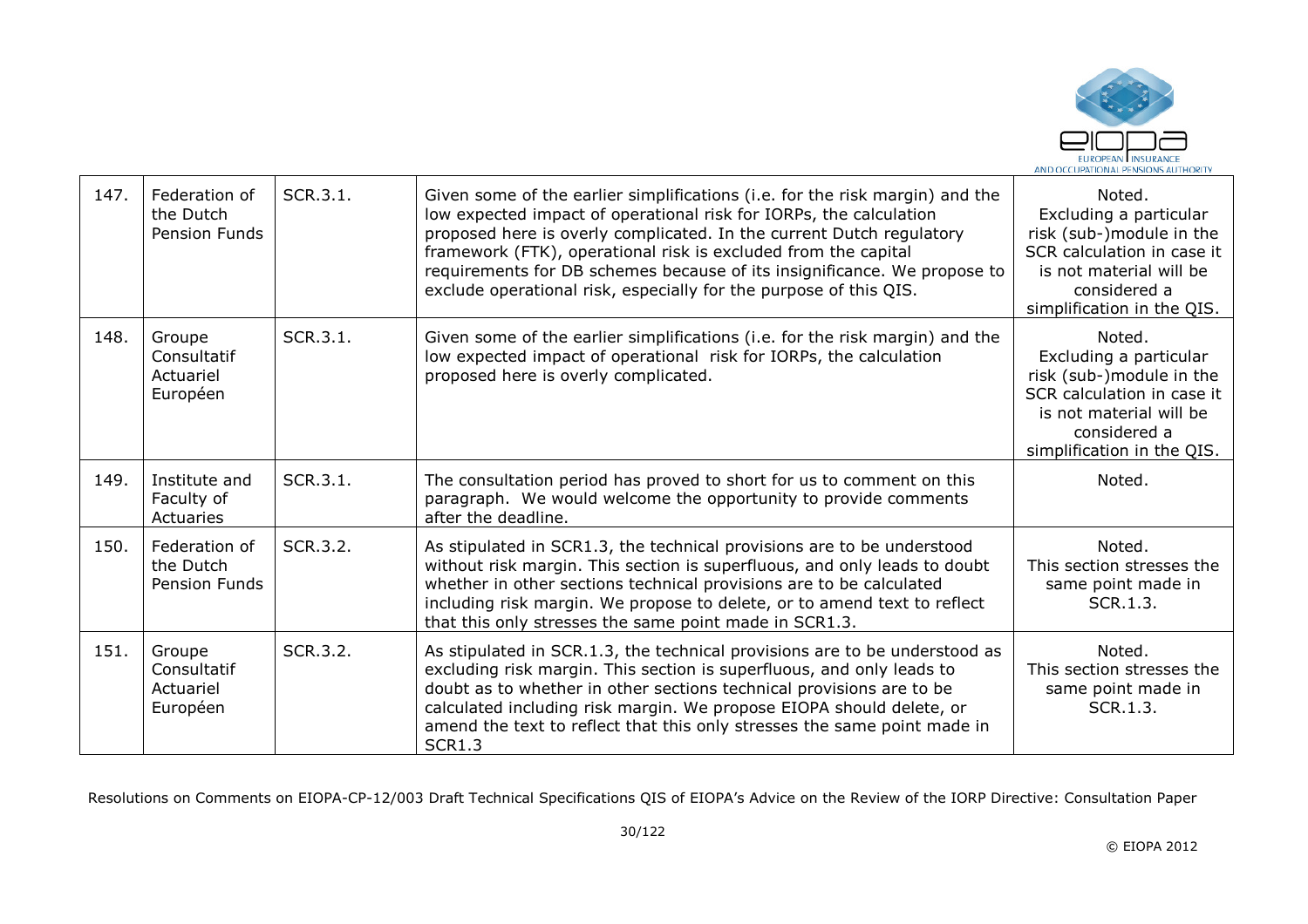

| 152. | Institute and<br>Faculty of<br>Actuaries    | SCR.3.2. | The consultation period has proved to short for us to comment on this<br>paragraph. We would welcome the opportunity to provide comments<br>after the deadline.                                                                                                                                                                                                                                                                                                                                                                | Noted.                                                   |
|------|---------------------------------------------|----------|--------------------------------------------------------------------------------------------------------------------------------------------------------------------------------------------------------------------------------------------------------------------------------------------------------------------------------------------------------------------------------------------------------------------------------------------------------------------------------------------------------------------------------|----------------------------------------------------------|
| 153. | Federation of<br>the Dutch<br>Pension Funds | SCR.3.3. | It is not clear what is to be considered pension obligations where the<br>investment risk is borne by members and beneficiaries. In the<br>Netherlands, for collective defined contribution schemes, the investment<br>risk is partly borne by current members, partly by future members and<br>partly by sponsor(s). Given the definition, we would consider this as a<br>pension obligation where the investment risk is borne by members and<br>beneficiaries, so the resulting operational risk from this part would be 0. | Noted, will be further<br>developed at a later<br>stage. |
| 154. | Institute and<br>Faculty of<br>Actuaries    | SCR.3.3. | The consultation period has proved to short for us to comment on this<br>paragraph. We would welcome the opportunity to provide comments<br>after the deadline.                                                                                                                                                                                                                                                                                                                                                                | Noted.                                                   |
| 155. | Institute and<br>Faculty of<br>Actuaries    | SCR.3.4. | The consultation period has proved to short for us to comment on this<br>paragraph. We would welcome the opportunity to provide comments<br>after the deadline.                                                                                                                                                                                                                                                                                                                                                                | Noted.                                                   |
| 156. | Institute and<br>Faculty of<br>Actuaries    | SCR.3.5. | The consultation period has proved to short for us to comment on this<br>paragraph. We would welcome the opportunity to provide comments<br>after the deadline.                                                                                                                                                                                                                                                                                                                                                                | Noted.                                                   |
| 157. | Aon Hewitt                                  | SCR.3.6. | EIOPA should explain where the parameters have come from (eg 4%,<br>0.45% etc) and why they are considered suitable for IORPs.                                                                                                                                                                                                                                                                                                                                                                                                 | Noted.                                                   |
| 158. | Barnett<br>Waddingham<br><b>LLP</b>         | SCR.3.6. | The parameters for the capital requirement for operational risk should be<br>consulted on.                                                                                                                                                                                                                                                                                                                                                                                                                                     | Noted.                                                   |
| 159. | Federation of                               | SCR.3.6. | It is not clear why EIOPA has chosen for the proposed formula to                                                                                                                                                                                                                                                                                                                                                                                                                                                               | Noted.                                                   |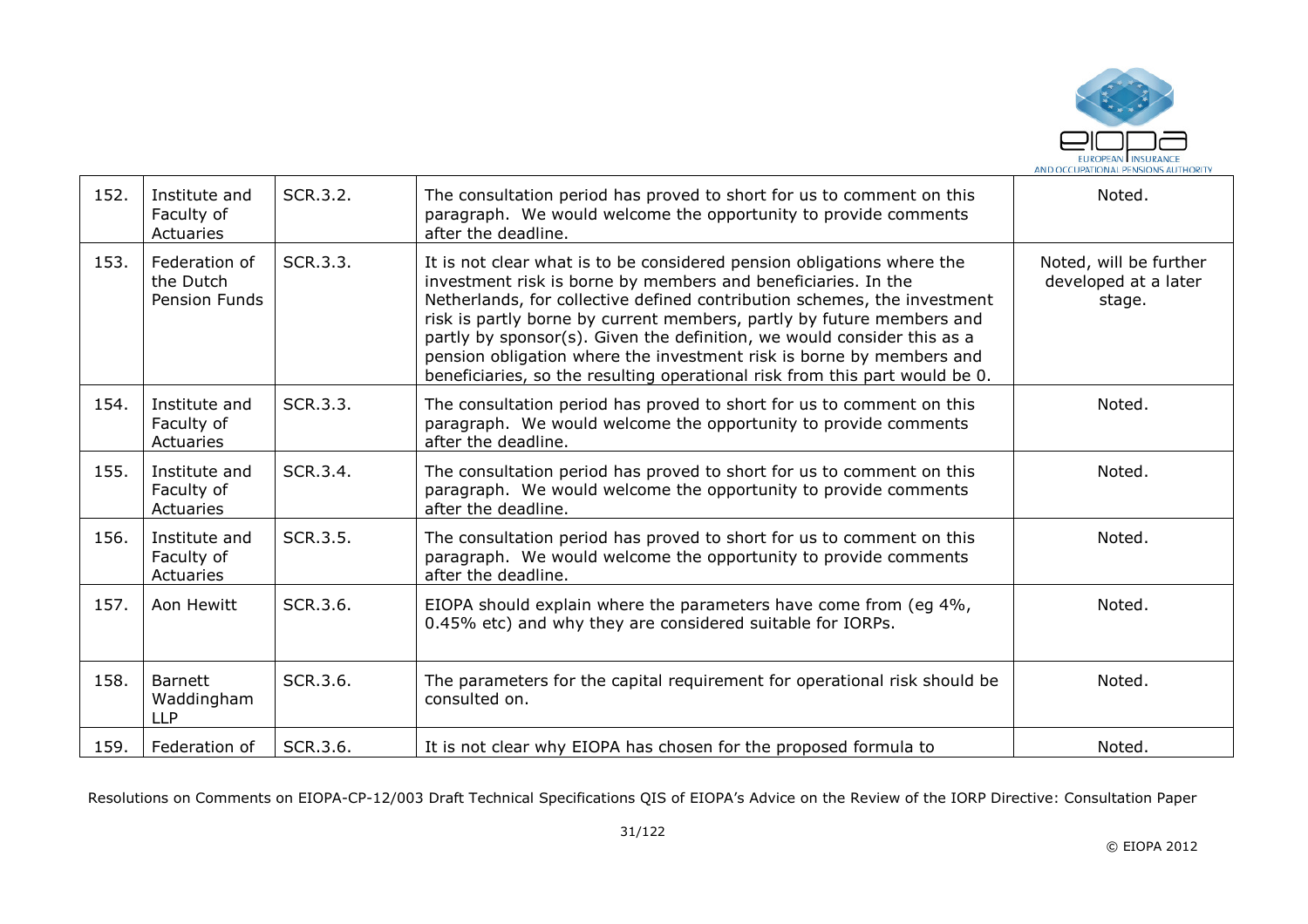

|      | the Dutch<br>Pension Funds                     |          | calculate capital requirement for operational risk. It is not clear why<br>operational risk is increasing if the amount of contributions has grown in<br>excess of 20%. Also, it is not clear why the parameter 4% has been<br>chosen.                                                                                                                                                                                                                                                                                                                                                                            |                                                                                                                                                                     |
|------|------------------------------------------------|----------|-------------------------------------------------------------------------------------------------------------------------------------------------------------------------------------------------------------------------------------------------------------------------------------------------------------------------------------------------------------------------------------------------------------------------------------------------------------------------------------------------------------------------------------------------------------------------------------------------------------------|---------------------------------------------------------------------------------------------------------------------------------------------------------------------|
| 160. | Groupe<br>Consultatif<br>Actuariel<br>Européen | SCR.3.6. | It is not clear why EIOPA has chosen the stated formula to calculate<br>capital requirement for operational risk. It is not clear why operational<br>risk is increasing if the amount of contributions has grown in excess of<br>20%. Also, it is not clear why the parameter 4% has been chosen.                                                                                                                                                                                                                                                                                                                 | Noted.                                                                                                                                                              |
| 161. | Institute and<br>Faculty of<br>Actuaries       | SCR.3.6. | The consultation period has proved to short for us to comment on this<br>paragraph. We would welcome the opportunity to provide comments<br>after the deadline.                                                                                                                                                                                                                                                                                                                                                                                                                                                   | Noted.                                                                                                                                                              |
| 162. | Aon Hewitt                                     | SCR.4.1. | It is unclear why EIOPA thinks intangible asset risk this is an issue for<br>IORPs. We note that in EIOPA's Final Report on QIS5 for insurers,<br>intangible risk was 0% (ie nil!) of the overall Basic SCR, so why is EIOPA<br>asking IORPs to consider this at this stage?                                                                                                                                                                                                                                                                                                                                      | Noted.<br>Excluding a particular<br>risk (sub-)module in the<br>SCR calculation in case it<br>is not material will be<br>considered a<br>simplification in the QIS. |
| 163. | Federation of<br>the Dutch<br>Pension Funds    | SCR.4.1. | We propose to delete the section on intangible asset risks for the purpose<br>of this QIS. It is likely to be immaterial for most participating IORPS, as<br>IORPs invest most of their assets in tangible assets. The purpose of this<br>QIS is to gain more understanding about the working of the holistic<br>balance sheet and the largest effects on SCR, not to calculate minor<br>details of the SCR. Especially, if IORPs do happen to invest in intangible<br>assets, for as far as they are exposed to market risks, these will be<br>properly taken into account in the relevant market risk sections. | Noted.<br>Excluding a particular<br>risk (sub-)module in the<br>SCR calculation in case it<br>is not material will be<br>considered a<br>simplification in the QIS. |
| 164. | Institute and<br>Faculty of                    | SCR.4.1. | The consultation period has proved to short for us to comment on this<br>paragraph. We would welcome the opportunity to provide comments                                                                                                                                                                                                                                                                                                                                                                                                                                                                          | Noted.                                                                                                                                                              |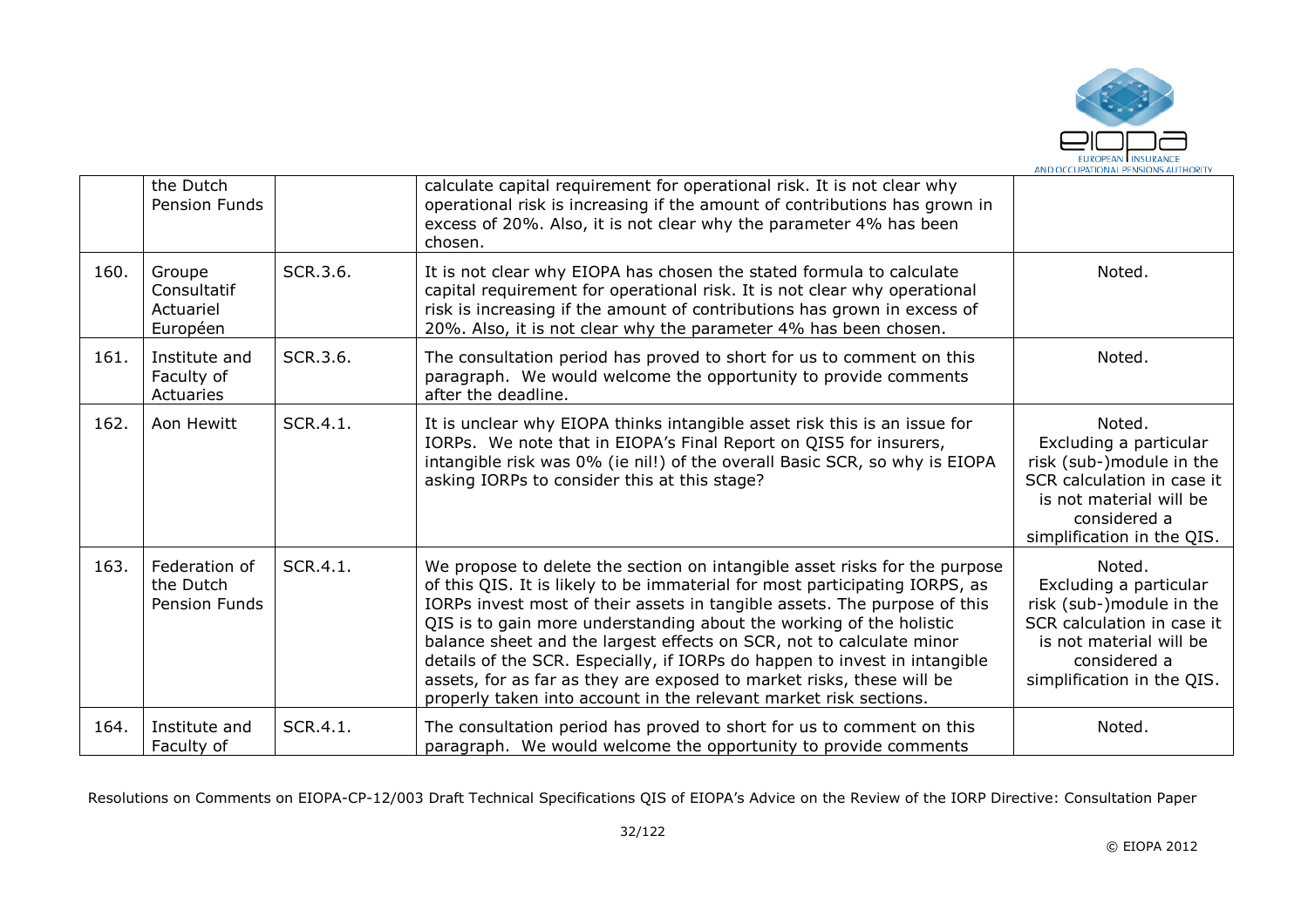

|      | Actuaries                                          |          | after the deadline.                                                                                                                                                                                     |        |
|------|----------------------------------------------------|----------|---------------------------------------------------------------------------------------------------------------------------------------------------------------------------------------------------------|--------|
| 165. | Institute and<br>Faculty of<br>Actuaries           | SCR.4.2. | The consultation period has proved to short for us to comment on this<br>paragraph. We would welcome the opportunity to provide comments<br>after the deadline.                                         | Noted. |
| 166. | Institute and<br>Faculty of<br>Actuaries           | SCR.4.3. | The consultation period has proved to short for us to comment on this<br>paragraph. We would welcome the opportunity to provide comments<br>after the deadline.                                         | Noted. |
| 167. | <b>Barnett</b><br>Waddingham<br><b>LLP</b>         | SCR.4.4. | The risk relating to intangible assets can vary according to the nature of<br>the asset and a single parameter may oversimplify matters.                                                                | Noted. |
| 168. | Federation of<br>the Dutch<br>Pension Funds        | SCR.4.4. | It is not clear why EIOPA assumes the value of 80% of the exposure to<br>be relevant as calculation of the capital requirement for intangible assets                                                    | Noted. |
| 169. | Groupe<br>Consultatif<br>Actuariel<br>Européen     | SCR.4.4. | It is not clear why EIOPA assumes the value of 80% of the exposure to<br>be appropriate for thecalculation of the capital requirement for intangible<br>assets                                          | Noted. |
| 170. | Institute and<br>Faculty of<br>Actuaries           | SCR.4.4. | The consultation period has proved to short for us to comment on this<br>paragraph. We would welcome the opportunity to provide comments<br>after the deadline.                                         | Noted. |
| 171. | <b>Barnett</b><br>Waddingham<br><b>LLP</b>         | SCR.5.1. | The interaction of market risk with pension liability risk should be<br>considered given that many IORPs in the UK pursue liability-driven<br>investment strategies.                                    | Noted. |
| 172. | <b>British</b><br>Airways<br>Pension<br>Investment | SCR.5.1. | The fundamental issue is that market risk which arises from the level or<br>volatility of market prices is neither an appropriate nor very relevant<br>measure of risk for investors in private equity. | Noted. |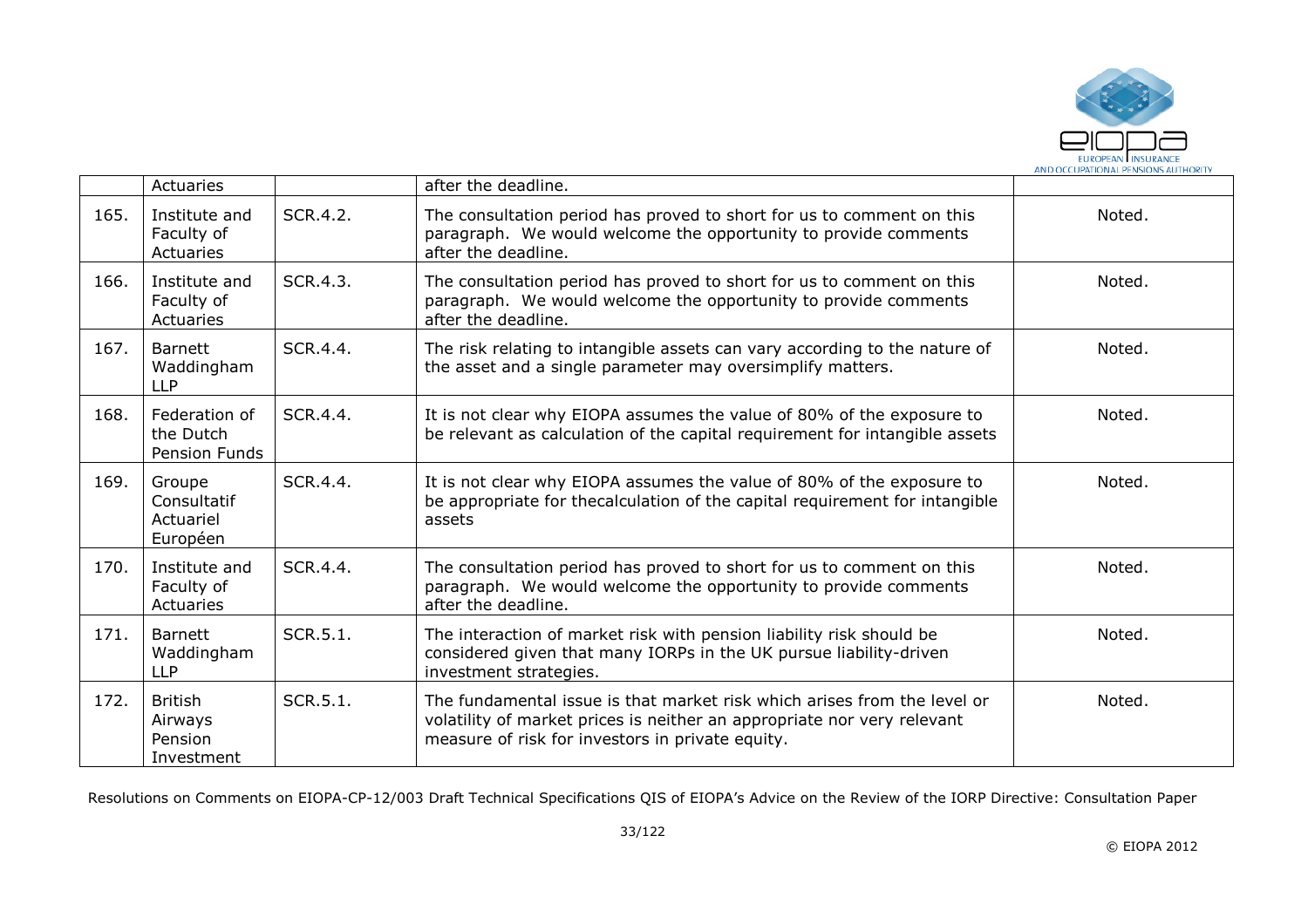

| Management |                                                                                                                                                                                                                                                                                                                                                                                                                                                                                                                                                                                                                                                                                                                                                                                                                                                                                                                                                                                                                                                                                                                                                                                                                                                          |  |
|------------|----------------------------------------------------------------------------------------------------------------------------------------------------------------------------------------------------------------------------------------------------------------------------------------------------------------------------------------------------------------------------------------------------------------------------------------------------------------------------------------------------------------------------------------------------------------------------------------------------------------------------------------------------------------------------------------------------------------------------------------------------------------------------------------------------------------------------------------------------------------------------------------------------------------------------------------------------------------------------------------------------------------------------------------------------------------------------------------------------------------------------------------------------------------------------------------------------------------------------------------------------------|--|
| Limi       |                                                                                                                                                                                                                                                                                                                                                                                                                                                                                                                                                                                                                                                                                                                                                                                                                                                                                                                                                                                                                                                                                                                                                                                                                                                          |  |
|            | Investors in private equity are not investing in marketable securities or<br>instruments. They invest in unquoted, non-tradable, non-redeemable,<br>10-year, closed-end vehicles. The limited partnership is the most<br>common type of PE fund vehicle. Investors make legally-binding<br>commitments which are drawn down over the life of the fund and it is<br>expressly stated that when an investor commits to a PE fund the<br>commitment cannot be redeemed before the end of the life of the fund.                                                                                                                                                                                                                                                                                                                                                                                                                                                                                                                                                                                                                                                                                                                                              |  |
|            | Placing a "quasi-market" value on a PE fund during its life and then<br>saying the movement in this reflects the risk faced by investors in the PE<br>fund is simply ignoring the fact that PE investments are not marketable<br>assets in the first place. Movements in a quasi-market value placed on a<br>PE fund during the life of a PE fund really have little relevance in terms of<br>risk for pension funds investing in PE. Within the PE industry interim fair<br>values are really only there as a guide to the general direction of the<br>progress of the underlying investments made between the point of<br>investment and the point of realization. It would be most unusual and<br>unexpected event if the proceeds received on realization of an investment<br>in a PE fund were less than the last fair value placed on that investment.<br>Traditionally, private equity investments used to be held at the lower of<br>cost or impairment for most of the period prior to being realized: this<br>may be a rather baffling concept for investors in other asset classes but it<br>worked just fine for private equity investors who recognized that interim<br>valuations of unquoted investments was a pretty irrelevant concept. |  |
|            | Private equity, as experienced by investors in the asset class, is a cash                                                                                                                                                                                                                                                                                                                                                                                                                                                                                                                                                                                                                                                                                                                                                                                                                                                                                                                                                                                                                                                                                                                                                                                |  |
|            | flow based investment: money is contractually committed to a fund at                                                                                                                                                                                                                                                                                                                                                                                                                                                                                                                                                                                                                                                                                                                                                                                                                                                                                                                                                                                                                                                                                                                                                                                     |  |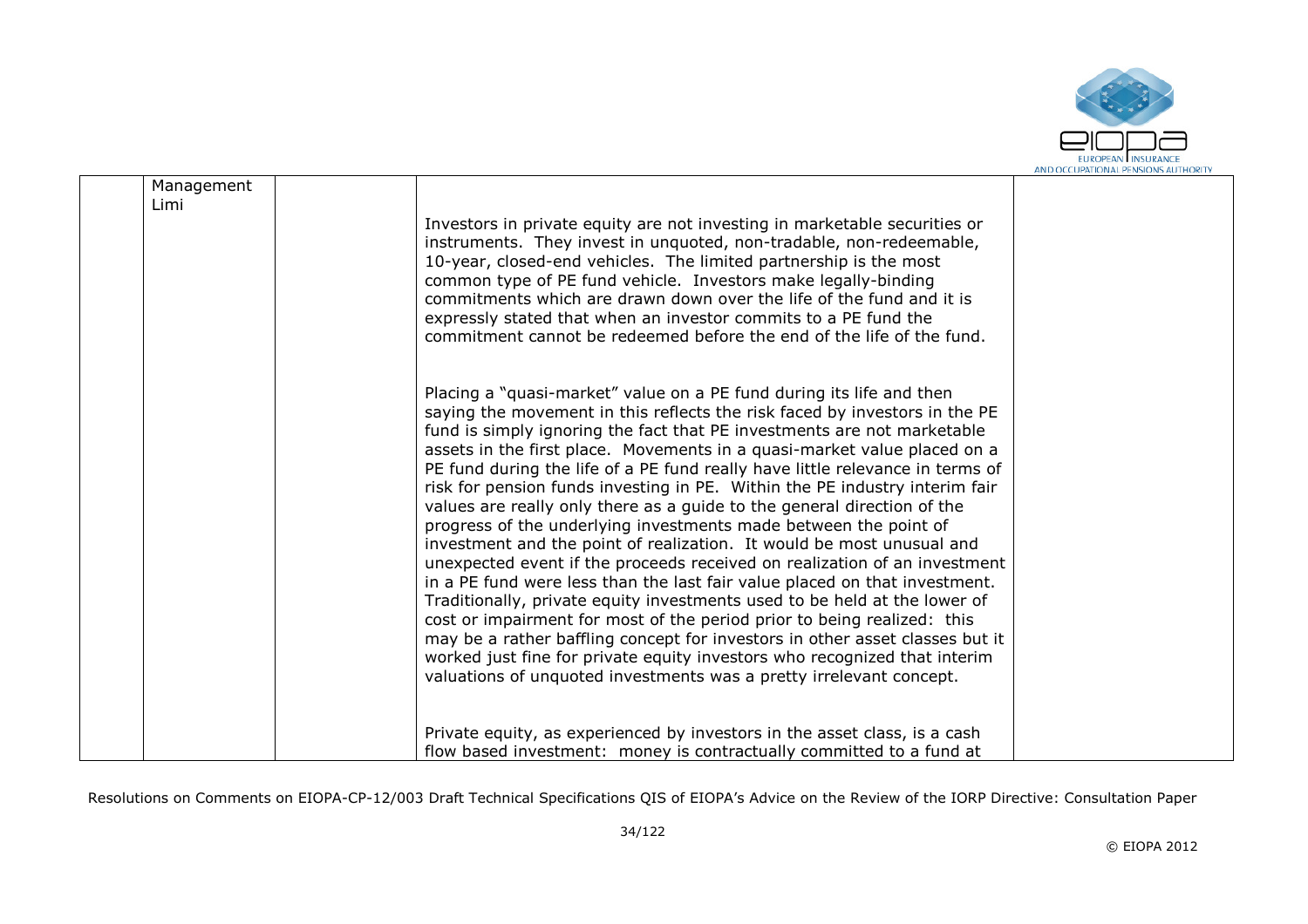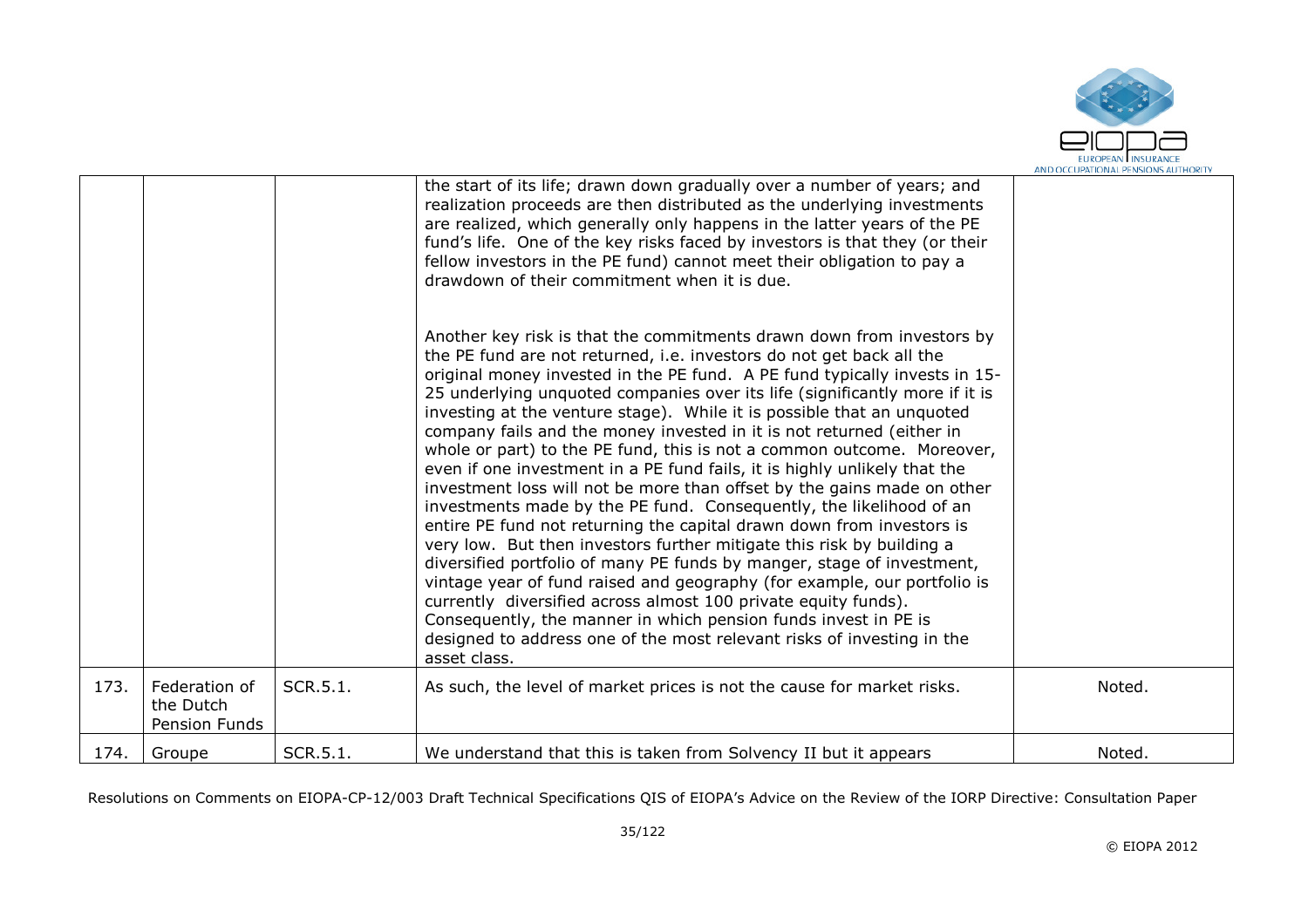

|      | Consultatif<br>Actuariel<br>Européen           |          | excessively complex and we would urge EIOPA to simplify if possible.                                                                                                                                                                    | Excluding a particular<br>risk (sub-)module in the<br>SCR calculation in case it<br>is not material will be<br>considered a<br>simplification in the QIS. |
|------|------------------------------------------------|----------|-----------------------------------------------------------------------------------------------------------------------------------------------------------------------------------------------------------------------------------------|-----------------------------------------------------------------------------------------------------------------------------------------------------------|
| 175. | Institute and<br>Faculty of<br>Actuaries       | SCR.5.1. | The consultation period has proved to short for us to comment on this<br>paragraph. We would welcome the opportunity to provide comments<br>after the deadline.                                                                         | Noted.                                                                                                                                                    |
| 176. | Federation of<br>the Dutch<br>Pension Funds    | SCR.5.2. | As stated earlier in SCR2.10, allowing for the necessary simultaneous<br>calculation of the loss absorbing capacity of both security mechanisms<br>and technical provisions, also requires changes to these and following<br>sections.  | Noted.<br>See revised text.                                                                                                                               |
| 177. | Groupe<br>Consultatif<br>Actuariel<br>Européen | SCR.5.2. | As stated earlier in SCR.2.10, allowing for the necessary simultaneous<br>calculation of the loss absorbing capacity of both security mechanisms<br>and technical provisions, also requires changes to these and following<br>sections. | Noted.<br>See revised text.                                                                                                                               |
| 178. | Institute and<br>Faculty of<br>Actuaries       | SCR.5.2. | The consultation period has proved to short for us to comment on this<br>paragraph. We would welcome the opportunity to provide comments<br>after the deadline.                                                                         | Noted.                                                                                                                                                    |
| 179. | Institute and<br>Faculty of<br>Actuaries       | SCR.5.3. | The consultation period has proved to short for us to comment on this<br>paragraph. We would welcome the opportunity to provide comments<br>after the deadline.                                                                         | Noted.                                                                                                                                                    |
| 180. | Institute and<br>Faculty of<br>Actuaries       | SCR.5.4. | The consultation period has proved to short for us to comment on this<br>paragraph. We would welcome the opportunity to provide comments<br>after the deadline.                                                                         | Noted.                                                                                                                                                    |
| 181. | Institute and                                  | SCR.5.5. | The consultation period has proved to short for us to comment on this                                                                                                                                                                   | Noted.                                                                                                                                                    |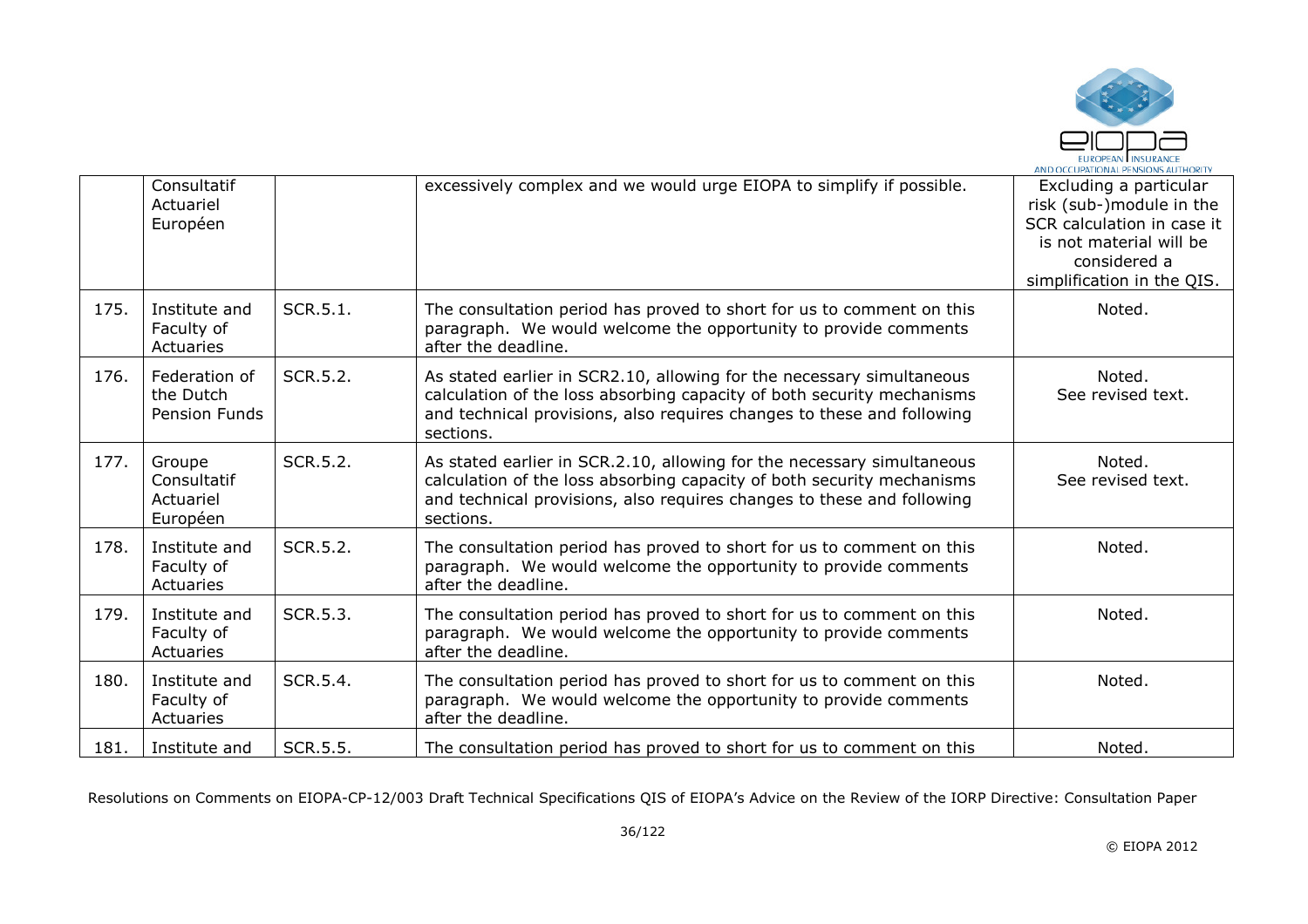

|      | Faculty of<br>Actuaries                                        |          | paragraph. We would welcome the opportunity to provide comments<br>after the deadline.                                                                                                                                                                                                                                                                                                                                                  |        |
|------|----------------------------------------------------------------|----------|-----------------------------------------------------------------------------------------------------------------------------------------------------------------------------------------------------------------------------------------------------------------------------------------------------------------------------------------------------------------------------------------------------------------------------------------|--------|
| 182. | Institute and<br>Faculty of<br>Actuaries                       | SCR.5.6. | The consultation period has proved to short for us to comment on this<br>paragraph. We would welcome the opportunity to provide comments<br>after the deadline.                                                                                                                                                                                                                                                                         | Noted. |
| 183. | Institute and<br>Faculty of<br>Actuaries                       | SCR.5.7. | The consultation period has proved to short for us to comment on this<br>paragraph. We would welcome the opportunity to provide comments<br>after the deadline.                                                                                                                                                                                                                                                                         | Noted. |
| 184. | Institute and<br>Faculty of<br>Actuaries                       | SCR.5.8. | The consultation period has proved to short for us to comment on this<br>paragraph. We would welcome the opportunity to provide comments<br>after the deadline.                                                                                                                                                                                                                                                                         | Noted. |
| 185. | <b>Barnett</b><br>Waddingham<br><b>LLP</b>                     | SCR.5.9. | Consideration should be given to innovative investment strategies with,<br>for example, targets that reference bank base rates or inflation. The<br>asset allocation of such funds can vary widely and at short notice, but<br>without necessarily increased volatility of returns.<br>We believe this section may also penalise schemes that are invested in<br>investment schemes such as with-profits funds, where the allocation is | Noted. |
|      |                                                                |          | not necessarily transparent but a certain level of guarantee applies to the<br>investment.                                                                                                                                                                                                                                                                                                                                              |        |
| 186. | Belgian<br>Association of<br>Pension<br>Institutions<br>(BVPI- | SCR.5.9. | How to apply look through approach in contex of hedge funds, funds<br>icluding property (SPV), debt, etc                                                                                                                                                                                                                                                                                                                                | Noted. |
| 187. | <b>British</b><br>Airways                                      | SCR.5.9. | If a single private equity fund is defined as a collective investment fund,<br>then look through would seem to be inappropriate for private equity                                                                                                                                                                                                                                                                                      | Noted. |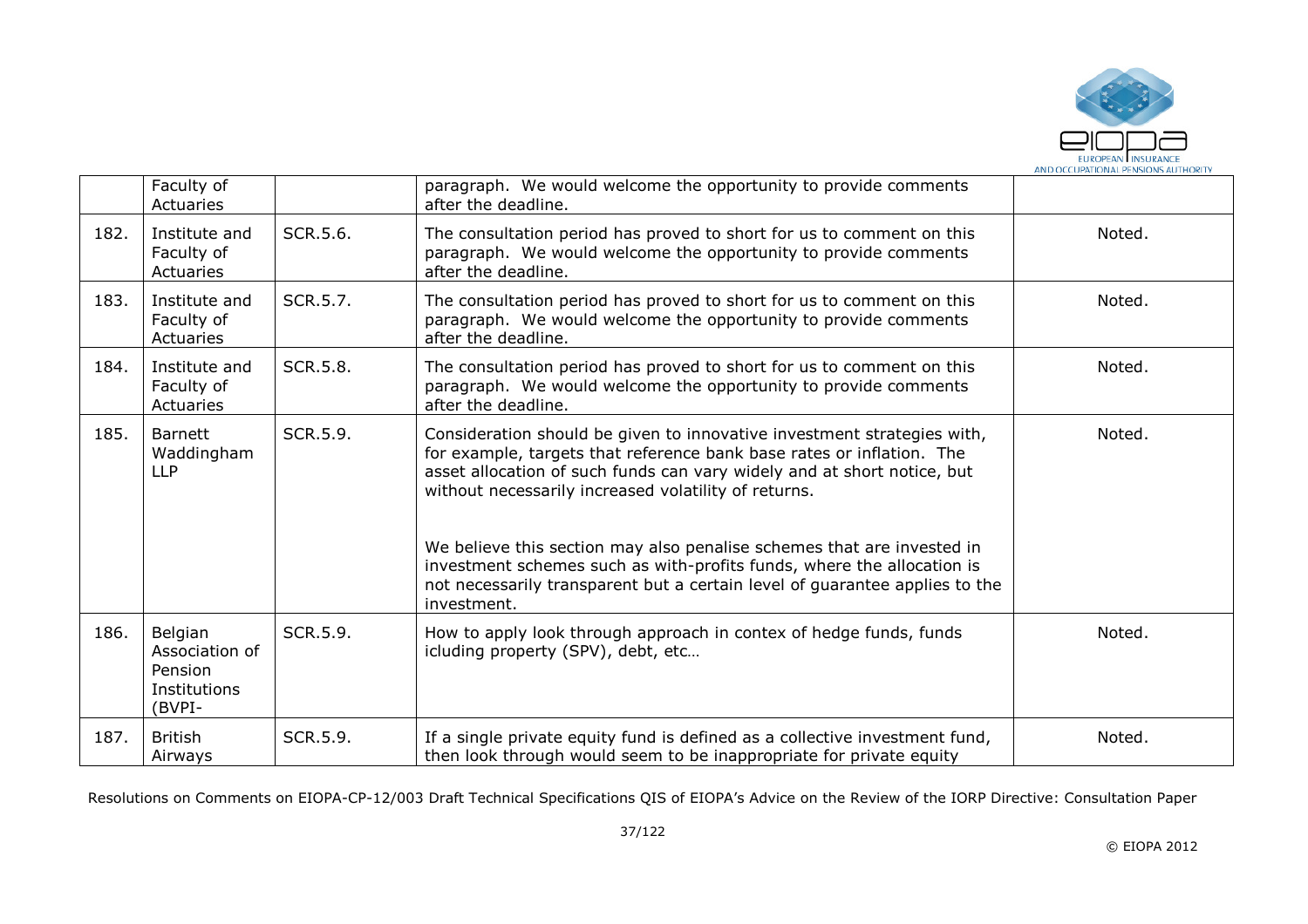

|      | Pension<br>Investment<br>Management<br>Limi                    |          | funds: as explained in the reply to SCR.5.1. above, pension funds gain<br>exposure to private equity by building a balanced and diversified portfolio<br>which consists of many private equity funds (just as a public equity<br>manager builds a portfolio consisting of many stocks). This is how one of<br>the main risks of investing in private equity is mitigated by investors. So<br>the entity in which the pension fund invests is the private equity fund,<br>not the underlying assets of the fund. A typical investor's portfolio will<br>consist of many funds.                                                                                                                                                                                                                                                                    |        |
|------|----------------------------------------------------------------|----------|--------------------------------------------------------------------------------------------------------------------------------------------------------------------------------------------------------------------------------------------------------------------------------------------------------------------------------------------------------------------------------------------------------------------------------------------------------------------------------------------------------------------------------------------------------------------------------------------------------------------------------------------------------------------------------------------------------------------------------------------------------------------------------------------------------------------------------------------------|--------|
| 188. | Groupe<br>Consultatif<br>Actuariel<br>Européen                 | SCR.5.9. | This is potentially very burdensome and simplification would be welcome.                                                                                                                                                                                                                                                                                                                                                                                                                                                                                                                                                                                                                                                                                                                                                                         | Noted. |
| 189. | Institute and<br>Faculty of<br>Actuaries                       | SCR.5.9. | The consultation period has proved to short for us to comment on this<br>paragraph. We would welcome the opportunity to provide comments<br>after the deadline.                                                                                                                                                                                                                                                                                                                                                                                                                                                                                                                                                                                                                                                                                  | Noted. |
| 190. | European<br>Private Equity<br>& Venture<br>Capital<br>Associat | SCR.5.1. | EVCA stresses that a market-consistent examination of risk should not be<br>limited to "mark-to-market" valuation as this will not always be<br>appropriate. IORPs are long-term investors and their long-term<br>investment horizon means they are able to invest in more illiquid growth<br>assets such as private equity investments. For such investments mark-<br>to-market valuations are not always possible, nor event meaningful.<br>Therefore, EVCA urges EIOPA to expressly recognise that market<br>consistent valuations encompass the "fair value" valuation methods<br>consistently applied in the private equity fund sector and laid down in the<br>International Private Equity Valuation (IPEV) guidelines in order for such<br>valuation methods not to be detrimental to the financing of European<br>non-listed companies. | Noted. |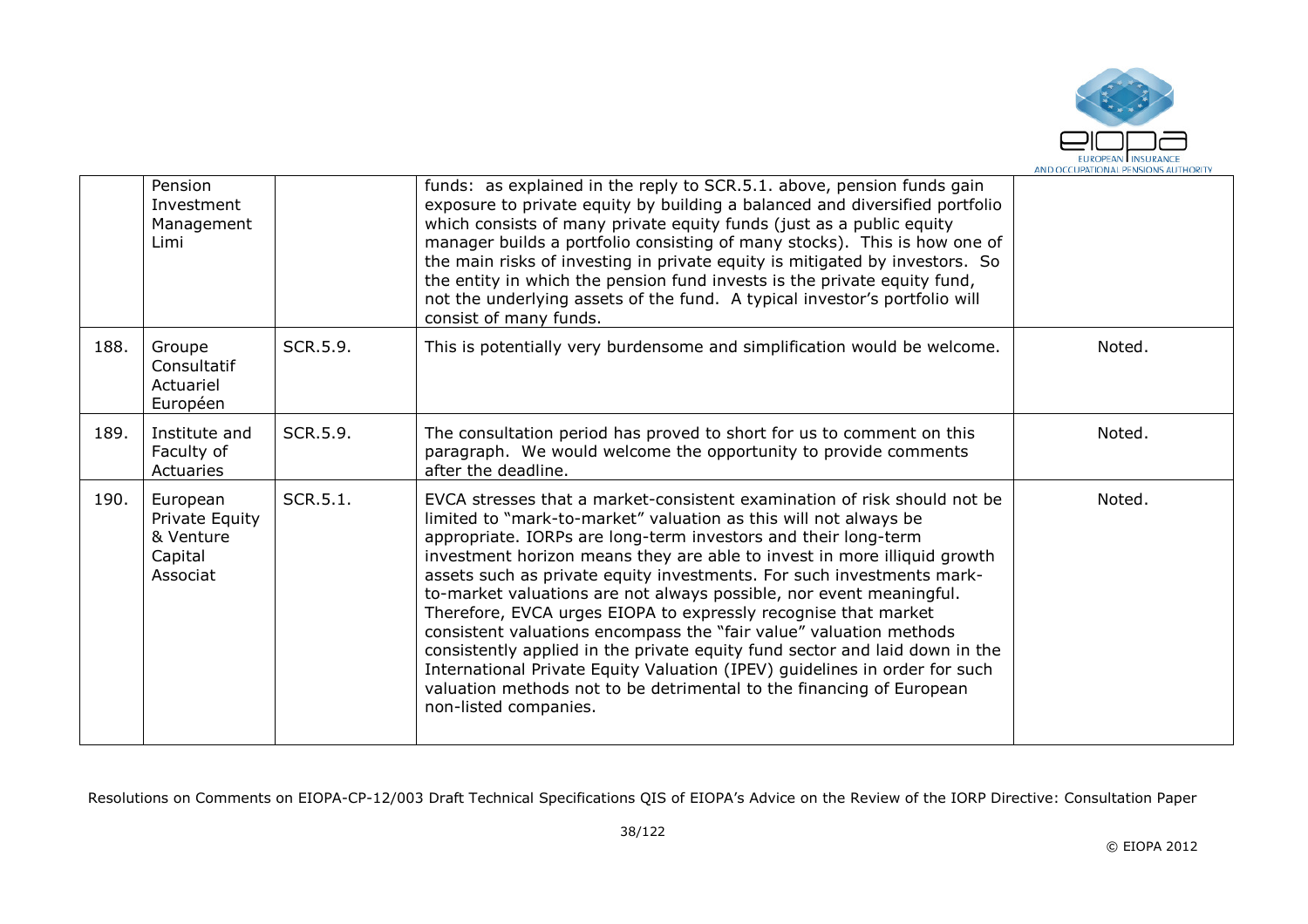

|  | For investors in private equity the risk is not about the volatility of<br>market prices as the concept of a market price for unmarketable assets is<br>not logical.                                                                                                                                                                                                                                                                                                                                                                                                                                                                                                                                                                                                                                                                                                                                                                                                                                                                    |  |
|--|-----------------------------------------------------------------------------------------------------------------------------------------------------------------------------------------------------------------------------------------------------------------------------------------------------------------------------------------------------------------------------------------------------------------------------------------------------------------------------------------------------------------------------------------------------------------------------------------------------------------------------------------------------------------------------------------------------------------------------------------------------------------------------------------------------------------------------------------------------------------------------------------------------------------------------------------------------------------------------------------------------------------------------------------|--|
|  | Most investors in private equity focus on the long-term cash flow<br>behaviour of the asset class and are not overly concerned with the<br>quarterly changes of the valuations during the lifetime of the fund. This is<br>because for investors the true economic value of the unquoted<br>investments is only known upon realization of those investments.<br>Investors in private equity are generally characterized by having a long-<br>term investment horizon, so focus on the long-term return potential of a<br>private equity fund commitment, while taking into consideration the loss<br>risk of such an investment. Pension funds are a good example of the sort<br>of typical investor that has a very long-term investment horizon. A<br>pension fund is well-placed to bear the illiquid nature of private equity, as<br>part of a balanced and diversified investment strategy. Moreover,<br>exposure to private equity by such an investor will be gained through a<br>diversified portfolio of private equity funds. |  |
|  | In a recent EVCA research paper supplied to $EIOPA1$ , EVCA presents an<br>approach that fully captures the risk and return profile of investing in a<br>portfolio of private equity funds distinguishing the three main risks In<br>private equity:                                                                                                                                                                                                                                                                                                                                                                                                                                                                                                                                                                                                                                                                                                                                                                                    |  |
|  | Liquidity and funding risk: the risk that the investor cannot meet<br>its obligations to pay draw downs on a commitment as they fall due.                                                                                                                                                                                                                                                                                                                                                                                                                                                                                                                                                                                                                                                                                                                                                                                                                                                                                               |  |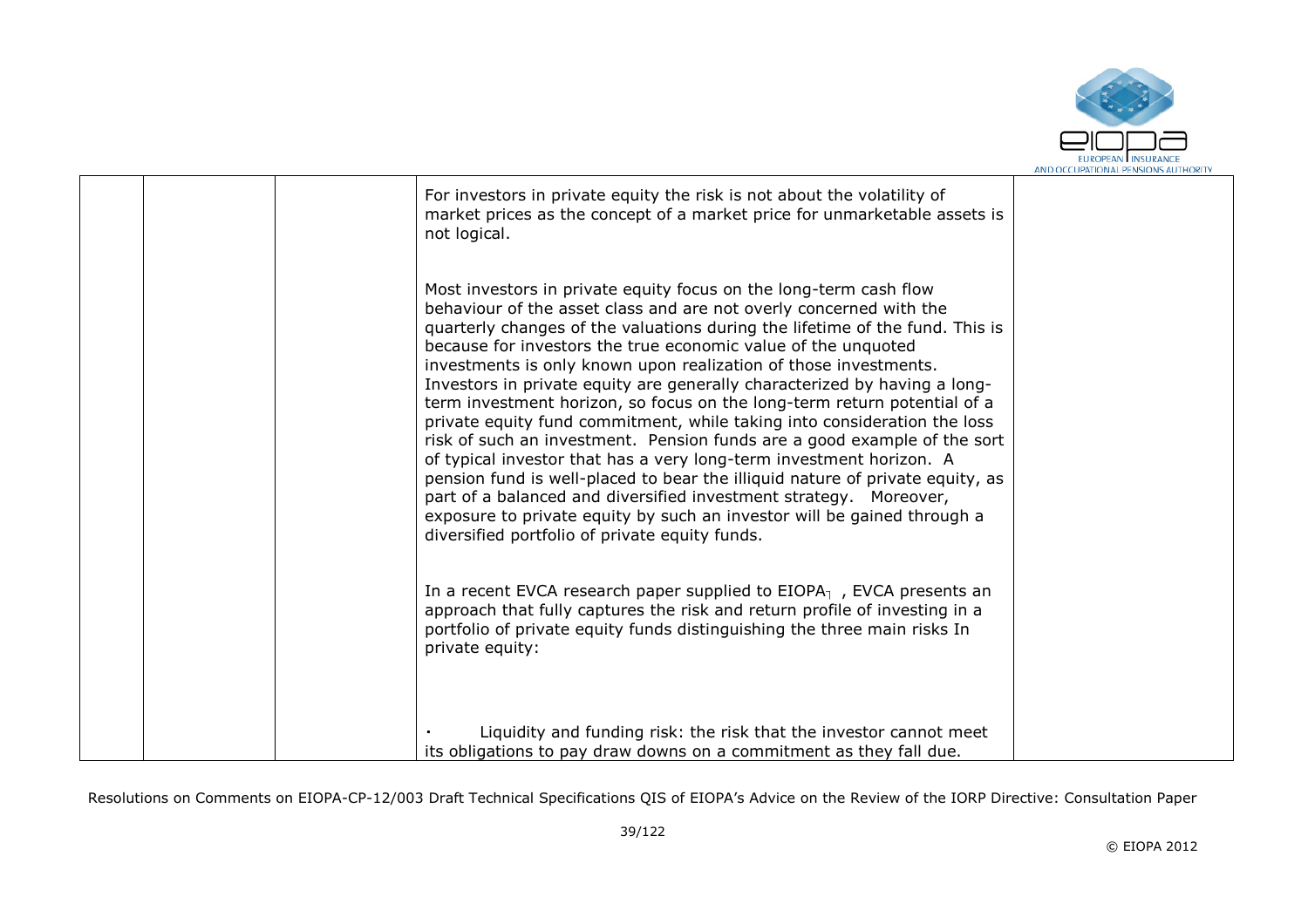

|  | Long-Term default risk: the risk that the investor loses capital with<br>$\Box$<br>its private equity investment over the entire lifetime of the product ("Hold<br>to maturity"). Hence interim valuations do not really play a role, they<br>only provide an indication of what the final and true value of the<br>investment may be. Long term risk can be expressed through the ratio<br>between capital returned and capital paid-in. Until the investor has<br>received back its full capital drawn down it runs some risk of losing part<br>of its capital.        |  |
|--|--------------------------------------------------------------------------------------------------------------------------------------------------------------------------------------------------------------------------------------------------------------------------------------------------------------------------------------------------------------------------------------------------------------------------------------------------------------------------------------------------------------------------------------------------------------------------|--|
|  | Short-term valuation changes (risk) is the risk that the value<br>П<br>(NAV) changes over time. These values are mark-to-market, or often in<br>the case of private equity, mark-to-model accounting values and not<br>market values in the traditional sense used in public equity investing. By<br>definition the underlying investments are not traded on any market,<br>hence there is no real market value. Interim valuations and movements<br>in the stated NAV can, however, play a role in the balance sheet of some<br>institutional investors, such as banks. |  |
|  | We believe that it is entirely compatible with a market consistent<br>approach to capture the full value at risk of investments in a portfolio of<br>private equity funds.                                                                                                                                                                                                                                                                                                                                                                                               |  |
|  | 11Chakravarty/Diller (2012) EVCA Research Paper: "Calibration of Risk                                                                                                                                                                                                                                                                                                                                                                                                                                                                                                    |  |

┰

Т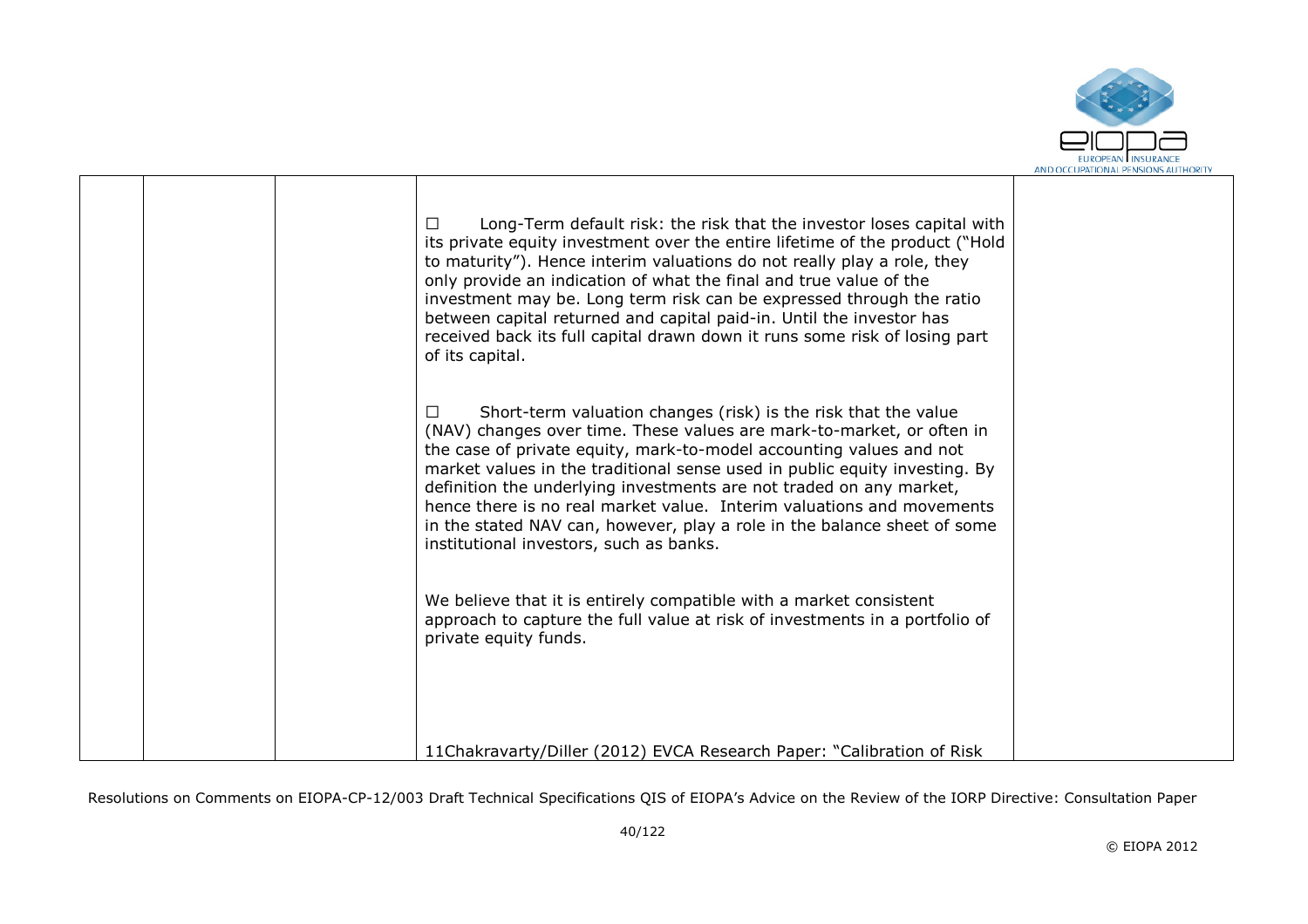

|      |                                          |           | and Correlation in Private Equity"                                                                                                                                                                                                                                                                                          |                                                                                                        |
|------|------------------------------------------|-----------|-----------------------------------------------------------------------------------------------------------------------------------------------------------------------------------------------------------------------------------------------------------------------------------------------------------------------------|--------------------------------------------------------------------------------------------------------|
| 191. | Institute and<br>Faculty of<br>Actuaries | SCR.5.10. | The consultation period has proved to short for us to comment on this<br>paragraph. We would welcome the opportunity to provide comments<br>after the deadline.                                                                                                                                                             | Noted.                                                                                                 |
| 192. | Institute and<br>Faculty of<br>Actuaries | SCR.5.11. | The consultation period has proved to short for us to comment on this<br>paragraph. We would welcome the opportunity to provide comments<br>after the deadline.                                                                                                                                                             | Noted.                                                                                                 |
| 193. | Institute and<br>Faculty of<br>Actuaries | SCR.5.12. | The consultation period has proved to short for us to comment on this<br>paragraph. We would welcome the opportunity to provide comments<br>after the deadline.                                                                                                                                                             | Noted.                                                                                                 |
| 195. | Institute and<br>Faculty of<br>Actuaries | SCR.5.13. | The consultation period has proved to short for us to comment on this<br>paragraph. We would welcome the opportunity to provide comments<br>after the deadline.                                                                                                                                                             | Noted.                                                                                                 |
| 196. | Insurance<br>Europe                      | SCR.5.13. | It is too burdensome to shock a mutual fund according to a maximum<br>capital consumption allocation. It should be allowed to the IORPs to use<br>the actual allocation at valuation date because for other assets, a<br>maximum capital consumption reinvestment strategy is not mandated<br>when calculating market risk. | Noted.<br>SCR.5.13. deals exactly<br>with a situation, where<br>the actual allocation is<br>not known. |
| 197. | Institute and<br>Faculty of<br>Actuaries | SCR.5.14. | The consultation period has proved to short for us to comment on this<br>paragraph. We would welcome the opportunity to provide comments<br>after the deadline.                                                                                                                                                             | Noted.                                                                                                 |
| 198. | Belgian<br>Association of<br>Pension     | SCR.5.15. | Do we need to include insurance assets in the interest risk calculation as<br>it was already taken into account in a SCR calculation.                                                                                                                                                                                       | Noted.                                                                                                 |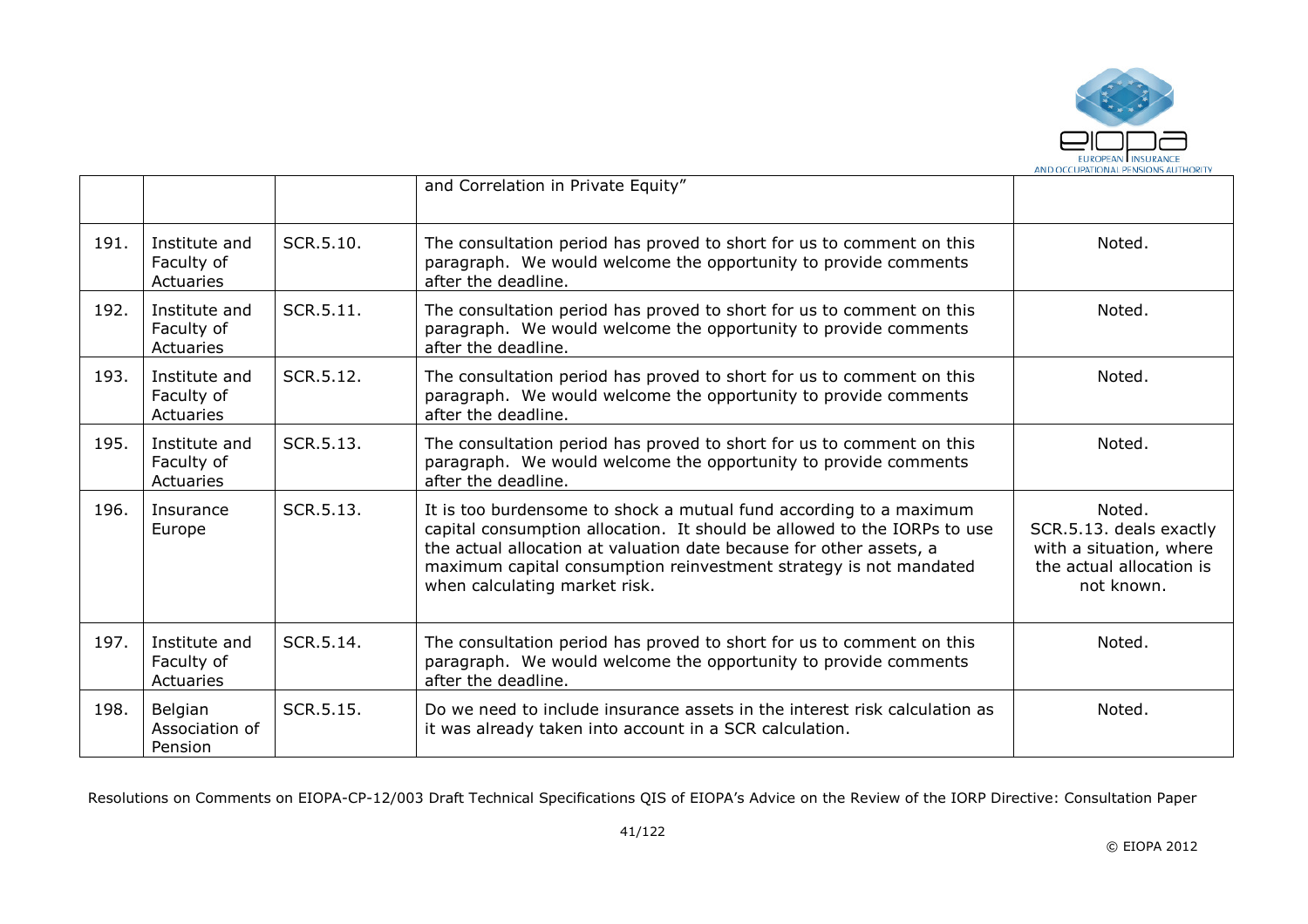

|      | Institutions<br>(BVPI-                             |           |                                                                                                                                                                                                                                                                                                                                                                                                                                                                                                 |                                                             |
|------|----------------------------------------------------|-----------|-------------------------------------------------------------------------------------------------------------------------------------------------------------------------------------------------------------------------------------------------------------------------------------------------------------------------------------------------------------------------------------------------------------------------------------------------------------------------------------------------|-------------------------------------------------------------|
| 199. | Federation of<br>the Dutch<br><b>Pension Funds</b> | SCR.5.15. | In I.4.11, EIOPA states that it is still considering inserting an inflation risk<br>module. While this is currently still missing, we suggest to delete the<br>sentence « This applies to both real and nominal term structures. » As<br>the real term structure can be considered to be derived from the nominal<br>and inflation term structure, without any inflation term structure and<br>inflation risk module, it is not possible for IORPs to consider real interest<br>term structure. | Noted.<br>Inflation risk module will<br>be included in QIS. |
| 200. | Groupe<br>Consultatif<br>Actuariel<br>Européen     | SCR.5.15. | In I.4.11, EIOPA states that it is still considering inserting an inflation risk<br>module. While this is currently still missing, we suggest deleting the<br>sentence « This applies to both real and nominal term structures. » As<br>the real term structure can be considered to be derived from the nominal<br>and inflation term structure, without any inflation term structure and<br>inflation risk module, it is not possible for IORPs to consider real interest<br>term structure.  | Noted.<br>Inflation risk module will<br>be included in QIS. |
| 201. | Institute and<br>Faculty of<br>Actuaries           | SCR.5.15. | The consultation period has proved to short for us to comment on this<br>paragraph. We would welcome the opportunity to provide comments<br>after the deadline.                                                                                                                                                                                                                                                                                                                                 | Noted.                                                      |
| 202. | Institute and<br>Faculty of<br>Actuaries           | SCR.5.16. | The consultation period has proved to short for us to comment on this<br>paragraph. We would welcome the opportunity to provide comments<br>after the deadline.                                                                                                                                                                                                                                                                                                                                 | Noted.                                                      |
| 203. | Institute and<br>Faculty of<br>Actuaries           | SCR.5.17. | The consultation period has proved to short for us to comment on this<br>paragraph. We would welcome the opportunity to provide comments<br>after the deadline.                                                                                                                                                                                                                                                                                                                                 | Noted.                                                      |
| 204. | Institute and<br>Faculty of<br>Actuaries           | SCR.5.18. | The consultation period has proved to short for us to comment on this<br>paragraph. We would welcome the opportunity to provide comments<br>after the deadline.                                                                                                                                                                                                                                                                                                                                 | Noted.                                                      |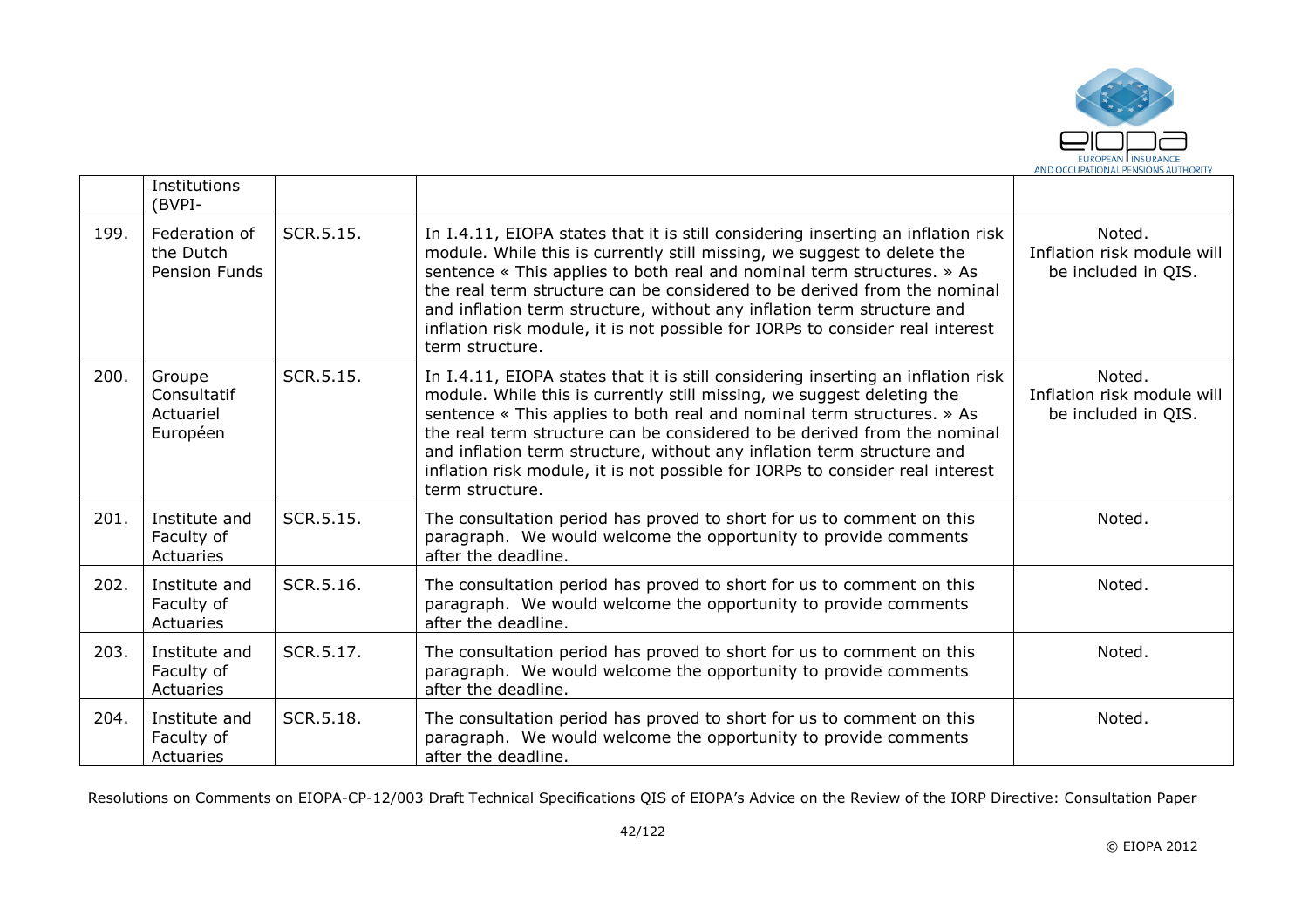

| 205. | Institute and<br>Faculty of<br>Actuaries                       | SCR.5.19. | The consultation period has proved to short for us to comment on this<br>paragraph. We would welcome the opportunity to provide comments<br>after the deadline. | Noted.                                                                                                     |
|------|----------------------------------------------------------------|-----------|-----------------------------------------------------------------------------------------------------------------------------------------------------------------|------------------------------------------------------------------------------------------------------------|
| 206. | Institute and<br>Faculty of<br>Actuaries                       | SCR.5.20. | The consultation period has proved to short for us to comment on this<br>paragraph. We would welcome the opportunity to provide comments<br>after the deadline. | Noted.                                                                                                     |
| 207. | Institute and<br>Faculty of<br>Actuaries                       | SCR.5.21. | The consultation period has proved to short for us to comment on this<br>paragraph. We would welcome the opportunity to provide comments<br>after the deadline. | Noted.                                                                                                     |
| 208. | Belgian<br>Association of<br>Pension<br>Institutions<br>(BVPI- | SCR.5.22. | Why spread inclusive ? Simplified but double up ? See remark before SCR<br>5.73.                                                                                | Noted.                                                                                                     |
| 209. | Federation of<br>the Dutch<br><b>Pension Funds</b>             | SCR.5.22. | Are the shocks supposed to be multiplied on the market interest rate<br>curve including or excluding the Smith Wilson procedure for<br>extrapolation?           | Noted.<br>The shocks are supposed<br>to be multiplied on the<br>interest rate curve used<br>for valuation. |
| 210. | Groupe<br>Consultatif<br>Actuariel<br>Européen                 | SCR.5.22. | Are the shocks supposed to be multiplied on the market interest rate<br>curve including or excluding the Smith Wilson procedure for<br>extrapolation ?          | Noted.<br>The shocks are supposed<br>to be multiplied on the<br>interest rate curve used<br>for valuation. |
| 211. | Institute and<br>Faculty of<br><b>Actuaries</b>                | SCR.5.22. | The consultation period has proved to short for us to comment on this<br>paragraph. We would welcome the opportunity to provide comments<br>after the deadline. | Noted.                                                                                                     |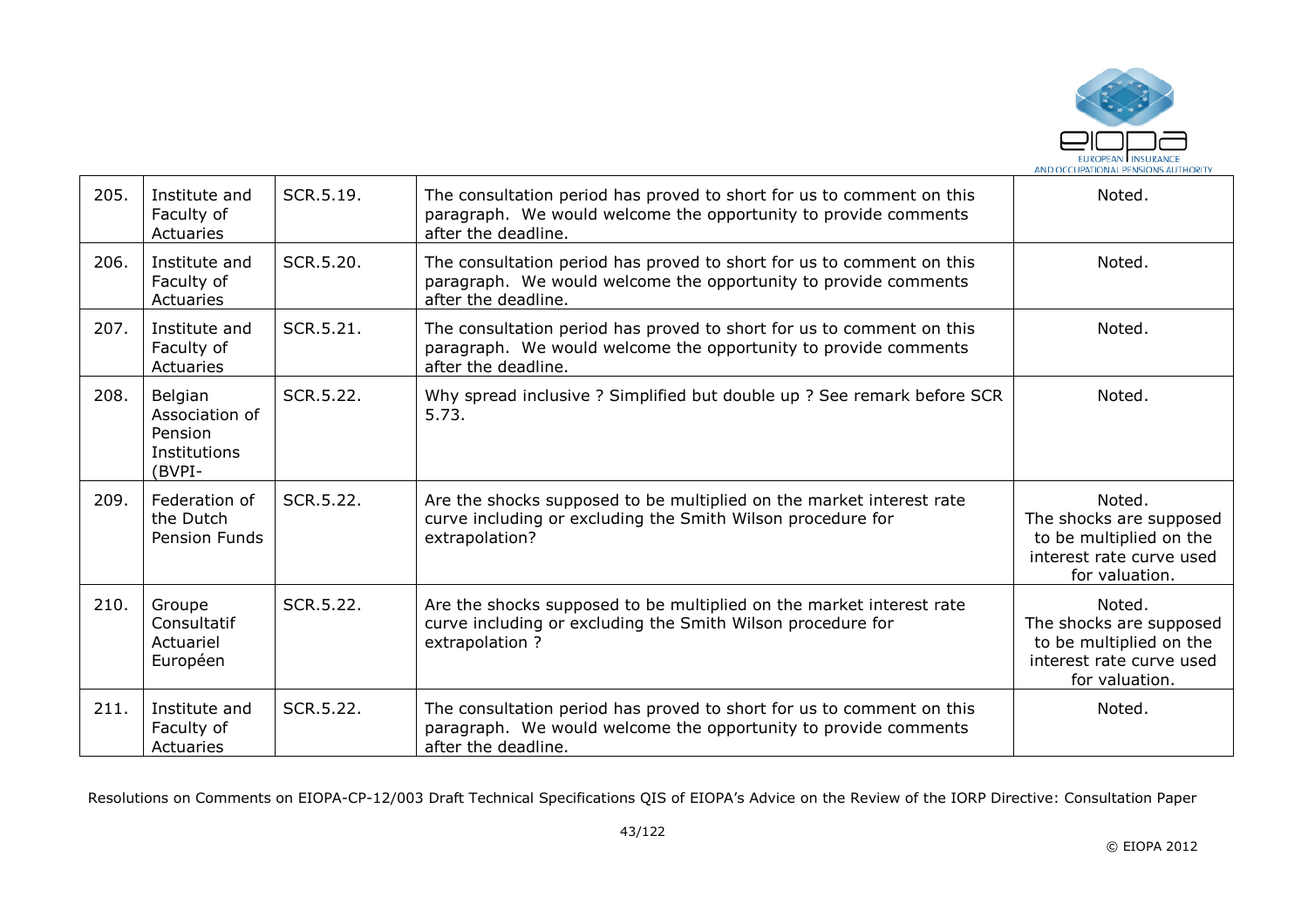

| 212. | Insurance<br>Europe                      | SCR.5.22. | Insurance Europe would suggest that the interest rate scenarios for SCR<br>interest rate risk used the extrapolation method to determine the<br>stresses for maturities for the extrapolated part of the curve. That would<br>give incentives for sound risk management. Otherwise it will be<br>impossible to manage risks according to SCR and the actual changes of<br>technical provisions at the same time. However, it must be ensured that<br>such solutions should apply both the IORPs and Insurers and that<br>solutions found should be addressed within the context of Solvency II. | Noted. |
|------|------------------------------------------|-----------|-------------------------------------------------------------------------------------------------------------------------------------------------------------------------------------------------------------------------------------------------------------------------------------------------------------------------------------------------------------------------------------------------------------------------------------------------------------------------------------------------------------------------------------------------------------------------------------------------|--------|
| 214. | Aon Hewitt                               | SCR.5.23. | As short-term interest rates are now below 0% in some countries; it is<br>not appropriate to set the shocked rate to 0% if the unstressed rate is<br>currently negative. We suggest removing the floor of 0% for the shocked<br>rates.                                                                                                                                                                                                                                                                                                                                                          | Noted. |
| 215. | Institute and<br>Faculty of<br>Actuaries | SCR.5.23. | The consultation period has proved to short for us to comment on this<br>paragraph. We would welcome the opportunity to provide comments<br>after the deadline.                                                                                                                                                                                                                                                                                                                                                                                                                                 | Noted. |
| 216. | Institute and<br>Faculty of<br>Actuaries | SCR.5.24. | The consultation period has proved to short for us to comment on this<br>paragraph. We would welcome the opportunity to provide comments<br>after the deadline.                                                                                                                                                                                                                                                                                                                                                                                                                                 | Noted. |
| 217. | Institute and<br>Faculty of<br>Actuaries | SCR.5.25. | The consultation period has proved to short for us to comment on this<br>paragraph. We would welcome the opportunity to provide comments<br>after the deadline.                                                                                                                                                                                                                                                                                                                                                                                                                                 | Noted. |
| 218. | Institute and<br>Faculty of<br>Actuaries | SCR.5.26. | The consultation period has proved to short for us to comment on this<br>paragraph. We would welcome the opportunity to provide comments<br>after the deadline.                                                                                                                                                                                                                                                                                                                                                                                                                                 | Noted. |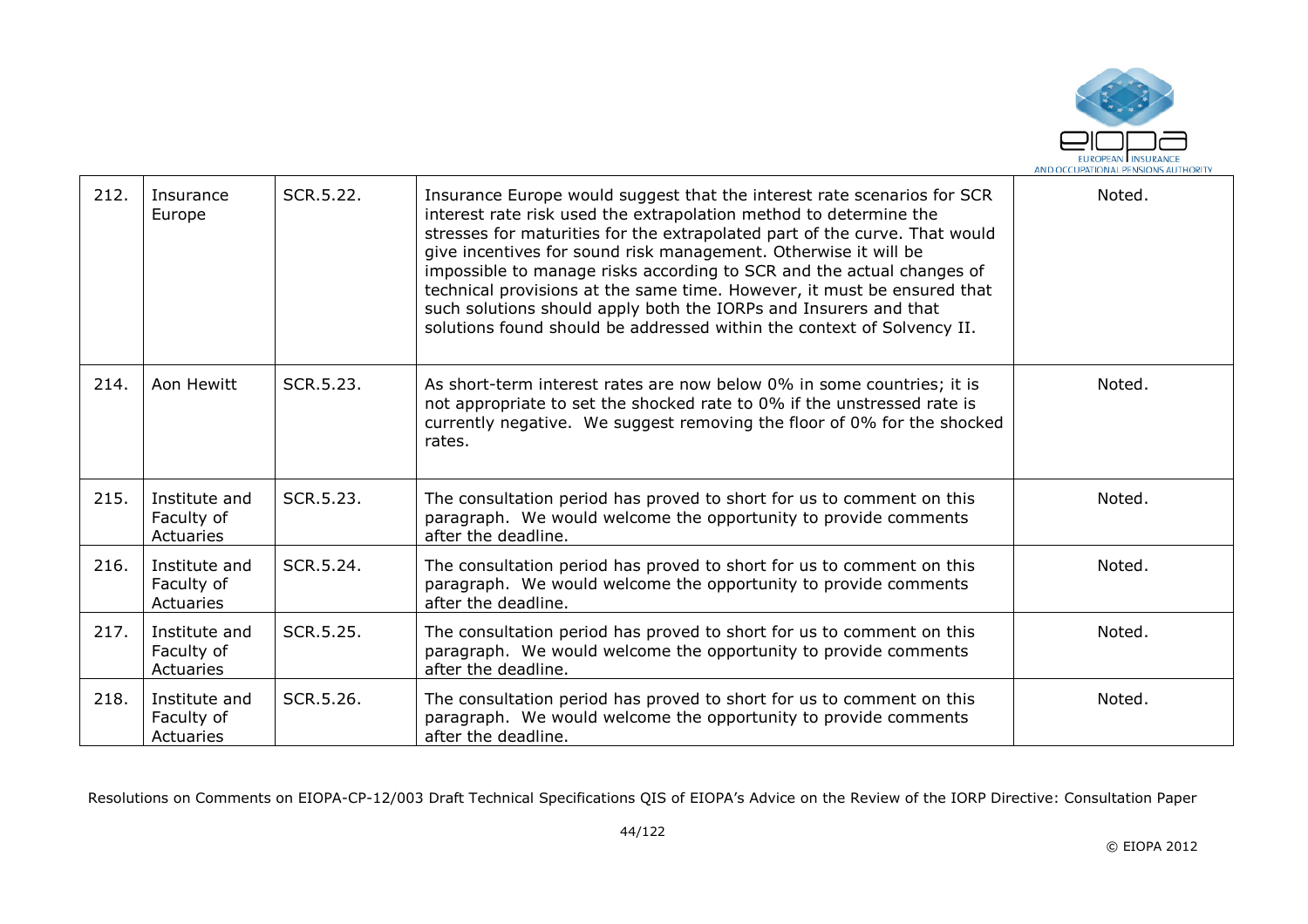

| 219. | <b>Barnett</b><br>Waddingham<br><b>LLP</b>                               | SCR.5.27. | We expect that supervisors will need to make approximations when using<br>aggregate data for the submission and EIOPA should recognise that such<br>results will not be accurate, invalidating the exercise.                                                                                                                                                                                                                                                                                                                                                                                                                                                                                                                                                                                          | Noted.                            |
|------|--------------------------------------------------------------------------|-----------|-------------------------------------------------------------------------------------------------------------------------------------------------------------------------------------------------------------------------------------------------------------------------------------------------------------------------------------------------------------------------------------------------------------------------------------------------------------------------------------------------------------------------------------------------------------------------------------------------------------------------------------------------------------------------------------------------------------------------------------------------------------------------------------------------------|-----------------------------------|
| 220. | Federation of<br>the Dutch<br>Pension Funds                              | SCR.5.27. | « Where data regarding maturities is not available ». Does EIOPA refer<br>here to data regarding cash flows or regarding interest rate maturities?<br>The latter is redundant given the Smith-Wilson extrapolation procedure,<br>pending the answer on our question under SCR5.22.                                                                                                                                                                                                                                                                                                                                                                                                                                                                                                                    | Noted.<br>Text has been adjusted. |
| 221. | Groupe<br>Consultatif<br>Actuariel<br>Européen                           | SCR.5.27. | « Where data regarding maturities is not available ». Does EIOPA refer<br>here to data regarding cash flows or regarding interest rate maturities?<br>The latter is redundant given the Smith-Wilson extrapolation procedure,<br>pending the answer on our question under SCR.5.22.                                                                                                                                                                                                                                                                                                                                                                                                                                                                                                                   | Noted.<br>Text has been adjusted. |
| 222. | Institute and<br>Faculty of<br>Actuaries                                 | SCR.5.27. | The consultation period has proved to short for us to comment on this<br>paragraph. We would welcome the opportunity to provide comments<br>after the deadline.                                                                                                                                                                                                                                                                                                                                                                                                                                                                                                                                                                                                                                       | Noted.                            |
| 223. | <b>British</b><br>Airways<br>Pension<br>Investment<br>Management<br>Limi | SCR.5.28. | As described in various answers above, the risk of investing in private<br>equity is not related to movements in interim values placed on the assets<br>which are unquoted and so have no market value in the first place. The<br>only relevant market value for investors who invest in private equity<br>funds, is the value realized when the underlying unquoted company in<br>which the private equity fund invests is sold or is floated on the stock<br>market.<br>The main risks in private equity are that an investor in a private equity<br>fund cannot meet is contractual obligation to pay a draw down on its<br>commitment when due; or that money invested in an unquoted company<br>by one of the private equity funds, from amongst the portfolio of funds<br>invested in, is lost. | Noted.                            |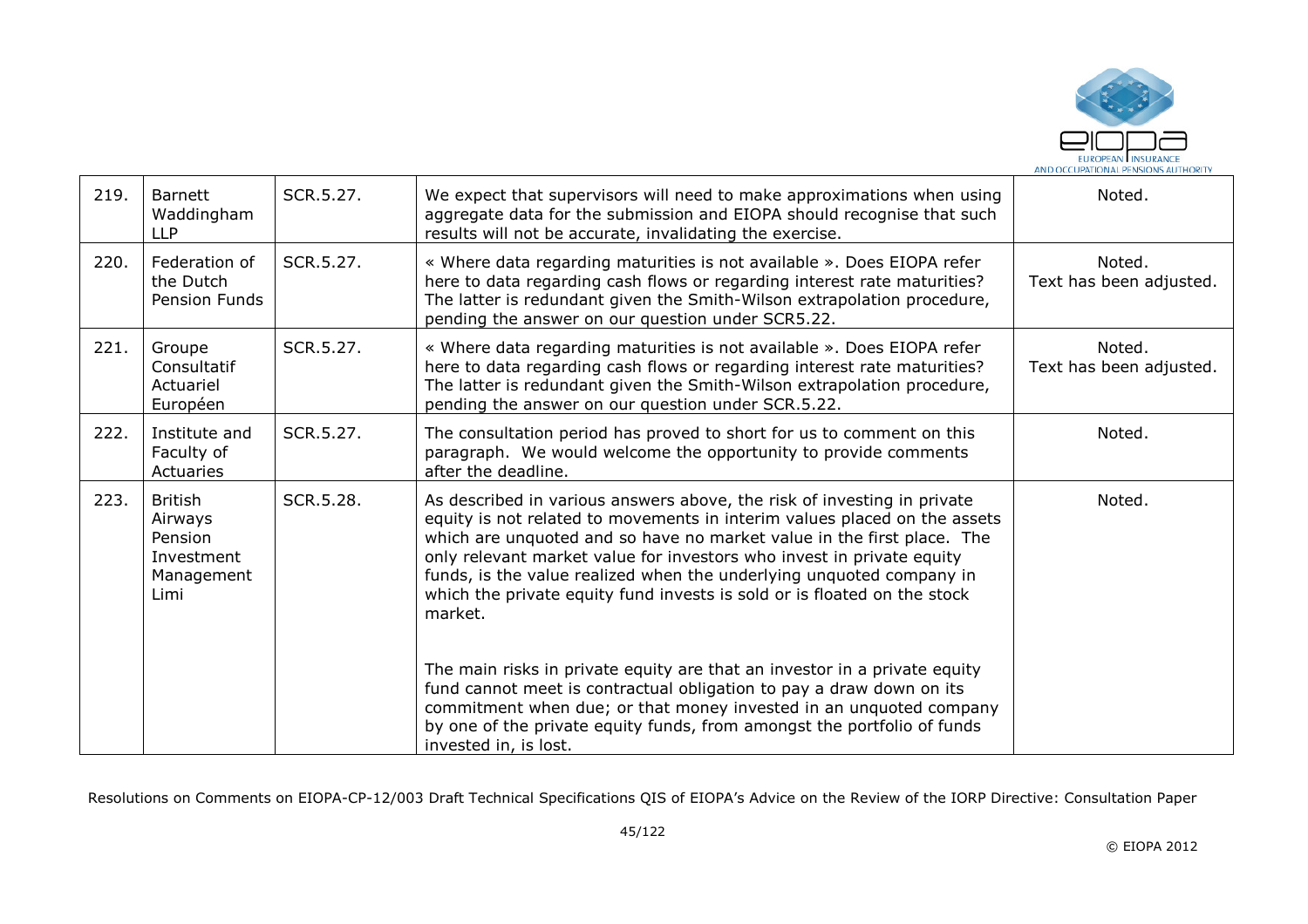

| 224. | Federation of<br>the Dutch<br>Pension Funds    | SCR.5.28. | As such, the level of market prices of equity is not the cause for equity<br>risks.                                                                             | Noted. |
|------|------------------------------------------------|-----------|-----------------------------------------------------------------------------------------------------------------------------------------------------------------|--------|
| 225. | Institute and<br>Faculty of<br>Actuaries       | SCR.5.28. | The consultation period has proved to short for us to comment on this<br>paragraph. We would welcome the opportunity to provide comments<br>after the deadline. | Noted. |
| 226. | Institute and<br>Faculty of<br>Actuaries       | SCR.5.29. | The consultation period has proved to short for us to comment on this<br>paragraph. We would welcome the opportunity to provide comments<br>after the deadline. | Noted. |
| 227. | Federation of<br>the Dutch<br>Pension Funds    | SCR.5.30. | The percentage of assets invested in each equity category is also needed<br>as input.                                                                           | Noted. |
| 228. | Groupe<br>Consultatif<br>Actuariel<br>Européen | SCR.5.30. | The percentage of assets invested in each equity category is also needed<br>as input                                                                            | Noted. |
| 229. | Institute and<br>Faculty of<br>Actuaries       | SCR.5.30. | The consultation period has proved to short for us to comment on this<br>paragraph. We would welcome the opportunity to provide comments<br>after the deadline. | Noted. |
| 230. | Institute and<br>Faculty of<br>Actuaries       | SCR.5.31. | The consultation period has proved to short for us to comment on this<br>paragraph. We would welcome the opportunity to provide comments<br>after the deadline. | Noted. |
| 231. | Institute and<br>Faculty of<br>Actuaries       | SCR.5.32. | The consultation period has proved to short for us to comment on this<br>paragraph. We would welcome the opportunity to provide comments<br>after the deadline. | Noted. |
| 232. | Aon Hewitt                                     | SCR.5.33. | The definition of "Other" is too wide. In particular, some investments                                                                                          | Noted. |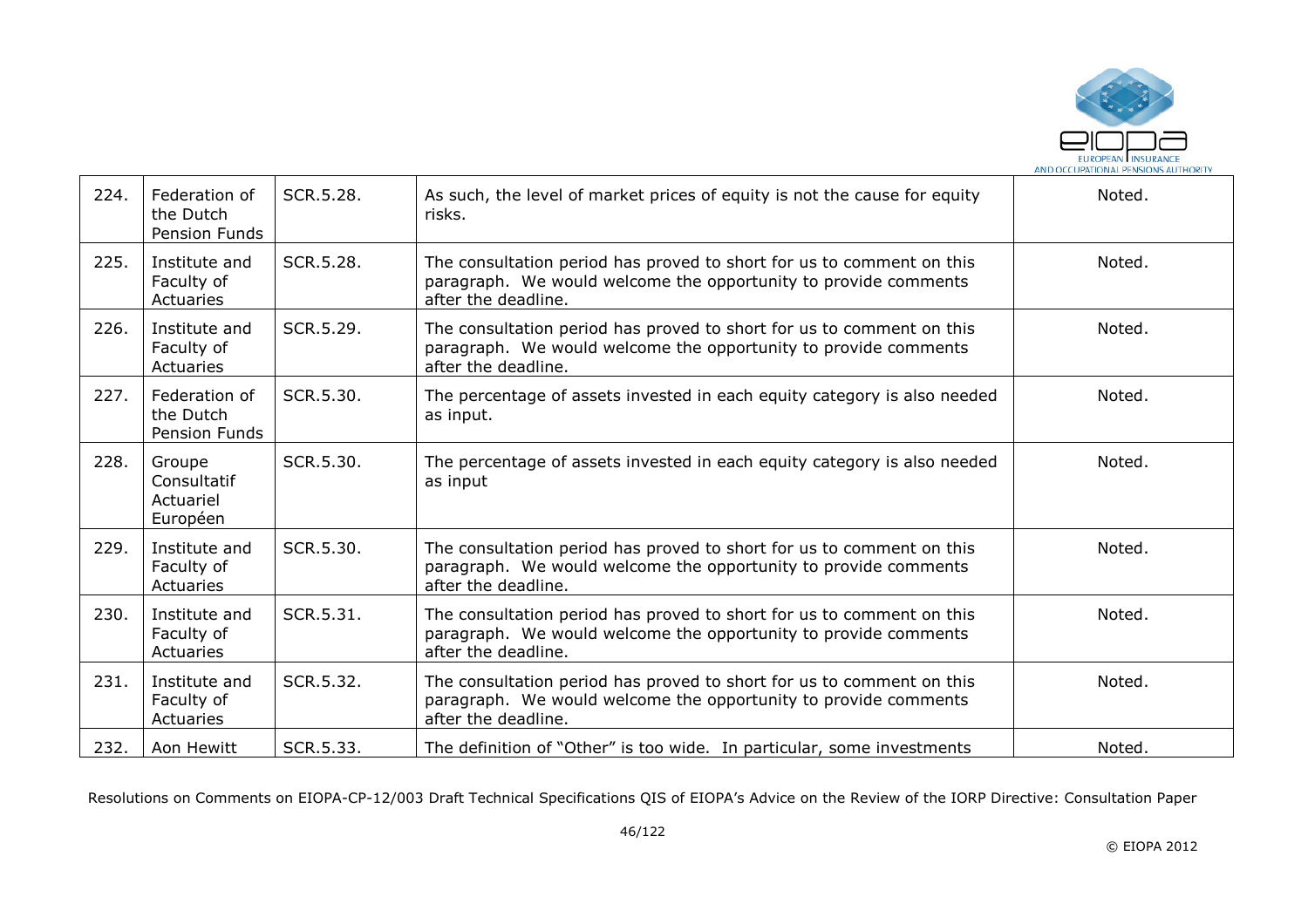

|      |                                                                          |           | such as private equity, hedge funds, infrastructure, and commodities<br>have different risk/return characteristics to listed equities, and it is not<br>appropriate to group them together for the purpose of calculating a risk<br>level. This is particular the case for IORPs who may have much larger<br>exposure to these other types of investments than is the case for insurers<br>We would prefer to see "other" broken down into different types and<br>considered separately. Given the level of detail for calculating spread risk<br>and concentration risks, we think it is appropriate to consider further for<br>equity risk, especially given its overall significance. |        |
|------|--------------------------------------------------------------------------|-----------|------------------------------------------------------------------------------------------------------------------------------------------------------------------------------------------------------------------------------------------------------------------------------------------------------------------------------------------------------------------------------------------------------------------------------------------------------------------------------------------------------------------------------------------------------------------------------------------------------------------------------------------------------------------------------------------|--------|
|      |                                                                          |           |                                                                                                                                                                                                                                                                                                                                                                                                                                                                                                                                                                                                                                                                                          |        |
| 233. | Belgian<br>Association of<br>Pension<br>Institutions<br>(BVPI-           | SCR.5.33. | Why applying country of listing and not country of risk e.g. Gaspron -<br>Russia vs Luxembourg ?                                                                                                                                                                                                                                                                                                                                                                                                                                                                                                                                                                                         | Noted. |
| 234. | <b>British</b><br>Airways<br>Pension<br>Investment<br>Management<br>Limi | SCR.5.33. | The categories of equities seem to be defined based on risk<br>characteristics, where risk is defined in relation to market price volatility.<br>As this is not a relevant risk measure for private equity investment, it<br>would seem that a third category of equity should be created which does<br>actually reflect the risk characteristics of private equity.                                                                                                                                                                                                                                                                                                                     | Noted. |
|      |                                                                          |           | From the investor perspective it seems that if private equity is included in<br>a category with assets which do not share its risk characteristics, then<br>calibrating the risk becomes almost a box-ticking, mechanical exercise,<br>rather than something which actually measures the risk faced.                                                                                                                                                                                                                                                                                                                                                                                     |        |
| 235. | Institute and                                                            | SCR.5.33. | The consultation period has proved to short for us to comment on this                                                                                                                                                                                                                                                                                                                                                                                                                                                                                                                                                                                                                    | Noted. |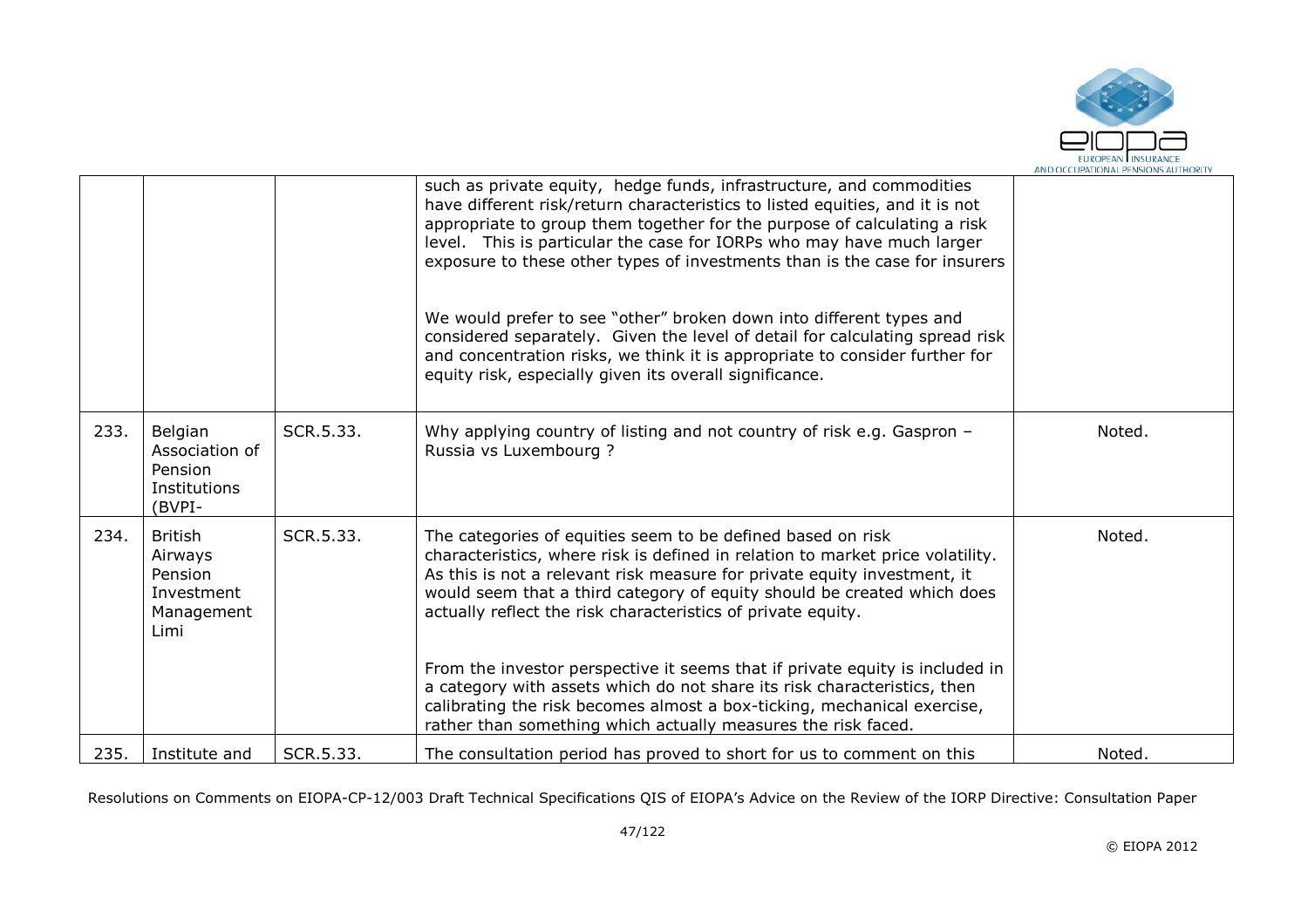

|      | Faculty of<br>Actuaries                  |           | paragraph. We would welcome the opportunity to provide comments<br>after the deadline.                                                                                                                                                                                                                                                                                                                                                                                                                                                                                                                                                                                                                                                                                                                                                                                                                                                                                                                                                                                                                                                                                                                                                  |        |
|------|------------------------------------------|-----------|-----------------------------------------------------------------------------------------------------------------------------------------------------------------------------------------------------------------------------------------------------------------------------------------------------------------------------------------------------------------------------------------------------------------------------------------------------------------------------------------------------------------------------------------------------------------------------------------------------------------------------------------------------------------------------------------------------------------------------------------------------------------------------------------------------------------------------------------------------------------------------------------------------------------------------------------------------------------------------------------------------------------------------------------------------------------------------------------------------------------------------------------------------------------------------------------------------------------------------------------|--------|
| 236. | Institute and<br>Faculty of<br>Actuaries | SCR.5.34. | The consultation period has proved to short for us to comment on this<br>paragraph. We would welcome the opportunity to provide comments<br>after the deadline.                                                                                                                                                                                                                                                                                                                                                                                                                                                                                                                                                                                                                                                                                                                                                                                                                                                                                                                                                                                                                                                                         | Noted. |
| 237. | Aon Hewitt                               | SCR.5.35. | The definition of "Other" is too wide. In particular, some investments<br>such as private equity, hedge funds, infrastructure, and commodities<br>have different risk/return characteristics to listed equities, and it is not<br>appropriate to group them together for the purpose of calculating a risk<br>level. This is particular the case for IORPs who may have much larger<br>exposure to these other types of investments than is the case for insurers<br>We would prefer to see "other" broken down into different types and<br>considered separately. Given the level of detail for calculating spread risk<br>and concentration risks, we think it is appropriate to consider further for<br>equity risk, especially given its overall significance.<br>We are concerned that having 40% for all other types of investments is<br>inappropriate.<br>In particular, many IORPs invest, or are considering investing, in<br>infrastructure as they can give a more stable series of long-term cash<br>flows than equity investments. Governments are also keen to have<br>pension funds investing in long-term infrastructure investments. Given<br>this, a proposed 40% charge on infrastructure investments appears penal | Noted. |
|      |                                          |           | and could discourage investment in this area (and therefore also impact<br>overall European competitiveness), so we would like to see a lower                                                                                                                                                                                                                                                                                                                                                                                                                                                                                                                                                                                                                                                                                                                                                                                                                                                                                                                                                                                                                                                                                           |        |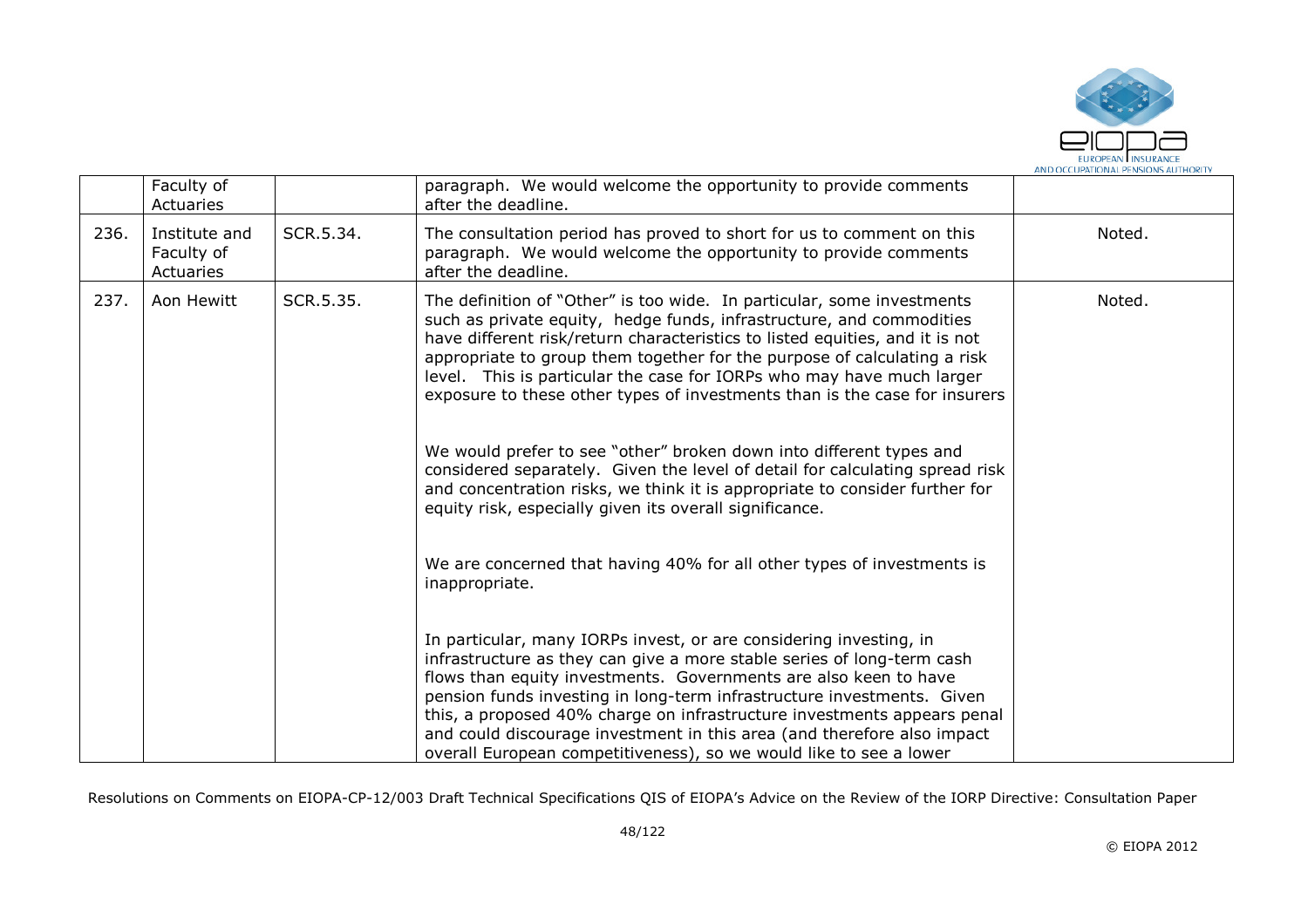

|      |                                                                   |           | charge used for infrastructure (eg 25% or 30%).                                                                                                                                                                                                                                                                                                                                                                                                                    |                                                                                                                                                                          |
|------|-------------------------------------------------------------------|-----------|--------------------------------------------------------------------------------------------------------------------------------------------------------------------------------------------------------------------------------------------------------------------------------------------------------------------------------------------------------------------------------------------------------------------------------------------------------------------|--------------------------------------------------------------------------------------------------------------------------------------------------------------------------|
| 238. | Belgian<br>Association of<br>Pension<br>Institutions<br>(BVPI-    | SCR.5.35. | Why not linked to managment actions?<br>Why not take into account p.e. low volatility strategies (minimum<br>variance, ) to use lower equity shocks?<br>When pension funds invest in funds with explicit low volatility strategies<br>as investment objective lower shocks would be more appropriate.                                                                                                                                                              | Noted.<br>For the calculation of the<br>equity risk capital<br>requirement, hedging<br>and risk transfer<br>mechanisms should be<br>taken into account (see<br>SCR.5.29) |
| 239. | Institute and<br>Faculty of<br>Actuaries                          | SCR.5.35. | The consultation period has proved to short for us to comment on this<br>paragraph. We would welcome the opportunity to provide comments<br>after the deadline.                                                                                                                                                                                                                                                                                                    | Noted.                                                                                                                                                                   |
| 240. | Institute and<br>Faculty of<br>Actuaries                          | SCR.5.36. | The consultation period has proved to short for us to comment on this<br>paragraph. We would welcome the opportunity to provide comments<br>after the deadline.                                                                                                                                                                                                                                                                                                    | Noted.                                                                                                                                                                   |
| 241. | Institute and<br>Faculty of<br>Actuaries                          | SCR.5.37. | The consultation period has proved to short for us to comment on this<br>paragraph. We would welcome the opportunity to provide comments<br>after the deadline.                                                                                                                                                                                                                                                                                                    | Noted.                                                                                                                                                                   |
| 242. | British<br>Airways<br>Pension<br>Investment<br>Management<br>Limi | SCR.5.38. | We agree private equity investment should be included in the<br>determination of the capital requirement. It just needs to be included<br>properly. That means performing an appropriate calibration calculation.<br>To do that requires the correct methodology to be applied to an<br>appropriate (i.e. relevant) index, as set out in the EVCA Research Paper<br>"Calibration of Risk and Correlations in Private Equity" submitted to<br>EIOPA on 20 May 2012. | Noted.                                                                                                                                                                   |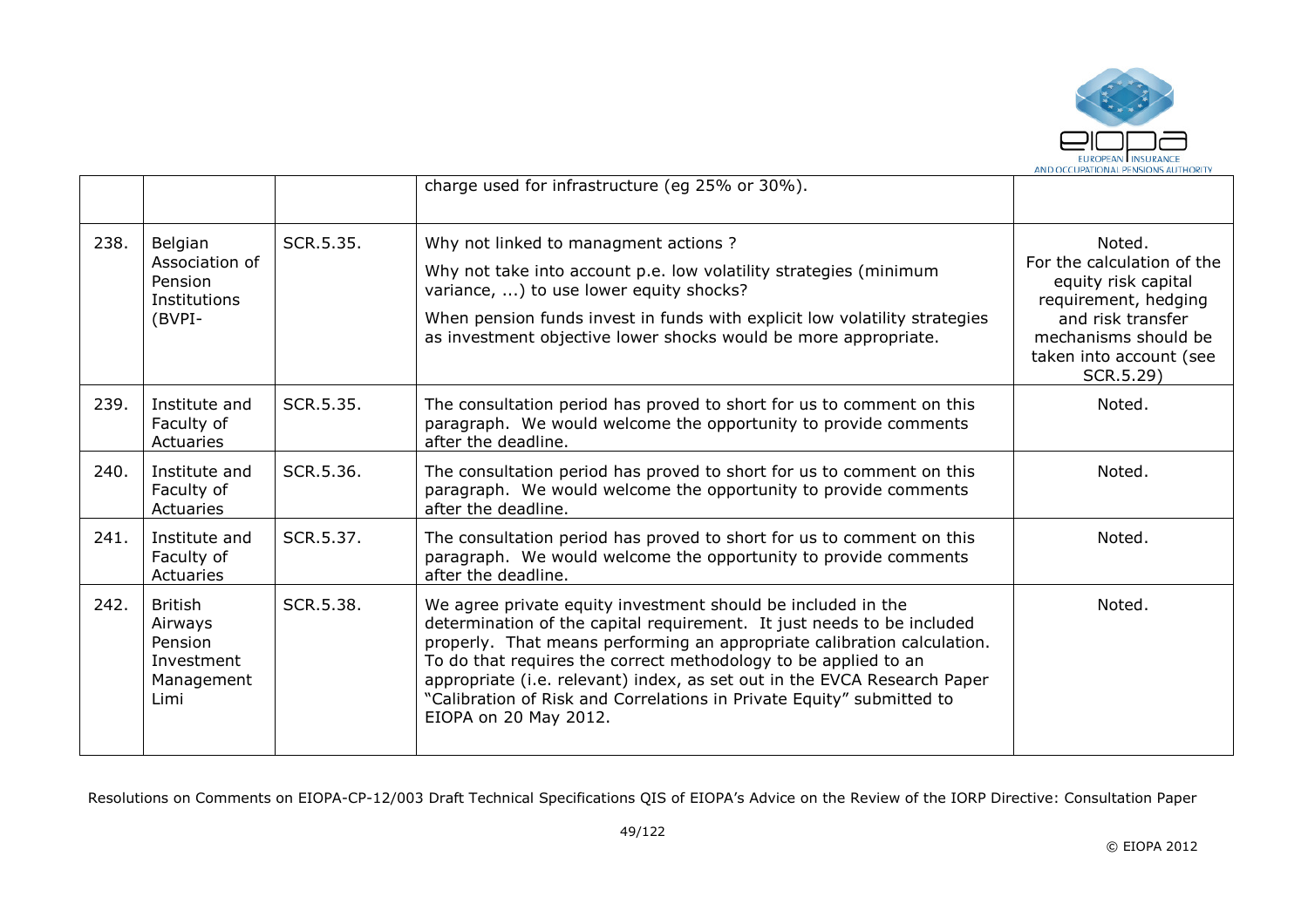

|      |                                                                |           | If the appropriate calibration is not made, it would seem to defeat the<br>point of doing the calibration in the first place: for the calibration to be<br>helpful to investors and regulators alike it surely has to be based on the<br>right elements which reflect the actual risks and characteristics of the<br>private equity asset class?                                                                                                                                                         |        |
|------|----------------------------------------------------------------|-----------|----------------------------------------------------------------------------------------------------------------------------------------------------------------------------------------------------------------------------------------------------------------------------------------------------------------------------------------------------------------------------------------------------------------------------------------------------------------------------------------------------------|--------|
| 243. | Institute and<br>Faculty of<br>Actuaries                       | SCR.5.38. | The consultation period has proved to short for us to comment on this<br>paragraph. We would welcome the opportunity to provide comments<br>after the deadline.                                                                                                                                                                                                                                                                                                                                          | Noted. |
| 244. | Federation of<br>the Dutch<br>Pension Funds                    | SCR.5.39. | Investments in infrastructure by IORPs, which contribute to the EU 2020<br>agenda and the growth of the entire European economy, will be<br>categorised as alternative investments. This results in a high required<br>solvency charge, so a disincentive to invest in infrastructure. An<br>alternative could be to incorporate infrastructure into the property<br>category.                                                                                                                           | Noted. |
| 245. | Institute and<br>Faculty of<br>Actuaries                       | SCR.5.39. | The consultation period has proved to short for us to comment on this<br>paragraph. We would welcome the opportunity to provide comments<br>after the deadline.                                                                                                                                                                                                                                                                                                                                          |        |
| 246. | European<br>Private Equity<br>& Venture<br>Capital<br>Associat | SCR.5.4.  | The EVCA believes that these correlations are very conservative for<br>alternative investments which are often called "alternative" because they<br>are subject to low correlations between themselves and with other assets<br>and risk areas. Current calibrations in Solvency II do not account for this.<br>Such oversights should not be repeated, particularly within the longer<br>term risk framework applying to IORPs, which will serve to enforce the<br>onerous impact of such inacurracies. | Noted. |
|      |                                                                |           | IORP's should be incentivised to use higher yielding and less dependent                                                                                                                                                                                                                                                                                                                                                                                                                                  |        |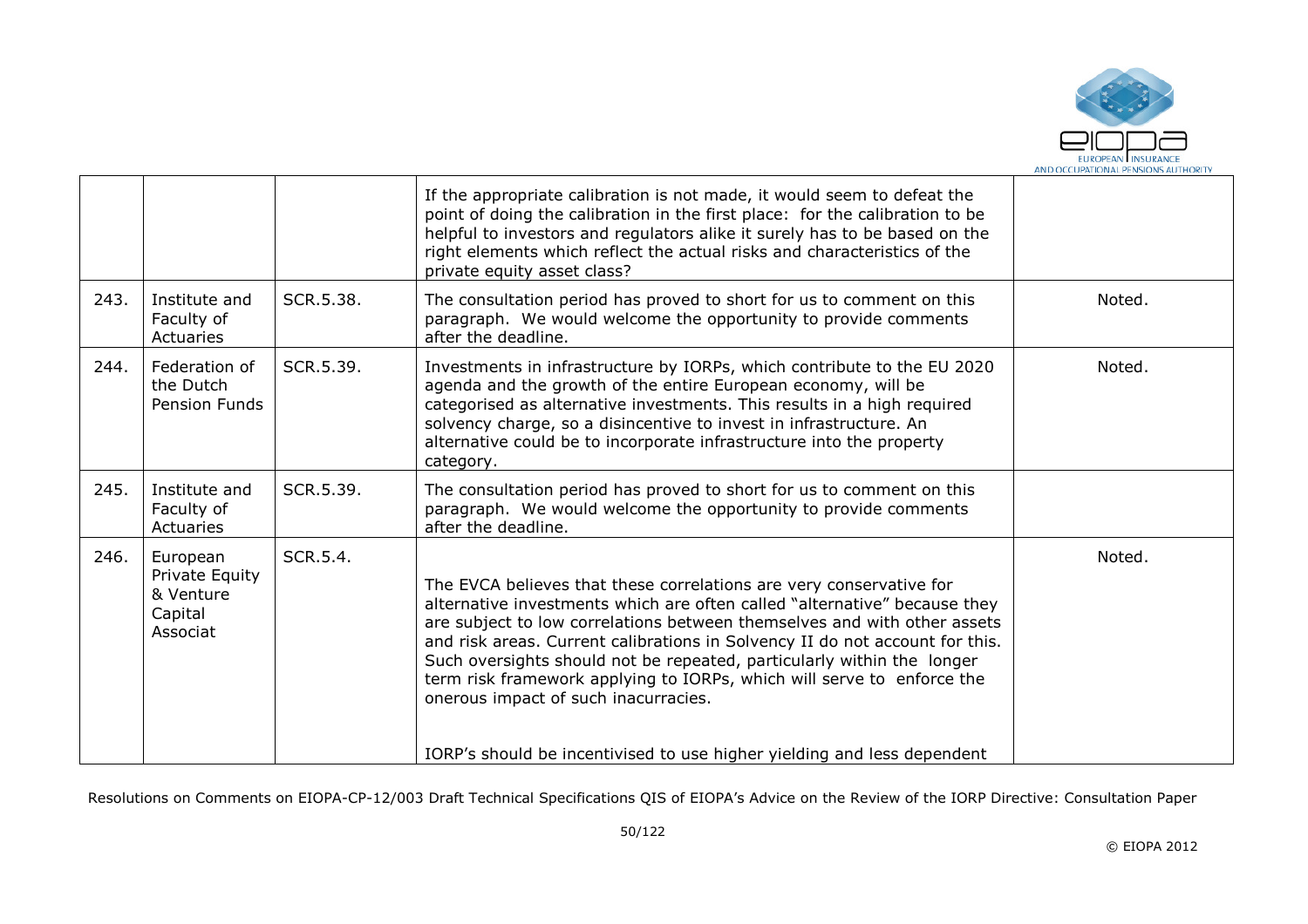

|      |                                                                          |           | investments especially in the low interest rate, low growth and high<br>volatility environments expected to prevail in the foreseeable future,<br>especially in Europe. This will be the only way IORPs, and in turn society,<br>will be able to fund reasonable pensions in an affordable manner.                                        |        |
|------|--------------------------------------------------------------------------|-----------|-------------------------------------------------------------------------------------------------------------------------------------------------------------------------------------------------------------------------------------------------------------------------------------------------------------------------------------------|--------|
| 247. | Institute and<br>Faculty of<br>Actuaries                                 | SCR.5.40. | The consultation period has proved to short for us to comment on this<br>paragraph. We would welcome the opportunity to provide comments<br>after the deadline.                                                                                                                                                                           | Noted. |
| 248. | <b>British</b><br>Airways<br>Pension<br>Investment<br>Management<br>Limi | SCR.5.41. | Just by saying private equity is included in "Other equity" it doesn't make<br>private equity share the risk characteristics of the other assets included<br>in this category. It is difficult to see how ignoring this fact is helpful to<br>investors in private equity trying to calibrate the risk of investing in<br>private equity. | Noted. |
| 249. | Federation of<br>the Dutch<br>Pension Funds                              | SCR.5.41. | The index 'x' is redundant and leads to confusion.                                                                                                                                                                                                                                                                                        | Noted. |
| 250. | Groupe<br>Consultatif<br>Actuariel<br>Européen                           | SCR.5.41. | The index 'x' is redundant and leads to confusion                                                                                                                                                                                                                                                                                         | Noted. |
| 251. | Institute and<br>Faculty of<br>Actuaries                                 | SCR.5.41. | The consultation period has proved to short for us to comment on this<br>paragraph. We would welcome the opportunity to provide comments<br>after the deadline.                                                                                                                                                                           | Noted. |
| 252. | Institute and<br>Faculty of<br>Actuaries                                 | SCR.5.42. | The consultation period has proved to short for us to comment on this<br>paragraph. We would welcome the opportunity to provide comments<br>after the deadline.                                                                                                                                                                           | Noted. |
| 253. | Institute and                                                            | SCR.5.43. | The consultation period has proved to short for us to comment on this                                                                                                                                                                                                                                                                     | Noted. |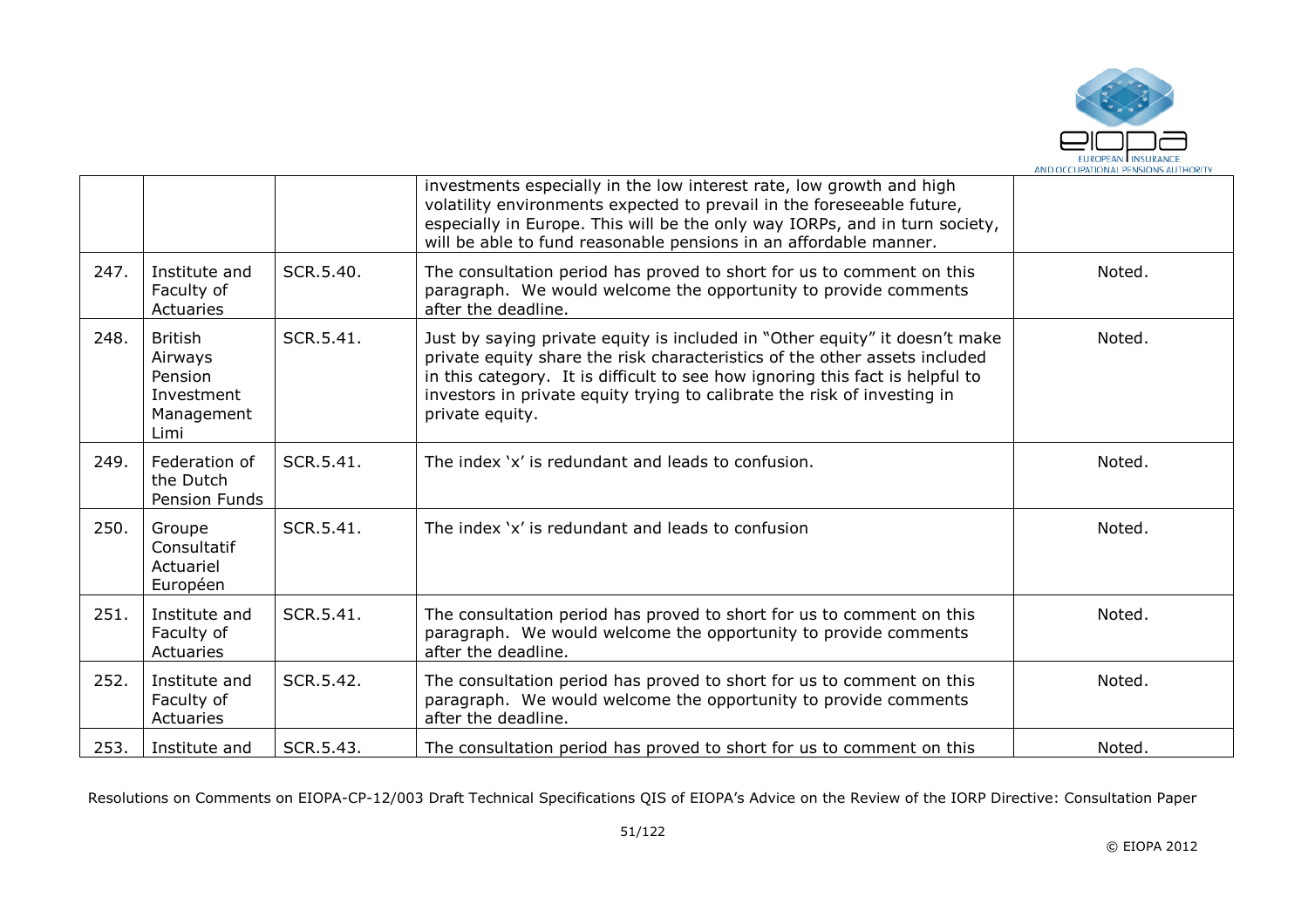

|      | Faculty of<br>Actuaries                  |           | paragraph. We would welcome the opportunity to provide comments<br>after the deadline.                                                                                                                                                                                                   |                                                                                   |
|------|------------------------------------------|-----------|------------------------------------------------------------------------------------------------------------------------------------------------------------------------------------------------------------------------------------------------------------------------------------------|-----------------------------------------------------------------------------------|
| 254. | Aon Hewitt                               | SCR.5.44. | Given there is so much uncertainty over the actual confidence levels, we<br>think that including other options at this stage is rather spurious, and<br>that this option should be removed.                                                                                              | Noted.<br>One purpose of QIS is to<br>test all options in EIOPA<br>advice to COM. |
| 255. | Institute and<br>Faculty of<br>Actuaries | SCR.5.44. | The consultation period has proved to short for us to comment on this<br>paragraph. We would welcome the opportunity to provide comments<br>after the deadline.                                                                                                                          | Noted.                                                                            |
| 256. | Aon Hewitt                               | SCR.5.45. | Given there is so much uncertainty over the actual confidence levels, we<br>think that including other options at this stage is rather spurious, and<br>that this option should be removed.<br>We cannot see IORPs supporting charges based on shocks of 39% and<br>49%.                 | Noted.<br>One purpose of QIS is to<br>test all options in EIOPA<br>advice to COM. |
| 257. | Institute and<br>Faculty of<br>Actuaries | SCR.5.45. | The consultation period has proved to short for us to comment on this<br>paragraph. We would welcome the opportunity to provide comments<br>after the deadline.                                                                                                                          | Noted.                                                                            |
| 258. | Aon Hewitt                               | SCR.5.46. | Given there is so much uncertainty over the actual confidence levels, we<br>think that including other options at this stage is rather spurious, and<br>that this option should be removed.                                                                                              | Noted.<br>One purpose of QIS is to<br>test all options in EIOPA<br>advice to COM. |
|      |                                          |           | However, we note that a lower stress level is likely to be supported by<br>IORPs. However this proposal creates a cliff-edge. IORPs with duration<br>of 11.5 years will have a much tougher treatment than those with<br>duration of 12 years. It would be much better to make this more |                                                                                   |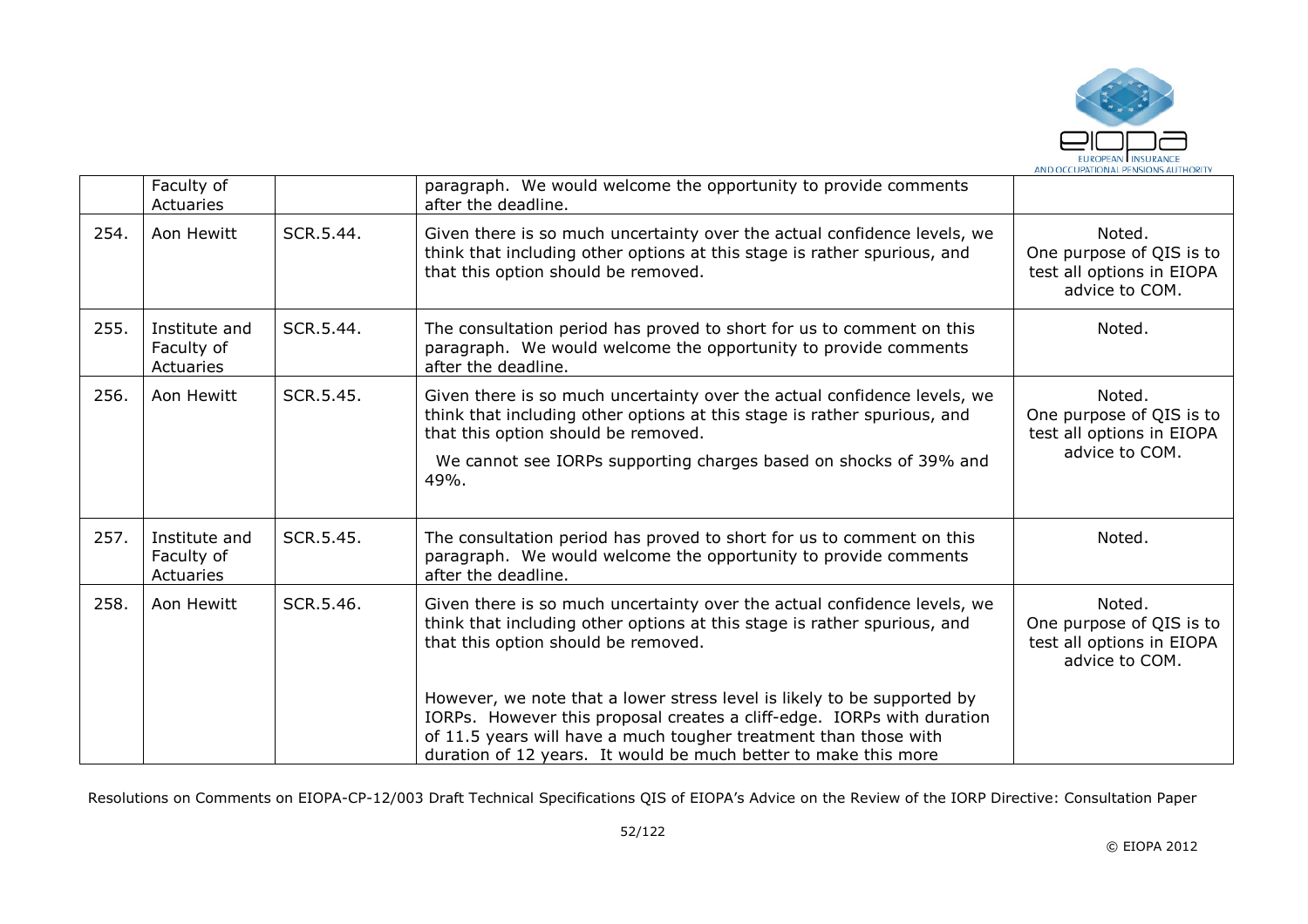

|      |                                             |           | duration dependent (eg Equity Stress of 30%/40% at zero duration;<br>reducing linearly to 22% at duration of 12 years).<br>Also the proposed long-term stress of 22% is then lower than the 25%<br>applied to property, which doesn't make sense. It this option is pursued,<br>we would recommend having a duration-based approach to property as<br>well.                                                                                                                                                                                                                                  |        |
|------|---------------------------------------------|-----------|----------------------------------------------------------------------------------------------------------------------------------------------------------------------------------------------------------------------------------------------------------------------------------------------------------------------------------------------------------------------------------------------------------------------------------------------------------------------------------------------------------------------------------------------------------------------------------------------|--------|
| 259. | Federation of<br>the Dutch<br>Pension Funds | SCR.5.46. | The idea of the duration-based approach can be supported. However, it is<br>inconsistent to decrease to stress only for equity investments and not for<br>the other asset categories (especially alternative investments).                                                                                                                                                                                                                                                                                                                                                                   | Noted. |
|      |                                             |           | Furthermore, it is debatable why there is a hard limit on the average<br>duration of 12 years. More different levels of average durations with<br>associated stress levels would be more appropriate. For example an<br>equity stress of 25% for an average duration which exceeds 8 years, a<br>stress of 22% for an average duration which exceeds 12 years and an<br>equity stress of 15 % for an average duration which exceeds 16 years.                                                                                                                                                |        |
| 260. | Groupe<br>Consultatif<br>Actuariel          | SCR.5.46. | The idea of the duration-based approach can be supported. However, it is<br>inconsistent to decrease to stress only for equity investments and not for<br>the other asset categories (especially alternative investments).                                                                                                                                                                                                                                                                                                                                                                   | Noted. |
|      | Européen                                    |           | Furthermore, it is debatable why there is a hard boundary on the average<br>duration of 12 years. More different levels of average durations with<br>associated stress levels would be more appropriate. For example an<br>equity stress of 25% for an average duration which exceeds 8 years, a<br>stress of 22% for an average duration which exceeds 12 years and an<br>equity stress of 15 years for an average duration which exceeds 16<br>years. Unless EIOPA clearly indicates that the boundary is purely for the<br>purpose of this QIS and is not intended as a basis for further |        |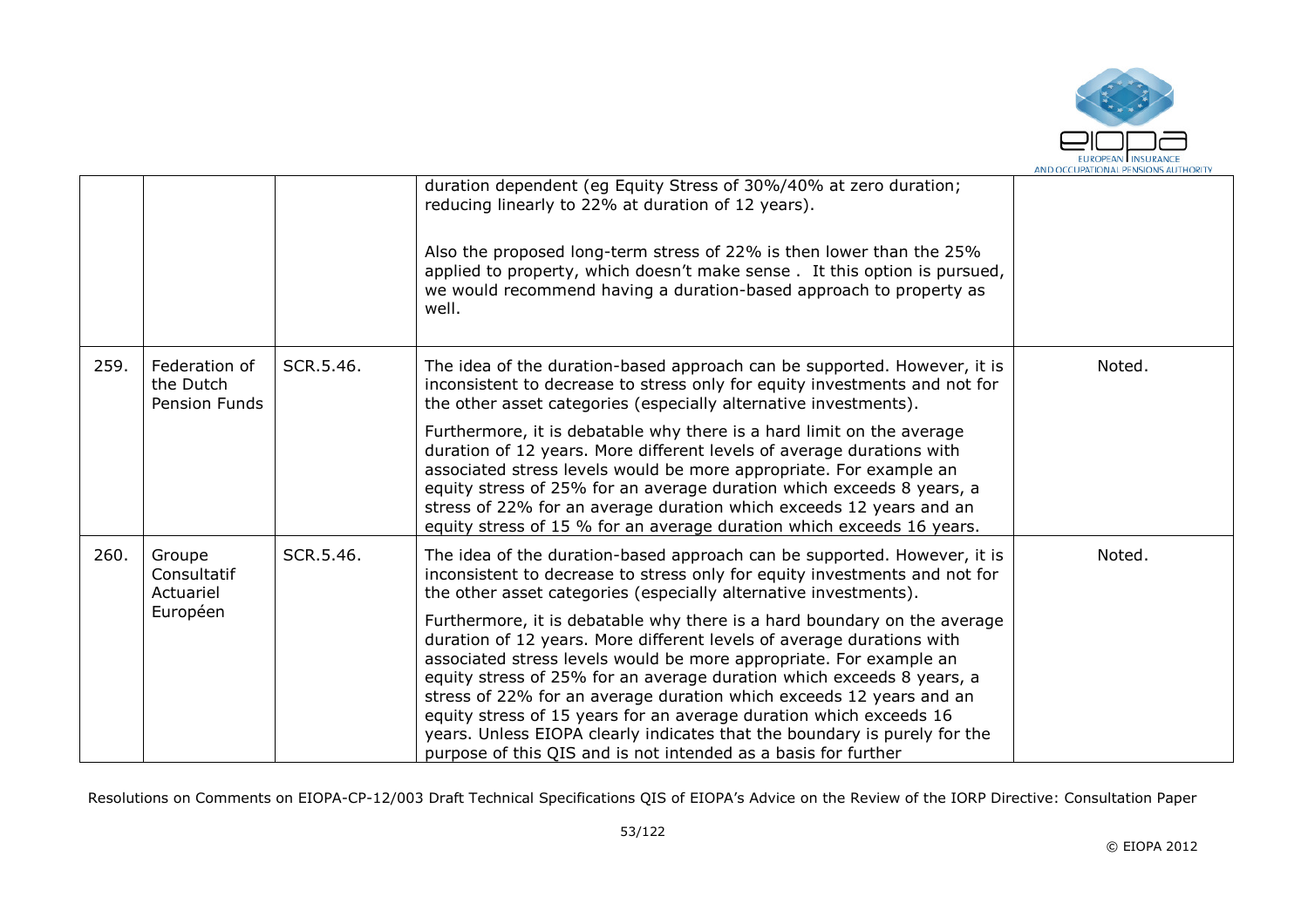

|      |                                             |           | parameterization, we suggest amending this part                                                                                                                                                                                                                                                                                                                                                                                                                                           |        |
|------|---------------------------------------------|-----------|-------------------------------------------------------------------------------------------------------------------------------------------------------------------------------------------------------------------------------------------------------------------------------------------------------------------------------------------------------------------------------------------------------------------------------------------------------------------------------------------|--------|
| 261. | Institute and<br>Faculty of<br>Actuaries    | SCR.5.46. | The consultation period has proved to short for us to comment on this<br>paragraph. We would welcome the opportunity to provide comments<br>after the deadline.                                                                                                                                                                                                                                                                                                                           | Noted. |
| 262. | Insurance<br>Europe                         | SCR.5.46. | SCR.5.46 - SCR.5.47: Insurance Europe suggests replacing the distinct<br>12 year duration limit (for use of the equity duration-based approach)<br>with a gradual transition, where increased duration leads to reduced SCR<br>Equity stress. For example duration buckets of five years could be used.<br>However, it must be ensured that such solutions should apply both the<br>IORPs and Insurers and that solutions found should be addressed within<br>the context of Solvency II. | Noted. |
| 263. | Federation of<br>the Dutch<br>Pension Funds | SCR.5.47. | We suppose that EIOPA means that no ADDITIONAL calculation is<br>required.                                                                                                                                                                                                                                                                                                                                                                                                                | Noted. |
| 264. | Institute and<br>Faculty of<br>Actuaries    | SCR.5.47. | The consultation period has proved to short for us to comment on this<br>paragraph. We would welcome the opportunity to provide comments<br>after the deadline.                                                                                                                                                                                                                                                                                                                           | Noted. |
| 265. | Institute and<br>Faculty of<br>Actuaries    | SCR.5.48. | The consultation period has proved to short for us to comment on this<br>paragraph. We would welcome the opportunity to provide comments<br>after the deadline.                                                                                                                                                                                                                                                                                                                           | Noted. |
| 266. | Institute and<br>Faculty of<br>Actuaries    | SCR.5.49. | The consultation period has proved to short for us to comment on this<br>paragraph. We would welcome the opportunity to provide comments<br>after the deadline.                                                                                                                                                                                                                                                                                                                           | Noted. |
| 267. | Institute and<br>Faculty of<br>Actuaries    | SCR.5.50. | The consultation period has proved to short for us to comment on this<br>paragraph. We would welcome the opportunity to provide comments<br>after the deadline.                                                                                                                                                                                                                                                                                                                           | Noted. |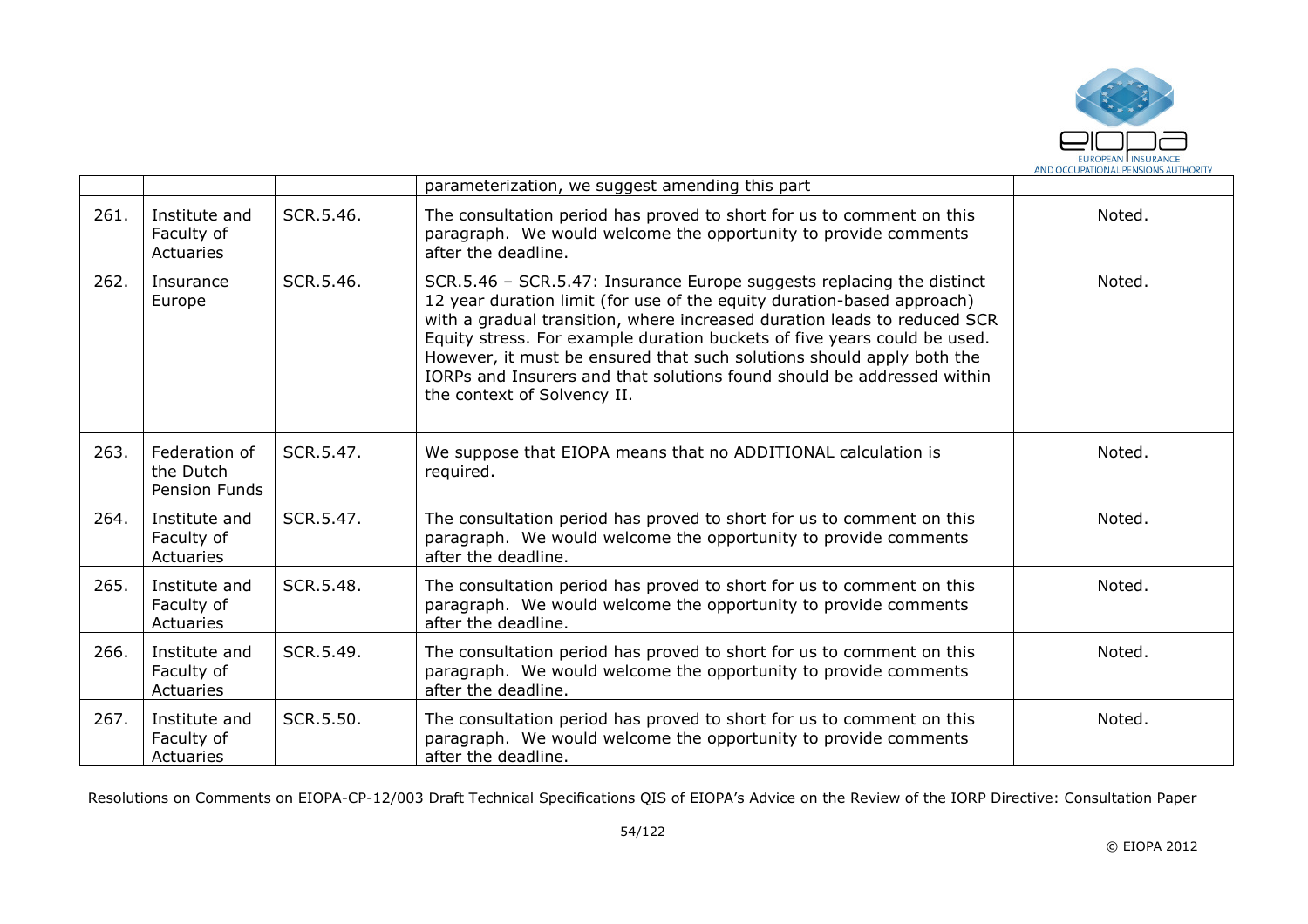

| 268. | Institute and<br>Faculty of<br>Actuaries               | SCR.5.51. | The consultation period has proved to short for us to comment on this<br>paragraph. We would welcome the opportunity to provide comments<br>after the deadline.                                                                                                                                               | Noted. |
|------|--------------------------------------------------------|-----------|---------------------------------------------------------------------------------------------------------------------------------------------------------------------------------------------------------------------------------------------------------------------------------------------------------------|--------|
| 269. | Federation of<br>the Dutch<br>Pension Funds            | SCR.5.52. | The percentage of assets invested in property is also needed as input.                                                                                                                                                                                                                                        | Noted. |
| 270. | Groupe<br>Consultatif<br>Actuariel<br>Européen         | SCR.5.52. | The percentage of assets invested in property is also needed as input                                                                                                                                                                                                                                         | Noted. |
| 271. | Institute and<br>Faculty of<br>Actuaries               | SCR.5.52. | The consultation period has proved to short for us to comment on this<br>paragraph. We would welcome the opportunity to provide comments<br>after the deadline.                                                                                                                                               | Noted. |
| 272. | Institute and<br>Faculty of<br>Actuaries               | SCR.5.53. | The consultation period has proved to short for us to comment on this<br>paragraph. We would welcome the opportunity to provide comments<br>after the deadline.                                                                                                                                               | Noted. |
| 273. | Institute and<br>Faculty of<br>Actuaries               | SCR.5.54. | The consultation period has proved to short for us to comment on this<br>paragraph. We would welcome the opportunity to provide comments<br>after the deadline.                                                                                                                                               | Noted. |
| 274. | Aon Hewitt                                             | SCR.5.55. | As noted in our answer to SCR.5.46, a lower stress should be used if a<br>duration-based approach is used for equities.                                                                                                                                                                                       | Noted. |
| 275. | Association of<br>German<br>Pfandbrief<br><b>Banks</b> | SCR.5.55. | Differentiation of the property shock: The given instantaneous decrease<br>of 25% in the value of investments in real estate is based on the volatility<br>of commercial real estate situated in London. This property shock does<br>not reflect the differences of real estate markets and their performance | Noted. |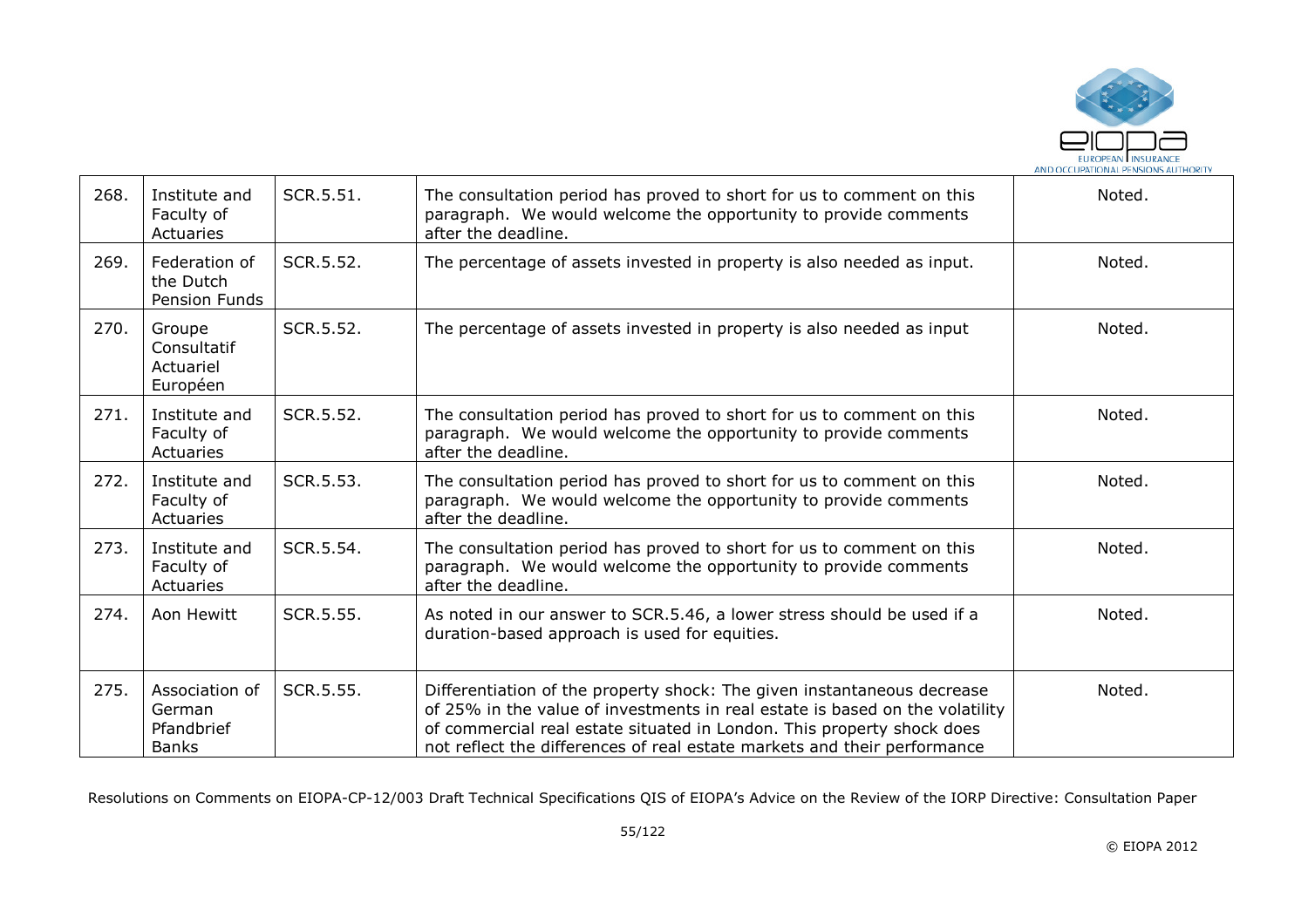

|      |                                                                |           | during the crises. Compared to other asset classes this scenario has a<br>detrimental impact on real estate investments. Thus a diversification of<br>parameters depending on the location of the real estate investment is<br>essential. |        |
|------|----------------------------------------------------------------|-----------|-------------------------------------------------------------------------------------------------------------------------------------------------------------------------------------------------------------------------------------------|--------|
| 276. | Belgian<br>Association of<br>Pension<br>Institutions<br>(BVPI- | SCR.5.55. | How to link property market to concept as defined in HBS 3.13 ?                                                                                                                                                                           | Noted. |
| 277. | Institute and<br>Faculty of<br>Actuaries                       | SCR.5.55. | The consultation period has proved to short for us to comment on this<br>paragraph. We would welcome the opportunity to provide comments<br>after the deadline.                                                                           | Noted. |
| 278. | Institute and<br>Faculty of<br>Actuaries                       | SCR.5.56. | The consultation period has proved to short for us to comment on this<br>paragraph. We would welcome the opportunity to provide comments<br>after the deadline.                                                                           | Noted. |
| 279. | Institute and<br>Faculty of<br>Actuaries                       | SCR.5.57. | The consultation period has proved to short for us to comment on this<br>paragraph. We would welcome the opportunity to provide comments<br>after the deadline.                                                                           | Noted. |
| 280. | Institute and<br>Faculty of<br>Actuaries                       | SCR.5.58. | The consultation period has proved to short for us to comment on this<br>paragraph. We would welcome the opportunity to provide comments<br>after the deadline.                                                                           | Noted. |
| 281. | Institute and<br>Faculty of<br>Actuaries                       | SCR.5.59. | The consultation period has proved to short for us to comment on this<br>paragraph. We would welcome the opportunity to provide comments<br>after the deadline.                                                                           | Noted. |
| 282. | Institute and<br>Faculty of<br>Actuaries                       | SCR.5.60. | The consultation period has proved to short for us to comment on this<br>paragraph. We would welcome the opportunity to provide comments<br>after the deadline.                                                                           | Noted. |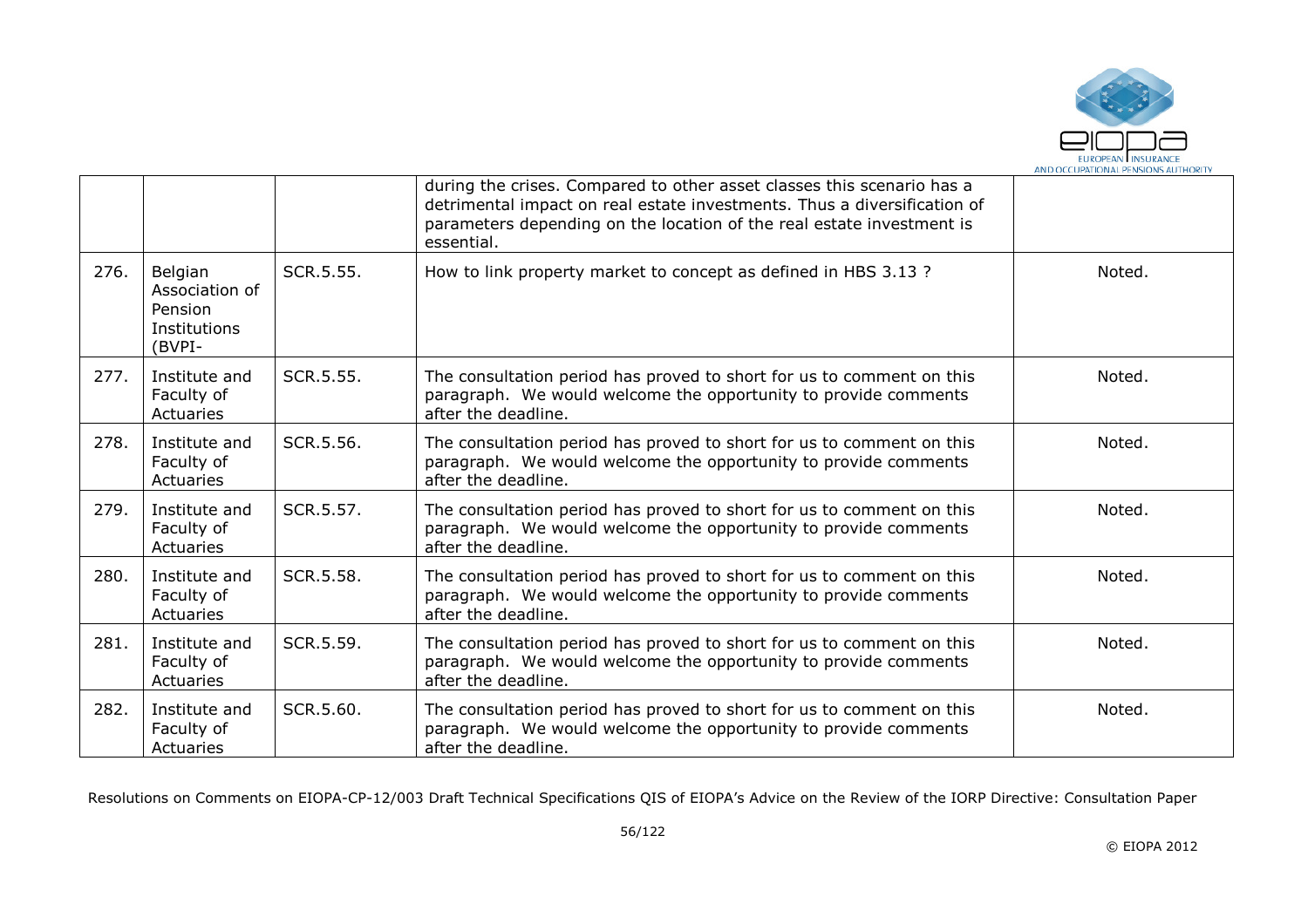

| 283. | Institute and<br>Faculty of<br>Actuaries        | SCR.5.61. | The consultation period has proved to short for us to comment on this<br>paragraph. We would welcome the opportunity to provide comments<br>after the deadline.                                                                 | Noted. |
|------|-------------------------------------------------|-----------|---------------------------------------------------------------------------------------------------------------------------------------------------------------------------------------------------------------------------------|--------|
| 284. | Federation of<br>the Dutch<br>Pension Funds     | SCR.5.62. | "Non-listed equity and property should be assumed to be sensitive to the<br>currency of the country where it is located or the currency of the country<br>where the issuer of the equity has its main operation, respectively." | Noted. |
|      |                                                 |           | Because of the use of the term 'respectively', the items non-listed equity<br>and property should be changed to avoid confusion.                                                                                                |        |
| 285. | Groupe<br>Consultatif<br>Actuariel              | SCR.5.62. | "Non-listed equity and property should be assumed to be sensitive to the<br>currency of the country where it is located or the currency of the country<br>where the issuer of the equity has its main operation, respectively." | Noted. |
|      | Européen                                        |           | Because of the use of the term 'respectively', the items non-listed equity<br>and property should be changed to avoid confusion.                                                                                                |        |
| 286. | Institute and<br>Faculty of<br>Actuaries        | SCR.5.62. | The consultation period has proved to short for us to comment on this<br>paragraph. We would welcome the opportunity to provide comments<br>after the deadline.                                                                 | Noted. |
| 287. | Federation of<br>the Dutch<br>Pension Funds     | SCR.5.63. | The percentage of assets subject to currency risk for each of the relevant<br>currencies is also needed as input.                                                                                                               | Noted. |
| 288. | Groupe<br>Consultatif<br>Actuariel<br>Européen  | SCR.5.63. | The percentage of assets subject to currency risk for each of the relevant<br>currencies is also needed as input                                                                                                                | Noted. |
| 289. | Institute and<br>Faculty of<br><b>Actuaries</b> | SCR.5.63. | The consultation period has proved to short for us to comment on this<br>paragraph. We would welcome the opportunity to provide comments<br>after the deadline.                                                                 | Noted. |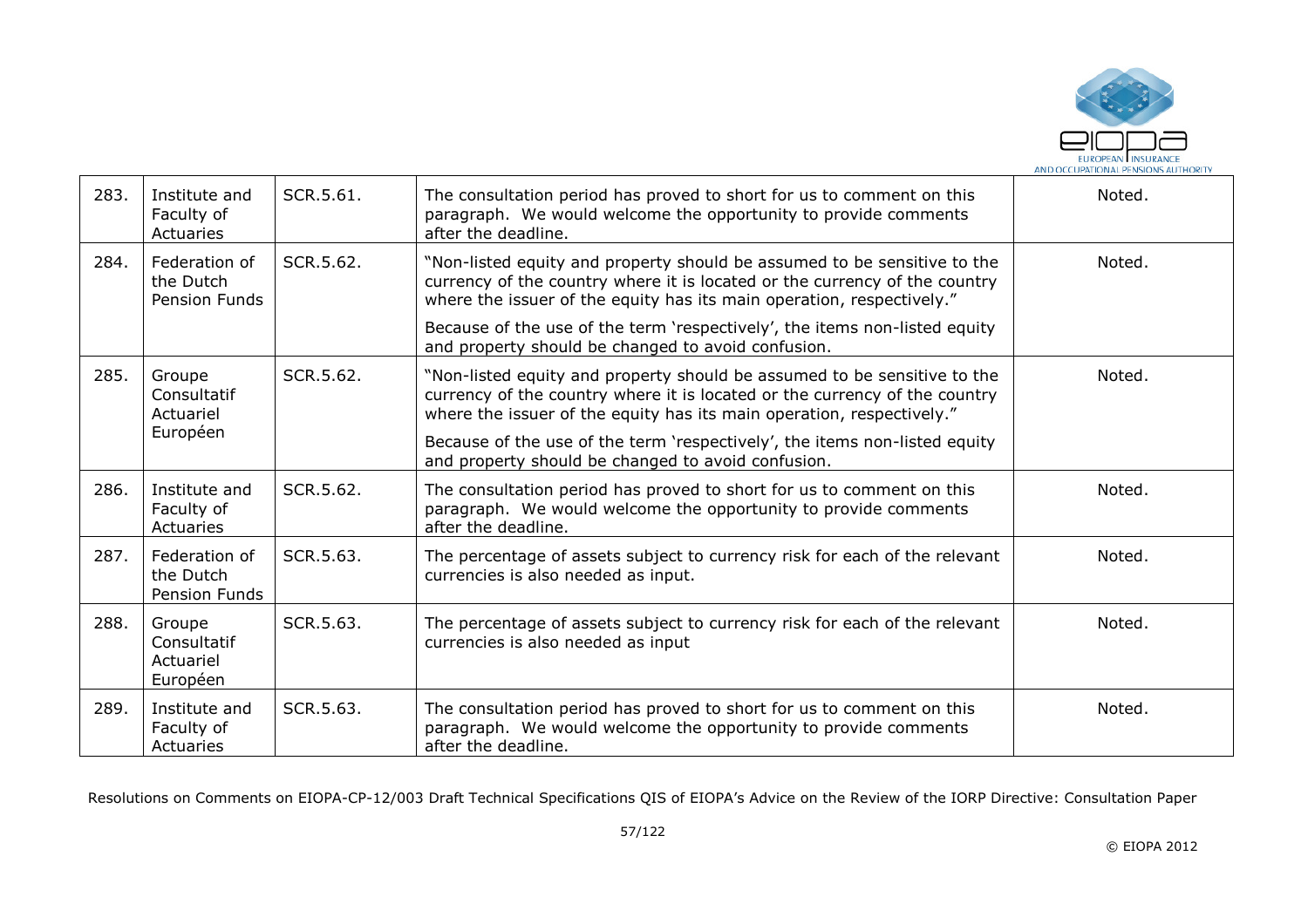

| 290. | Institute and<br>Faculty of<br>Actuaries | SCR.5.64. | The consultation period has proved to short for us to comment on this<br>paragraph. We would welcome the opportunity to provide comments<br>after the deadline. | Noted. |
|------|------------------------------------------|-----------|-----------------------------------------------------------------------------------------------------------------------------------------------------------------|--------|
| 291. | Institute and<br>Faculty of<br>Actuaries | SCR.5.65. | The consultation period has proved to short for us to comment on this<br>paragraph. We would welcome the opportunity to provide comments<br>after the deadline. | Noted. |
| 292. | Institute and<br>Faculty of<br>Actuaries | SCR.5.66. | The consultation period has proved to short for us to comment on this<br>paragraph. We would welcome the opportunity to provide comments<br>after the deadline. | Noted. |
| 293. | Institute and<br>Faculty of<br>Actuaries | SCR.5.67. | The consultation period has proved to short for us to comment on this<br>paragraph. We would welcome the opportunity to provide comments<br>after the deadline. | Noted. |
| 294. | Institute and<br>Faculty of<br>Actuaries | SCR.5.68. | The consultation period has proved to short for us to comment on this<br>paragraph. We would welcome the opportunity to provide comments<br>after the deadline. | Noted. |
| 295. | Institute and<br>Faculty of<br>Actuaries | SCR.5.69. | The consultation period has proved to short for us to comment on this<br>paragraph. We would welcome the opportunity to provide comments<br>after the deadline. | Noted. |
| 296. | Institute and<br>Faculty of<br>Actuaries | SCR.5.70. | The consultation period has proved to short for us to comment on this<br>paragraph. We would welcome the opportunity to provide comments<br>after the deadline. | Noted. |
| 297. | Institute and<br>Faculty of<br>Actuaries | SCR.5.71. | The consultation period has proved to short for us to comment on this<br>paragraph. We would welcome the opportunity to provide comments<br>after the deadline. | Noted. |
| 298. | Federation of<br>the Dutch               | SCR.5.72. | What if $nMKTf x, c, TP = nMKTf x, c, TPUP$ and $nMKTf x, c, SM =$<br>nMKTfx,c,SMDOWN?                                                                          | Noted. |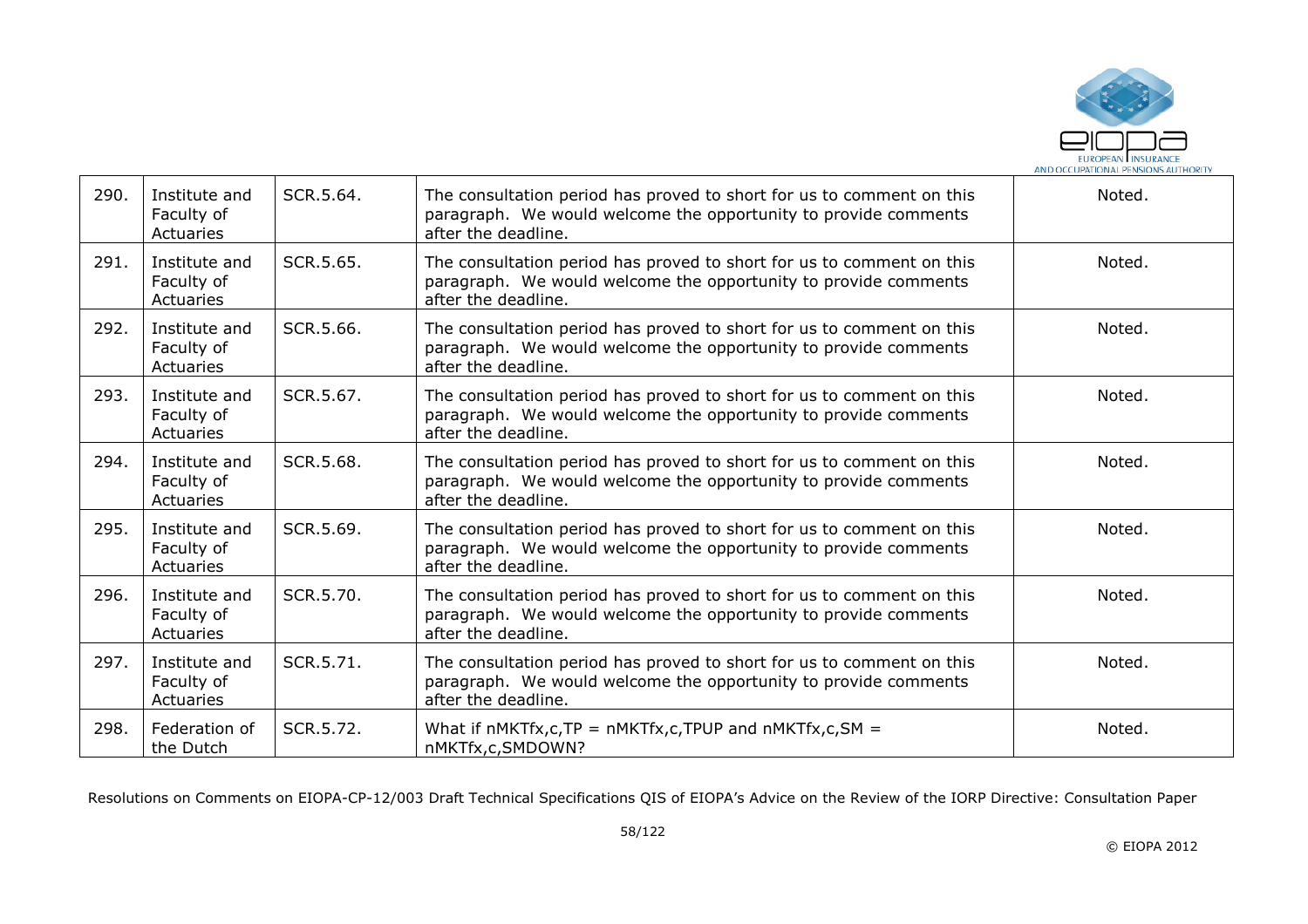

|      | Pension Funds                                                  |           |                                                                                                                                                                                                                                                                                                                                                                                                                                                                                                                                                                         |                                                                                                                                                                     |
|------|----------------------------------------------------------------|-----------|-------------------------------------------------------------------------------------------------------------------------------------------------------------------------------------------------------------------------------------------------------------------------------------------------------------------------------------------------------------------------------------------------------------------------------------------------------------------------------------------------------------------------------------------------------------------------|---------------------------------------------------------------------------------------------------------------------------------------------------------------------|
| 299. | Groupe<br>Consultatif<br>Actuariel<br>Européen                 | SCR.5.72. | What if $nMKTf x, c, TP = nMKTf x, c, TPUP$ and $nMKTf x, c, SM =$<br>nMKTfx,c,SMDOWN?                                                                                                                                                                                                                                                                                                                                                                                                                                                                                  | Noted.                                                                                                                                                              |
| 300. | Institute and<br>Faculty of<br>Actuaries                       | SCR.5.72. | The consultation period has proved to short for us to comment on this<br>paragraph. We would welcome the opportunity to provide comments<br>after the deadline.                                                                                                                                                                                                                                                                                                                                                                                                         | Noted.                                                                                                                                                              |
| 301. | Belgian<br>Association of<br>Pension<br>Institutions<br>(BVPI- | SCR.5.73. | Can all rating offices be used ? Or only the 3 biggest ?                                                                                                                                                                                                                                                                                                                                                                                                                                                                                                                | Noted.                                                                                                                                                              |
| 302. | Federation of<br>the Dutch<br><b>Pension Funds</b>             | SCR.5.73. | In general, for the purpose of this QIS, the section on spread risk is far<br>too detailed. The purpose of this QIS should be to gain insight in the<br>working of the Holistic Balance Sheet and not to provide a calculation as<br>detailed as possible on all sorts of risks. In particular, we suggest to at<br>least remove, for the purpose of this QIS, the sections on mortgage<br>covered bonds, structured products and credit derivatives, as these are<br>unlikely to be of material effect for IORPs and for the working of the<br>Holistic Balance sheet. | Noted.<br>Excluding a particular<br>risk (sub-)module in the<br>SCR calculation in case it<br>is not material will be<br>considered a<br>simplification in the QIS. |
|      |                                                                |           | Notwithstanding this comment, we have still taken the liberty to react<br>also on those sections we have suggested to remove completely.                                                                                                                                                                                                                                                                                                                                                                                                                                |                                                                                                                                                                     |
| 303. | Institute and<br>Faculty of<br>Actuaries                       | SCR.5.73. | The consultation period has proved to short for us to comment on this<br>paragraph. We would welcome the opportunity to provide comments<br>after the deadline.                                                                                                                                                                                                                                                                                                                                                                                                         | Noted.                                                                                                                                                              |
| 304. | Insurance                                                      | SCR.5.73. | In case the assets are hold to mature due to the nature of the underlying                                                                                                                                                                                                                                                                                                                                                                                                                                                                                               | Noted.                                                                                                                                                              |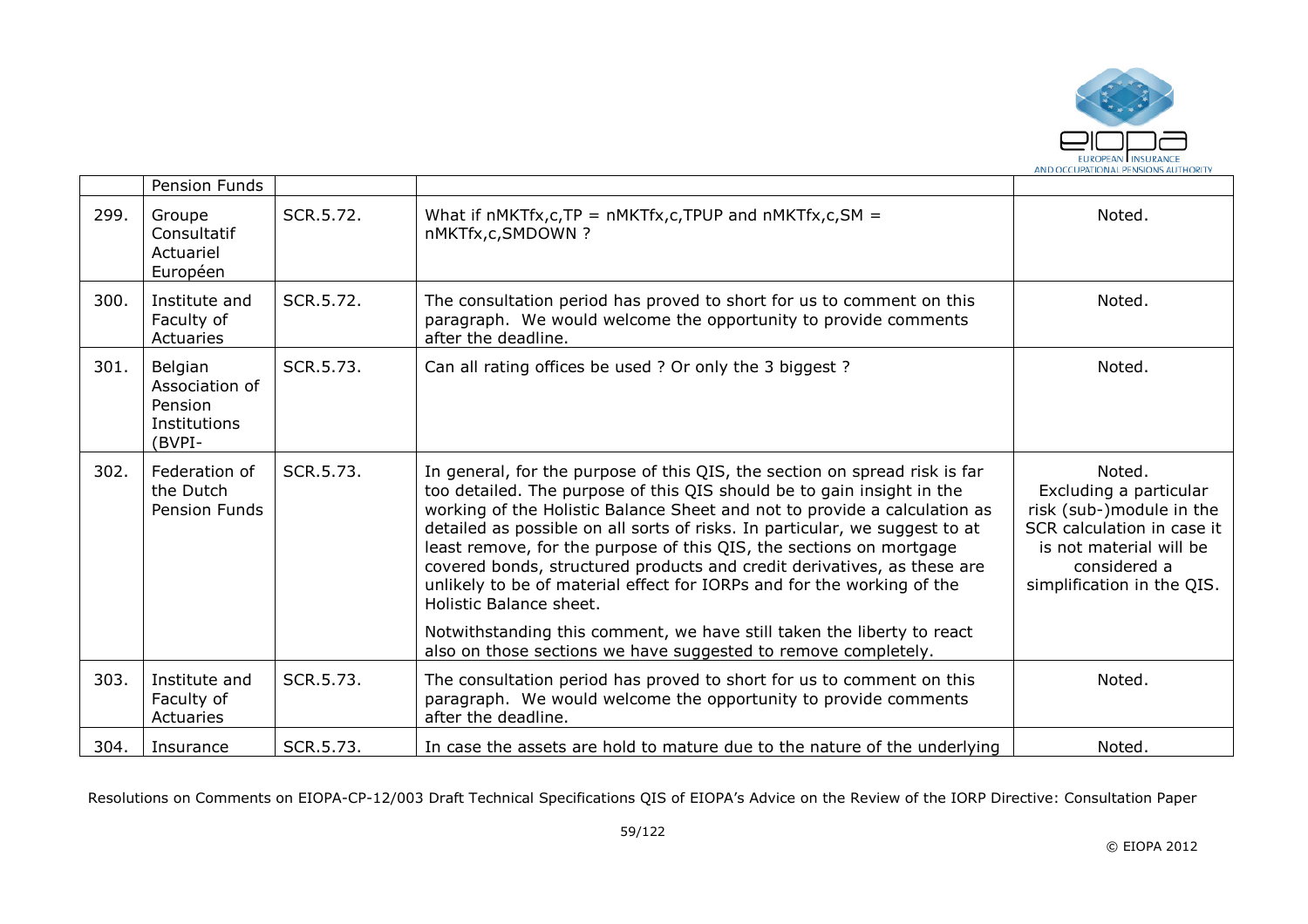

|      | Europe                                                         |           | liabilities, a matching premium must be included in the calculations of the<br>spread risk as this will be highly reduced; ie only default risk remains. As<br>such, Insurance Europe highly welcomes EIOPAs intentions to test the<br>matching premium in the context of the QIS. However, it must be<br>ensured that such solutions should apply both the IORPs and Insurers<br>and that solutions found should be addressed within the context of<br>Solvency II. In addition, further testing for IORPs might be needed to<br>check whether these mechanisms are appropriate given the differences<br>between IORPs and Insurance Companies. |                                                                          |
|------|----------------------------------------------------------------|-----------|--------------------------------------------------------------------------------------------------------------------------------------------------------------------------------------------------------------------------------------------------------------------------------------------------------------------------------------------------------------------------------------------------------------------------------------------------------------------------------------------------------------------------------------------------------------------------------------------------------------------------------------------------|--------------------------------------------------------------------------|
| 305. | Belgian<br>Association of<br>Pension<br>Institutions<br>(BVPI- | SCR.5.74. | Would the spread risk also be applied on subordinated debt, considering<br>it is not part of own fund which is not in line with SCR.1.8? Or is<br>subordinated debt to be considered here as an investment and not a<br>liability?                                                                                                                                                                                                                                                                                                                                                                                                               | Noted.<br>"Subordinated debt" is<br>here considered as an<br>investment. |
| 306. | Federation of<br>the Dutch<br>Pension Funds                    | SCR.5.74. | The entire scope of the spread risk module is split out over sections<br>SCR.5.74, SCR.5.75, SCR.5.77 and SCR.5.80. We suggest to include one<br>single section in which the entire scope is laid out, in order to avoid<br>misinterpretation of the relative importance of one asset class over the<br>other. For example, there is no specific mentioning that the spread risk<br>section is also to be applied for government bonds, while from SCR.5.93<br>onwards this is still being discussed.                                                                                                                                            | Noted.                                                                   |
| 307. | Institute and<br>Faculty of<br>Actuaries                       | SCR.5.74. | The consultation period has proved to short for us to comment on this<br>paragraph. We would welcome the opportunity to provide comments<br>after the deadline.                                                                                                                                                                                                                                                                                                                                                                                                                                                                                  | Noted.                                                                   |
| 308. | Institute and<br>Faculty of<br>Actuaries                       | SCR.5.75. | The consultation period has proved to short for us to comment on this<br>paragraph. We would welcome the opportunity to provide comments<br>after the deadline.                                                                                                                                                                                                                                                                                                                                                                                                                                                                                  | Noted.                                                                   |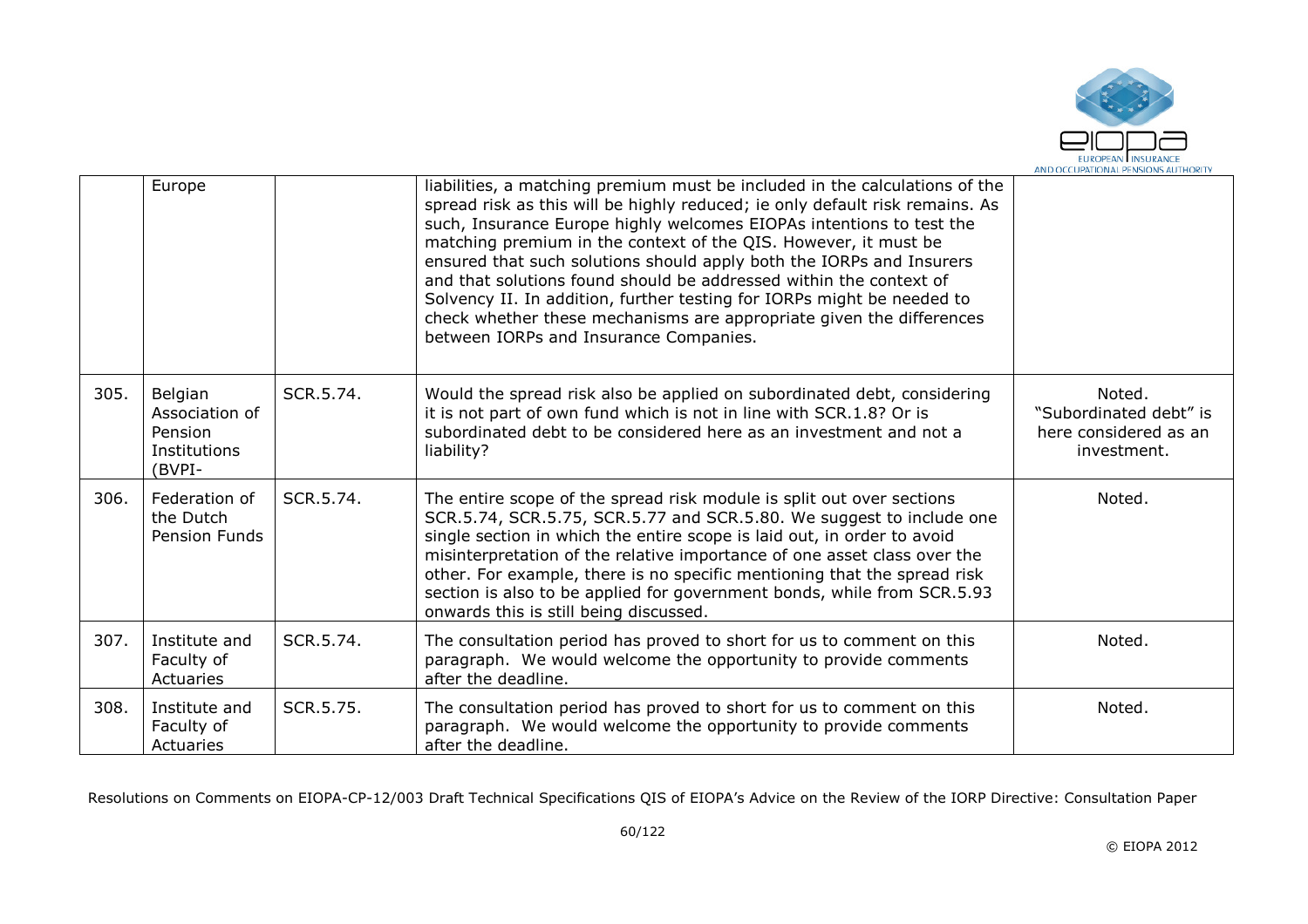

| 309. | Institute and<br>Faculty of<br>Actuaries           | SCR.5.76. | The consultation period has proved to short for us to comment on this<br>paragraph. We would welcome the opportunity to provide comments<br>after the deadline.                                                                                                                   | Noted. |
|------|----------------------------------------------------|-----------|-----------------------------------------------------------------------------------------------------------------------------------------------------------------------------------------------------------------------------------------------------------------------------------|--------|
| 310. | Institute and<br>Faculty of<br>Actuaries           | SCR.5.77. | The consultation period has proved to short for us to comment on this<br>paragraph. We would welcome the opportunity to provide comments<br>after the deadline.                                                                                                                   | Noted. |
| 311. | Institute and<br>Faculty of<br>Actuaries           | SCR.5.78. | The consultation period has proved to short for us to comment on this<br>paragraph. We would welcome the opportunity to provide comments<br>after the deadline.                                                                                                                   | Noted. |
| 312. | Institute and<br>Faculty of<br>Actuaries           | SCR.5.79. | The consultation period has proved to short for us to comment on this<br>paragraph. We would welcome the opportunity to provide comments<br>after the deadline.                                                                                                                   | Noted. |
| 313. | Federation of<br>the Dutch<br><b>Pension Funds</b> | SCR.5.80. | Up until here, EIOPA has been talking about the spread risk module,<br>while in this and the following section, EIOPA refers to the 'spread risk<br>sub-module'. Is the addition '-sub' intended ? If so, it is not clear what<br>the distinction with the spread risk module is. | Noted. |
| 314. | Groupe<br>Consultatif<br>Actuariel<br>Européen     | SCR.5.80. | is. ?????                                                                                                                                                                                                                                                                         | Noted. |
| 315. | Institute and<br>Faculty of<br>Actuaries           | SCR.5.80. | The consultation period has proved to short for us to comment on this<br>paragraph. We would welcome the opportunity to provide comments<br>after the deadline.                                                                                                                   | Noted. |
| 316. | Institute and<br>Faculty of<br>Actuaries           | SCR.5.81. | The consultation period has proved to short for us to comment on this<br>paragraph. We would welcome the opportunity to provide comments<br>after the deadline.                                                                                                                   | Noted. |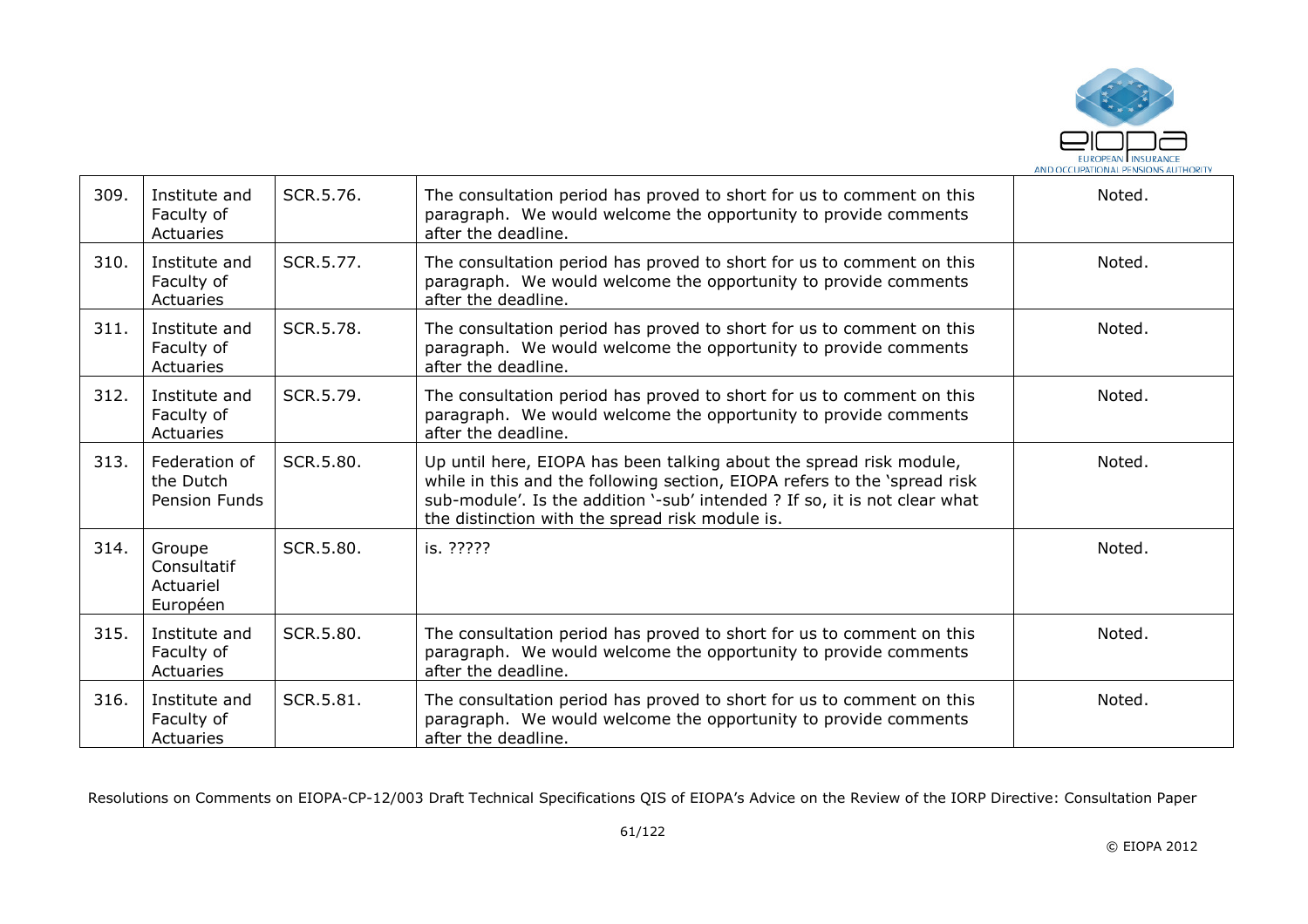

| 317. | Federation of<br>the Dutch<br>Pension Funds                    | SCR.5.82. | There is no subsection V.1. The strong reliance between the rating of<br>assets and the capital requirements is remarkable, since a lot of<br>European Policy makers are aiming to reduce over reliance on ratings.<br>According to a recent ECON statement, no EU law will be permitted to<br>refer to credit rating for regulatory purposes. | Noted.                             |
|------|----------------------------------------------------------------|-----------|------------------------------------------------------------------------------------------------------------------------------------------------------------------------------------------------------------------------------------------------------------------------------------------------------------------------------------------------|------------------------------------|
| 318. | Groupe<br>Consultatif<br>Actuariel<br>Européen                 | SCR.5.82. | There is no subsection V.1                                                                                                                                                                                                                                                                                                                     | Agreed.<br>Text has been adjusted. |
| 319. | Institute and<br>Faculty of<br>Actuaries                       | SCR.5.82. | The consultation period has proved to short for us to comment on this<br>paragraph. We would welcome the opportunity to provide comments<br>after the deadline.                                                                                                                                                                                | Noted.                             |
| 320. | Institute and<br>Faculty of<br>Actuaries                       | SCR.5.83. | The consultation period has proved to short for us to comment on this<br>paragraph. We would welcome the opportunity to provide comments<br>after the deadline.                                                                                                                                                                                | Noted.                             |
| 321. | Federation of<br>the Dutch<br>Pension Funds                    | SCR.5.84. | Again, please also allow for an integral calculation of the loss absorbing<br>capacity if both security mechanisms and technical provisions.                                                                                                                                                                                                   | Noted.                             |
| 322. | Institute and<br>Faculty of<br>Actuaries                       | SCR.5.84. | The consultation period has proved to short for us to comment on this<br>paragraph. We would welcome the opportunity to provide comments<br>after the deadline.                                                                                                                                                                                | Noted.                             |
| 323. | Belgian<br>Association of<br>Pension<br>Institutions<br>(BVPI- | SCR.5.85. | Do bonds also inclue loans?                                                                                                                                                                                                                                                                                                                    | Noted.<br>Text has been adjusted.  |
| 324. | Institute and                                                  | SCR.5.85. | The consultation period has proved to short for us to comment on this                                                                                                                                                                                                                                                                          | Noted.                             |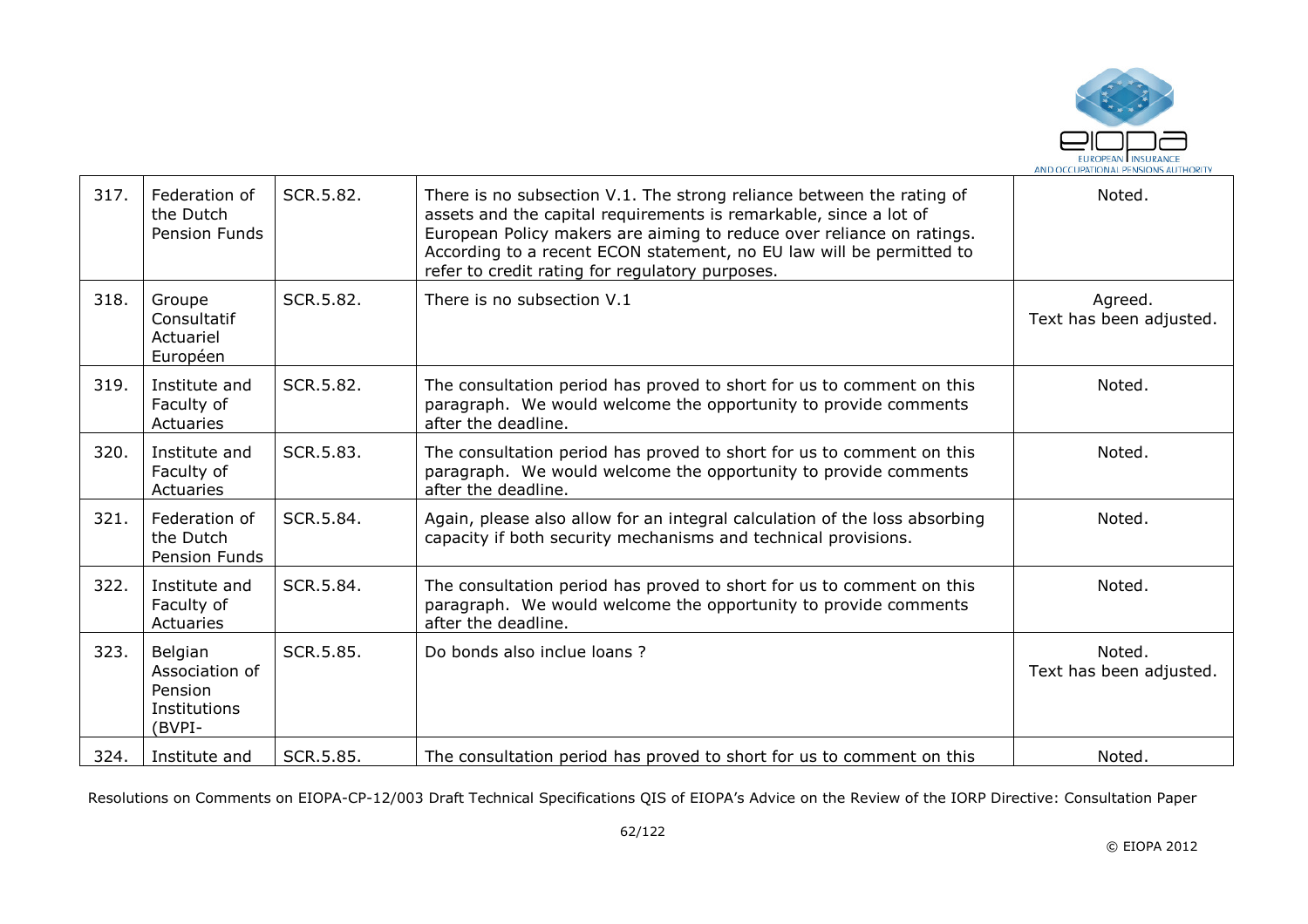

|      | Faculty of<br>Actuaries                        |           | paragraph. We would welcome the opportunity to provide comments<br>after the deadline.                                                                                                                                                                                                                                                                                  |                                                                                                     |
|------|------------------------------------------------|-----------|-------------------------------------------------------------------------------------------------------------------------------------------------------------------------------------------------------------------------------------------------------------------------------------------------------------------------------------------------------------------------|-----------------------------------------------------------------------------------------------------|
| 325. | Institute and<br>Faculty of<br>Actuaries       | SCR.5.86. | The consultation period has proved to short for us to comment on this<br>paragraph. We would welcome the opportunity to provide comments<br>after the deadline.                                                                                                                                                                                                         | Noted.                                                                                              |
| 326. | Institute and<br>Faculty of<br>Actuaries       | SCR.5.87. | The consultation period has proved to short for us to comment on this<br>paragraph. We would welcome the opportunity to provide comments<br>after the deadline.                                                                                                                                                                                                         | Noted.                                                                                              |
| 327. | Federation of<br>the Dutch<br>Pension Funds    | SCR.5.88. | Without performing the actual calculations, as will only be done during<br>the actual QIS, it is impossible for us to assess whether the proposed<br>shocks indeed lead to a 99.5% VaR, as stated in section SCR.5.87. We<br>therefore reserve ourselves the liberty to comment on this during the<br>QIS.                                                              | Noted.<br>A duration equal to<br>duration cap should be<br>assumed in case of a<br>higher duration. |
|      |                                                |           | Furthermore, it is not clear what EIOPA intends with the Duration cap.<br>Does this mean that a duration equal to duration cap should be assumed<br>in case of a higher duration, or that the calculation is not allowed for<br>higher duration bonds? In the latter, please specify what the calculation<br>should be.                                                 |                                                                                                     |
|      |                                                |           | In addition, as in section SCR.5.94, the factors for government bonds are<br>given, please refer to 'corporate bonds' here, instead of simply 'bonds'. It<br>is questionable why companies $-$ with a same credit rating $-$ are assumed<br>to be more risky than governments with the same credit rating agencies.                                                     |                                                                                                     |
| 328. | Groupe<br>Consultatif<br>Actuariel<br>Européen | SCR.5.88. | Without performing the actual calculations, as will only be done during<br>the actual QIS, it is impossible for us to assess whether the proposed<br>shocks indeed lead to a 99.5% VaR, as stated in section SCR.5.87. We<br>therefore reserve the liberty to comment on this during the QIS.<br>Furthermore, it is not clear what EIOPA intends with the Duration cap. | Noted.<br>A duration equal to<br>duration cap should be<br>assumed in case of a<br>higher duration. |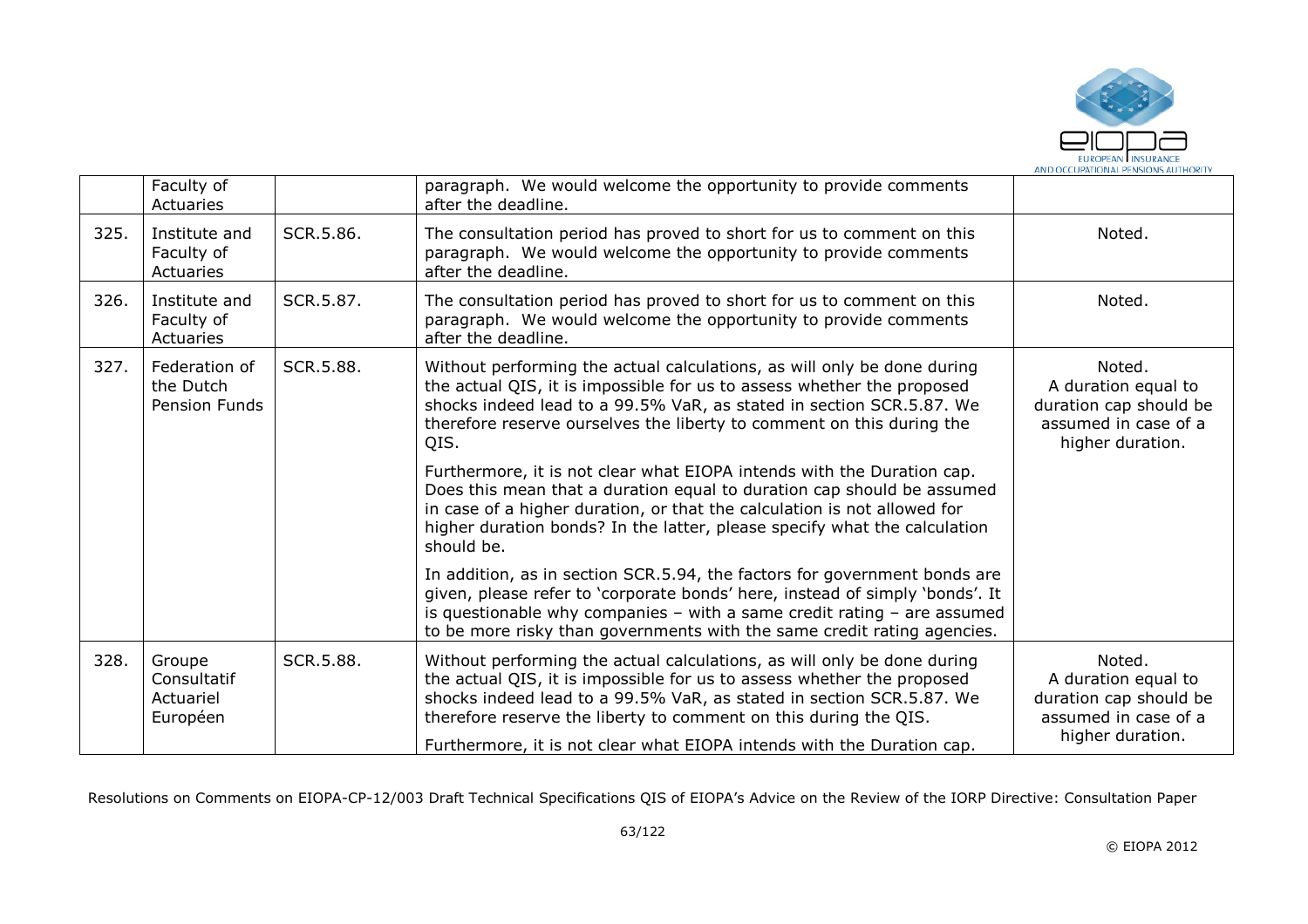

|      |                                                                |           | Does this mean that a duration equal to duration cap should be assumed<br>in the case of a higher duration, or that the calculation is not allowed for<br>higher duration bonds? If the latter, please specify what the calculation<br>should be.                                                     |        |
|------|----------------------------------------------------------------|-----------|-------------------------------------------------------------------------------------------------------------------------------------------------------------------------------------------------------------------------------------------------------------------------------------------------------|--------|
|      |                                                                |           | In addition, as in section SCR.5.94, the factors for government bonds are<br>given, please refer to 'corporate bonds' here, instead of simply 'bonds'.<br>It's questionable why companies - with a same credit rating - are<br>assumed to be more risky than governments with the same credit rating. |        |
| 329. | Institute and<br>Faculty of<br>Actuaries                       | SCR.5.88. | The consultation period has proved to short for us to comment on this<br>paragraph. We would welcome the opportunity to provide comments<br>after the deadline.                                                                                                                                       | Noted. |
| 330. | Institute and<br>Faculty of<br>Actuaries                       | SCR.5.89. | The consultation period has proved to short for us to comment on this<br>paragraph. We would welcome the opportunity to provide comments<br>after the deadline.                                                                                                                                       | Noted. |
| 331. | European<br>Private Equity<br>& Venture<br>Capital<br>Associat | SCR.5.9.  |                                                                                                                                                                                                                                                                                                       | Noted. |
| 332. | Institute and<br>Faculty of<br>Actuaries                       | SCR.5.90. | The consultation period has proved to short for us to comment on this<br>paragraph. We would welcome the opportunity to provide comments<br>after the deadline.                                                                                                                                       | Noted. |
| 333. | Institute and<br>Faculty of<br>Actuaries                       | SCR.5.91. | The consultation period has proved to short for us to comment on this<br>paragraph. We would welcome the opportunity to provide comments<br>after the deadline.                                                                                                                                       | Noted. |
| 334. | Association of<br>German                                       | SCR.5.92. | Inclusion of Covered Bonds with an external rating of AA: We noted that<br>the specifications for the sub-module on Mktsp spread risk will be                                                                                                                                                         | Noted. |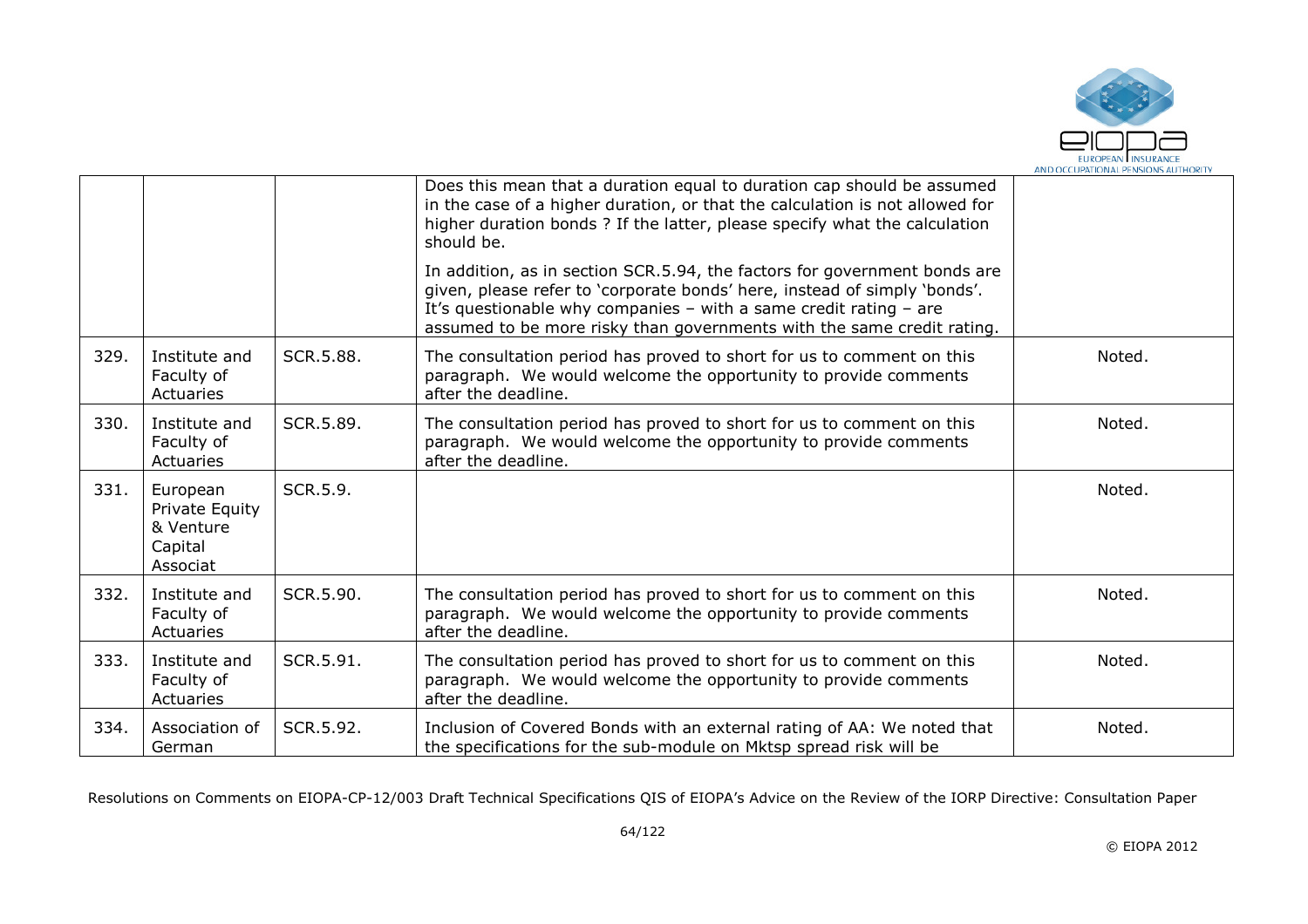

|      | Pfandbrief<br><b>Banks</b>               |           | updated in the course of the consultation. Nevertheless we want to stress<br>the importance of long-term covered bonds, especially Pfandbriefe for<br>German institutions for occupational retirement provision (IORP).                                                                                                                                                                                                                                                                                                                                                                                                                                                                                                                                                               |        |
|------|------------------------------------------|-----------|---------------------------------------------------------------------------------------------------------------------------------------------------------------------------------------------------------------------------------------------------------------------------------------------------------------------------------------------------------------------------------------------------------------------------------------------------------------------------------------------------------------------------------------------------------------------------------------------------------------------------------------------------------------------------------------------------------------------------------------------------------------------------------------|--------|
|      |                                          |           | Special reference is already given to mortgage covered bonds and public<br>sector covered bonds with an AAA credit quality. Pfandbriefe, the German<br>Covered Bonds, are low-risk instruments. They represent a long<br>established, safe and non-speculative funding tool. Likewise deposits,<br>they don't represent a systemic risk. In Germany, their high level of<br>safety is based on the Pfandbrief Act which stipulates particularly strong<br>requirements for the issuance of Pfandbriefe and the conduct of the<br>underlying Pfandbrief business. Due to these safety features and the<br>related investor confidence, Pfandbriefe proved its reliability and<br>soundness during the financial crises. Thus an advanced privileged<br>treatment has to be considered. |        |
|      |                                          |           | Furthermore Covered Bonds, in particular Pfandbriefe with a credit quality<br>lower than AAA should be privileged compared to unsecured bonds.<br>Because of the different risk inherent in these asset classes an equal<br>treatment of Covered Bonds and unsecured bonds with a credit quality of<br>AA is not justifiable.                                                                                                                                                                                                                                                                                                                                                                                                                                                         |        |
| 335. | Institute and<br>Faculty of<br>Actuaries | SCR.5.92. | The consultation period has proved to short for us to comment on this<br>paragraph. We would welcome the opportunity to provide comments<br>after the deadline.                                                                                                                                                                                                                                                                                                                                                                                                                                                                                                                                                                                                                       | Noted. |
| 336. | Aon Hewitt                               | SCR.5.93. | Given recent bail-outs and credit downgrades in a number of EEA<br>countries, we do not think it is appropriate to say that no capital<br>requirement should apply for bonds issued by EEA states. We think the<br>same considerations should be made as for non-EEA states in SCR.5.94.                                                                                                                                                                                                                                                                                                                                                                                                                                                                                              | Noted. |
| 337. | Association of                           | SCR.5.93. | Capital requirements for exposures to governments: No capital                                                                                                                                                                                                                                                                                                                                                                                                                                                                                                                                                                                                                                                                                                                         | Noted. |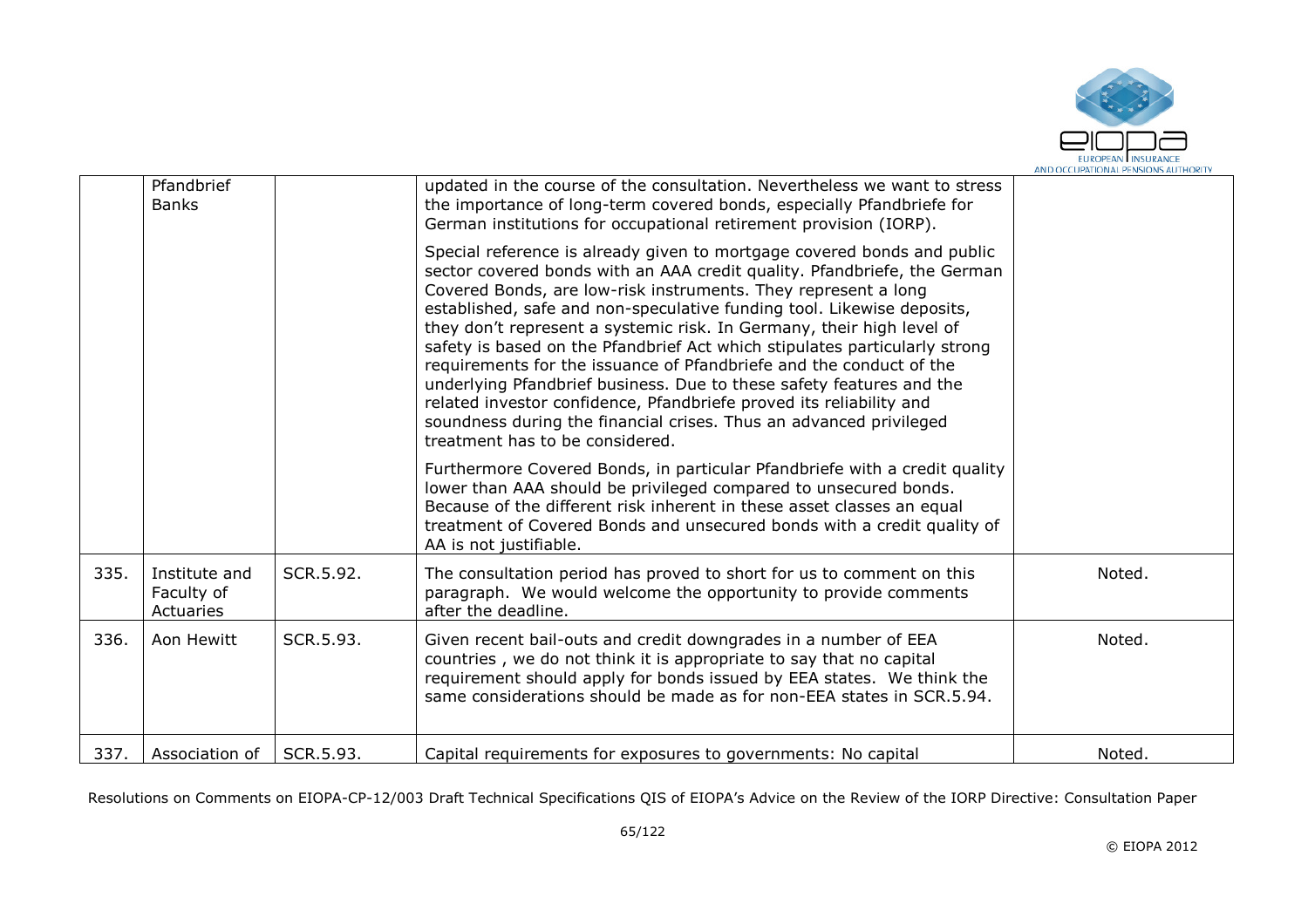

|      | German<br>Pfandbrief<br><b>Banks</b>           |           | requirement shall apply to the borrowings by or demonstrably<br>guaranteed by national governments of an EEA state. In our opinion the<br>credit quality of central governments has to be taken into consideration<br>as these bonds were definitely no riskless investment during the crisis,<br>especially with regard to Pfandbriefe. As a consequence of the current<br>wording a high concentration in government bonds can be expected,<br>which we feel is inappropriate compared to the inherent risk. |        |
|------|------------------------------------------------|-----------|----------------------------------------------------------------------------------------------------------------------------------------------------------------------------------------------------------------------------------------------------------------------------------------------------------------------------------------------------------------------------------------------------------------------------------------------------------------------------------------------------------------|--------|
| 338. | <b>Barnett</b><br>Waddingham<br><b>LLP</b>     | SCR.5.93. | EIOPA should consider whether it is necessary to apply any member-<br>state-specific adjustment here.                                                                                                                                                                                                                                                                                                                                                                                                          | Noted. |
| 339. | Federation of<br>the Dutch<br>Pension Funds    | SCR.5.93. | It is remarkable that no capital requirement should apply to borrowings<br>by or demonstrably guaranteed by national government of an EEA state.                                                                                                                                                                                                                                                                                                                                                               | Noted. |
| 340. | Groupe<br>Consultatif<br>Actuariel<br>Européen | SCR.5.93. | We understand that this derogation also applies in Solvency II, but it can<br>be argued that EU Government bonds and similar exposures should be<br>treated in the same way as any other assets in relation to spread risk.<br>For Ireland this could be an important issue given the existence of<br>sovereign annuities backed by EU Government bonds where the default<br>risk is passed to the pensioners.                                                                                                 | Noted. |
| 341. | Institute and<br>Faculty of<br>Actuaries       | SCR.5.93. | The consultation period has proved to short for us to comment on this<br>paragraph. We would welcome the opportunity to provide comments<br>after the deadline.                                                                                                                                                                                                                                                                                                                                                | Noted. |
| 342. | Insurance<br>Europe                            | SCR.5.93. | The spread risk should be treated the same regardless of whether such<br>debt is issued in EURO or in another EEA currency. For countries like eg.<br>Sweden and Norway with a relatively low outstanding national debt, debt<br>issuance in SEK and NOK by EURO countries can be an important asset<br>source for duration purposes.                                                                                                                                                                          | Noted. |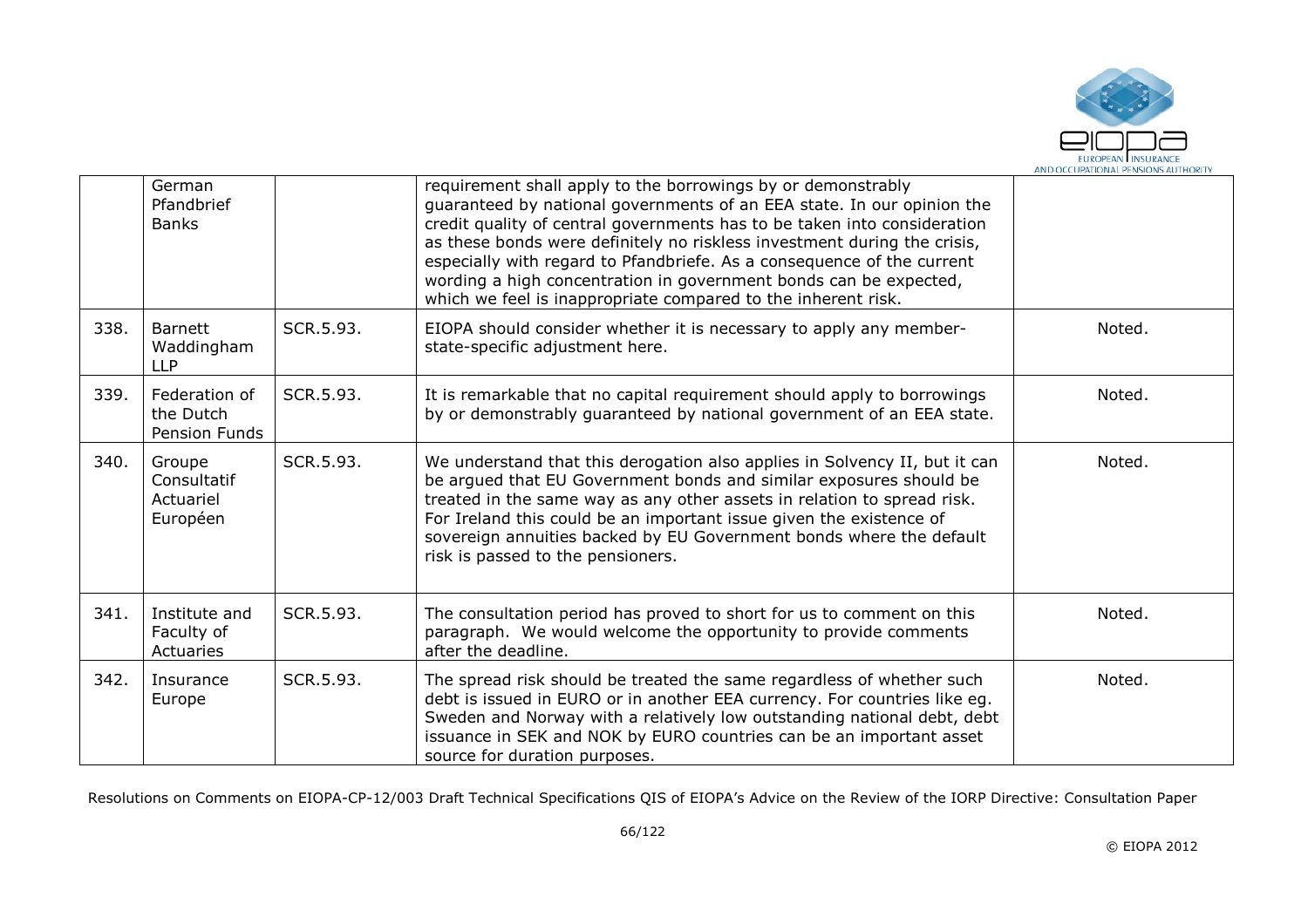

| 343. | Aon Hewitt                                     | SCR.5.94. | Given recent bail-outs and credit downgrades in a number of EEA<br>countries, we do not think it is appropriate to say that no capital<br>requirement should apply for bonds issued by EEA states. We think the<br>same considerations should be made as for non-EEA states in SCR.5.94. | Noted.                            |
|------|------------------------------------------------|-----------|------------------------------------------------------------------------------------------------------------------------------------------------------------------------------------------------------------------------------------------------------------------------------------------|-----------------------------------|
|      |                                                |           | Why isn't this table also applied to EEA government bonds; so there is a<br>risk factor for any EEA government bond issued by a country with a credit<br>rating of A or below?                                                                                                           |                                   |
|      |                                                |           | Why is the factor for unrated governments and central banks is higher<br>than the factor for those rated B or lower? Surely the lack of a rating<br>would suggest concerns about the credit quality of the government or<br>bank concerned?                                              |                                   |
| 344. | Federation of<br>the Dutch<br>Pension Funds    | SCR.5.94. | In SCR.5.93, reference is made to bonds issued by the European Central<br>Bank only, while reference is made here to 'Central banks' in plural. Are<br>national central banks also comprised or not?                                                                                     | Noted.<br>Text has been adjusted. |
| 345. | Groupe<br>Consultatif<br>Actuariel<br>Européen | SCR.5.94. | In SCR.5.93, reference is made to bonds issued by the European Central<br>Bank only, while reference is made here to 'Central banks' in plural. Are<br>national central banks also includedd or not?                                                                                     | Noted.<br>Text has been adjusted. |
| 346. | Institute and<br>Faculty of<br>Actuaries       | SCR.5.94. | The consultation period has proved to short for us to comment on this<br>paragraph. We would welcome the opportunity to provide comments<br>after the deadline.                                                                                                                          | Noted.                            |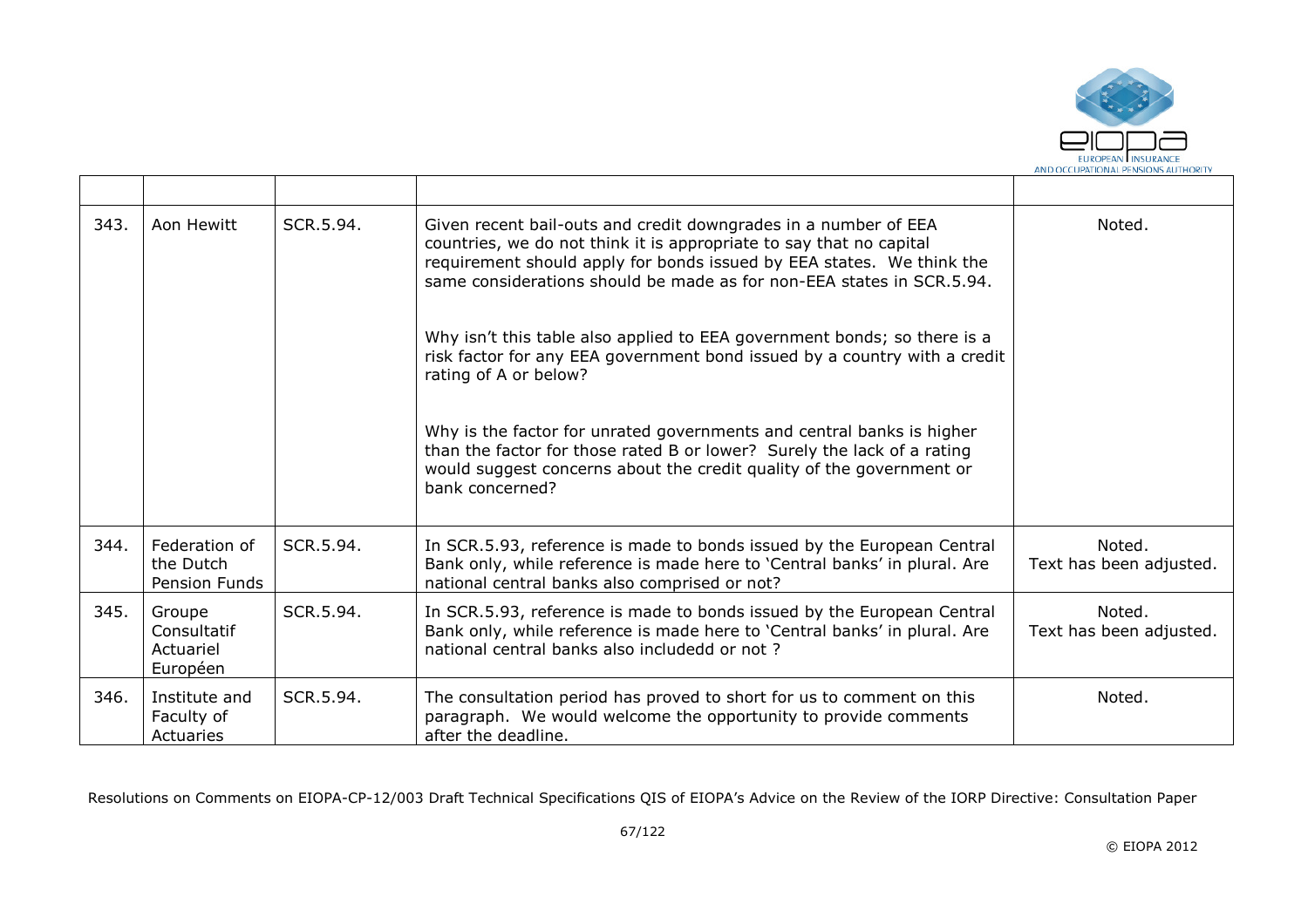

| 347. | Federation of<br>the Dutch<br>Pension Funds                    | SCR.5.95. | For the purpose of this QIS, it is not appropriate to ask IORPs to disclose<br>their full and actual positions.                                                 | Noted.<br>Text has been adjusted. |
|------|----------------------------------------------------------------|-----------|-----------------------------------------------------------------------------------------------------------------------------------------------------------------|-----------------------------------|
| 348. | Institute and<br>Faculty of<br>Actuaries                       | SCR.5.95. | The consultation period has proved to short for us to comment on this<br>paragraph. We would welcome the opportunity to provide comments<br>after the deadline. | Noted.                            |
| 349. | Belgian<br>Association of<br>Pension<br>Institutions<br>(BVPI- | SCR.5.96. | Direct/indirect - why not taking into account latest SII version and use<br>simplified version (direct approach)                                                | Noted.                            |
| 350. | Federation of<br>the Dutch<br>Pension Funds                    | SCR.5.96. | In general, the level of detail in the next sections on spread risk for<br>structured products is undesirable for the purpose of this QIS                       | Noted.                            |
| 351. | Institute and<br>Faculty of<br>Actuaries                       | SCR.5.96. | The consultation period has proved to short for us to comment on this<br>paragraph. We would welcome the opportunity to provide comments<br>after the deadline. | Noted.                            |
| 352. | Federation of<br>the Dutch<br>Pension Funds                    | SCR.5.97. | The formula is not complete. What does the formula result in?                                                                                                   | Noted.                            |
| 353. | Groupe<br>Consultatif<br>Actuariel<br>Européen                 | SCR.5.97. | The formula is not complete. What does the formula result in ?                                                                                                  | Noted.                            |
| 354. | Institute and<br>Faculty of<br>Actuaries                       | SCR.5.97. | The consultation period has proved to short for us to comment on this<br>paragraph. We would welcome the opportunity to provide comments<br>after the deadline. | Noted.                            |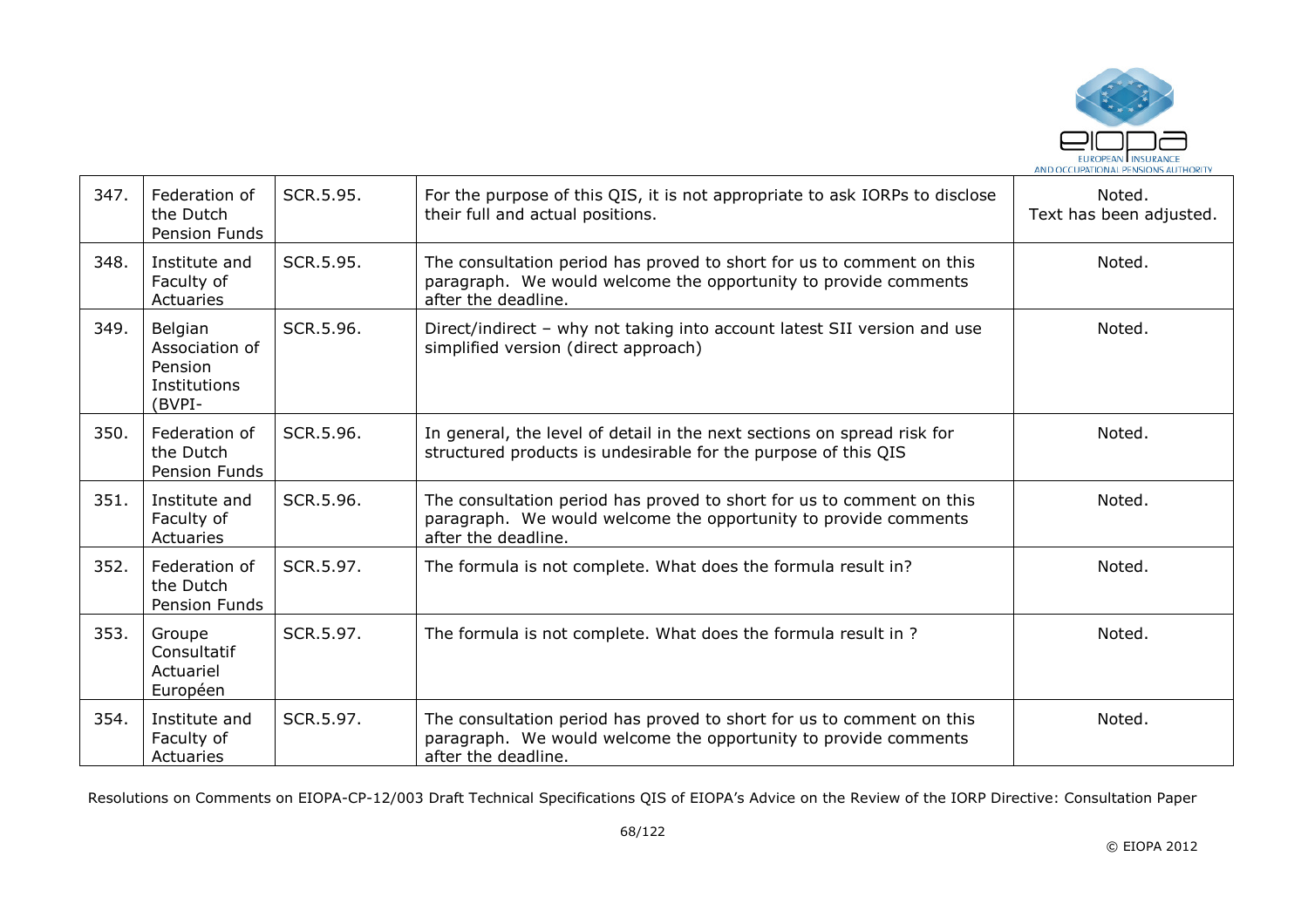

| 355. | Institute and<br>Faculty of<br>Actuaries                       | SCR.5.98.  | The consultation period has proved to short for us to comment on this<br>paragraph. We would welcome the opportunity to provide comments<br>after the deadline. | Noted. |
|------|----------------------------------------------------------------|------------|-----------------------------------------------------------------------------------------------------------------------------------------------------------------|--------|
| 356. | Federation of<br>the Dutch<br>Pension Funds                    | SCR.5.99.  | The formula is not complete. What does the formula result in?                                                                                                   | Noted. |
| 357. | Groupe<br>Consultatif<br>Actuariel<br>Européen                 | SCR.5.99.  | The formula is not complete. What does the formula result in ?                                                                                                  | Noted. |
| 358. | Institute and<br>Faculty of<br>Actuaries                       | SCR.5.99.  | The consultation period has proved to short for us to comment on this<br>paragraph. We would welcome the opportunity to provide comments<br>after the deadline. | Noted. |
| 359. | Belgian<br>Association of<br>Pension<br>Institutions<br>(BVPI- | SCR.5.100. | Why different Fup factors in table 5.100 vs 5.88 ?                                                                                                              | Noted. |
| 360. | Institute and<br>Faculty of<br>Actuaries                       | SCR.5.100. | The consultation period has proved to short for us to comment on this<br>paragraph. We would welcome the opportunity to provide comments<br>after the deadline. | Noted. |
| 361. | Institute and<br>Faculty of<br>Actuaries                       | SCR.5.101. | The consultation period has proved to short for us to comment on this<br>paragraph. We would welcome the opportunity to provide comments<br>after the deadline. | Noted. |
| 362. | Institute and<br>Faculty of<br>Actuaries                       | SCR.5.102. | The consultation period has proved to short for us to comment on this<br>paragraph. We would welcome the opportunity to provide comments<br>after the deadline. | Noted. |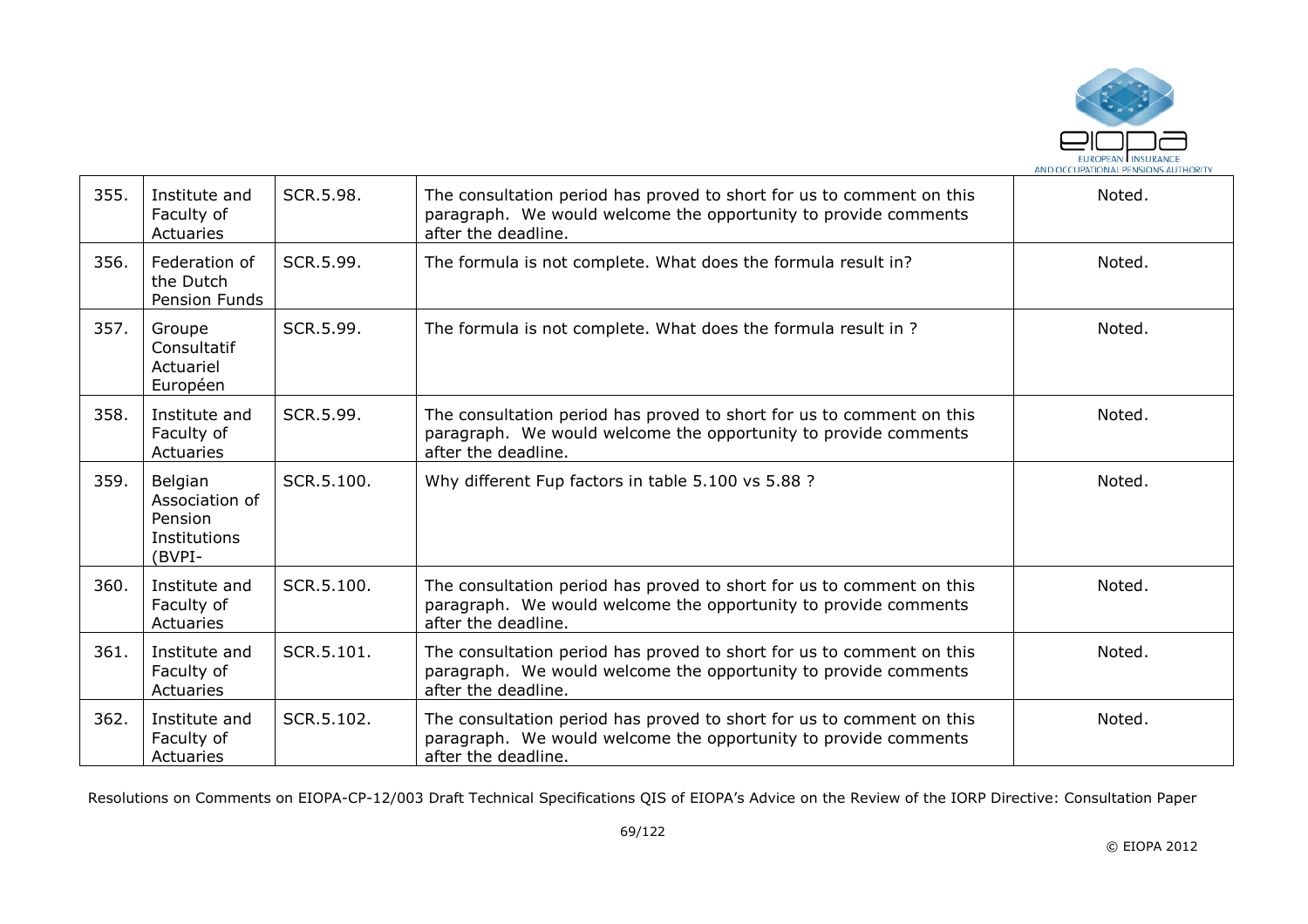

| 363. | Institute and<br>Faculty of<br>Actuaries           | SCR.5.103. | The consultation period has proved to short for us to comment on this<br>paragraph. We would welcome the opportunity to provide comments<br>after the deadline.                                                                                                              | Noted. |
|------|----------------------------------------------------|------------|------------------------------------------------------------------------------------------------------------------------------------------------------------------------------------------------------------------------------------------------------------------------------|--------|
| 364. | Institute and<br>Faculty of<br>Actuaries           | SCR.5.104. | The consultation period has proved to short for us to comment on this<br>paragraph. We would welcome the opportunity to provide comments<br>after the deadline.                                                                                                              | Noted. |
| 365. | Institute and<br>Faculty of<br>Actuaries           | SCR.5.105. | The consultation period has proved to short for us to comment on this<br>paragraph. We would welcome the opportunity to provide comments<br>after the deadline.                                                                                                              | Noted. |
| 366. | Institute and<br>Faculty of<br>Actuaries           | SCR.5.106. | The consultation period has proved to short for us to comment on this<br>paragraph. We would welcome the opportunity to provide comments<br>after the deadline.                                                                                                              | Noted. |
| 367. | Institute and<br>Faculty of<br>Actuaries           | SCR.5.107. | The consultation period has proved to short for us to comment on this<br>paragraph. We would welcome the opportunity to provide comments<br>after the deadline.                                                                                                              | Noted. |
| 368. | Federation of<br>the Dutch<br><b>Pension Funds</b> | SCR.5.108. | The formula refers to Fup, while the explanation refers to F'up. Which one<br>should be used?<br>Furthermore, Fup has been defined twice, both in section SCR.5.88 and<br>in SCR.5.94. It is not clear which one to use. More precision in the<br>definition is needed here. | Noted. |
| 369. | Groupe<br>Consultatif<br>Actuariel<br>Européen     | SCR.5.108. | The formula refers to Fup, while the explanation refers to F'up. Which one<br>should be used?<br>Furthermore, Fup has been defined twice, both in section SCR.5.88 and<br>in SCR.5.94. It is not clear which one to use. More precision in the<br>definition is needed here. | Noted. |
| 370. | Institute and                                      | SCR.5.108. | The consultation period has proved to short for us to comment on this                                                                                                                                                                                                        | Noted. |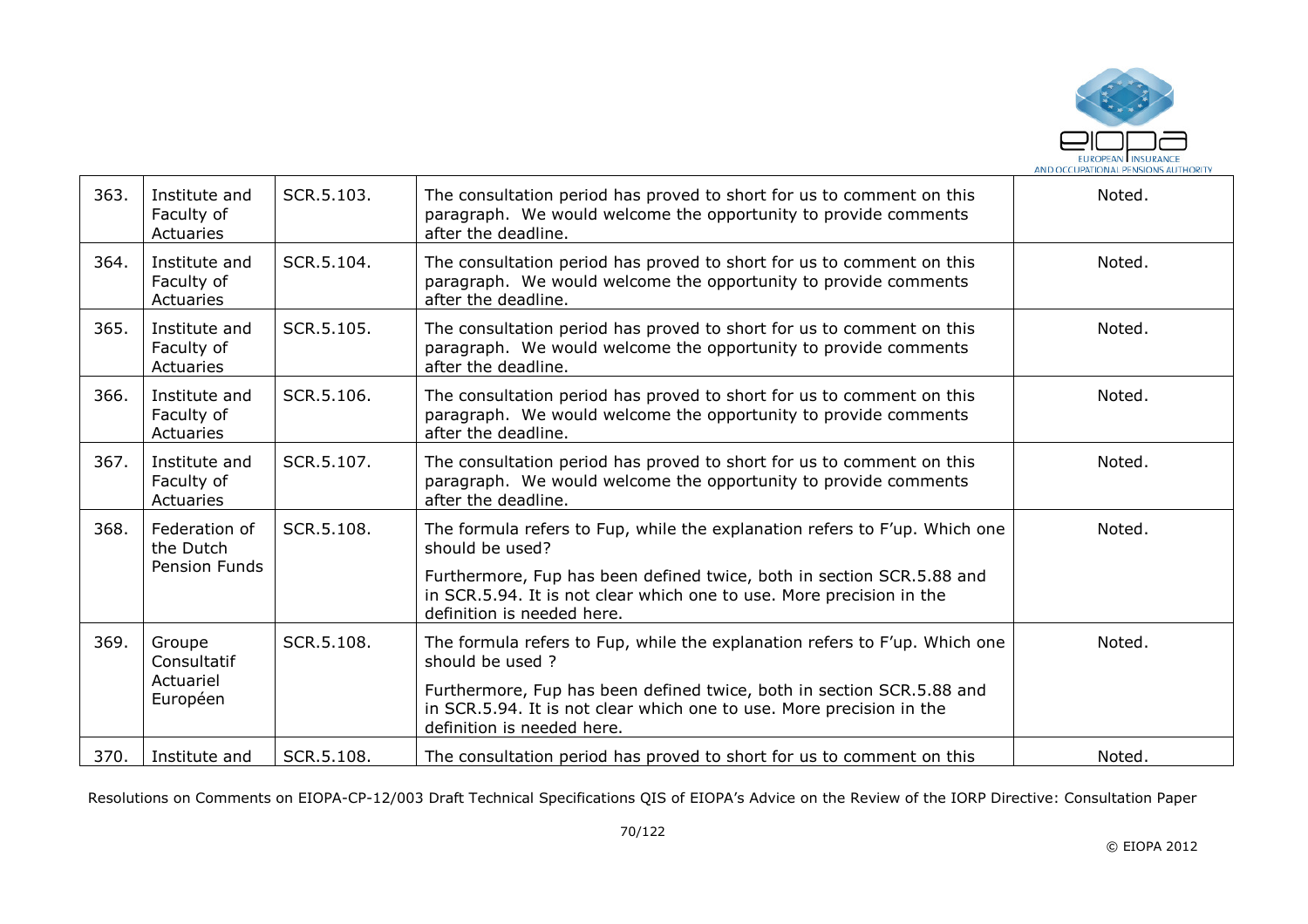

|      | Faculty of<br>Actuaries                                        |            | paragraph. We would welcome the opportunity to provide comments<br>after the deadline.                                                                                                                                                                                                                                                                              |        |
|------|----------------------------------------------------------------|------------|---------------------------------------------------------------------------------------------------------------------------------------------------------------------------------------------------------------------------------------------------------------------------------------------------------------------------------------------------------------------|--------|
| 371. | Aon Hewitt                                                     | SCR.5.109. | For note that EIOPA's report on QIS5 for insurers showed that<br>concentration risk was a very small part of the overall risk (6% of the<br>overall total). Given this, it seems disproportionate to require IORPs to<br>carry out all the calculations in this section.<br>Why not have a simplification, eg concentration risk = $6\%$ of overall<br>market risk? | Noted. |
| 372. | Federation of<br>the Dutch<br>Pension Funds                    | SCR.5.109. | In general, for the purpose of this QIS, the section on concentration risk<br>is far too detailed. The purpose of this QIS should be to gain insight in<br>the working of the Holistic Balance Sheet and not to provide a calculation<br>as detailed as possible on all sorts of risks.                                                                             | Noted. |
| 373. | Institute and<br>Faculty of<br>Actuaries                       | SCR.5.109. | The consultation period has proved to short for us to comment on this<br>paragraph. We would welcome the opportunity to provide comments<br>after the deadline.                                                                                                                                                                                                     | Noted. |
| 374. | European<br>Private Equity<br>& Venture<br>Capital<br>Associat | SCR.5.11.  | The look through approach should be applied to funds of private equity<br>funds but it should not go beyond the level of a private equity fund<br>making direct investments into unlisted companies.                                                                                                                                                                | Noted. |
| 375. | Institute and<br>Faculty of<br>Actuaries                       | SCR.5.110. | The consultation period has proved to short for us to comment on this<br>paragraph. We would welcome the opportunity to provide comments<br>after the deadline.                                                                                                                                                                                                     | Noted. |
| 376. | Institute and                                                  | SCR.5.111. | The consultation period has proved to short for us to comment on this                                                                                                                                                                                                                                                                                               | Noted. |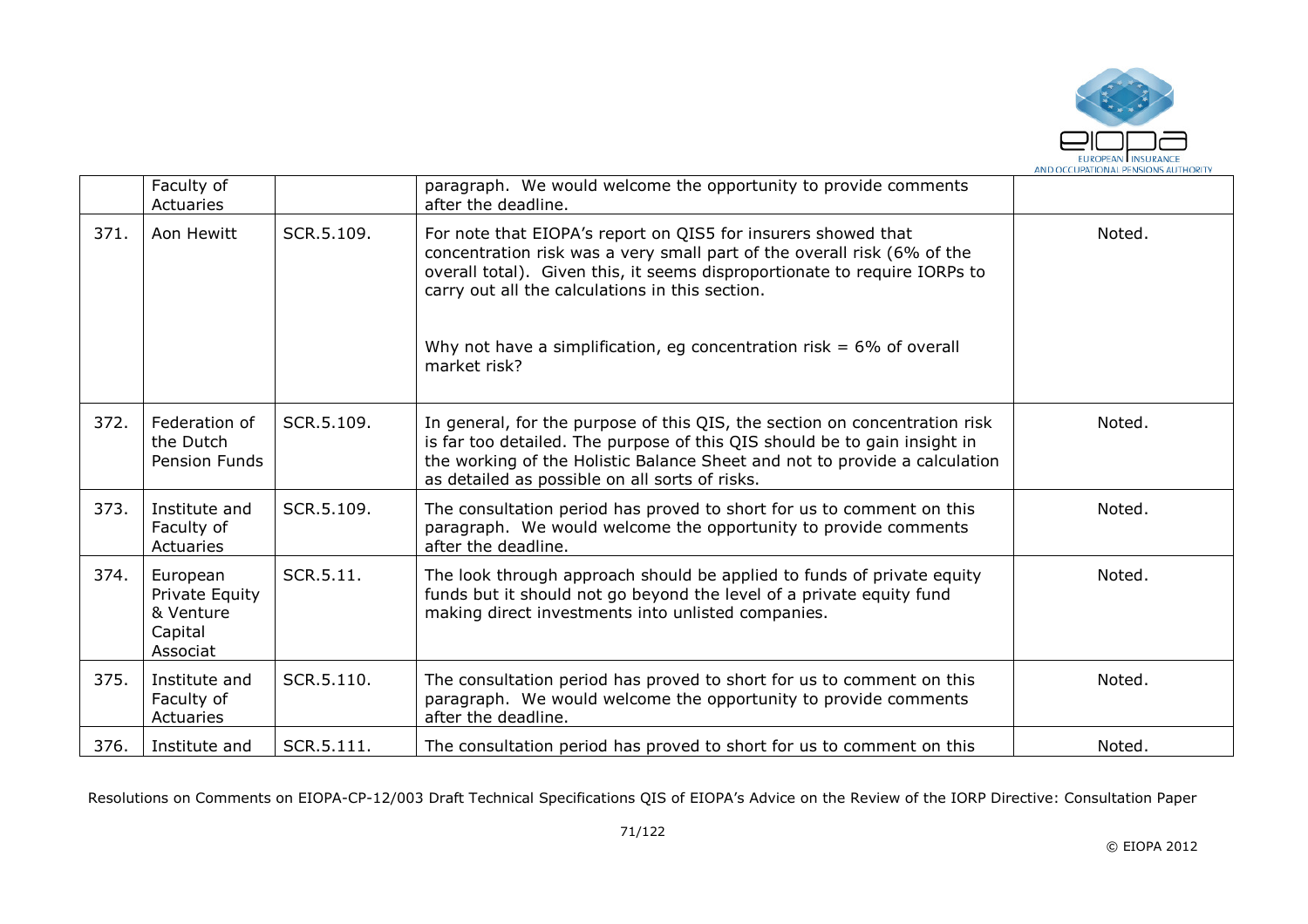

|      | Faculty of<br>Actuaries                  |            | paragraph. We would welcome the opportunity to provide comments<br>after the deadline.                                                                                                                                                                                                  |        |
|------|------------------------------------------|------------|-----------------------------------------------------------------------------------------------------------------------------------------------------------------------------------------------------------------------------------------------------------------------------------------|--------|
| 377. | Institute and<br>Faculty of<br>Actuaries | SCR.5.112. | The consultation period has proved to short for us to comment on this<br>paragraph. We would welcome the opportunity to provide comments<br>after the deadline.                                                                                                                         | Noted. |
| 378. | Institute and<br>Faculty of<br>Actuaries | SCR.5.113. | The consultation period has proved to short for us to comment on this<br>paragraph. We would welcome the opportunity to provide comments<br>after the deadline.                                                                                                                         | Noted. |
| 379. | Institute and<br>Faculty of<br>Actuaries | SCR.5.114. | The consultation period has proved to short for us to comment on this<br>paragraph. We would welcome the opportunity to provide comments<br>after the deadline.                                                                                                                         | Noted. |
| 380. | Institute and<br>Faculty of<br>Actuaries | SCR.5.115. | The consultation period has proved to short for us to comment on this<br>paragraph. We would welcome the opportunity to provide comments<br>after the deadline.                                                                                                                         | Noted. |
| 381. | Institute and<br>Faculty of<br>Actuaries | SCR.5.116. | The consultation period has proved to short for us to comment on this<br>paragraph. We would welcome the opportunity to provide comments<br>after the deadline.                                                                                                                         | Noted. |
| 382. | Institute and<br>Faculty of<br>Actuaries | SCR.5.117. | The consultation period has proved to short for us to comment on this<br>paragraph. We would welcome the opportunity to provide comments<br>after the deadline.                                                                                                                         | Noted. |
| 383. | Institute and<br>Faculty of<br>Actuaries | SCR.5.118. | The consultation period has proved to short for us to comment on this<br>paragraph. We would welcome the opportunity to provide comments<br>after the deadline.                                                                                                                         | Noted. |
| 384. | Aon Hewitt                               | SCR.5.119. | We note that, where IORPs have significant equity allocations, they may<br>well have holdings in individual companies that are above the<br>concentration threshold. This holdings are, in many cases, likely to be<br>holdings in the largest companies in their member state, as such | Noted. |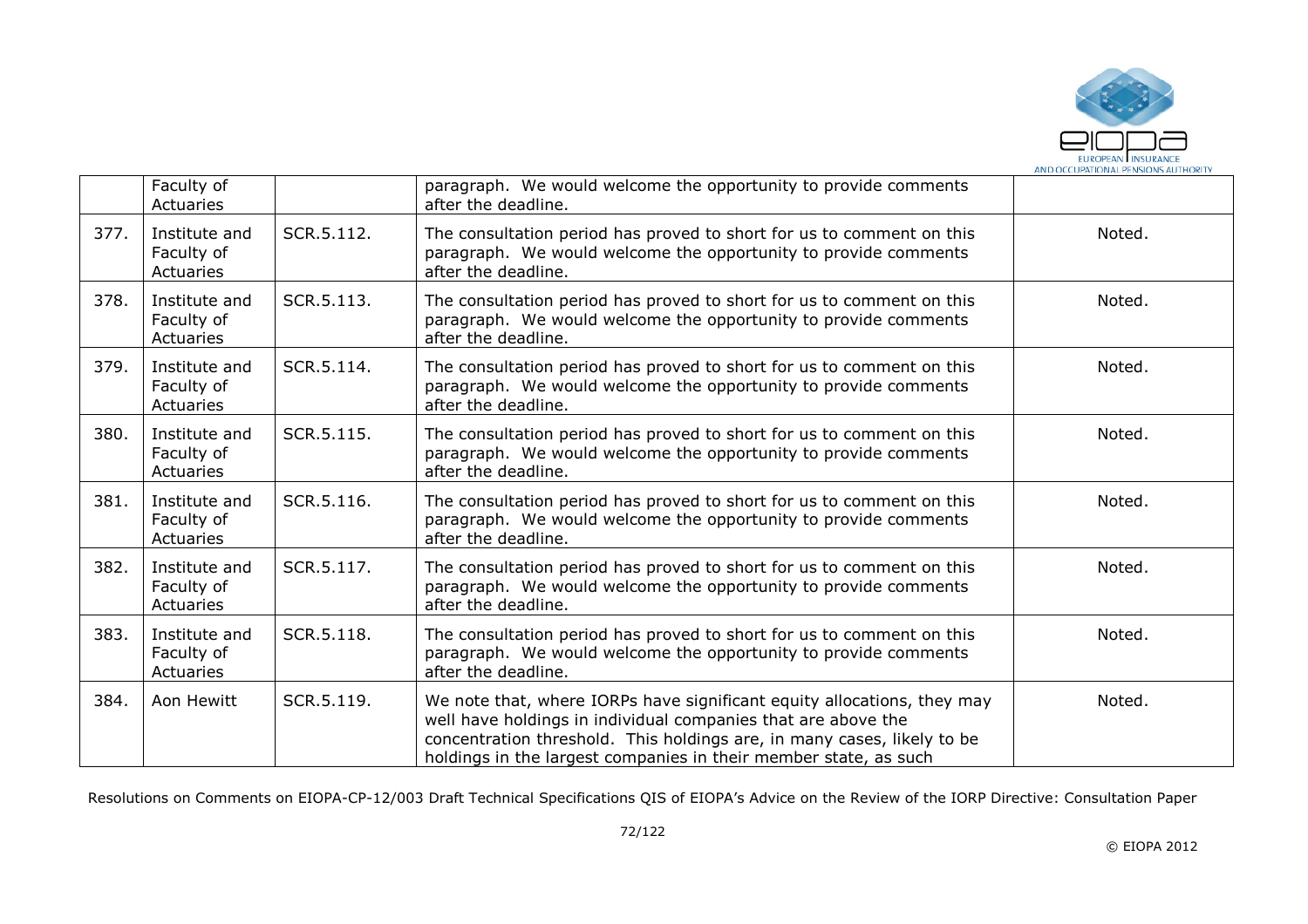

|      |                                          |            | companies will form a large proportion of local equity indices. This<br>means IORPs may also be penalised even if they invest passively in<br>index-tracking portfolios.<br>We think the proposed thresholds of 1.5%/3% could penalise investment<br>in some of Europe's largest companies (many of which have a<br>geographically diverse business). It is not clear if EIOPA has considered<br>this point, but we do not think EIOPA's intention should be to discourage<br>investment in Europe's largest companies.<br>It also seems inappropriate to have a low threshold for holdings in large<br>European companies, and a 10% threshold in a single property (see<br>SCR.5.124).<br>Given this, we think that the concentration thresholds should be<br>reviewed, or set so they at least based on the % exposure in underlying<br>stock market indices, or set so they are the same as the threshold of<br>10% for individual properties in SCR.5.125. |        |
|------|------------------------------------------|------------|-----------------------------------------------------------------------------------------------------------------------------------------------------------------------------------------------------------------------------------------------------------------------------------------------------------------------------------------------------------------------------------------------------------------------------------------------------------------------------------------------------------------------------------------------------------------------------------------------------------------------------------------------------------------------------------------------------------------------------------------------------------------------------------------------------------------------------------------------------------------------------------------------------------------------------------------------------------------|--------|
| 385. | Institute and<br>Faculty of<br>Actuaries | SCR.5.119. | The consultation period has proved to short for us to comment on this<br>paragraph. We would welcome the opportunity to provide comments<br>after the deadline.                                                                                                                                                                                                                                                                                                                                                                                                                                                                                                                                                                                                                                                                                                                                                                                                 | Noted. |
| 386. | Institute and<br>Faculty of<br>Actuaries | SCR.5.120. | The consultation period has proved to short for us to comment on this<br>paragraph. We would welcome the opportunity to provide comments<br>after the deadline.                                                                                                                                                                                                                                                                                                                                                                                                                                                                                                                                                                                                                                                                                                                                                                                                 | Noted. |
| 387. | Institute and                            | SCR.5.121. | The consultation period has proved to short for us to comment on this                                                                                                                                                                                                                                                                                                                                                                                                                                                                                                                                                                                                                                                                                                                                                                                                                                                                                           | Noted. |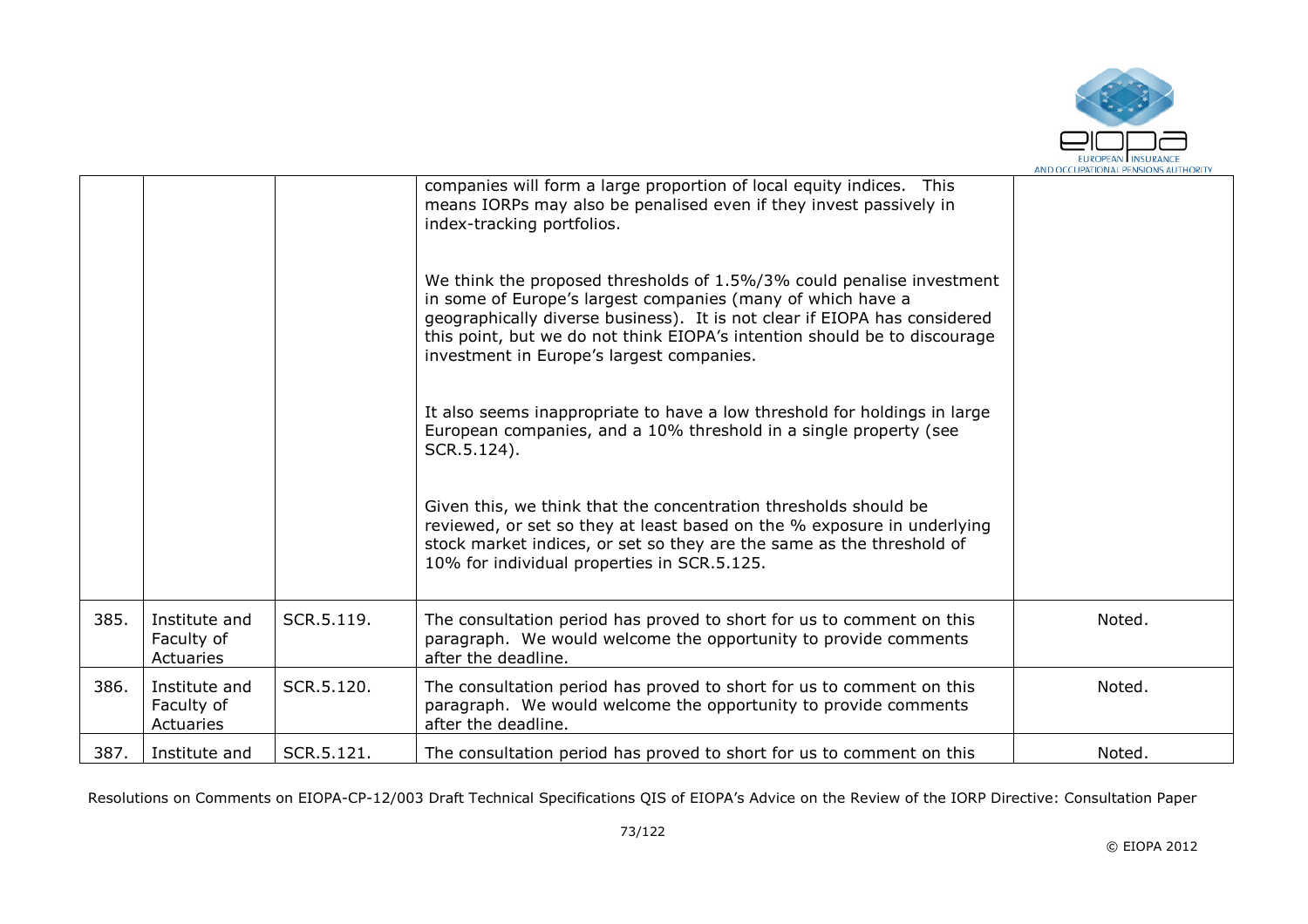

|      | Faculty of<br>Actuaries                        |            | paragraph. We would welcome the opportunity to provide comments<br>after the deadline.                                                                          |                                   |
|------|------------------------------------------------|------------|-----------------------------------------------------------------------------------------------------------------------------------------------------------------|-----------------------------------|
| 388. | Institute and<br>Faculty of<br>Actuaries       | SCR.5.122. | The consultation period has proved to short for us to comment on this<br>paragraph. We would welcome the opportunity to provide comments<br>after the deadline. | Noted.                            |
| 389. | Institute and<br>Faculty of<br>Actuaries       | SCR.5.123. | The consultation period has proved to short for us to comment on this<br>paragraph. We would welcome the opportunity to provide comments<br>after the deadline. | Noted.                            |
| 390. | Federation of<br>the Dutch<br>Pension Funds    | SCR.5.124. | It is not clear what the last sentence means. Does EIOPA mean to say<br>that government bonds should be included in the calculation of 'total<br>assets'?       | Noted.<br>Text has been adjusted. |
| 391. | Groupe<br>Consultatif<br>Actuariel<br>Européen | SCR.5.124. | It is not clear what the last sentence means. Does EIOPA mean to say<br>that government bonds should be included in the calculation of 'total<br>assets'?       | Noted.<br>Text has been adjusted. |
| 392. | Institute and<br>Faculty of<br>Actuaries       | SCR.5.124. | The consultation period has proved to short for us to comment on this<br>paragraph. We would welcome the opportunity to provide comments<br>after the deadline. | Noted.                            |
| 393. | Institute and<br>Faculty of<br>Actuaries       | SCR.5.125. | The consultation period has proved to short for us to comment on this<br>paragraph. We would welcome the opportunity to provide comments<br>after the deadline. | Noted.                            |
| 394. | <b>Barnett</b><br>Waddingham<br><b>LLP</b>     | SCR.5.126. | EIOPA should indicate the meaning of $\ast$ sufficiently nearby $\ast$ - same<br>street, same city, same administrative region?                                 | Noted.                            |
| 395. | Institute and<br>Faculty of<br>Actuaries       | SCR.5.126. | The consultation period has proved to short for us to comment on this<br>paragraph. We would welcome the opportunity to provide comments<br>after the deadline. | Noted.                            |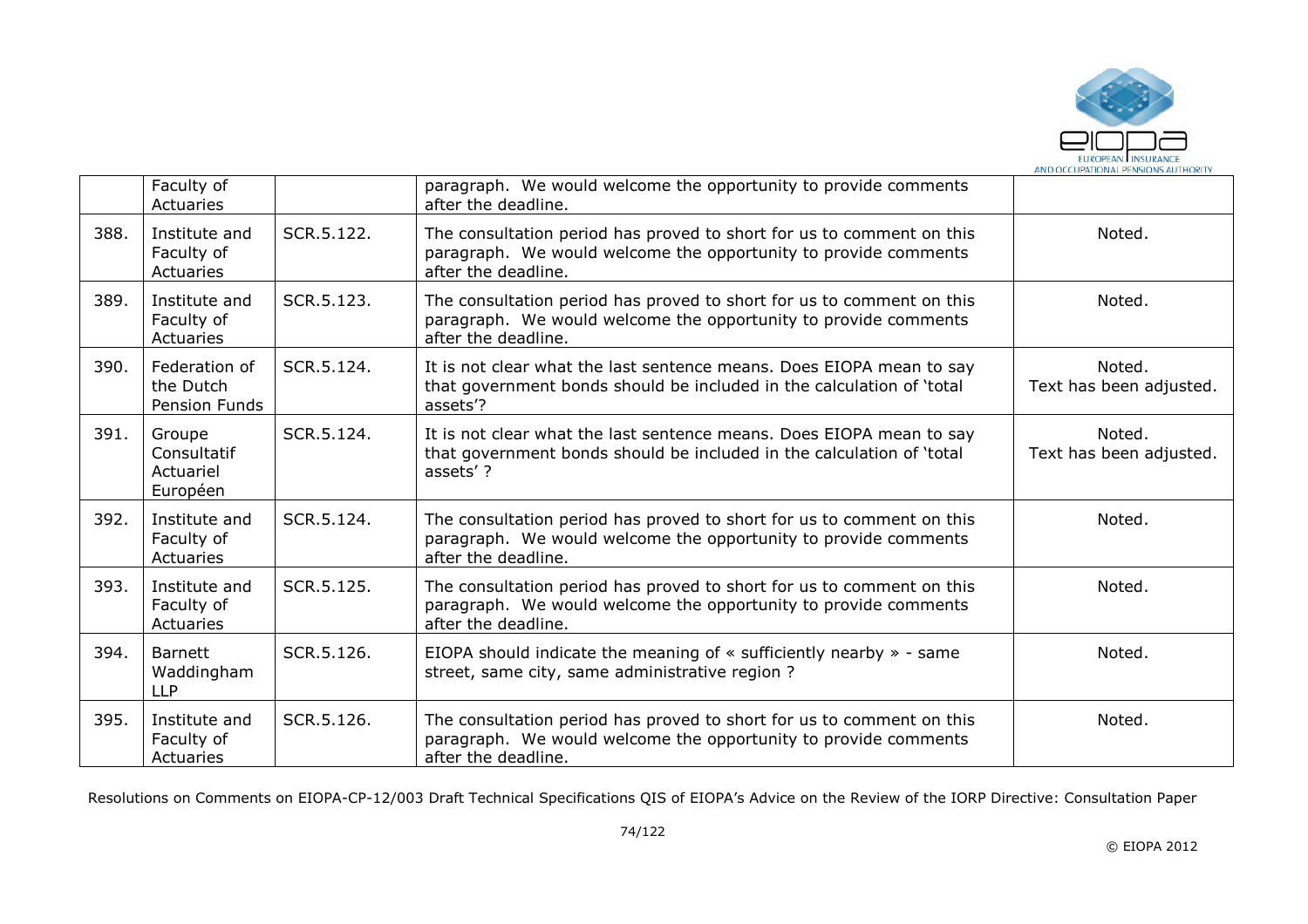

| 396. | Institute and<br>Faculty of<br>Actuaries       | SCR.5.127. | The consultation period has proved to short for us to comment on this<br>paragraph. We would welcome the opportunity to provide comments<br>after the deadline.                                                                                                                                                                                                                                                                                                                | Noted. |
|------|------------------------------------------------|------------|--------------------------------------------------------------------------------------------------------------------------------------------------------------------------------------------------------------------------------------------------------------------------------------------------------------------------------------------------------------------------------------------------------------------------------------------------------------------------------|--------|
| 397. | Aon Hewitt                                     | SCR.5.128. | Given recent bail-outs and credit downgrades in a number of EEA<br>countries, we do not think it is appropriate to say that no capital<br>requirement should apply for bonds issued by EEA states. We think the<br>same considerations should be made as for non-EEA states in SCR.5.94.<br>EEA states with credit ratings of A or below should arguably be included<br>in these calculations, and that saying no capital requirement applies<br>understates the current risk. | Noted. |
| 398. | Groupe<br>Consultatif<br>Actuariel<br>Européen | SCR.5.128. | We understand that this derogation also applies in Solvency II, but it can<br>be argued that EU Government bonds and similar exposures should be<br>treated in the same way as any other assets in relation to market risk<br>concentrations. For Ireland this could be an important issue given the<br>existence of sovereign annuities backed by EU Government bonds where<br>the default risk is passed to the pensioners.                                                  | Noted. |
| 399. | Institute and<br>Faculty of<br>Actuaries       | SCR.5.128. | The consultation period has proved to short for us to comment on this<br>paragraph. We would welcome the opportunity to provide comments<br>after the deadline.                                                                                                                                                                                                                                                                                                                | Noted. |
| 400. | Aon Hewitt                                     | SCR.5.129. | Given recent bail-outs and credit downgrades in a number of EEA<br>countries, we do not think it is appropriate to say that no capital<br>requirement should apply for bonds issued by EEA states. We think the<br>same considerations should be made as for non-EEA states in SCR.5.94.                                                                                                                                                                                       | Noted. |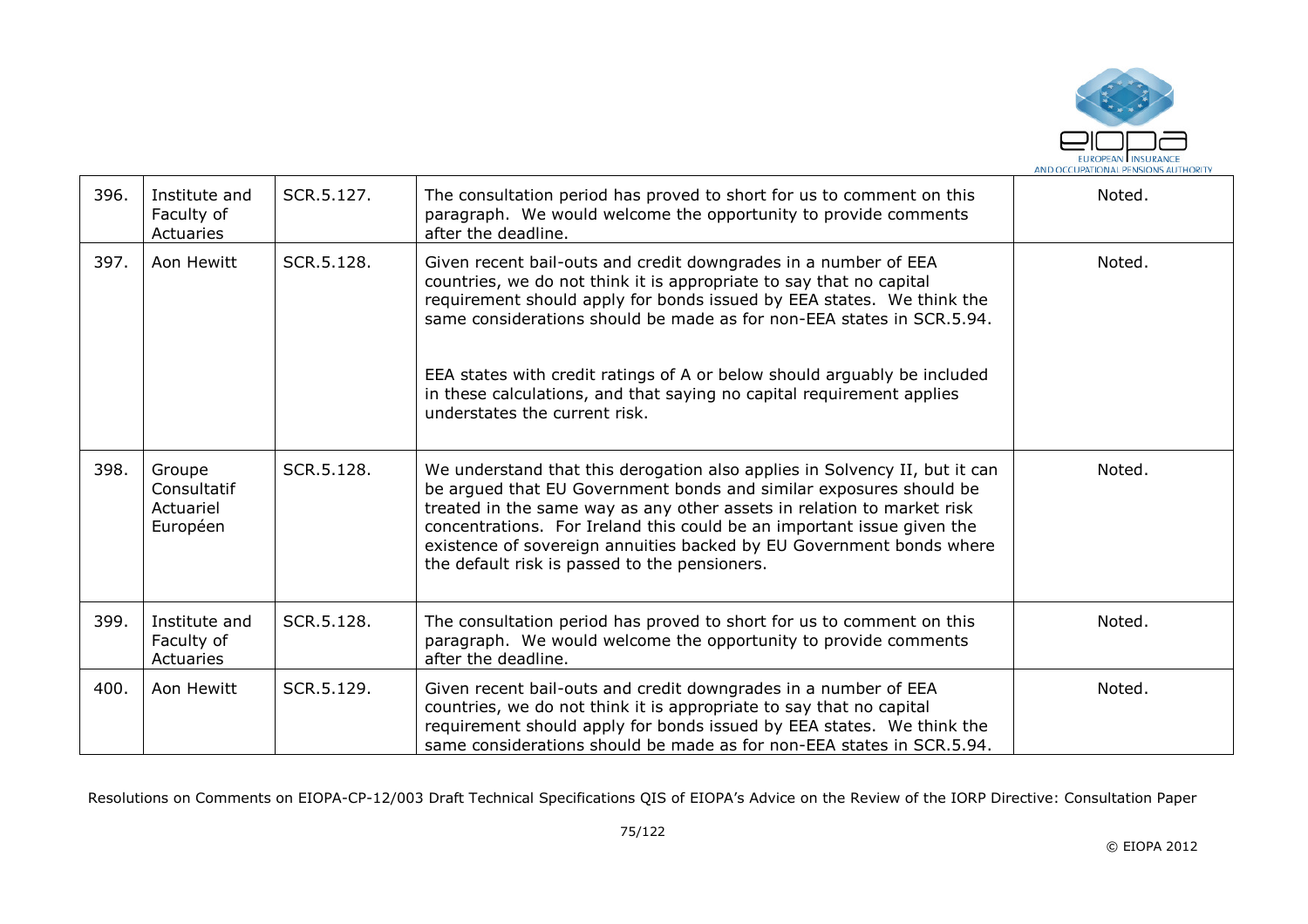

|      |                                                                |            | EEA states with credit ratings of A or below should arguably be included<br>in these calculations, and that saying no capital requirement applies<br>understates the current risk.                    |                                   |
|------|----------------------------------------------------------------|------------|-------------------------------------------------------------------------------------------------------------------------------------------------------------------------------------------------------|-----------------------------------|
| 401. | Federation of<br>the Dutch<br>Pension Funds                    | SCR.5.129. | In SCR.5.128, reference is made to bonds issued by the European Central<br>Bank only, while reference is made here to 'Central banks' in plural. Are<br>national central banks also comprised or not? | Noted.<br>Text has been adjusted. |
| 402. | Groupe<br>Consultatif<br>Actuariel<br>Européen                 | SCR.5.129. | In SCR.5.128, reference is made to bonds issued by the European Central<br>Bank only, while reference is made here to 'Central banks' in plural. Are<br>national central banks also included or not?  | Noted.<br>Text has been adjusted. |
| 403. | Institute and<br>Faculty of<br>Actuaries                       | SCR.5.129. | The consultation period has proved to short for us to comment on this<br>paragraph. We would welcome the opportunity to provide comments<br>after the deadline.                                       | Noted.                            |
| 404. | Institute and<br>Faculty of<br>Actuaries                       | SCR.5.130. | The consultation period has proved to short for us to comment on this<br>paragraph. We would welcome the opportunity to provide comments<br>after the deadline.                                       | Noted.                            |
| 405. | Belgian<br>Association of<br>Pension<br>Institutions<br>(BVPI- | SCR.5.131. | Why would concentration risk not be applicable to SPV notes with<br>significant features of equities ?                                                                                                | Noted.                            |
| 406. | Institute and<br>Faculty of<br>Actuaries                       | SCR.5.131. | The consultation period has proved to short for us to comment on this<br>paragraph. We would welcome the opportunity to provide comments<br>after the deadline.                                       | Noted.                            |

 $\blacksquare$ 

┱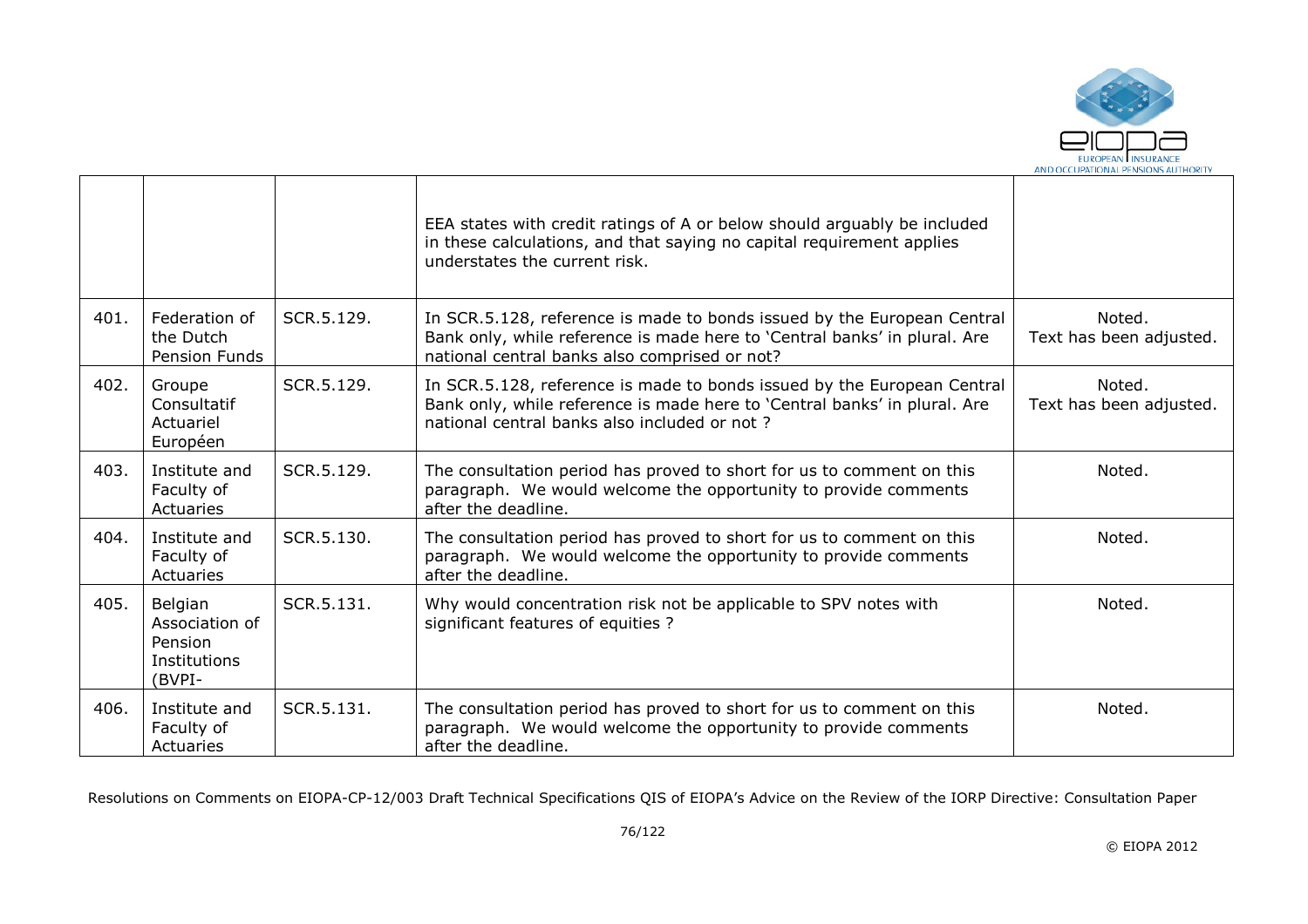

| 407. | European<br>Private Equity<br>& Venture<br>Capital<br>Associat | SCR.5.14. | This approach assumes an investment is in a single private equity fund.<br>Investment activity of pension funds is always based on investing in a<br>portfolio of funds diversified by investment stages, geographies and<br>vintage years. This leads to a considerably lower risk profile of the<br>portfolio as a whole compared to that of each single fund. In addition<br>each fund benefits from diversification benefits from investing in a<br>number of individual, unlisted companies (perhaps twenty or more<br>companies and typically no fewer than eight companies). In addition<br>there is no cross-collateralisation between the assets of different portfolio<br>companies. This means that even in the case of a default investment in a<br>single company by a private equity fund, there is no impact on the other<br>investments of the private equity fund. As previously stated pension<br>funds diversify their investments across a number of PE funds, and in<br>turn potentially thousands of underlying portfolio companies. | Noted. |
|------|----------------------------------------------------------------|-----------|------------------------------------------------------------------------------------------------------------------------------------------------------------------------------------------------------------------------------------------------------------------------------------------------------------------------------------------------------------------------------------------------------------------------------------------------------------------------------------------------------------------------------------------------------------------------------------------------------------------------------------------------------------------------------------------------------------------------------------------------------------------------------------------------------------------------------------------------------------------------------------------------------------------------------------------------------------------------------------------------------------------------------------------------------------|--------|
|      |                                                                |           | Many studies have shown evidence that a diversified portfolio of private<br>equity funds has a relatively low risk. One of the most important studies<br>in this area from Weidig / Mathonet (2004) shows that a portfolio with<br>more than 20 funds has extremely limited risks (i.e. zero risk) with a<br>confidence level of 99% of losing any capital over the entire lifetime of<br>the portfolio. A study from Diller / Herger shows that a well-diversified<br>portfolio of 25 funds spread over 5 years will end up with a similar result.<br>Meyer / Mathonet (2005) also show that a portfolio with more than 20<br>funds is considered as being well-diversified. It is therefore not<br>appropriate to apply this look through approach to private equity and<br>venture capital funds.<br>Because of the above and the factors outlined in our comments on SCR<br>5.28, 5.29, 5.33, 5.38 private equity and venture capital should be in its                                                                                                 |        |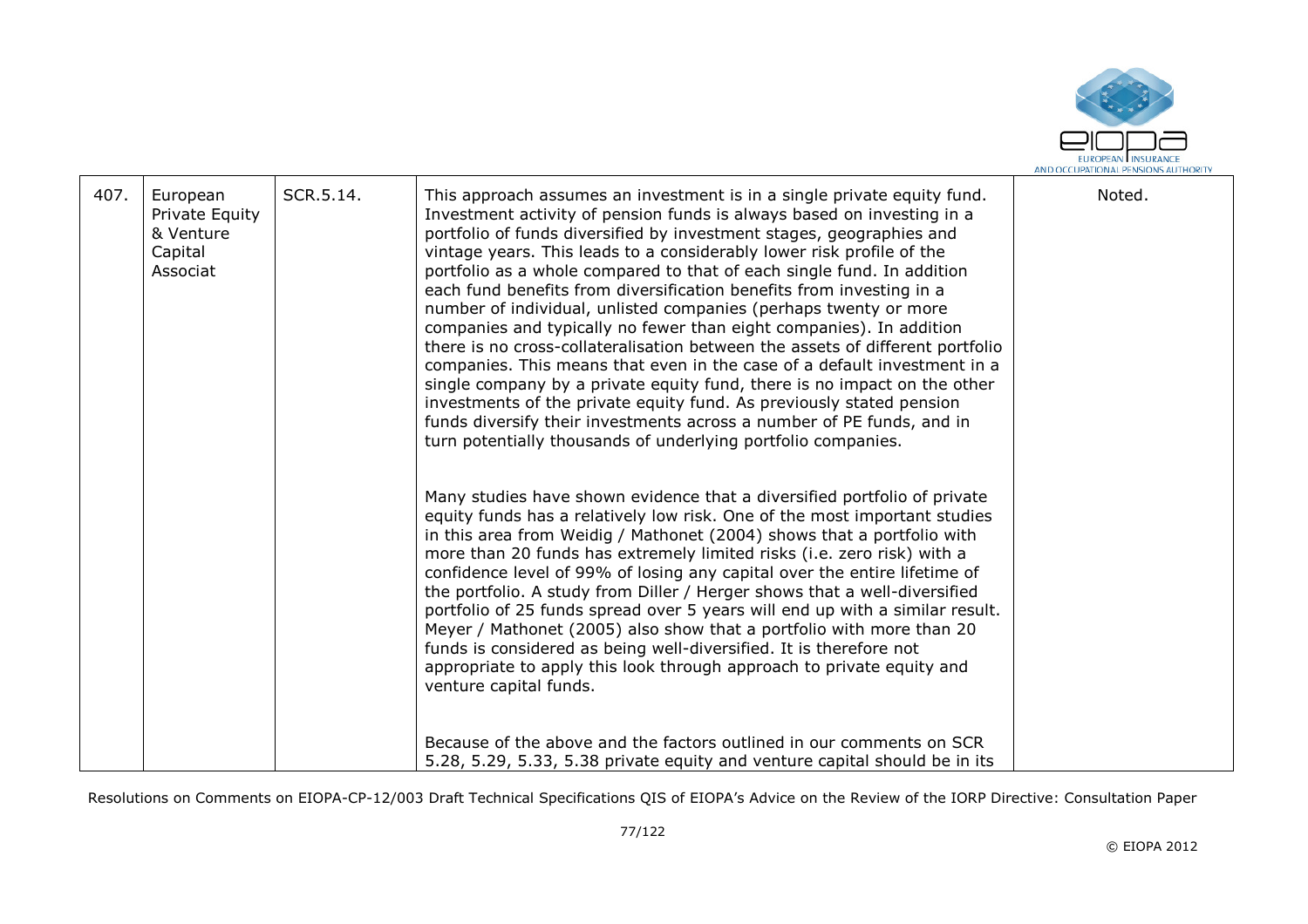

|      |                                                                |           | own sub-group with an appropriate risk calibration.                                                                                                                                                                                                                                                                                                                                                                                                                                                                                                     |        |
|------|----------------------------------------------------------------|-----------|---------------------------------------------------------------------------------------------------------------------------------------------------------------------------------------------------------------------------------------------------------------------------------------------------------------------------------------------------------------------------------------------------------------------------------------------------------------------------------------------------------------------------------------------------------|--------|
| 408. | European<br>Private Equity<br>& Venture<br>Capital<br>Associat | SCR.5.28. | For investors in private equity the risk is not about the volatility of<br>market prices as the concept of a market price for unmarketable assets is<br>not logical.                                                                                                                                                                                                                                                                                                                                                                                    | Noted. |
|      |                                                                |           | Institutional investing in private equity is predominantly through unlisted<br>funds that have a contractual lifetime of 10 years and follow a very<br>distinct lifecycle. In such cases it is meaningless to view risk as the<br>volatility of a time series over short horizons. In order to correctly<br>capture the risk of investing in private equity funds the following factors<br>should be taken into consideration:                                                                                                                          |        |
|      |                                                                |           | Liquidity and funding risk: the risk that the investor cannot meet<br>$\perp$<br>its obligations to pay draw downs on a commitment as they fall due.                                                                                                                                                                                                                                                                                                                                                                                                    |        |
|      |                                                                |           | Long-Term default risk: the risk that the investor loses capital with<br>its private equity investment over the entire lifetime of the product ("Hold<br>to maturity"). Hence interim valuations do not really play a role, they<br>only provide an indication of what the final and true value of the<br>investment may be. Long term risk can be expressed through the ratio<br>between capital returned and capital paid-in. Until the investor has<br>received back its full capital drawn down it runs some risk of losing part<br>of its capital. |        |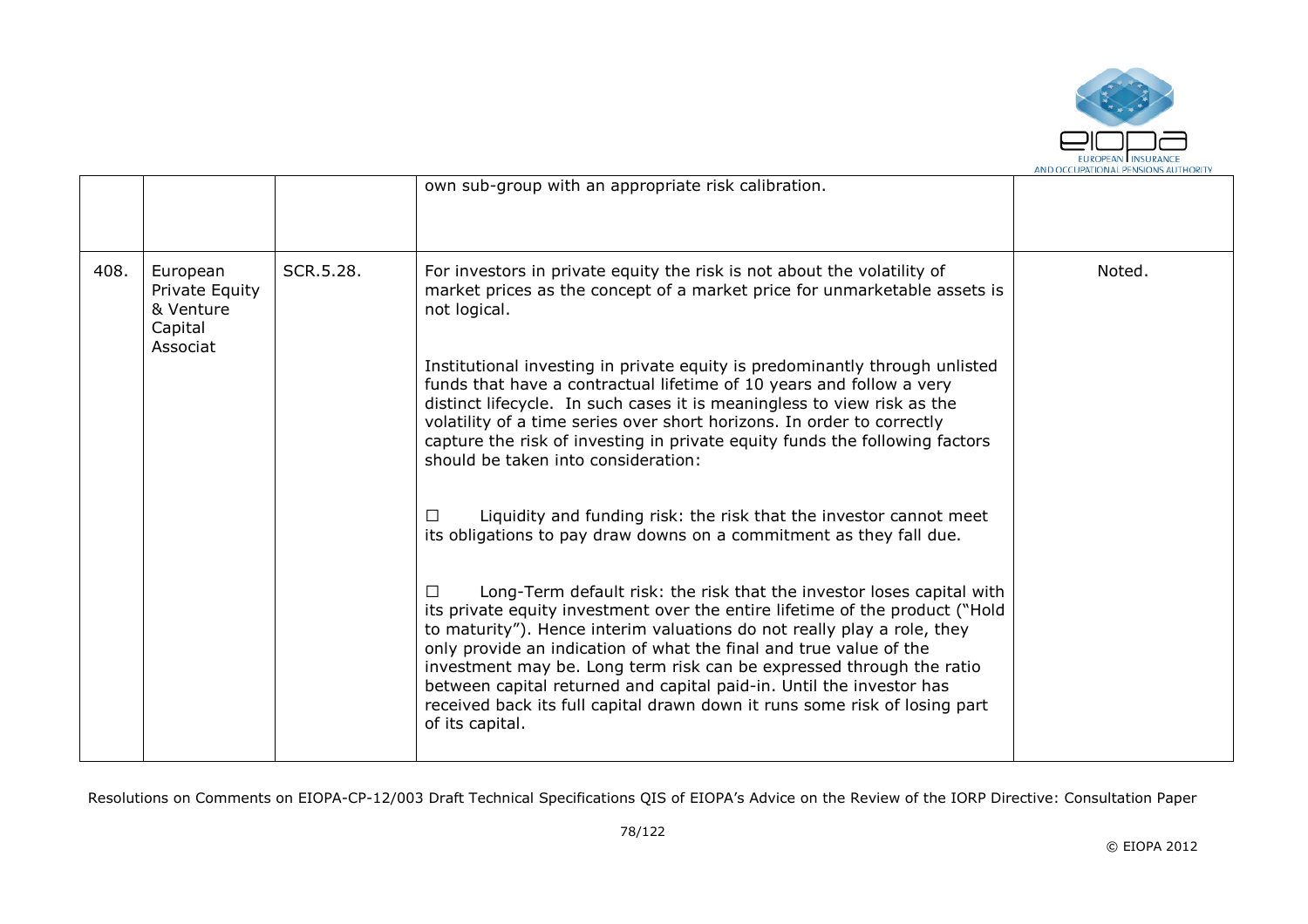

|      |                                                                |           | Short-term valuation changes (risk) is the risk that the value<br>(NAV) changes over time. These values are mark-to-market, or often in<br>the case of private equity, mark-to-model accounting values and not<br>market values in the traditional sense used in public equity investing. By<br>definition the underlying investments are not traded on any market,<br>hence there is no real market value. Interim valuations and movements<br>in the stated NAV can, however, play a role in the balance sheet of some<br>institutional investors, such as banks. |        |
|------|----------------------------------------------------------------|-----------|---------------------------------------------------------------------------------------------------------------------------------------------------------------------------------------------------------------------------------------------------------------------------------------------------------------------------------------------------------------------------------------------------------------------------------------------------------------------------------------------------------------------------------------------------------------------|--------|
| 409. | European<br>Private Equity<br>& Venture<br>Capital<br>Associat | SCR.5.33. | Investors in private equity funds are not exposed to market volatility and<br>as such it is entirely appropriate for private equity to be classified in third<br>and separate sub-group.                                                                                                                                                                                                                                                                                                                                                                            | Noted. |
|      |                                                                |           | In order to calculate any theoretical risk calibration and correlations for<br>private equity and venture capital, the full specificities of measuring risk<br>in the asset class should be taken into consideration in order to produce a<br>risk calibration and correlations that are appropriate.                                                                                                                                                                                                                                                               |        |
|      |                                                                |           | These specificities together with an appropriate database and calibration<br>methodologies are explained in detail in the EVCA Research Paper<br>"Calibration of Risk and Correlations in Private Equity" <sub>1</sub> presented to<br>EIOPA on May 20th 2012.                                                                                                                                                                                                                                                                                                      |        |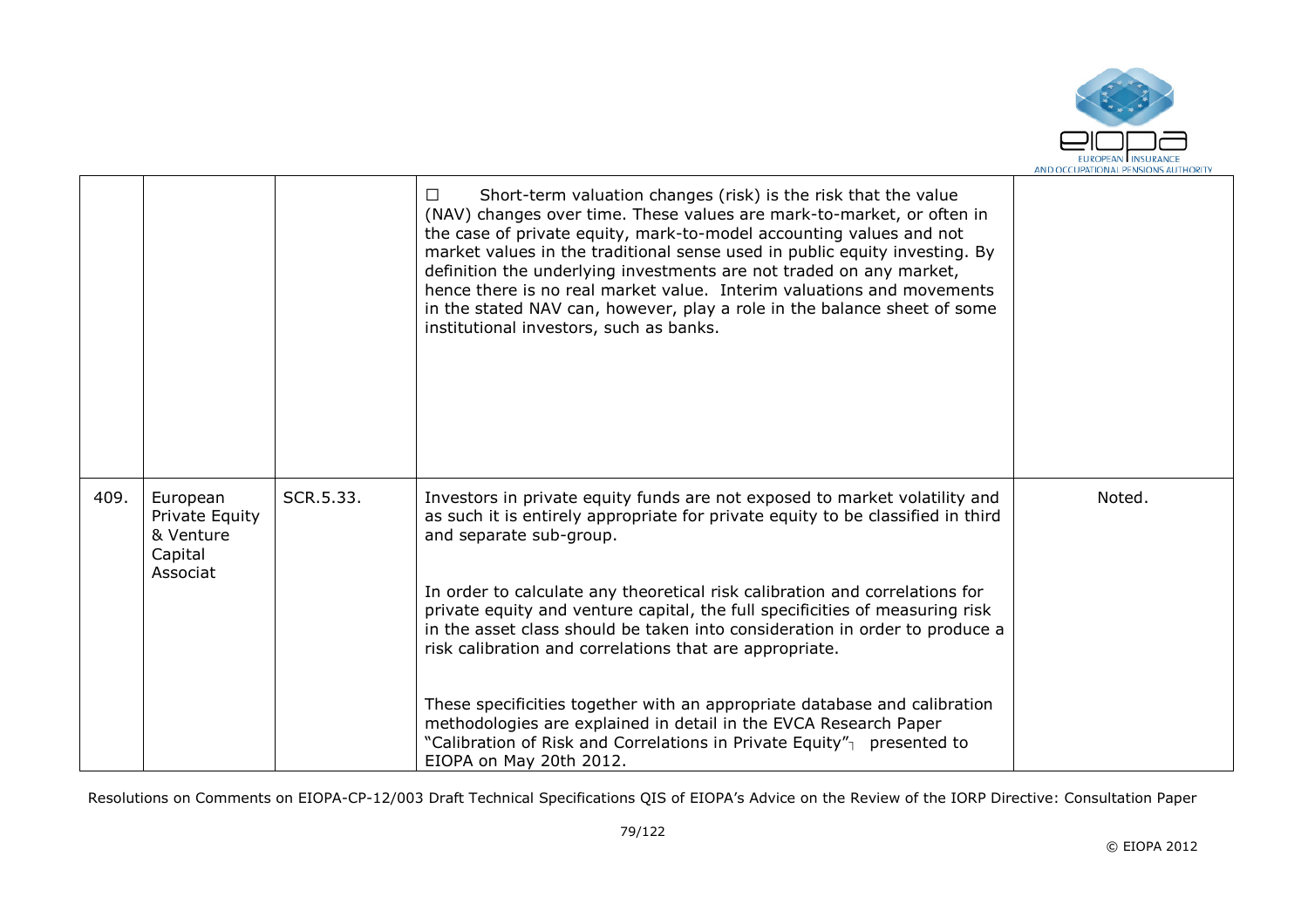

|  | This EVCA Research Paper demonstrates depending on the calibration<br>method and the data base used, the shocks for the asset class, and<br>hence the standard risk weighting for private equity, are between 20%<br>and 35%.                                                         |  |
|--|---------------------------------------------------------------------------------------------------------------------------------------------------------------------------------------------------------------------------------------------------------------------------------------|--|
|  | In addition to an appropriate risk calibration and correlation the specific<br>characteristics of the asset class should also be taken into consideration<br>when classifying private equity and venture capital within the market risk<br>sub-module. These characteristics include: |  |
|  | PE funds typically make long-term, one hundred per cent equity<br>⊔<br>backed, investments;                                                                                                                                                                                           |  |
|  | PE funds do not offer redemption rights for investors;<br>$\Box$                                                                                                                                                                                                                      |  |
|  | PE funds do not use leverage at fund level, i.e. they are not<br>П<br>exposed at fund level;                                                                                                                                                                                          |  |
|  | PE funds do not engage in credit origination activities.<br>$\Box$                                                                                                                                                                                                                    |  |
|  | Against the background of these characteristics of private equity and<br>venture capital funds a fund structure has developed that may be defined<br>as follows:                                                                                                                      |  |
|  | "Private equity and venture capital funds are unleveraged funds which<br>predominantly invest in equity instruments and instruments that are<br>economically similar to equity instruments issued by unlisted companies.                                                              |  |
|  | Such funds are characterised by alignment of interest through sharing of<br>risk between management and investors. They are generally only open to                                                                                                                                    |  |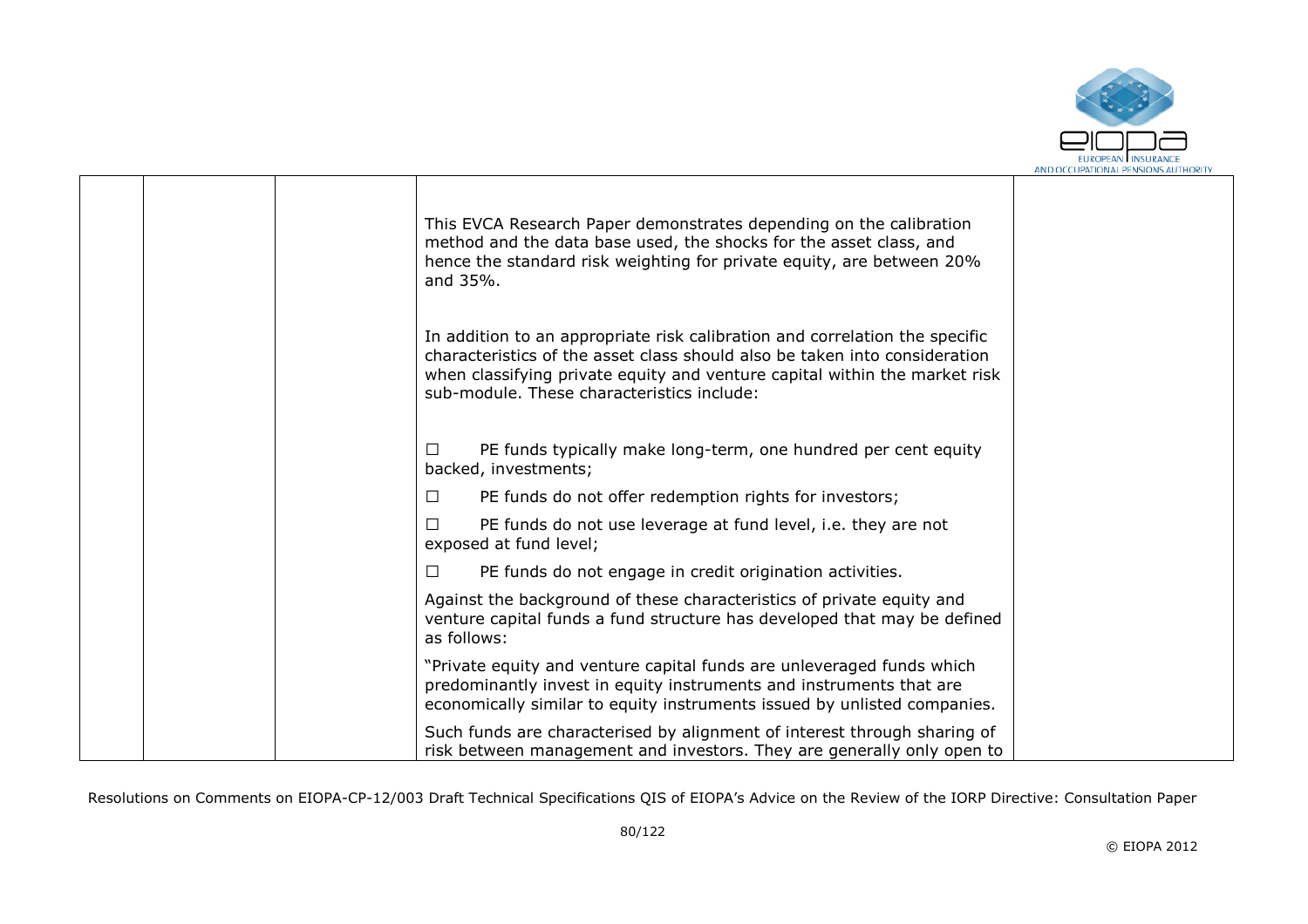

| eligible investors, namely professional clients and certain sophisticated<br>HNWIs, and do not provide redemption rights to investors for a period of<br>at least five years after the first closing of the fund, i.e. the date when<br>the first investor is admitted to the fund.                                                                                                                                                                                                                                                                                                                                                                                                                                                                                                                                                                          |  |
|--------------------------------------------------------------------------------------------------------------------------------------------------------------------------------------------------------------------------------------------------------------------------------------------------------------------------------------------------------------------------------------------------------------------------------------------------------------------------------------------------------------------------------------------------------------------------------------------------------------------------------------------------------------------------------------------------------------------------------------------------------------------------------------------------------------------------------------------------------------|--|
| Private equity and venture capital funds of funds invest in private equity<br>and venture capital funds as defined above." $_1$                                                                                                                                                                                                                                                                                                                                                                                                                                                                                                                                                                                                                                                                                                                              |  |
| In addition many studies have shown evidence that a diversified portfolio<br>of private equity funds has a relatively low risk. One of the most<br>important studies in this area from Weidig / Mathonet $(2004)$ <sub>1</sub> shows<br>that a portfolio with more than 20 funds has extremely limited risks (i.e.<br>zero risk) with a confidence level of 99% of losing any capital over the<br>entire lifetime of the portfolio. A study from Diller / Herger $\frac{1}{1}$ shows that a<br>well-diversified portfolio of 25 funds spread over 5 years will end up with<br>a similar result. Meyer / Mathonet $(2005)$ <sup>1</sup> also show that a portfolio<br>with more than 20 funds is considered as being well-diversified. It is<br>therefore not appropriate to apply this look through approach to private<br>equity and venture capital funds. |  |
| It is also impossible to accommodate larger return potentials and<br>increased diversification effects, which are the main drivers of increased<br>allocations by long term investors, including IORPs, to alternative asset<br>classes if these asset classes, such as private equity, real estate, hedge<br>funds etc are not separated Again, this is a repetition of inadequacies<br>inherent in Solvency II.                                                                                                                                                                                                                                                                                                                                                                                                                                            |  |
| Consequently, we recommend creating a private equity and venture<br>capital sub-module to accurately reflect the standard risk weighting for<br>investing in private equity and venture capital funds and the unique                                                                                                                                                                                                                                                                                                                                                                                                                                                                                                                                                                                                                                         |  |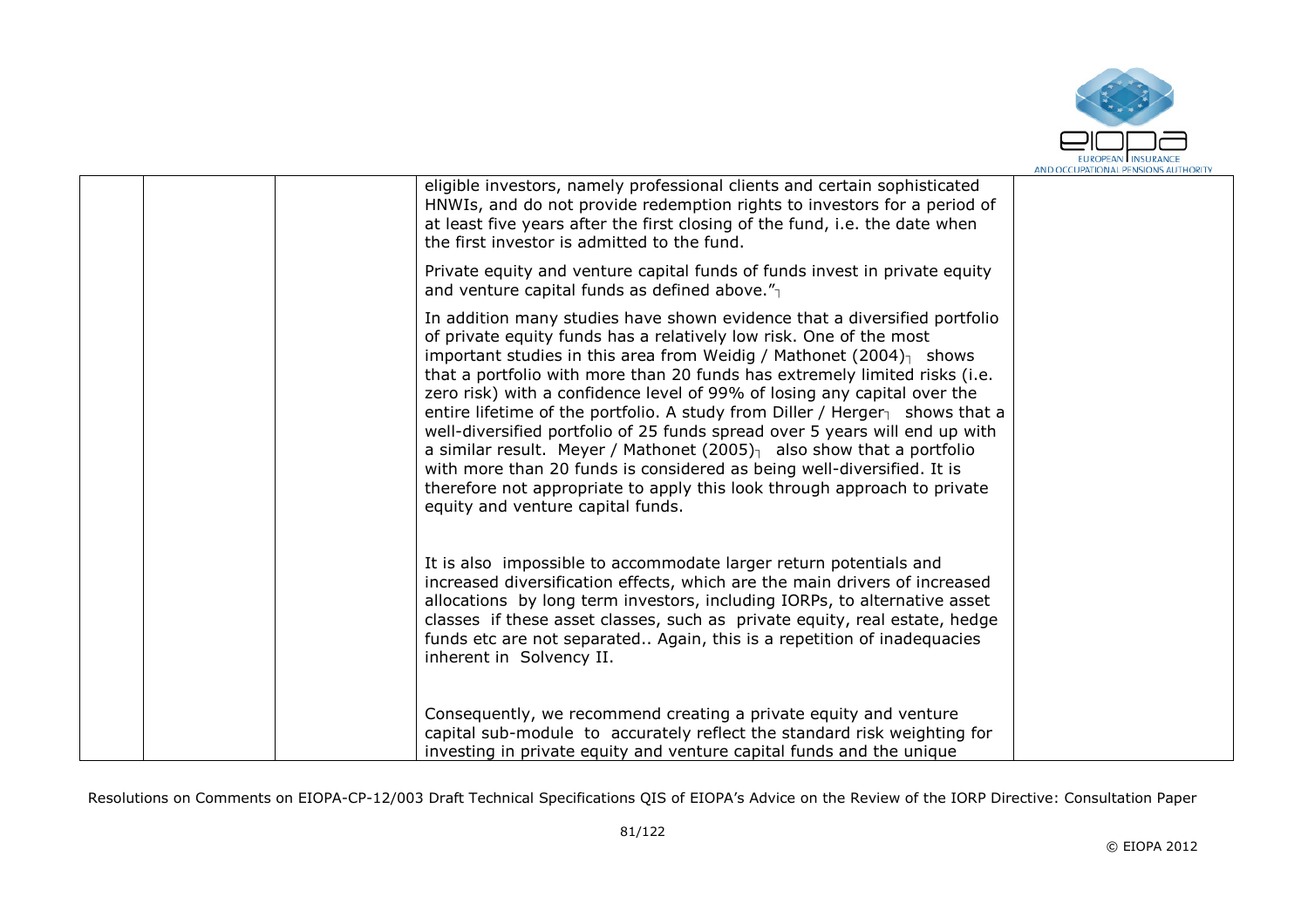

|      |                                         |           |                                                                                                                                                                                                                                                                                                                                                                                                                                                                                                                                      | AND OCCUPATIONAL PENSIONS AUTHORIT |
|------|-----------------------------------------|-----------|--------------------------------------------------------------------------------------------------------------------------------------------------------------------------------------------------------------------------------------------------------------------------------------------------------------------------------------------------------------------------------------------------------------------------------------------------------------------------------------------------------------------------------------|------------------------------------|
|      |                                         |           | characteristics of private equity and venture capital funds.                                                                                                                                                                                                                                                                                                                                                                                                                                                                         |                                    |
|      |                                         |           | 12Chakravarty/Diller (2012) EVCA Research Paper: "Calibration of Risk<br>and Correlation in Private Equity"                                                                                                                                                                                                                                                                                                                                                                                                                          |                                    |
|      |                                         |           | 13EVCA Position Paper (2012) "What is a private equity and venture<br>capital fund?"                                                                                                                                                                                                                                                                                                                                                                                                                                                 |                                    |
|      |                                         |           | 14Weidig/Methonet (2004) The risk profiles of private equity                                                                                                                                                                                                                                                                                                                                                                                                                                                                         |                                    |
|      |                                         |           | 15Diller/Herger (2009) Assessing the risk of private equity fund<br>investments                                                                                                                                                                                                                                                                                                                                                                                                                                                      |                                    |
|      |                                         |           | 16Meyer/Mathenot (2005) Beyond the J Curve                                                                                                                                                                                                                                                                                                                                                                                                                                                                                           |                                    |
| 410. | European<br>Private Equity<br>& Venture | SCR.5.35. | Any calibration needs to take into account the following :                                                                                                                                                                                                                                                                                                                                                                                                                                                                           | Noted.                             |
|      | Capital<br>Associat                     |           | The long term investment & risk horizons of most IORPs : shocks<br>of the mentioned magnitude seem exaggerated even for short term<br>volatile assets.                                                                                                                                                                                                                                                                                                                                                                               |                                    |
|      |                                         |           | A long term horizon needs to accommodate return expectations.<br>2.<br>Ignoring this point implies a heavy unjustified discriminatory charge on<br>many illiquid high yielding asset categories such as private equity. This<br>type of approach will be detrimental to the funding issues European<br>IORPs and societies at large are confronted with. Such investments are<br>characterised by higher returns and lower risks, especially for longer<br>horizons. IORP's need such long term revenue contributors particularly in |                                    |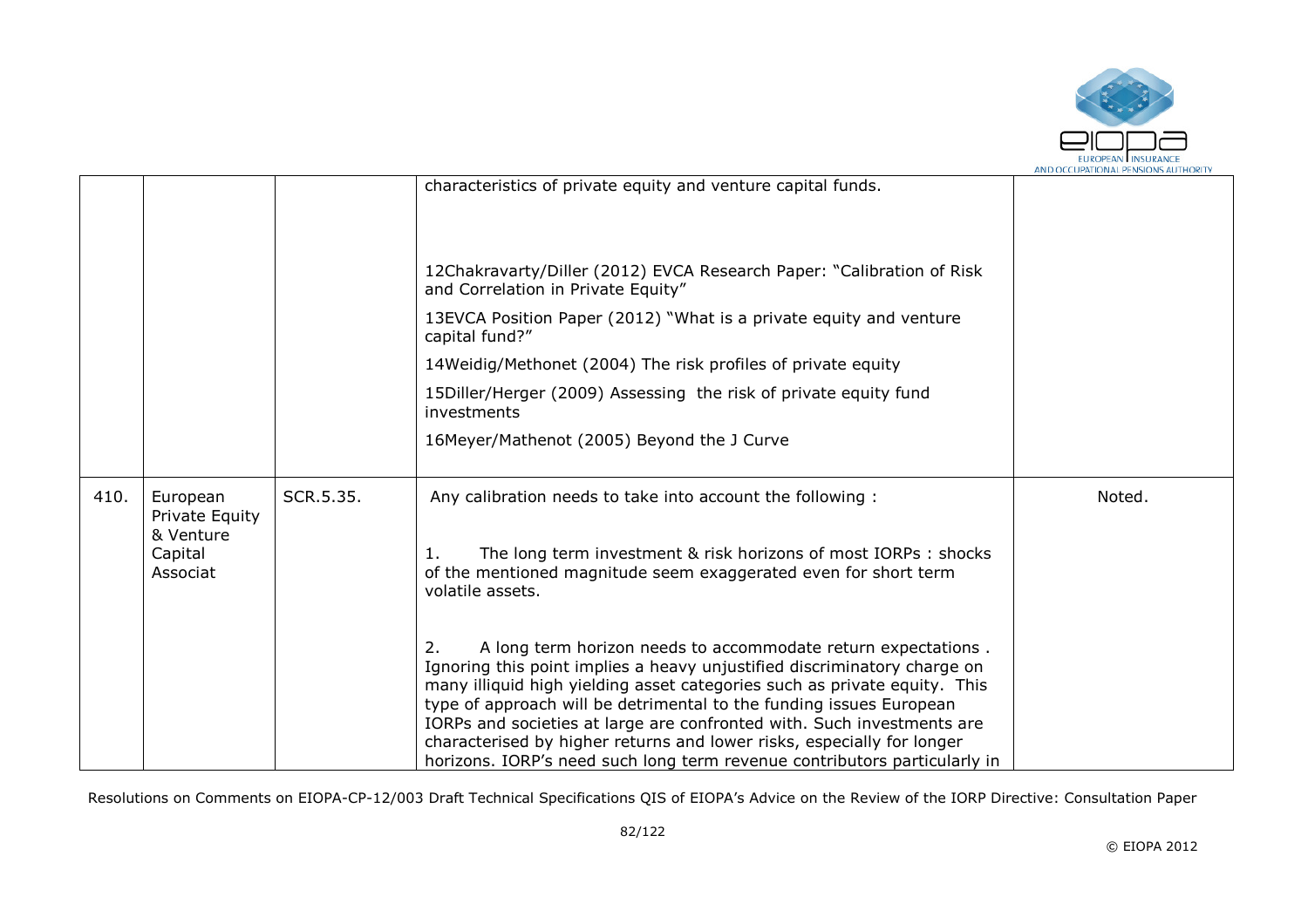

|  |                                                                                                                                                                                                                                                                                                                                                                                                                                                                                                                                                                                                                                                                                                                                                                                                         | AND OCCUPATIONAL PENSIONS AUTHORIT |
|--|---------------------------------------------------------------------------------------------------------------------------------------------------------------------------------------------------------------------------------------------------------------------------------------------------------------------------------------------------------------------------------------------------------------------------------------------------------------------------------------------------------------------------------------------------------------------------------------------------------------------------------------------------------------------------------------------------------------------------------------------------------------------------------------------------------|------------------------------------|
|  | times of very low interest rates. At the same time European business<br>needs long term financing to overcome the current crisis.                                                                                                                                                                                                                                                                                                                                                                                                                                                                                                                                                                                                                                                                       |                                    |
|  | A long term horizon implies that liquidity should play a much less<br>3.<br>important role in risk measurment. It seems that EIOPA has just modified<br>Solvency II risk charges modestly downwards regardless of the criteria<br>driving the Solvency II calibrations. As can been seen in the EVCA<br>research paper, or in any analysis relying on real private equity data<br>instead of listed private equity data, risk for private equity under<br>Solvency II is heavily exaggerated. Such a choice might have been driven<br>by liquidity considerations. While such a choice is already more than<br>questionable for insurance undertakings, such a heavy impact of<br>illiquidity on risk measures is completely unreasonable for the typical long<br>risk and investment horizon of IORPs. |                                    |
|  | Not only EVCA but also independent academics have shown how<br>4.<br>heavily flawed the calibration methods are in Solvency II. We urge EIOPA<br>to avoid the use of any inappropriate data and methods for calibration of<br>risk charges for IORPs. The longer horizon might make inaccuracies<br>stemming from the use of inappropriate data and methods even more<br>harmful                                                                                                                                                                                                                                                                                                                                                                                                                        |                                    |
|  | A proper modelling of diversification effects among alternative<br>5.<br>investments, such as private equity, hedge funds, real estate and other<br>asset classes is even more important for a long investment and risk<br>horizon. Alternative Investments are often called "alternative" because<br>they are significantly uncorrelated to other assets. Repeating Solvency II<br>calibrations ignores the huge diversification potential in, and between                                                                                                                                                                                                                                                                                                                                             |                                    |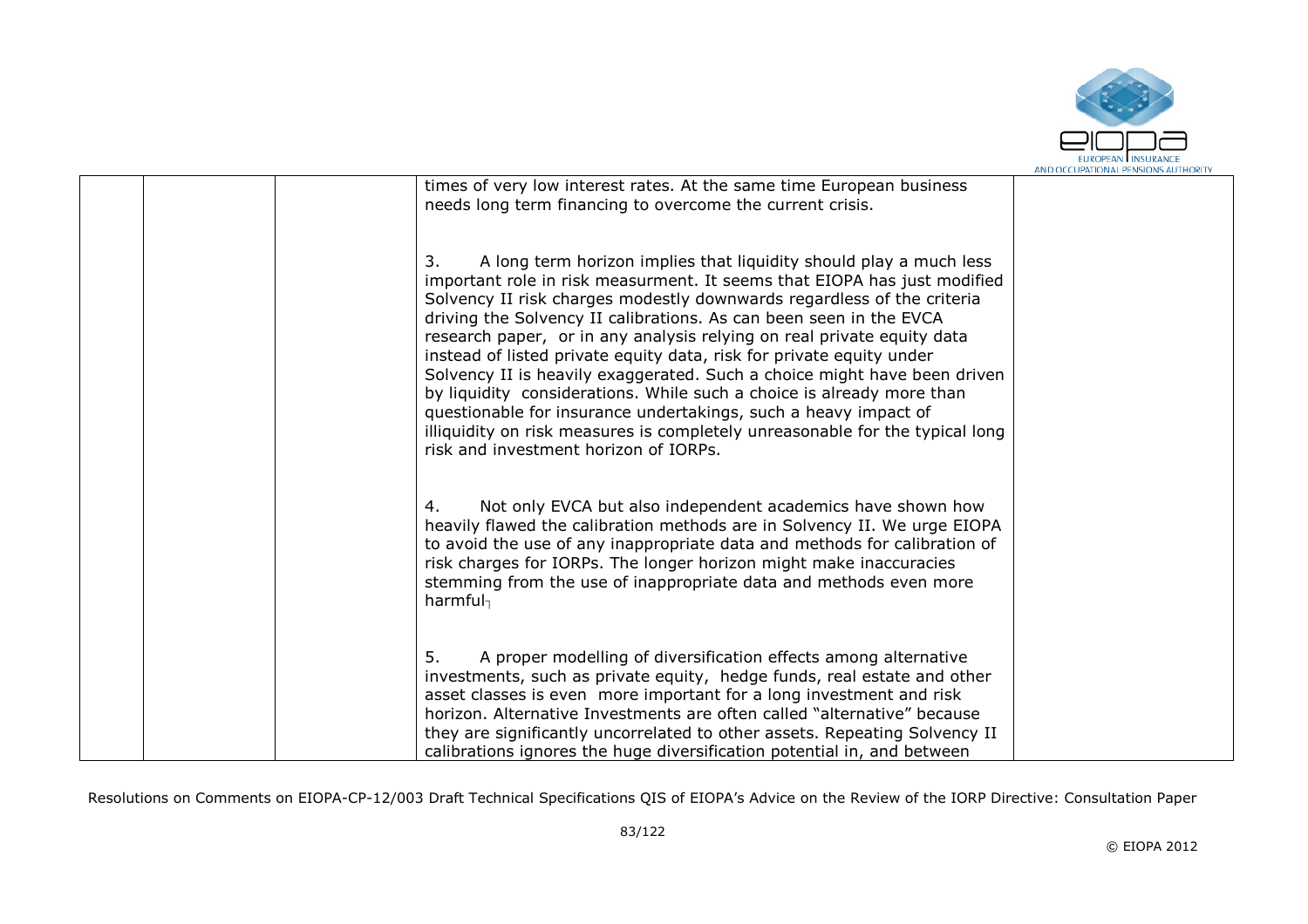

|      |                                                                |           |                                                                                                                                                                                                                                                         | AND OCCUPATIONAL FENSIONS AUTHONT |
|------|----------------------------------------------------------------|-----------|---------------------------------------------------------------------------------------------------------------------------------------------------------------------------------------------------------------------------------------------------------|-----------------------------------|
|      |                                                                |           | alternatives, and between alternatives and other asset classes. This lack<br>of recognition of the diversification benefits of alternative assets will be<br>event more detrimental in this context than is the case for insurers under<br>Solvency II. |                                   |
|      |                                                                |           | Given this, and the information evidenced in our comments on SCR 5.28,<br>5.29, 5.33, and 5.38 much lower risk charges for private equity are<br>required.                                                                                              |                                   |
|      |                                                                |           | 17Mittnik(2011) Solvency II Calibrations: Where Curiosity Meets<br>Spuriosity                                                                                                                                                                           |                                   |
| 411. | European<br>Private Equity<br>& Venture<br>Capital<br>Associat | SCR.5.36. | See the EVCA comments on SCR 5.35                                                                                                                                                                                                                       | Noted.                            |
| 412. | European<br>Private Equity<br>& Venture<br>Capital<br>Associat | SCR.5.37. | See the EVCA comments on SCR 5.35                                                                                                                                                                                                                       | Noted.                            |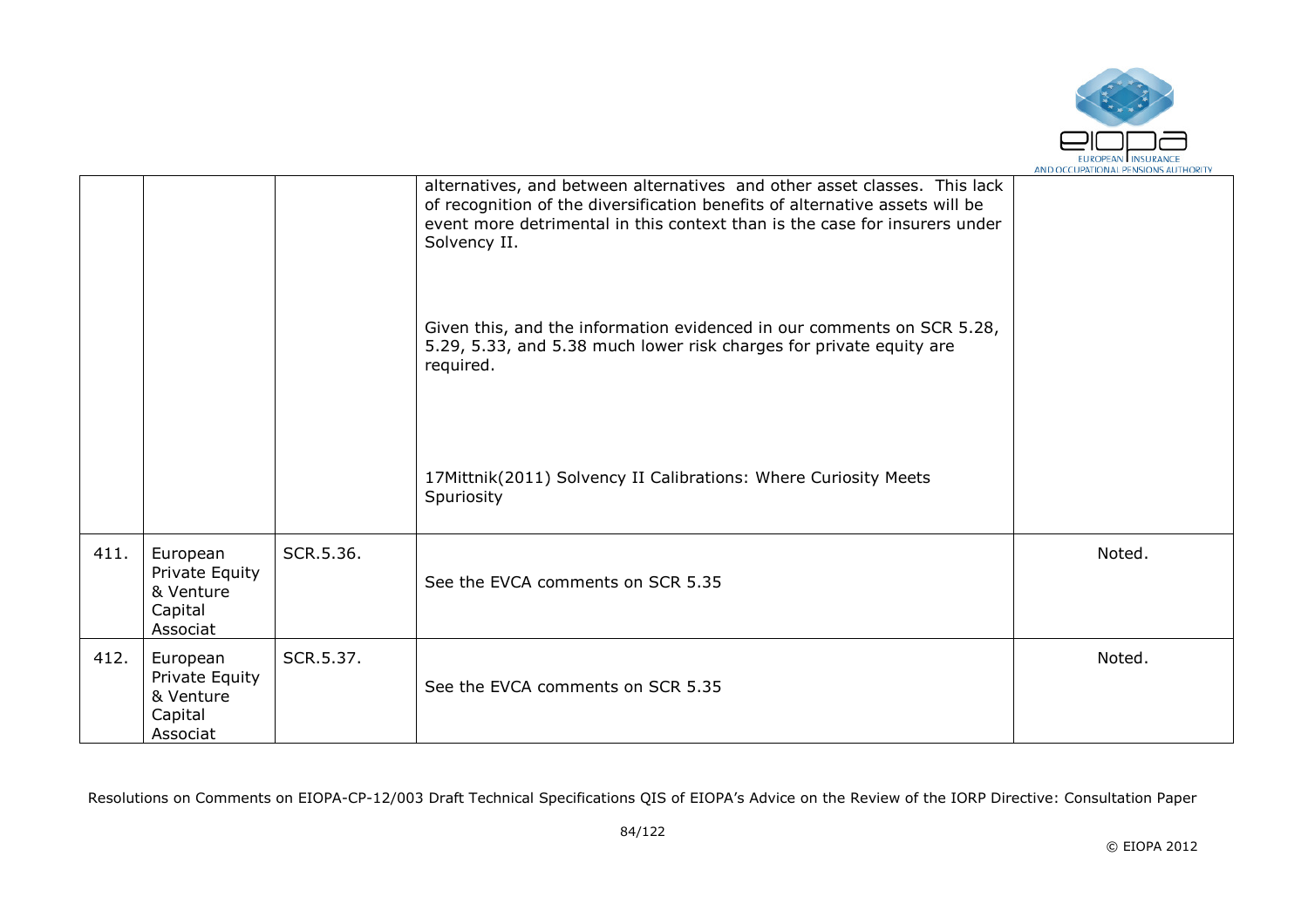

| 413. | European                                           | SCR.5.38. |                                                                                                                                                                                                                                                                                                                                                                                                                                                                                                                       | Noted. |
|------|----------------------------------------------------|-----------|-----------------------------------------------------------------------------------------------------------------------------------------------------------------------------------------------------------------------------------------------------------------------------------------------------------------------------------------------------------------------------------------------------------------------------------------------------------------------------------------------------------------------|--------|
|      | Private Equity<br>& Venture<br>Capital<br>Associat |           | The EVCA does recognise the need to measure private equity risk. In<br>order to calculate any theoretical risk calibration and correlations for<br>private equity and venture capital, the full specificities of measuring risk<br>in the asset class should be taken into consideration in order to produce a<br>risk calibration and correlations that are appropriate. In order to achieve<br>this the EVCA strongly recommends that private equity should be<br>classified in an individual, separate sub-module. |        |
|      |                                                    |           | These specificities together with an appropriate database and calibration<br>methodologies are explained in detail in the EVCA Research Paper<br>"Calibration of Risk and Correlations in Private Equity" <sub>1</sub> presented to<br>EIOPA on May 20th 2012.                                                                                                                                                                                                                                                        |        |
|      |                                                    |           | This EVCA Research Paper demonstrates depending on the calibration<br>method and the data base used, the shocks for the asset class, and<br>hence the standard risk weighting for private equity, are between 20%<br>and 35%.                                                                                                                                                                                                                                                                                         |        |
|      |                                                    |           | In addition to an appropriate risk calibration and correlation the specific<br>characteristics of the asset class should also be taken into consideration<br>when classifying private equity and venture capital within the market risk<br>sub-module. These characteristics include:                                                                                                                                                                                                                                 |        |
|      |                                                    |           | PE funds typically make long-term, one hundred per cent equity<br>backed, investments;                                                                                                                                                                                                                                                                                                                                                                                                                                |        |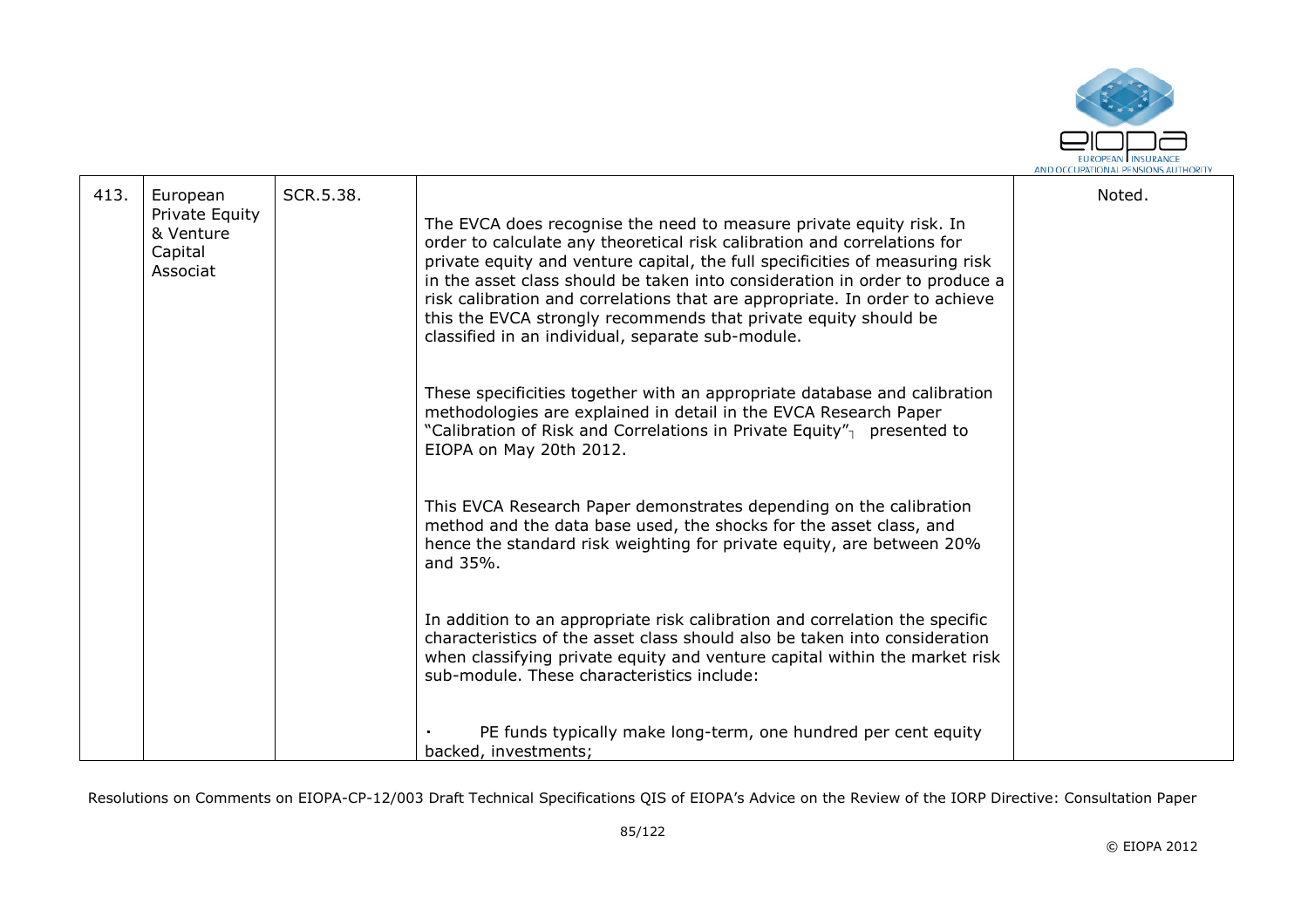

| PE funds do not offer redemption rights for investors;<br>$\Box$                                                                                                                                                                                                                                                                                                                                                                          |  |
|-------------------------------------------------------------------------------------------------------------------------------------------------------------------------------------------------------------------------------------------------------------------------------------------------------------------------------------------------------------------------------------------------------------------------------------------|--|
| PE funds do not use leverage at fund level, i.e. they are not<br>$\Box$<br>exposed at fund level;                                                                                                                                                                                                                                                                                                                                         |  |
| PE funds do not engage in credit origination activities.<br>$\Box$                                                                                                                                                                                                                                                                                                                                                                        |  |
| Against the background of these characteristics of private equity and<br>venture capital funds a fund structure has developed that may be defined<br>as follows:                                                                                                                                                                                                                                                                          |  |
| "Private equity and venture capital funds are unleveraged funds which<br>predominantly invest in equity instruments and instruments that are<br>economically similar to equity instruments issued by unlisted companies.                                                                                                                                                                                                                  |  |
| Such funds are characterised by alignment of interest through sharing of<br>risk between management and investors. They are generally only open to<br>eligible investors, namely professional clients and certain sophisticated<br>HNWIs, and do not provide redemption rights to investors for a period of<br>at least five years after the first closing of the fund, i.e. the date when<br>the first investor is admitted to the fund. |  |
| Private equity and venture capital funds of funds invest in private equity<br>and venture capital funds as defined above."                                                                                                                                                                                                                                                                                                                |  |
| Consequently, we recommend creating a private equity and venture<br>capital sub-module to accurately reflect the standard risk weighting for<br>investing in private equity and venture capital funds and the unique<br>characteristics of private equity and venture capital funds.                                                                                                                                                      |  |
|                                                                                                                                                                                                                                                                                                                                                                                                                                           |  |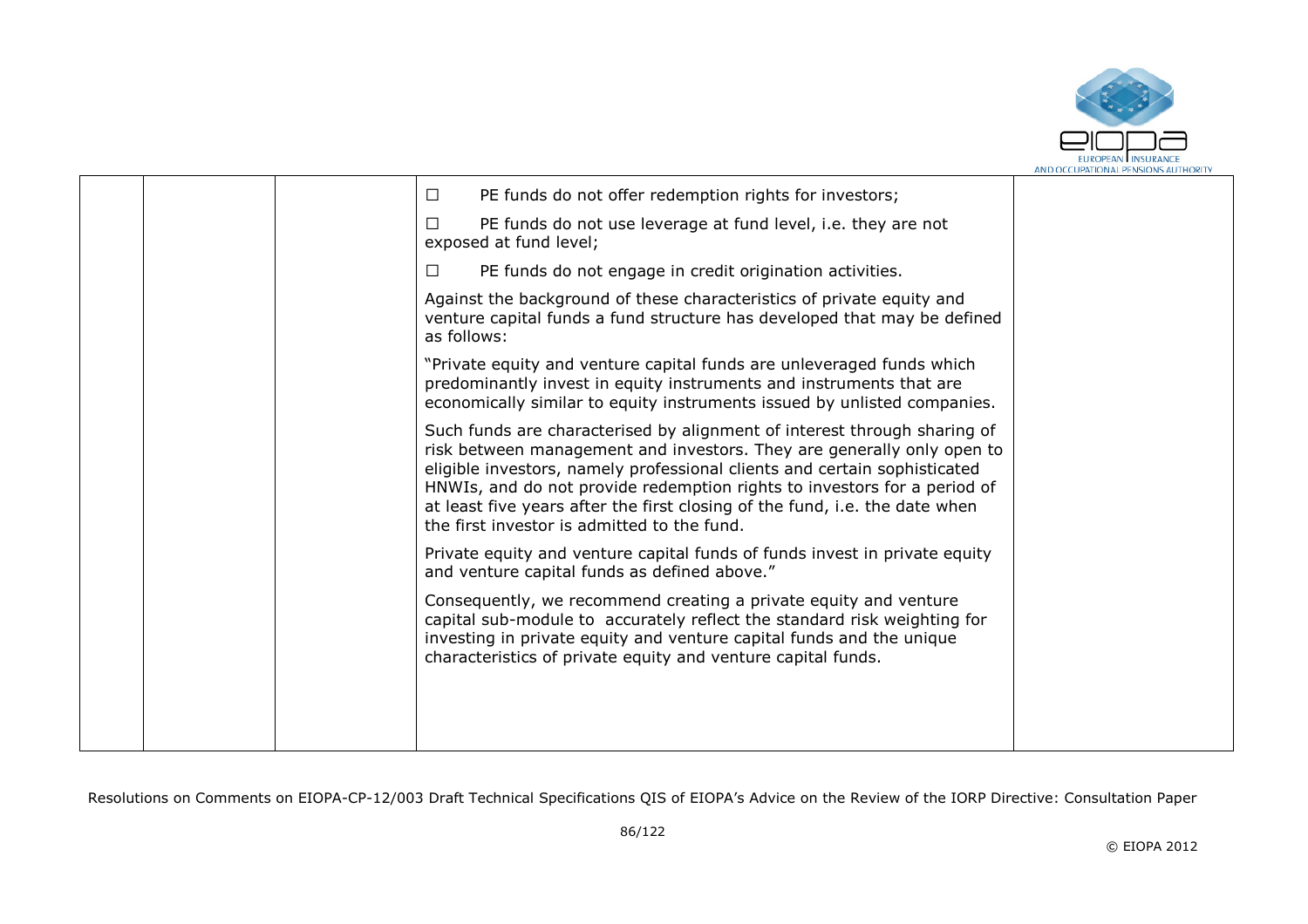

|      |                                                                |           | 18Chakravarty/Diller (2012) EVCA Research Paper: "Calibration of Risk<br>and Correlation in Private Equity"                                                                                                                                                                                                                                                                                                                                                                                                                           |        |
|------|----------------------------------------------------------------|-----------|---------------------------------------------------------------------------------------------------------------------------------------------------------------------------------------------------------------------------------------------------------------------------------------------------------------------------------------------------------------------------------------------------------------------------------------------------------------------------------------------------------------------------------------|--------|
| 414. | European<br>Private Equity<br>& Venture<br>Capital<br>Associat | SCR.5.41. | In order to assess the appropriate risk and correlation parameters for<br>private equity to be used in a regulatory framework, EVCA ran various<br>analyses and presented the responses to EIOPA on May 20th 2012 in the<br>EVCA Research Paper "Calibration of Risk and Correlations in Private<br>Equity".                                                                                                                                                                                                                          | Noted. |
|      |                                                                |           | In this paper EVCA presented two approaches:                                                                                                                                                                                                                                                                                                                                                                                                                                                                                          |        |
|      |                                                                |           | An approach employing methods used for common statistical<br>1.<br>procedures and the calibrations of other modules within the QIS 5<br>Solvency II calibration paper most notably Property. EVCA ran various<br>analyses; starting from a Base Index based on quarterly NAV data up to<br>an Expanded Index which has higher correlation and volatility through<br>the expansion to monthly data. All the empirical data was fitted to use<br>standardized distributions in order to derive the shock and correlation<br>parameters. |        |
|      |                                                                |           | A cash flow based approach as most investors in private equity<br>2.<br>focus on the long-term cash flow behaviour of the asset class and are not<br>overly concerned with the quarterly changes of the valuations during the<br>lifetime of the fund. This is because for investors the true economic value<br>of the unquoted investments is only known upon realization of those<br>investments.                                                                                                                                   |        |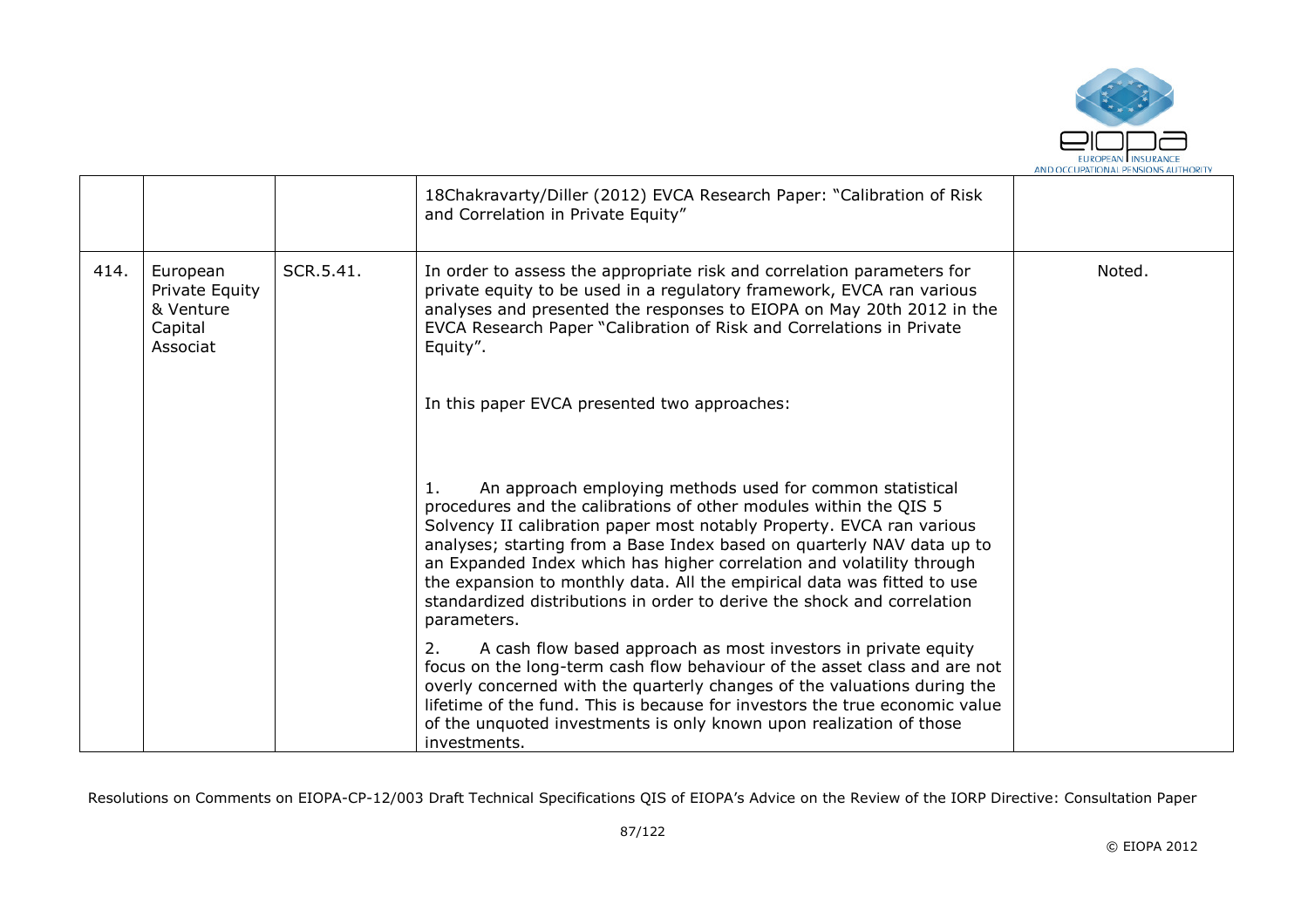

|      |                                                                |           | Using the first approach a correlation figure of 59% and 75% with the<br>MSCI world index was found.<br>Taking this into account and the points outlined inSCR 5.28, 5.29, 5.33,<br>5.35 and 5.38 the EVCA strongly recommends the creation of a separate<br>and individual sub-group for private equity.                                                                                                                                                                                                            |        |
|------|----------------------------------------------------------------|-----------|----------------------------------------------------------------------------------------------------------------------------------------------------------------------------------------------------------------------------------------------------------------------------------------------------------------------------------------------------------------------------------------------------------------------------------------------------------------------------------------------------------------------|--------|
| 415. | European<br>Private Equity<br>& Venture<br>Capital<br>Associat | SCR.5.46. | The EVCA welcomes the recognition that the long-term nature of a<br>pension funds liabilities should be taken into consideration when<br>calculating the equity risk calibration, however this should be on a sliding<br>scale, which takes into account all characteristics of private equity risk<br>outlined in comment .on SCR 5.28, 5.29, 5.33, 5.35 and 5.38. As such,<br>and irrespective of the duration of the IORP liabilities, investments in<br>private equity funds should be in a separate sub-module. | Noted. |
| 417. | Federation of<br>the Dutch<br><b>Pension Funds</b>             | SCR.6.1.  | In general, most of the proposed calculations are difficult to follow for the<br>staff of an average IORP. Most of the text is taken straight from Solvency<br>II where involvement in this type of calculation has been built up over<br>years. For IORPs, there currently is no capital requirement for<br>counterparty default risk that is calculated in such a detailed way as is<br>the case under Solvency II.                                                                                                | Noted. |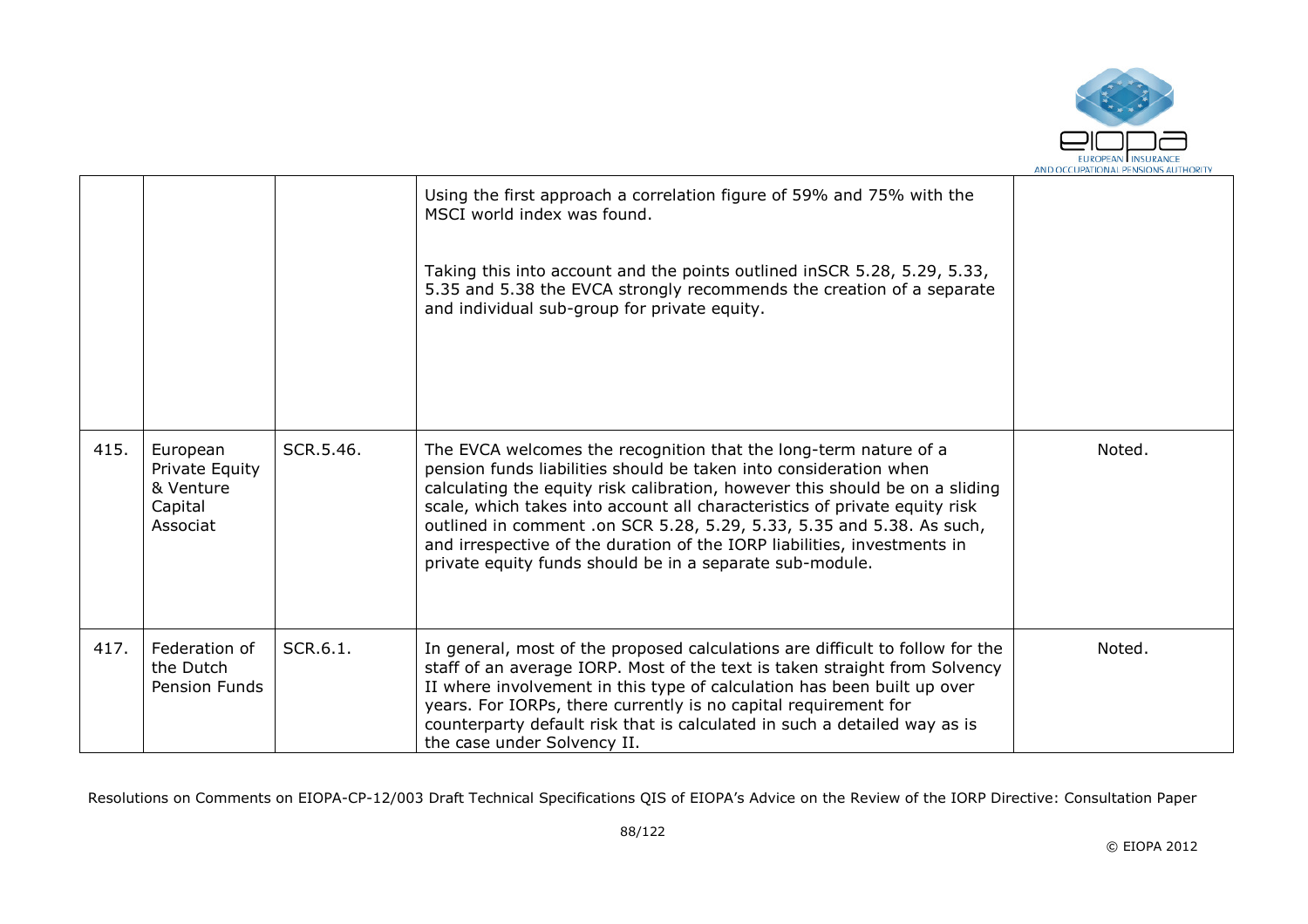

|      |                                          |          | Given the purpose of this QIS, it is advisable to simplify substantially or<br>remove this entire section. This subparagraph is very extensive and<br>complex. There could be more simplifications, especially for the purpose<br>of this QIS. Furthermore, the sponsor default risk could be a separate<br>module, given the importance of the sponsor support in the HBS. |        |
|------|------------------------------------------|----------|-----------------------------------------------------------------------------------------------------------------------------------------------------------------------------------------------------------------------------------------------------------------------------------------------------------------------------------------------------------------------------|--------|
| 418. | Institute and<br>Faculty of<br>Actuaries | SCR.6.1. | The consultation period has proved to short for us to comment on this<br>paragraph. We would welcome the opportunity to provide comments<br>after the deadline.                                                                                                                                                                                                             |        |
| 419. | Insurance<br>Europe                      | SCR.6.1. | Regarding the treatment of recoverables from insurance contracts we<br>would recommend that products as for example the German<br>"Rückdeckungsversicherungen" are not subject to counterparty default<br>risk, since                                                                                                                                                       | Noted. |
|      |                                          |          | The counterparty is an insurance company under Solvency II<br>supervisory with a confidence level of 99,5%;                                                                                                                                                                                                                                                                 |        |
|      |                                          |          | The additional protection schemes available should be taken into<br>account in case of insolvency of these insurance companies;                                                                                                                                                                                                                                             |        |
|      |                                          |          | Technical provisions, according local GAAP, are highly protected<br>under national law and have priority in case of insolvency.                                                                                                                                                                                                                                             |        |
| 420. | Aon Hewitt                               | SCR.6.2. | We do not agree that the case has been made for counterparty risk<br>adjustments, other than in respect of non-collateralised swaps and other<br>contracts of insurance.                                                                                                                                                                                                    | Noted. |
|      |                                          |          | The counterparty risk for plan sponsor can then simply be set to a % of<br>the Value of the Sponsor Support on the Holistic Balance Sheet; where<br>this % is linked to the credit rating. We have done some work assessing                                                                                                                                                 |        |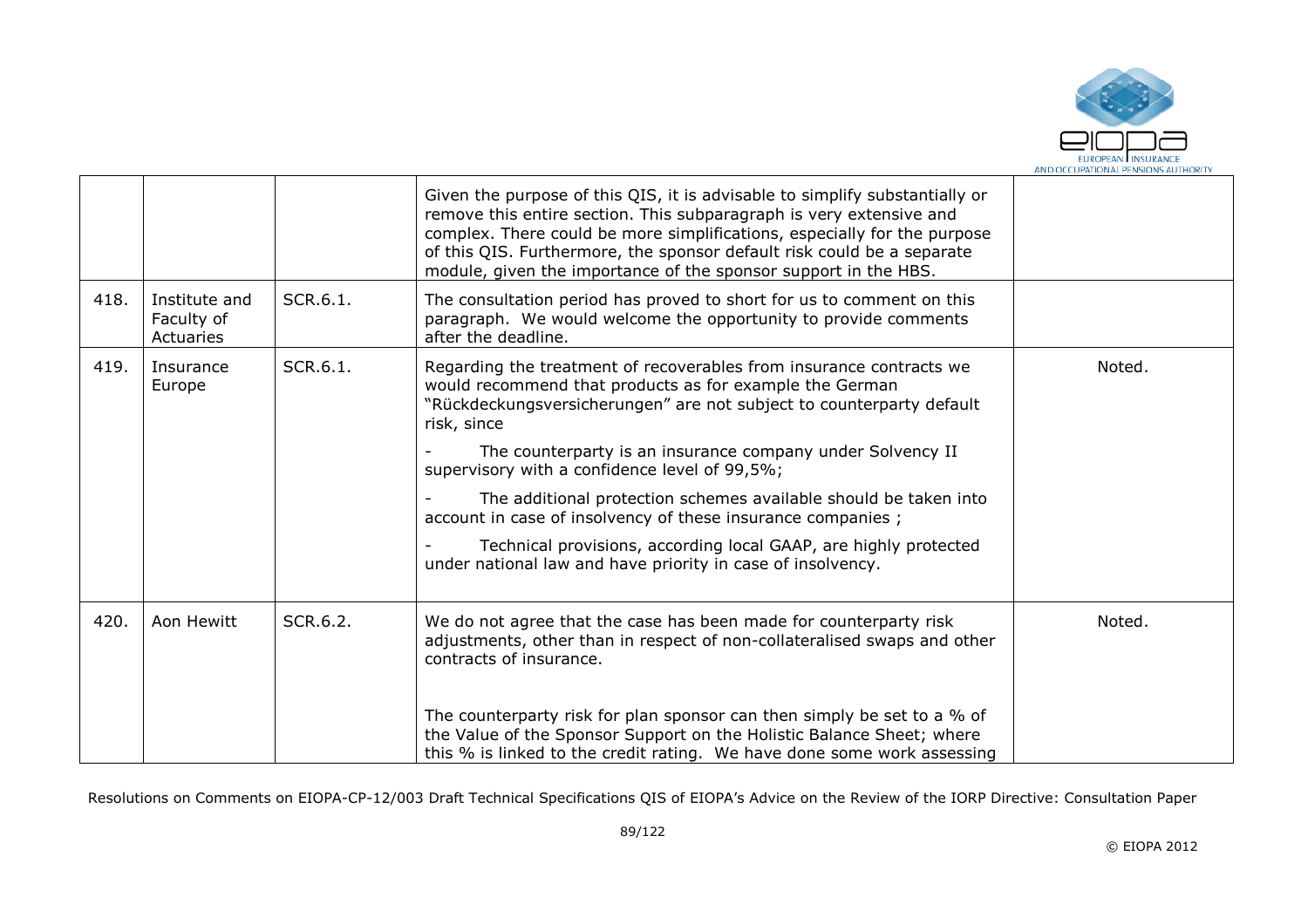

|      |                                                |          | what these %'s could look like, and we would be happy to share our<br>thinking.<br>The above proposals would massively simplify the level of calculations<br>required for this section.                                                           |        |
|------|------------------------------------------------|----------|---------------------------------------------------------------------------------------------------------------------------------------------------------------------------------------------------------------------------------------------------|--------|
| 421. | Federation of<br>the Dutch<br>Pension Funds    | SCR.6.2. | It is unclear how the SCR for sponsor support should be calculated for<br>multi-employer plans or for multinationals.                                                                                                                             | Noted. |
| 422. | Groupe<br>Consultatif<br>Actuariel<br>Européen | SCR.6.2. |                                                                                                                                                                                                                                                   | Noted. |
| 423. | Institute and<br>Faculty of<br>Actuaries       | SCR.6.2. | The consultation period has proved to short for us to comment on this<br>paragraph. We would welcome the opportunity to provide comments<br>after the deadline.                                                                                   | Noted. |
| 424. | Institute and<br>Faculty of<br>Actuaries       | SCR.6.3. | The consultation period has proved to short for us to comment on this<br>paragraph. We would welcome the opportunity to provide comments<br>after the deadline.                                                                                   | Noted. |
| 425. | Institute and<br>Faculty of<br>Actuaries       | SCR.6.4. | The consultation period has proved to short for us to comment on this<br>paragraph. We would welcome the opportunity to provide comments<br>after the deadline.                                                                                   | Noted. |
| 426. | Association of<br><b>British</b><br>Insurers   | SCR.6.5. | It should be clear that in the case of insurance recoverables the credit<br>rating and default analysis should be based on the status of the insurance<br>policy, not the credit rating of an unsecured creditor of the insurance<br>undertaking. | Noted. |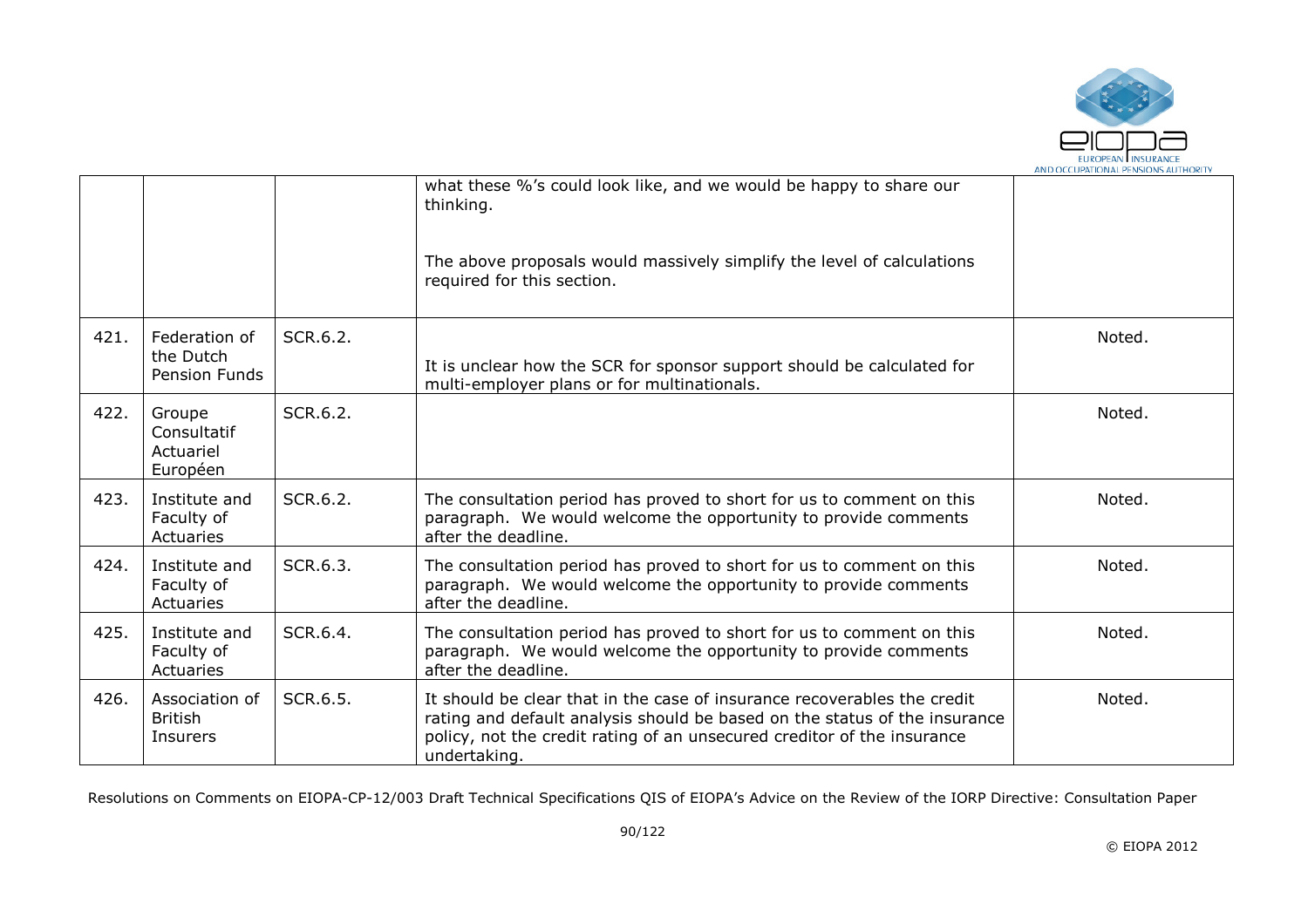

| 427. | Institute and<br>Faculty of<br>Actuaries | SCR.6.5.  | The consultation period has proved to short for us to comment on this<br>paragraph. We would welcome the opportunity to provide comments<br>after the deadline. | Noted. |
|------|------------------------------------------|-----------|-----------------------------------------------------------------------------------------------------------------------------------------------------------------|--------|
| 428. | Institute and<br>Faculty of<br>Actuaries | SCR.6.6.  | The consultation period has proved to short for us to comment on this<br>paragraph. We would welcome the opportunity to provide comments<br>after the deadline. | Noted. |
| 429. | Institute and<br>Faculty of<br>Actuaries | SCR.6.7.  | The consultation period has proved to short for us to comment on this<br>paragraph. We would welcome the opportunity to provide comments<br>after the deadline. | Noted. |
| 430. | Institute and<br>Faculty of<br>Actuaries | SCR.6.8.  | The consultation period has proved to short for us to comment on this<br>paragraph. We would welcome the opportunity to provide comments<br>after the deadline. | Noted. |
| 431. | Institute and<br>Faculty of<br>Actuaries | SCR.6.9.  | The consultation period has proved to short for us to comment on this<br>paragraph. We would welcome the opportunity to provide comments<br>after the deadline. | Noted. |
| 432. | Institute and<br>Faculty of<br>Actuaries | SCR.6.10. | The consultation period has proved to short for us to comment on this<br>paragraph. We would welcome the opportunity to provide comments<br>after the deadline. | Noted. |
| 433. | Institute and<br>Faculty of<br>Actuaries | SCR.6.11. | The consultation period has proved to short for us to comment on this<br>paragraph. We would welcome the opportunity to provide comments<br>after the deadline. | Noted. |
| 434. | Institute and<br>Faculty of<br>Actuaries | SCR.6.12. | The consultation period has proved to short for us to comment on this<br>paragraph. We would welcome the opportunity to provide comments<br>after the deadline. | Noted. |
| 435. | Institute and<br>Faculty of              | SCR.6.13. | The consultation period has proved to short for us to comment on this<br>paragraph. We would welcome the opportunity to provide comments                        | Noted. |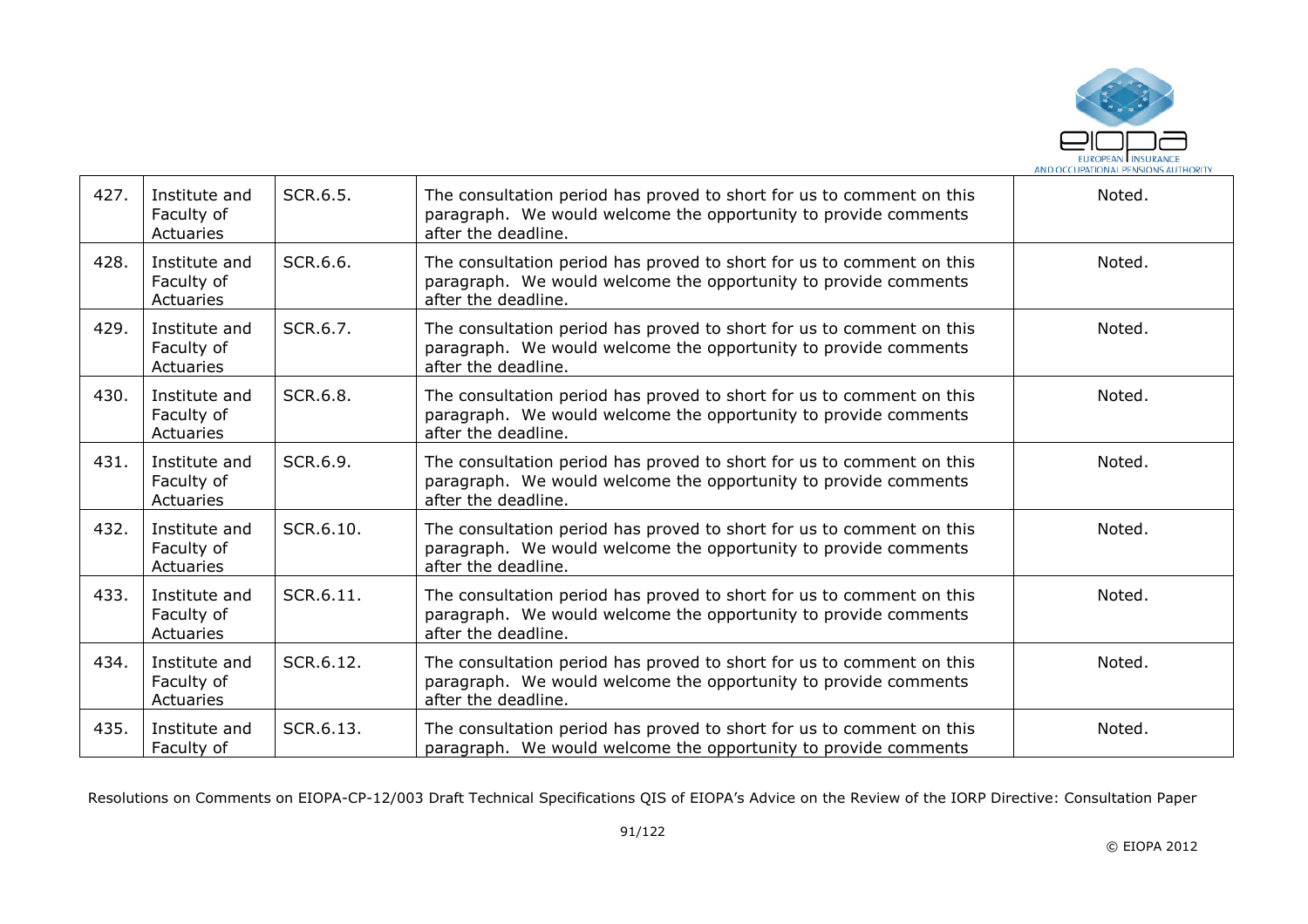

|      | Actuaries                                                      |           | after the deadline.                                                                                                                                                                                                                                                                                          |                        |
|------|----------------------------------------------------------------|-----------|--------------------------------------------------------------------------------------------------------------------------------------------------------------------------------------------------------------------------------------------------------------------------------------------------------------|------------------------|
| 436. | Federation of<br>the Dutch<br>Pension Funds                    | SCR.6.14. | In general, IORPs will not be familiar with calculations involving loss<br>distribution functions. The specifications laid out in this section will be<br>hard if not impossible to set up for IORPs given their little or no<br>experience in this respect.                                                 | Noted.                 |
| 437. | Groupe<br>Consultatif<br>Actuariel<br>Européen                 | SCR.6.14. | EIOPA should be aware that most IORPs will not be familiar with<br>calculations involving loss distribution functions, as this is currently not<br>pension practice. The specifications laid out in this section will be hard if<br>not impossible to set up for IORPs with little or no experience in this. | Noted.                 |
| 438. | Institute and<br>Faculty of<br>Actuaries                       | SCR.6.14. | The consultation period has proved to short for us to comment on this<br>paragraph. We would welcome the opportunity to provide comments<br>after the deadline.                                                                                                                                              | Noted.                 |
| 439. | Belgian<br>Association of<br>Pension<br>Institutions<br>(BVPI- | SCR.6.15. | What is dependant/independant?                                                                                                                                                                                                                                                                               | Noted.<br>See SCR.6.6. |
| 440. | Federation of<br>the Dutch<br>Pension Funds                    | SCR.6.15. | See our comment on section SCR.6.14<br>Also, IORPs will most likely be unfamiliar with the terms, meaning and<br>calculation of Vinter and Vintra.                                                                                                                                                           | Noted.                 |
| 441. | Groupe<br>Consultatif<br>Actuariel<br>Européen                 | SCR.6.15. | See our comment on section SCR.6.14<br>Also, IORPs will most likely be unfamiliar with the terms, meaning and<br>calculation of Vinter and Vintra.                                                                                                                                                           | Noted.                 |
| 442. | Institute and<br>Faculty of<br>Actuaries                       | SCR.6.15. | The consultation period has proved to short for us to comment on this<br>paragraph. We would welcome the opportunity to provide comments<br>after the deadline.                                                                                                                                              | Noted.                 |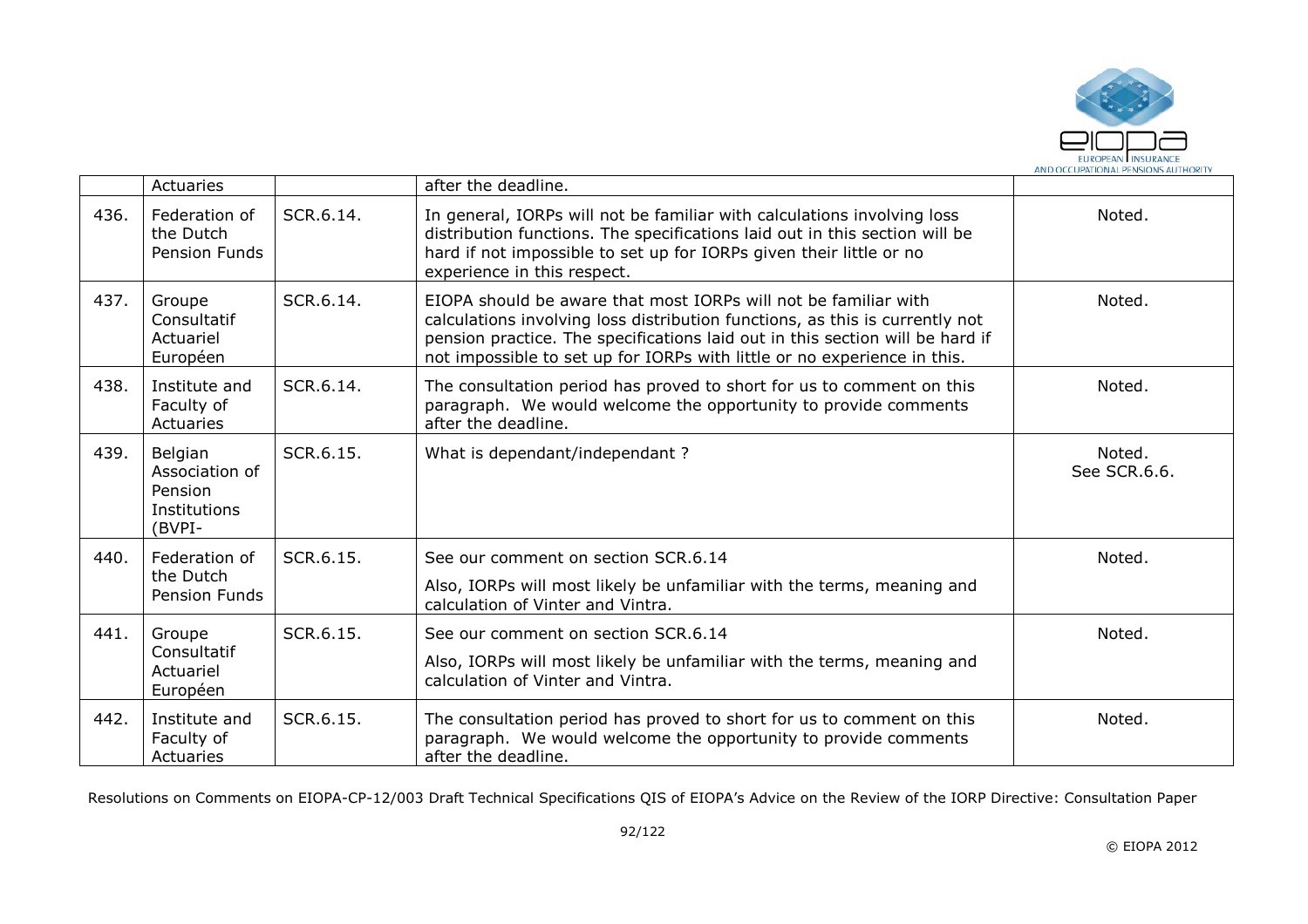

| 443. | Institute and<br>Faculty of<br>Actuaries | SCR.6.16. | The consultation period has proved to short for us to comment on this<br>paragraph. We would welcome the opportunity to provide comments<br>after the deadline.                                                                                                                                                                                                                                                                                                                                                                                                                                                                                                                                                                                                                                                                                                                                                                                                                                                                                                                                                                                                                                                                                                                                                                                                                                                                                                                                          | Noted. |
|------|------------------------------------------|-----------|----------------------------------------------------------------------------------------------------------------------------------------------------------------------------------------------------------------------------------------------------------------------------------------------------------------------------------------------------------------------------------------------------------------------------------------------------------------------------------------------------------------------------------------------------------------------------------------------------------------------------------------------------------------------------------------------------------------------------------------------------------------------------------------------------------------------------------------------------------------------------------------------------------------------------------------------------------------------------------------------------------------------------------------------------------------------------------------------------------------------------------------------------------------------------------------------------------------------------------------------------------------------------------------------------------------------------------------------------------------------------------------------------------------------------------------------------------------------------------------------------------|--------|
| 444. | Aon Hewitt                               | SCR.6.17. | Most large listed companies have credit ratings AND market implied<br>ratings. Most small or private or subsidiary companies do not have either.<br>Using the parent rating if a subsidiary rating is not available undermines<br>the nature of the "legal" covenant. . The complexity of some corporate<br>structures can also have a significant impact on the true covenant<br>strength. For example, on the "wish list" of most UK trustee groups (and<br>the UK Pension Regulator!) is that the UK trustees obtain a parent<br>company guarantee in order to reduce the pension fund's reliance on the<br>standalone (ie "legal") covenant of the UK subsidiary which may be<br>financially much weaker than the parent. In reality, most UK pension<br>funds do not succeed in getting such a guarantee as it can entail<br>substantial financial costs to the parent company. Therefore, using the<br>parent's company credit rating if the subsidiary is not rated may result in<br>a material over-estimation of the strength of the sponsor and goes<br>against the UK's scheme specific approach.<br>We do not agree that unrated sponsors should have a default rating in<br>line with that of a B rated company. There is some logic in this for a<br>financial institution investing in a broad range of bonds almost all of<br>which are rated, and which can sell the non-rated bonds if it wants. This<br>logic does not apply in relation to IORPs who cannot choose their<br>sponsor. | Noted. |
| 445. | Federation of<br>the Dutch               | SCR.6.17. | In comparison to most insurance companies, most IORPs are unrated.<br>The default probability PDi for the sponsor of the IORP will therefore be                                                                                                                                                                                                                                                                                                                                                                                                                                                                                                                                                                                                                                                                                                                                                                                                                                                                                                                                                                                                                                                                                                                                                                                                                                                                                                                                                          | Noted. |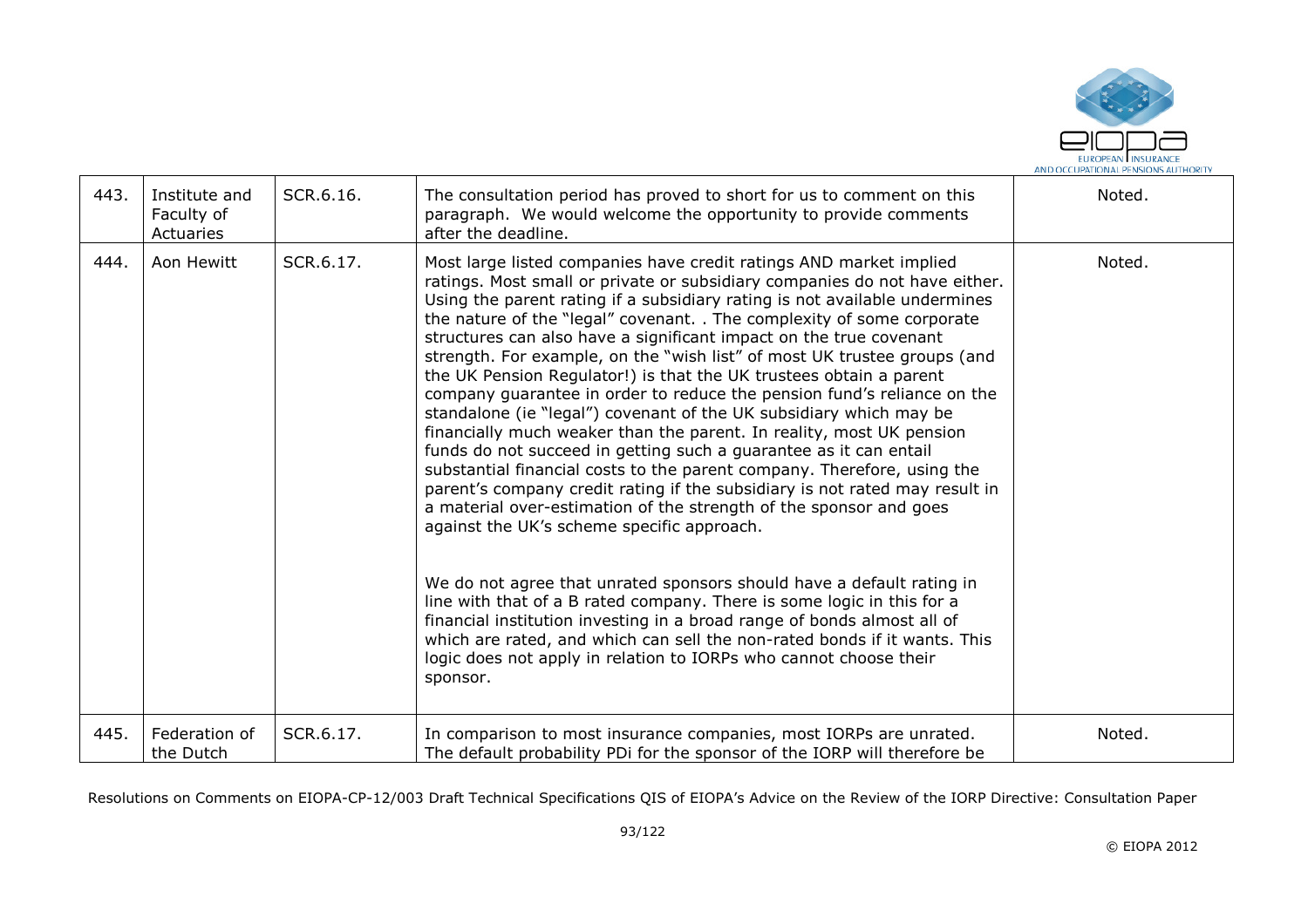

|      | Pension Funds                                                         |           | overestimated. It is also not clear how a multi-employer plan should be<br>rated.                                                                                                                    |        |
|------|-----------------------------------------------------------------------|-----------|------------------------------------------------------------------------------------------------------------------------------------------------------------------------------------------------------|--------|
| 446. | Institute and<br>Faculty of<br>Actuaries                              | SCR.6.17. | The consultation period has proved to short for us to comment on this<br>paragraph. We would welcome the opportunity to provide comments<br>after the deadline.                                      | Noted. |
| 447. | Aon Hewitt                                                            | SCR.6.18. | It is not clear how this 50% has been derived. Given the incredibly<br>complex construction of the rest of the SCR the arbitrary nature of this<br>key assumption seems to have very little backing. | Noted. |
| 448. | Institute and<br>Faculty of<br>Actuaries                              | SCR.6.18. | The consultation period has proved to short for us to comment on this<br>paragraph. We would welcome the opportunity to provide comments<br>after the deadline.                                      | Noted. |
| 449. | Institute and<br>Faculty of<br>Actuaries                              | SCR.6.19. | The consultation period has proved to short for us to comment on this<br>paragraph. We would welcome the opportunity to provide comments<br>after the deadline.                                      | Noted. |
| 450. | Belgian<br>Association of<br><b>Pension</b><br>Institutions<br>(BVPI- | SCR.6.20. | Why is the risk mitigating not added to the BE to define the LGD of a<br>reinsurance contract?                                                                                                       | Noted. |
| 451. | Institute and<br>Faculty of<br>Actuaries                              | SCR.6.20. | The consultation period has proved to short for us to comment on this<br>paragraph. We would welcome the opportunity to provide comments<br>after the deadline.                                      | Noted. |
| 452. | Institute and<br>Faculty of<br>Actuaries                              | SCR.6.21. | The consultation period has proved to short for us to comment on this<br>paragraph. We would welcome the opportunity to provide comments<br>after the deadline.                                      | Noted. |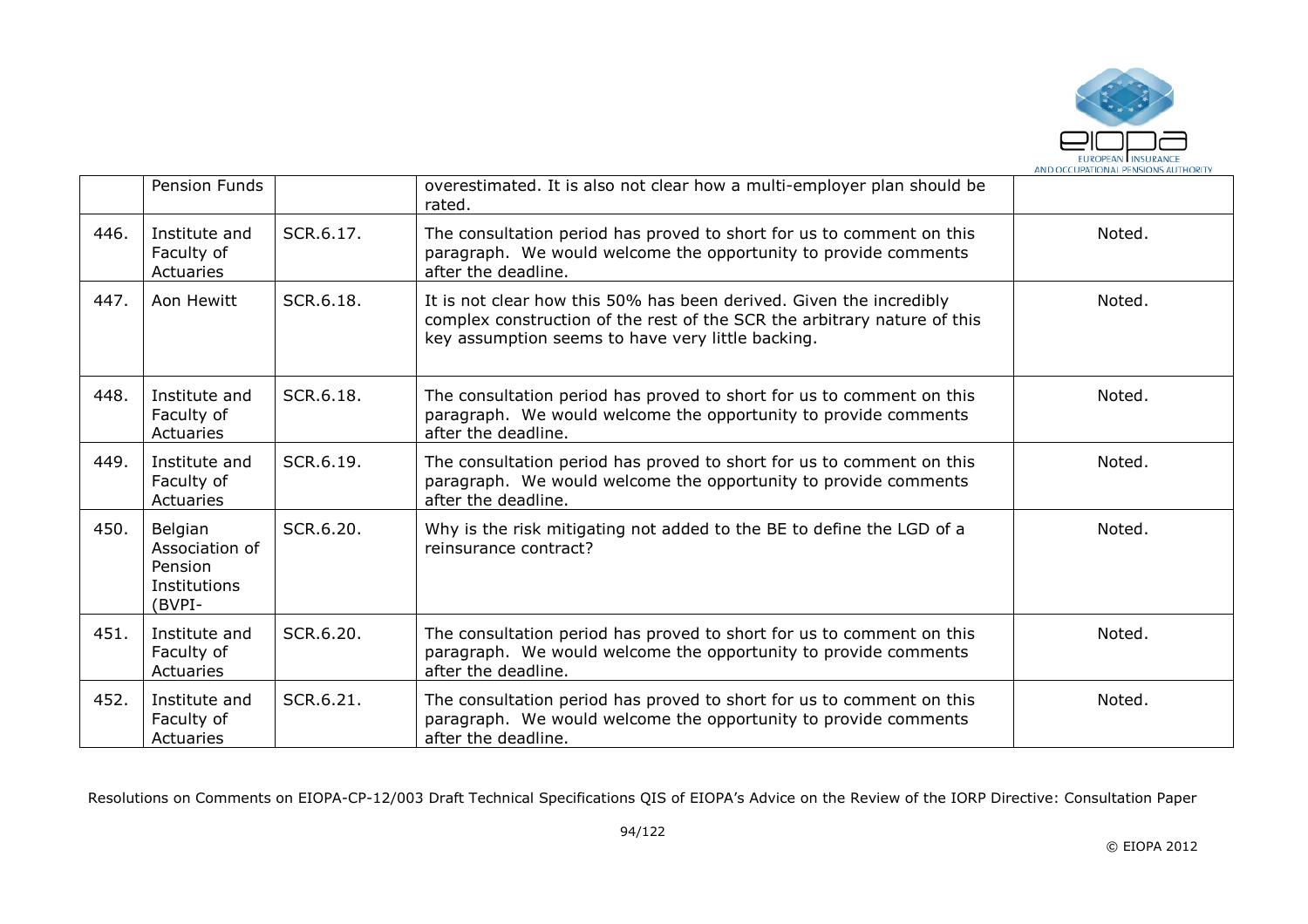

| 453. | Belgian<br>Association of<br>Pension<br>Institutions<br>(BVPI- | SCR.6.22. | Why is the risk mitigating on market risk of the derivative not added to<br>define the LGD of a derivative?<br>F' should be corrected (extract from $L2 - art. 175$ : "F' denotes a factor to<br>take into account the economic effect of the collateral arrangement in<br>relation to the derivative (not reinsurance) in case of credit event related<br>to the counterparty")                                                                                                                                 | Noted. |
|------|----------------------------------------------------------------|-----------|------------------------------------------------------------------------------------------------------------------------------------------------------------------------------------------------------------------------------------------------------------------------------------------------------------------------------------------------------------------------------------------------------------------------------------------------------------------------------------------------------------------|--------|
| 454. | Institute and<br>Faculty of<br>Actuaries                       | SCR.6.22. | The consultation period has proved to short for us to comment on this<br>paragraph. We would welcome the opportunity to provide comments<br>after the deadline.                                                                                                                                                                                                                                                                                                                                                  | Noted. |
| 455. | Institute and<br>Faculty of<br>Actuaries                       | SCR.6.23. | The consultation period has proved to short for us to comment on this<br>paragraph. We would welcome the opportunity to provide comments<br>after the deadline.                                                                                                                                                                                                                                                                                                                                                  | Noted. |
| 456. | Institute and<br>Faculty of<br>Actuaries                       | SCR.6.24. | The consultation period has proved to short for us to comment on this<br>paragraph. We would welcome the opportunity to provide comments<br>after the deadline.                                                                                                                                                                                                                                                                                                                                                  | Noted. |
| 457. | Institute and<br>Faculty of<br>Actuaries                       | SCR.6.25. | The consultation period has proved to short for us to comment on this<br>paragraph. We would welcome the opportunity to provide comments<br>after the deadline.                                                                                                                                                                                                                                                                                                                                                  | Noted. |
| 458. | Association of<br>German<br>Pfandbrief<br><b>Banks</b>         | SCR.6.26. | Preferential treatment of mortgage loans compared to mortgage covered<br>bonds: We noticed that a single mortgage loan financed by an insurance<br>company will be privileged compared to a mortgage covered bond. This<br>treatment is not plausible. Mortgage covered bonds consist of front-<br>ranking mortgage loans, which are usually well diversified. Against this<br>background it is not conceivable for us why a single mortgage loan<br>should get a better treatment than a mortgage covered bond. | Noted. |
| 459. | Institute and<br>Faculty of                                    | SCR.6.26. | The consultation period has proved to short for us to comment on this<br>paragraph. We would welcome the opportunity to provide comments                                                                                                                                                                                                                                                                                                                                                                         | Noted. |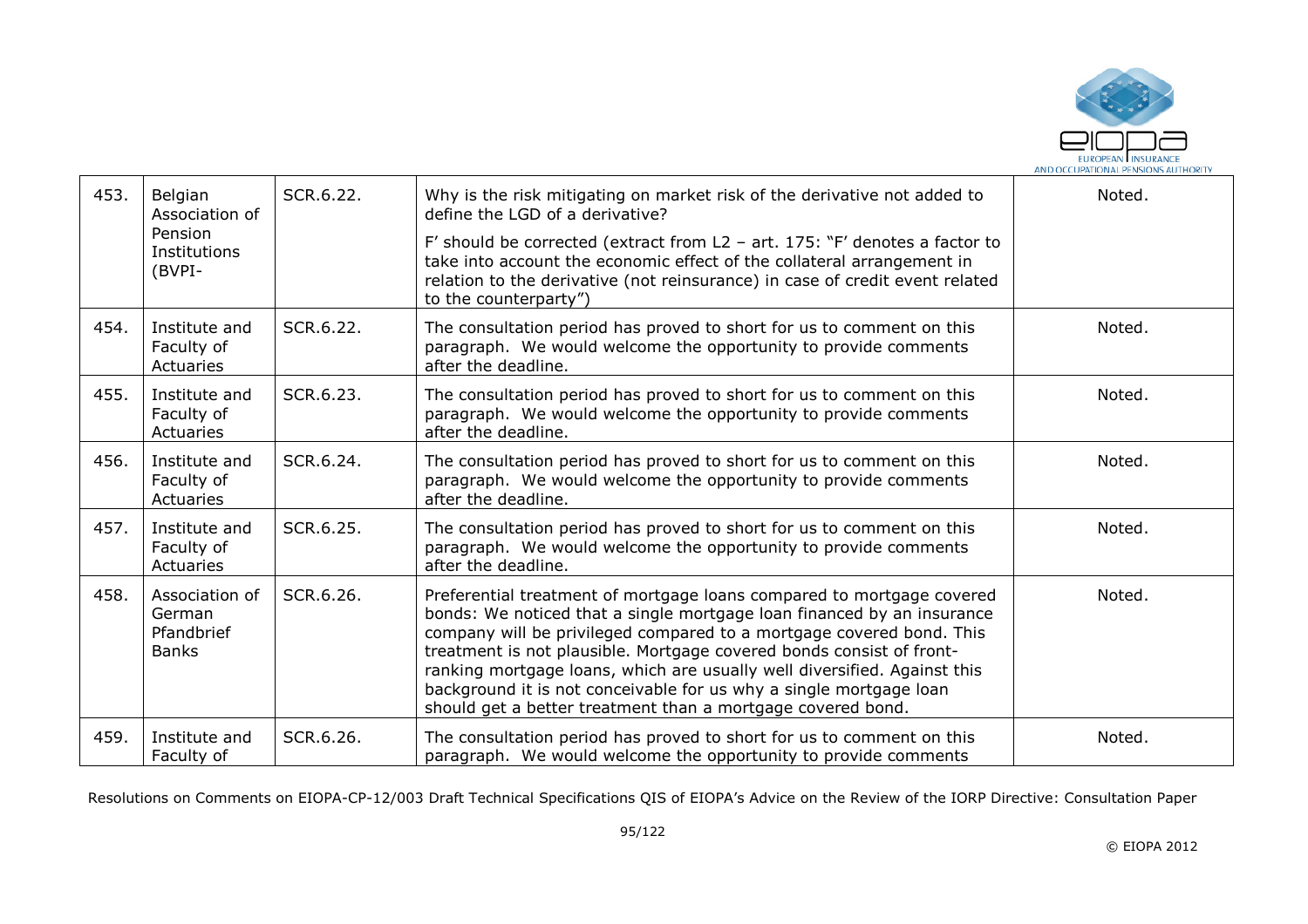

|      | <b>Actuaries</b>                                               |           | after the deadline.                                                                                                                                             |        |
|------|----------------------------------------------------------------|-----------|-----------------------------------------------------------------------------------------------------------------------------------------------------------------|--------|
| 460. | Institute and<br>Faculty of<br>Actuaries                       | SCR.6.27. | The consultation period has proved to short for us to comment on this<br>paragraph. We would welcome the opportunity to provide comments<br>after the deadline. | Noted. |
| 461. | Institute and<br>Faculty of<br>Actuaries                       | SCR.6.28. | The consultation period has proved to short for us to comment on this<br>paragraph. We would welcome the opportunity to provide comments<br>after the deadline. | Noted. |
| 462. | Institute and<br>Faculty of<br>Actuaries                       | SCR.6.29. | The consultation period has proved to short for us to comment on this<br>paragraph. We would welcome the opportunity to provide comments<br>after the deadline. | Noted. |
| 463. | Institute and<br>Faculty of<br>Actuaries                       | SCR.6.30. | The consultation period has proved to short for us to comment on this<br>paragraph. We would welcome the opportunity to provide comments<br>after the deadline. | Noted. |
| 464. | Belgian<br>Association of<br>Pension<br>Institutions<br>(BVPI- | SCR.6.31. | How to calculate?                                                                                                                                               | Noted. |
| 465. | Institute and<br>Faculty of<br>Actuaries                       | SCR.6.31. | The consultation period has proved to short for us to comment on this<br>paragraph. We would welcome the opportunity to provide comments<br>after the deadline. | Noted. |
| 466. | Belgian<br>Association of<br>Pension<br>Institutions<br>(BVPI- | SCR.6.32. | The % as mentioned in SCR 6.32 seem to be very low. How to explain ?                                                                                            | Noted. |
| 467. | Institute and                                                  | SCR.6.32. | The consultation period has proved to short for us to comment on this                                                                                           | Noted. |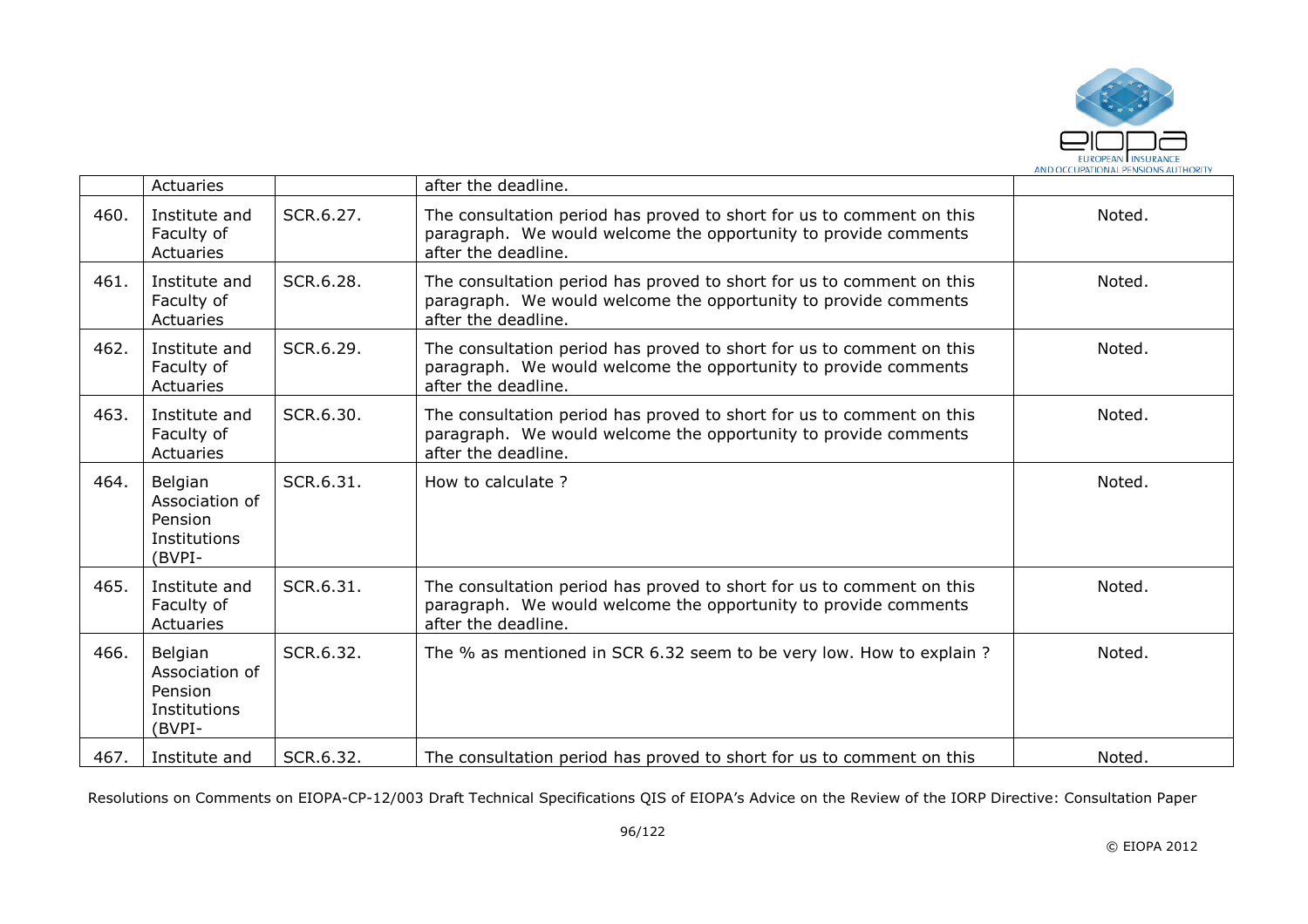

|      | Faculty of<br>Actuaries                     |          | paragraph. We would welcome the opportunity to provide comments<br>after the deadline.                                                                                                                                                                                                                                                                                                                                                                                                         |        |
|------|---------------------------------------------|----------|------------------------------------------------------------------------------------------------------------------------------------------------------------------------------------------------------------------------------------------------------------------------------------------------------------------------------------------------------------------------------------------------------------------------------------------------------------------------------------------------|--------|
| 468. | Institute and<br>Faculty of<br>Actuaries    | SCR.7.1. | The consultation period has proved to short for us to comment on this<br>paragraph. We would welcome the opportunity to provide comments<br>after the deadline.                                                                                                                                                                                                                                                                                                                                | Noted. |
| 469. | Institute and<br>Faculty of<br>Actuaries    | SCR.7.2. | The consultation period has proved to short for us to comment on this<br>paragraph. We would welcome the opportunity to provide comments<br>after the deadline.                                                                                                                                                                                                                                                                                                                                | Noted. |
| 470. | Institute and<br>Faculty of<br>Actuaries    | SCR.7.3. | The consultation period has proved to short for us to comment on this<br>paragraph. We would welcome the opportunity to provide comments<br>after the deadline.                                                                                                                                                                                                                                                                                                                                | Noted. |
| 471. | Federation of<br>the Dutch<br>Pension Funds | SCR.7.4. | If IORPs should incorporate a risk margin into their technical provisions<br>for adverse assumptions, risks with respect to pension liabilities will be<br>double counted. However, we reject the proposal of including a risk<br>margin into the technical provisions in order to create a safety net for the<br>wrong assumptions. This should be done in the SCR. Including<br>uncertainty into the technical provisions themselves leads to the risk of<br>piling up prudence on prudence. | Noted. |
| 472. | Institute and<br>Faculty of<br>Actuaries    | SCR.7.4. | The consultation period has proved to short for us to comment on this<br>paragraph. We would welcome the opportunity to provide comments<br>after the deadline.                                                                                                                                                                                                                                                                                                                                | Noted. |
| 473. | Insurance<br>Europe                         | SCR.7.4. | One of the risks that is often covered by the pension schemes is the<br>premium waiver. This is a cover to fully pay the amounts as foreseen in<br>the contract, in case of disability or illness of the employee. It is unclear<br>where to include this cover: under disability, benefit option or even the<br>health risk module.                                                                                                                                                           | Noted. |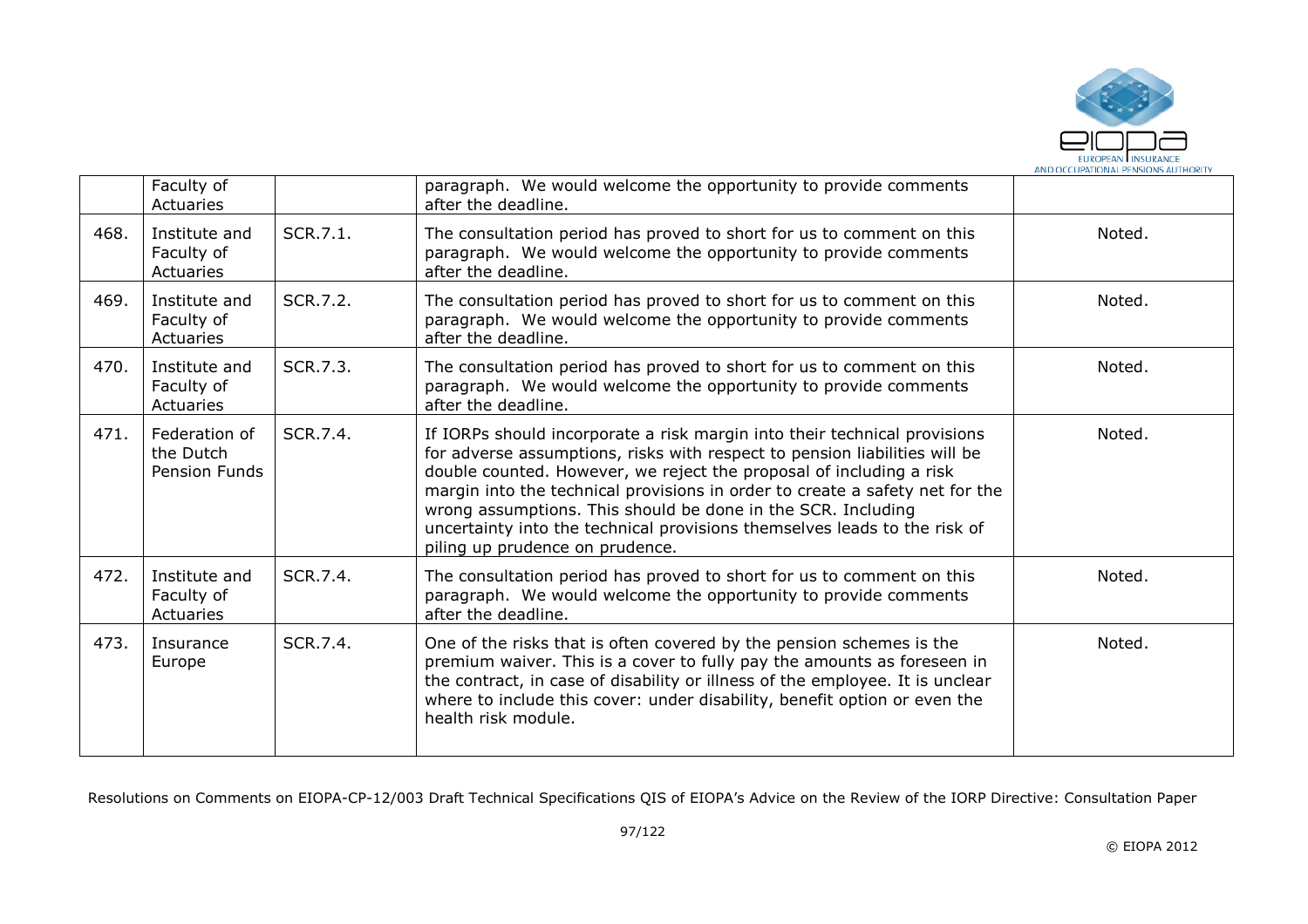

| 474. | Federation of<br>the Dutch<br>Pension Funds    | SCR.7.5. | Again, please also allow for an integral calculation of the loss absorbing<br>capacity if both security mechanisms and technical provisions.                                                                                                                                                                                         | Noted. |
|------|------------------------------------------------|----------|--------------------------------------------------------------------------------------------------------------------------------------------------------------------------------------------------------------------------------------------------------------------------------------------------------------------------------------|--------|
| 475. | Groupe<br>Consultatif<br>Actuariel<br>Européen | SCR.7.5. | Again, please also allow for an integral calculation of the loss absorbing<br>capacity in(?) both security mechanisms and technical provisions.                                                                                                                                                                                      | Noted. |
| 476. | Institute and<br>Faculty of<br>Actuaries       | SCR.7.5. | The consultation period has proved to short for us to comment on this<br>paragraph. We would welcome the opportunity to provide comments<br>after the deadline.                                                                                                                                                                      | Noted. |
| 477. | Institute and<br>Faculty of<br>Actuaries       | SCR.7.6. | The consultation period has proved to short for us to comment on this<br>paragraph. We would welcome the opportunity to provide comments<br>after the deadline.                                                                                                                                                                      | Noted. |
| 478. | <b>Barnett</b><br>Waddingham<br><b>LLP</b>     | SCR.7.7. | Other correlation factors may be appropriate depending on the particular<br>circumstances of each IORP.                                                                                                                                                                                                                              | Noted. |
| 479. | Federation of<br>the Dutch<br>Pension Funds    | SCR.7.7. | The index 'x' is redundant and leads to confusion.                                                                                                                                                                                                                                                                                   | Noted. |
| 480. | Groupe<br>Consultatif<br>Actuariel<br>Européen | SCR.7.7. | The index 'x' is redundant and leads to confusion<br>More generally, this appears to be copied directly from Solvency II, which<br>begs the question as to whether the same correlations etc are<br>appropriate for an insurance company selling products in the market and<br>an IORP providing benefits for an employed workforce. | Noted. |
| 481. | Institute and<br>Faculty of                    | SCR.7.7. | The consultation period has proved to short for us to comment on this<br>paragraph. We would welcome the opportunity to provide comments                                                                                                                                                                                             | Noted. |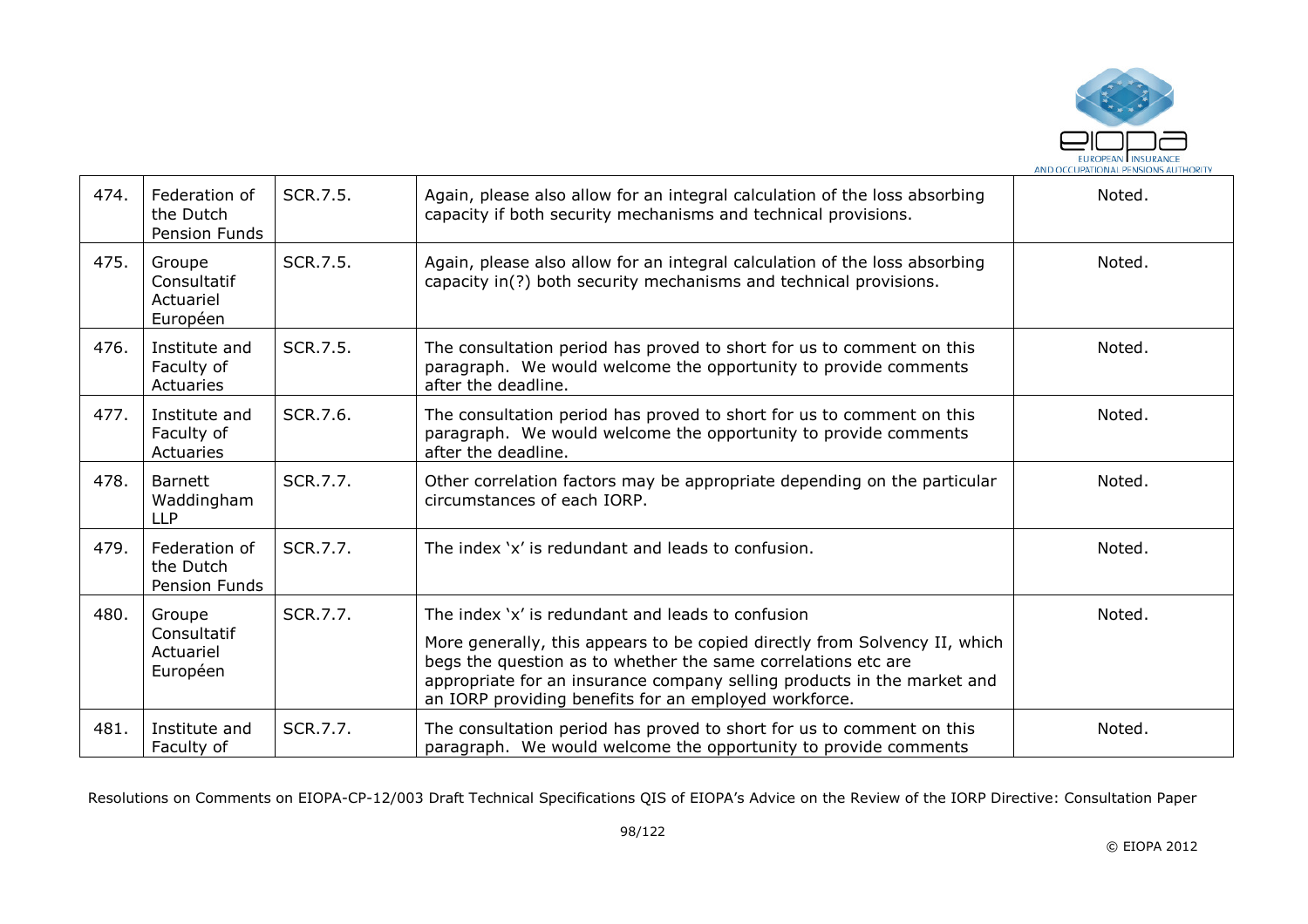

|      | <b>Actuaries</b>                           |           | after the deadline.                                                                                                                                                                |        |
|------|--------------------------------------------|-----------|------------------------------------------------------------------------------------------------------------------------------------------------------------------------------------|--------|
| 482. | Institute and<br>Faculty of<br>Actuaries   | SCR.7.8.  | The consultation period has proved to short for us to comment on this<br>paragraph. We would welcome the opportunity to provide comments<br>after the deadline.                    | Noted. |
| 483. | Institute and<br>Faculty of<br>Actuaries   | SCR.7.9.  | The consultation period has proved to short for us to comment on this<br>paragraph. We would welcome the opportunity to provide comments<br>after the deadline.                    | Noted. |
| 484. | Institute and<br>Faculty of<br>Actuaries   | SCR.7.10. | The consultation period has proved to short for us to comment on this<br>paragraph. We would welcome the opportunity to provide comments<br>after the deadline.                    | Noted. |
| 485. | Institute and<br>Faculty of<br>Actuaries   | SCR.7.11. | The consultation period has proved to short for us to comment on this<br>paragraph. We would welcome the opportunity to provide comments<br>after the deadline.                    | Noted. |
| 486. | Institute and<br>Faculty of<br>Actuaries   | SCR.7.12. | The consultation period has proved to short for us to comment on this<br>paragraph. We would welcome the opportunity to provide comments<br>after the deadline.                    | Noted. |
| 487. | <b>Barnett</b><br>Waddingham<br><b>LLP</b> | SCR.7.13. | We would like EIOPA to confirm why such a floor is considered<br>appropriate, given the loss-absorbing nature of the interaction between<br>the different pension liability risks. | Noted. |
| 488. | Institute and<br>Faculty of<br>Actuaries   | SCR.7.13. | The consultation period has proved to short for us to comment on this<br>paragraph. We would welcome the opportunity to provide comments<br>after the deadline.                    | Noted. |
| 489. | Institute and<br>Faculty of<br>Actuaries   | SCR.7.14. | The consultation period has proved to short for us to comment on this<br>paragraph. We would welcome the opportunity to provide comments<br>after the deadline.                    | Noted. |
| 490. | Federation of                              | SCR.7.15. | The fact that no input is required to calculate the capital requirement for                                                                                                        | Noted. |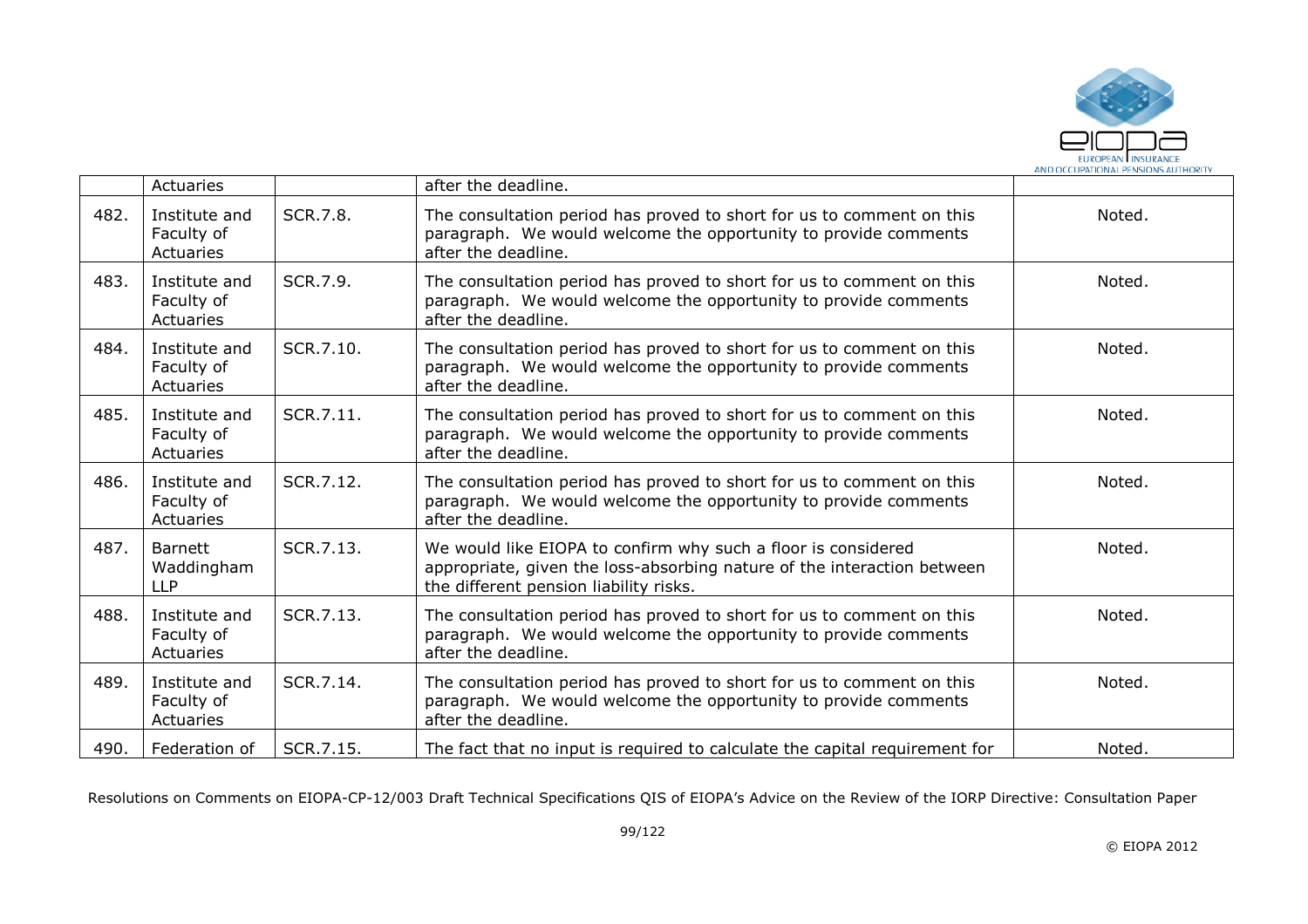

|      | the Dutch<br>Pension Funds                     |           | mortality risk seems strange. If EIOPA means that no input is required,<br>because all required information is already available from previous<br>sections, it would be advisable to state so.                                                                                                                                                |        |
|------|------------------------------------------------|-----------|-----------------------------------------------------------------------------------------------------------------------------------------------------------------------------------------------------------------------------------------------------------------------------------------------------------------------------------------------|--------|
| 491. | Groupe<br>Consultatif<br>Actuariel<br>Européen | SCR.7.15. | The fact that no input is required to calculate the capital requirement for<br>mortality risk seems strange. If EIOPA means that no input is required,<br>because all required information is already available from previous<br>sections, it would be advisable to state so. However, this is not entirely<br>clear from the specifications. | Noted. |
| 492. | Institute and<br>Faculty of<br>Actuaries       | SCR.7.15. | The consultation period has proved to short for us to comment on this<br>paragraph. We would welcome the opportunity to provide comments<br>after the deadline.                                                                                                                                                                               | Noted. |
| 493. | Institute and<br>Faculty of<br>Actuaries       | SCR.7.16. | The consultation period has proved to short for us to comment on this<br>paragraph. We would welcome the opportunity to provide comments<br>after the deadline.                                                                                                                                                                               | Noted. |
| 494. | Institute and<br>Faculty of<br>Actuaries       | SCR.7.17. | The consultation period has proved to short for us to comment on this<br>paragraph. We would welcome the opportunity to provide comments<br>after the deadline.                                                                                                                                                                               | Noted. |
| 495. | <b>Towers</b><br>Watson B.V.                   | SCR.7.17. | The mortality shocks seem to be arbitrarily determined.                                                                                                                                                                                                                                                                                       | Noted. |
| 496. | Institute and<br>Faculty of<br>Actuaries       | SCR.7.18. | The consultation period has proved to short for us to comment on this<br>paragraph. We would welcome the opportunity to provide comments<br>after the deadline.                                                                                                                                                                               | Noted. |
| 497. | Institute and<br>Faculty of<br>Actuaries       | SCR.7.19. | The consultation period has proved to short for us to comment on this<br>paragraph. We would welcome the opportunity to provide comments<br>after the deadline.                                                                                                                                                                               | Noted. |
| 498. | Institute and<br>Faculty of                    | SCR.7.20. | The consultation period has proved to short for us to comment on this<br>paragraph. We would welcome the opportunity to provide comments                                                                                                                                                                                                      | Noted. |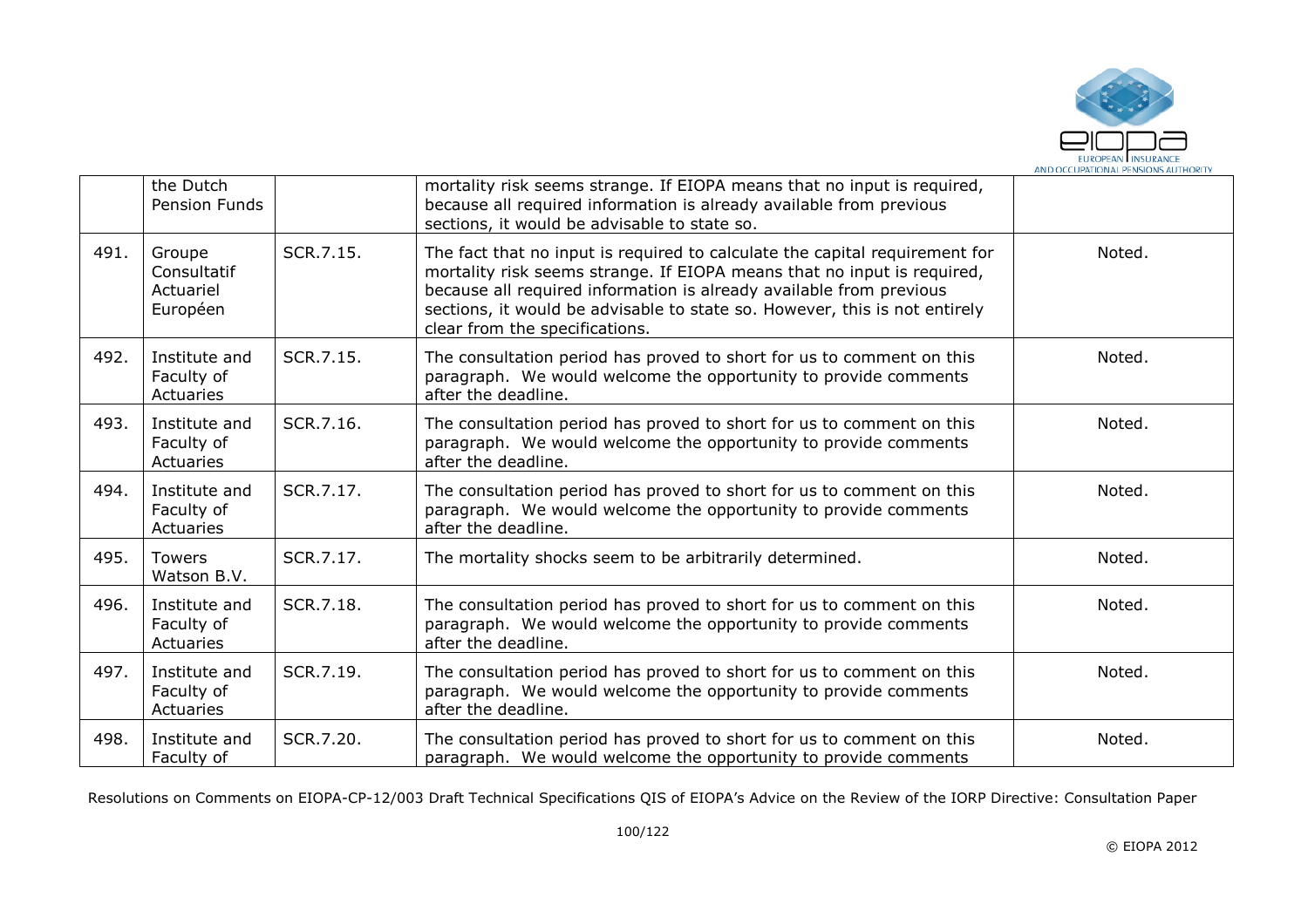

|      | Actuaries                                  |           | after the deadline.                                                                                                                                                                |        |
|------|--------------------------------------------|-----------|------------------------------------------------------------------------------------------------------------------------------------------------------------------------------------|--------|
| 499. | Institute and<br>Faculty of<br>Actuaries   | SCR.7.21. | The consultation period has proved to short for us to comment on this<br>paragraph. We would welcome the opportunity to provide comments<br>after the deadline.                    | Noted. |
| 500. | Institute and<br>Faculty of<br>Actuaries   | SCR.7.22. | The consultation period has proved to short for us to comment on this<br>paragraph. We would welcome the opportunity to provide comments<br>after the deadline.                    | Noted. |
| 501. | Institute and<br>Faculty of<br>Actuaries   | SCR.7.23. | The consultation period has proved to short for us to comment on this<br>paragraph. We would welcome the opportunity to provide comments<br>after the deadline.                    | Noted. |
| 502. | Institute and<br>Faculty of<br>Actuaries   | SCR.7.24. | The consultation period has proved to short for us to comment on this<br>paragraph. We would welcome the opportunity to provide comments<br>after the deadline.                    | Noted. |
| 503. | <b>Barnett</b><br>Waddingham<br><b>LLP</b> | SCR.7.25. | We would like EIOPA to confirm why such a floor is considered<br>appropriate, given the loss-absorbing nature of the interaction between<br>the different pension liability risks. | Noted. |
| 504. | Institute and<br>Faculty of<br>Actuaries   | SCR.7.25. | The consultation period has proved to short for us to comment on this<br>paragraph. We would welcome the opportunity to provide comments<br>after the deadline.                    | Noted. |
| 505. | Institute and<br>Faculty of<br>Actuaries   | SCR.7.26. | The consultation period has proved to short for us to comment on this<br>paragraph. We would welcome the opportunity to provide comments<br>after the deadline.                    | Noted. |
| 506. | Institute and<br>Faculty of<br>Actuaries   | SCR.7.27. | The consultation period has proved to short for us to comment on this<br>paragraph. We would welcome the opportunity to provide comments<br>after the deadline.                    | Noted. |
| 507. | Institute and                              | SCR.7.28. | The consultation period has proved to short for us to comment on this                                                                                                              | Noted. |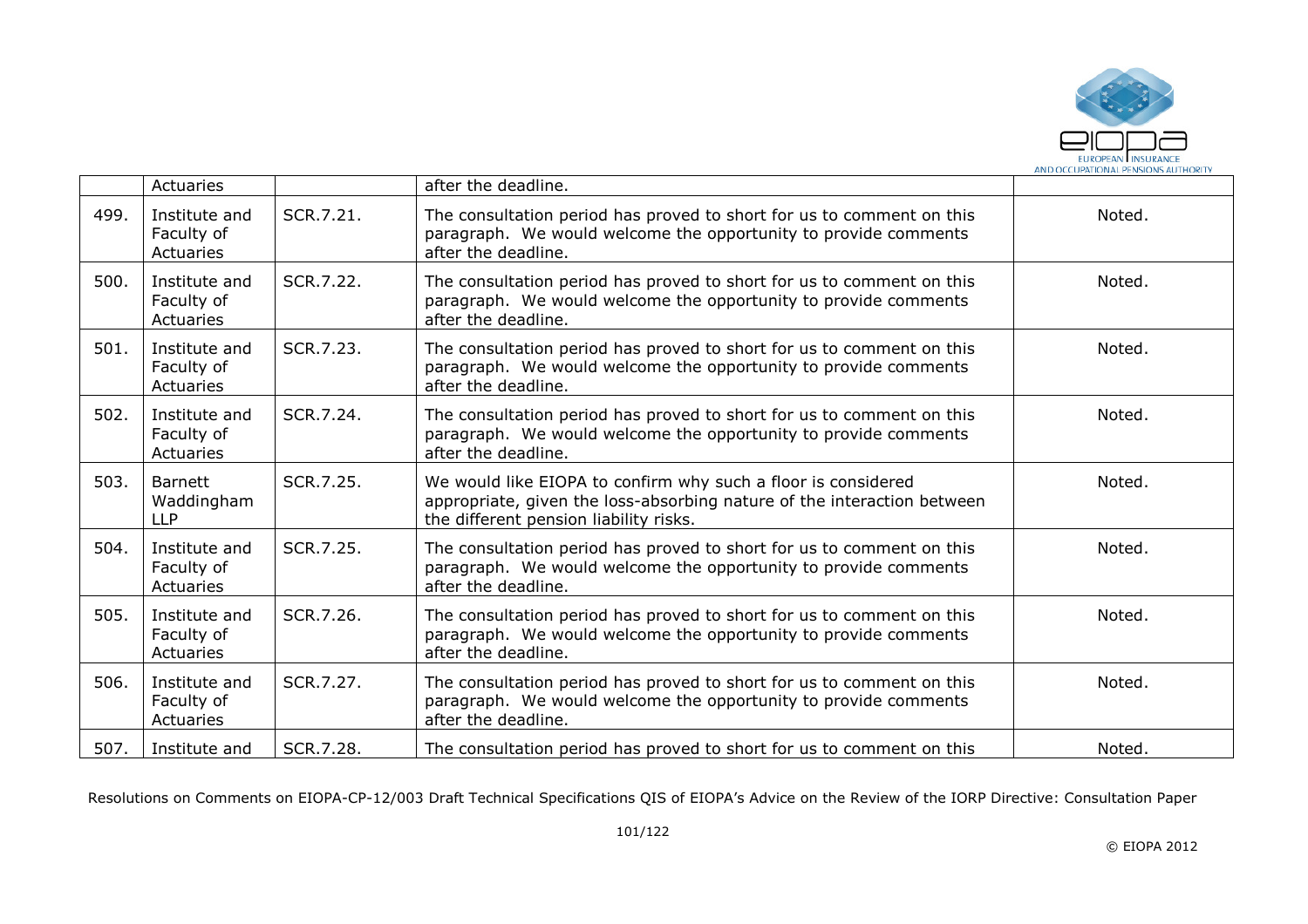

|      | Faculty of<br>Actuaries                            |           | paragraph. We would welcome the opportunity to provide comments<br>after the deadline.                                                                                                                                                                                                                                                                                                                                                                                                                                                                                                                                                               |        |
|------|----------------------------------------------------|-----------|------------------------------------------------------------------------------------------------------------------------------------------------------------------------------------------------------------------------------------------------------------------------------------------------------------------------------------------------------------------------------------------------------------------------------------------------------------------------------------------------------------------------------------------------------------------------------------------------------------------------------------------------------|--------|
| 508. | Federation of<br>the Dutch<br><b>Pension Funds</b> | SCR.7.29. | In SCR.1.11, EIOPA states that all parameters and shocks are calibrated<br>to yield a 99.5% VaR. Given the fact that mortality and longevity are<br>complementary risks, it cannot be compatible that for mortality risk, as<br>stated in SCR.7.17, this calibration yields a shock of 15% and for<br>longevity this same calibration yields 20%. This is especially strange<br>since EIOPA asks IORPs in HBS.4.2 to take into account any foreseeable<br>trend in longevity. Given the fact that this trend is taken into account,<br>deviation around this trend should be symmetric. The assumed stress<br>scenario is very huge and unrealistic. | Noted. |
| 509. | Groupe<br>Consultatif<br>Actuariel<br>Européen     | SCR.7.29. | In SCR.1.11, EIOPA states that all parameters and shocks are calibrated<br>to yield a 99.5% VaR. Given the fact that mortality and longevity are<br>complementary risks, it cannot be compatible that for mortality risk, as<br>stated in SCR.7.17, this calibration yields a shock of 15% and for<br>longevity this same calibration yields 20%. This is especially strange<br>since EIOPA asks IORPs in HBS.4.2 to take into account any foreseeable<br>trend in longevity. Given the fact that this trend is taken into account,<br>deviation around this trend is symmetric. The assumed stress scenario is<br>very huge and unrealistic.        | Noted. |
| 510. | Institute and<br>Faculty of<br>Actuaries           | SCR.7.29. | The consultation period has proved to short for us to comment on this<br>paragraph. We would welcome the opportunity to provide comments<br>after the deadline.                                                                                                                                                                                                                                                                                                                                                                                                                                                                                      | Noted. |
| 511. | <b>Towers</b><br>Watson B.V.                       | SCR.7.29. | The longevity shocks seem to be arbitrarily determined.                                                                                                                                                                                                                                                                                                                                                                                                                                                                                                                                                                                              | Noted. |
| 512. | Institute and<br>Faculty of<br>Actuaries           | SCR.7.30. | The consultation period has proved to short for us to comment on this<br>paragraph. We would welcome the opportunity to provide comments<br>after the deadline.                                                                                                                                                                                                                                                                                                                                                                                                                                                                                      | Noted. |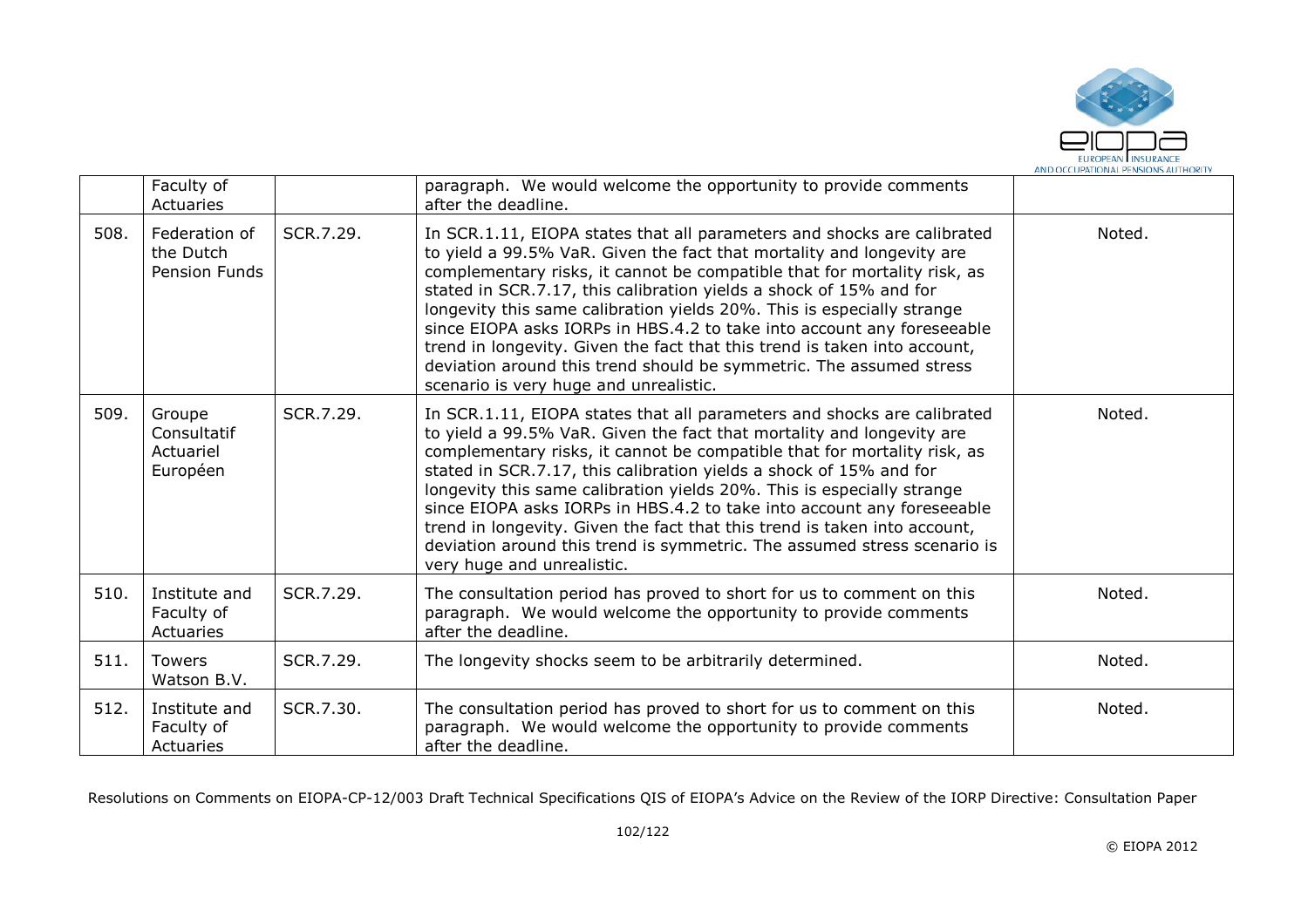

| 513. | Institute and<br>Faculty of<br>Actuaries | SCR.7.31. | The consultation period has proved to short for us to comment on this<br>paragraph. We would welcome the opportunity to provide comments<br>after the deadline.                                                                                                                 | Noted. |
|------|------------------------------------------|-----------|---------------------------------------------------------------------------------------------------------------------------------------------------------------------------------------------------------------------------------------------------------------------------------|--------|
| 514. | Institute and<br>Faculty of<br>Actuaries | SCR.7.32. | The consultation period has proved to short for us to comment on this<br>paragraph. We would welcome the opportunity to provide comments<br>after the deadline.                                                                                                                 | Noted. |
| 515. | Institute and<br>Faculty of<br>Actuaries | SCR.7.33. | The consultation period has proved to short for us to comment on this<br>paragraph. We would welcome the opportunity to provide comments<br>after the deadline.                                                                                                                 | Noted. |
| 516. | Institute and<br>Faculty of<br>Actuaries | SCR.7.34. | The consultation period has proved to short for us to comment on this<br>paragraph. We would welcome the opportunity to provide comments<br>after the deadline.                                                                                                                 | Noted. |
| 517. | Institute and<br>Faculty of<br>Actuaries | SCR.7.35. | The consultation period has proved to short for us to comment on this<br>paragraph. We would welcome the opportunity to provide comments<br>after the deadline.                                                                                                                 | Noted. |
| 518. | Institute and<br>Faculty of<br>Actuaries | SCR.7.36. | The consultation period has proved to short for us to comment on this<br>paragraph. We would welcome the opportunity to provide comments<br>after the deadline.                                                                                                                 | Noted. |
| 519. | Insurance<br>Europe                      | SCR.7.36. | It is unclear how to assess the difference between recurring payments as<br>a result of disability-morbidity risk and financial compensation as a result<br>of a "health insurance obligation". Examples of both could help to value<br>the right risks with the right modules. | Noted. |
| 520. | Institute and<br>Faculty of<br>Actuaries | SCR.7.37. | The consultation period has proved to short for us to comment on this<br>paragraph. We would welcome the opportunity to provide comments<br>after the deadline.                                                                                                                 | Noted. |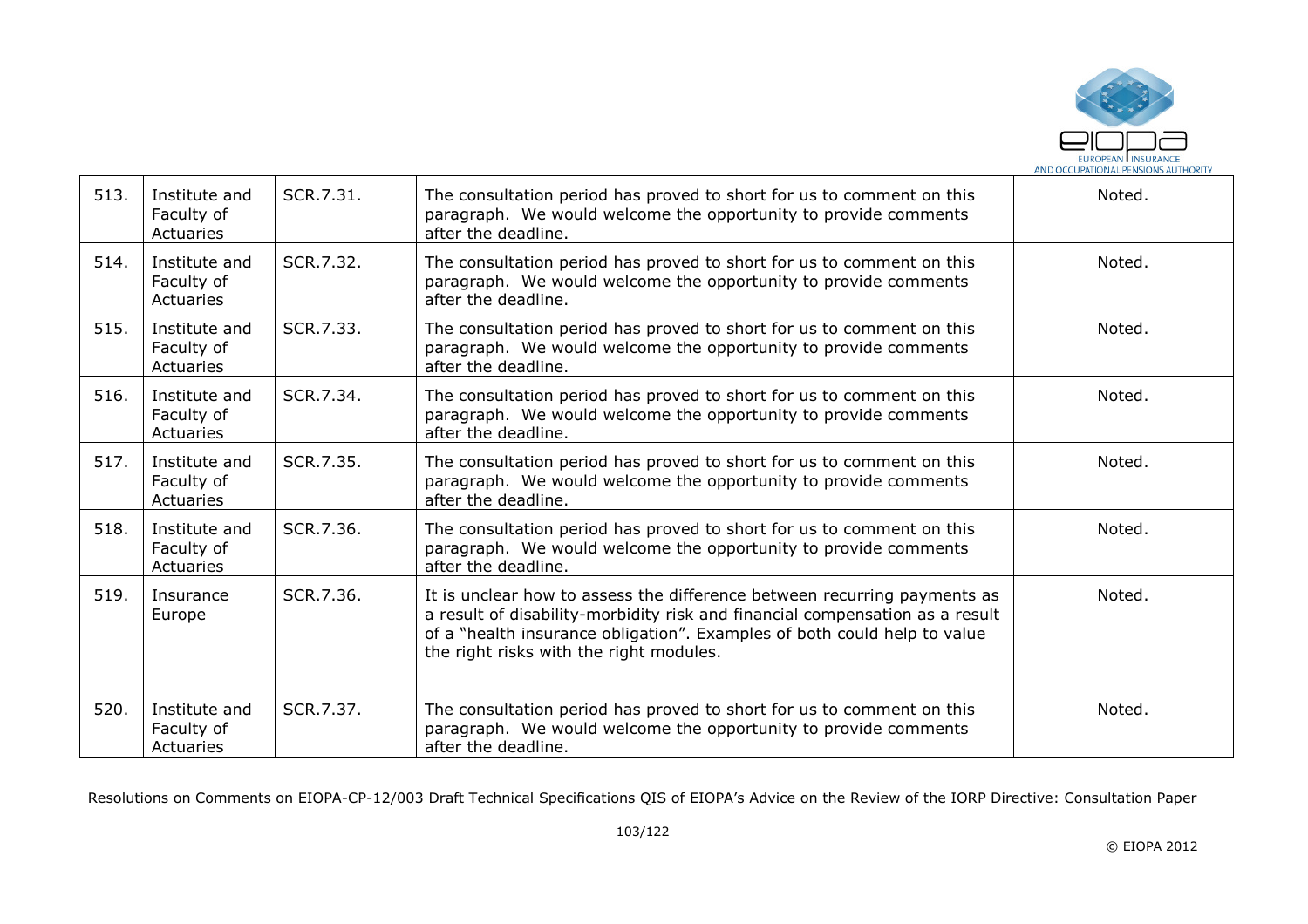

| 521. | Institute and<br>Faculty of<br>Actuaries       | SCR.7.38. | The consultation period has proved to short for us to comment on this<br>paragraph. We would welcome the opportunity to provide comments<br>after the deadline.                                                                                                                                                                                                          | Noted.                                                   |
|------|------------------------------------------------|-----------|--------------------------------------------------------------------------------------------------------------------------------------------------------------------------------------------------------------------------------------------------------------------------------------------------------------------------------------------------------------------------|----------------------------------------------------------|
| 522. | Groupe<br>Consultatif<br>Actuariel<br>Européen | SCR.7.39. | This appears to be copied directly from Solvency II, which begs the<br>question as to whether the same risks arise for an insurance company<br>selling disability products in the market and an IORP providing disability<br>benefits for an employed workforce.                                                                                                         | Noted.                                                   |
| 523. | Institute and<br>Faculty of<br>Actuaries       | SCR.7.39. | The consultation period has proved to short for us to comment on this<br>paragraph. We would welcome the opportunity to provide comments<br>after the deadline.                                                                                                                                                                                                          | Noted.                                                   |
| 524. | Institute and<br>Faculty of<br>Actuaries       | SCR.7.40. | The consultation period has proved to short for us to comment on this<br>paragraph. We would welcome the opportunity to provide comments<br>after the deadline.                                                                                                                                                                                                          | Noted.                                                   |
| 525. | Institute and<br>Faculty of<br>Actuaries       | SCR.7.41. | The consultation period has proved to short for us to comment on this<br>paragraph. We would welcome the opportunity to provide comments<br>after the deadline.                                                                                                                                                                                                          | Noted.                                                   |
| 526. | Institute and<br>Faculty of<br>Actuaries       | SCR.7.42. | The consultation period has proved to short for us to comment on this<br>paragraph. We would welcome the opportunity to provide comments<br>after the deadline.                                                                                                                                                                                                          | Noted.                                                   |
| 527. | Institute and<br>Faculty of<br>Actuaries       | SCR.7.43. | The consultation period has proved to short for us to comment on this<br>paragraph. We would welcome the opportunity to provide comments<br>after the deadline.                                                                                                                                                                                                          | Noted.                                                   |
| 528. | Aon Hewitt                                     | SCR.7.44. | It is not entirely clear what risks are supposed to be included in the<br>Benefit Options module. What about the risk of conversion terms<br>changing in the future; what about the risk of adverse demographic<br>experience e.g. turnover, early retirement. Given the insurance-focused<br>nature of the wording, it is not easy to work out what risks EIOPA want to | Noted, will be further<br>developed at a later<br>stage. |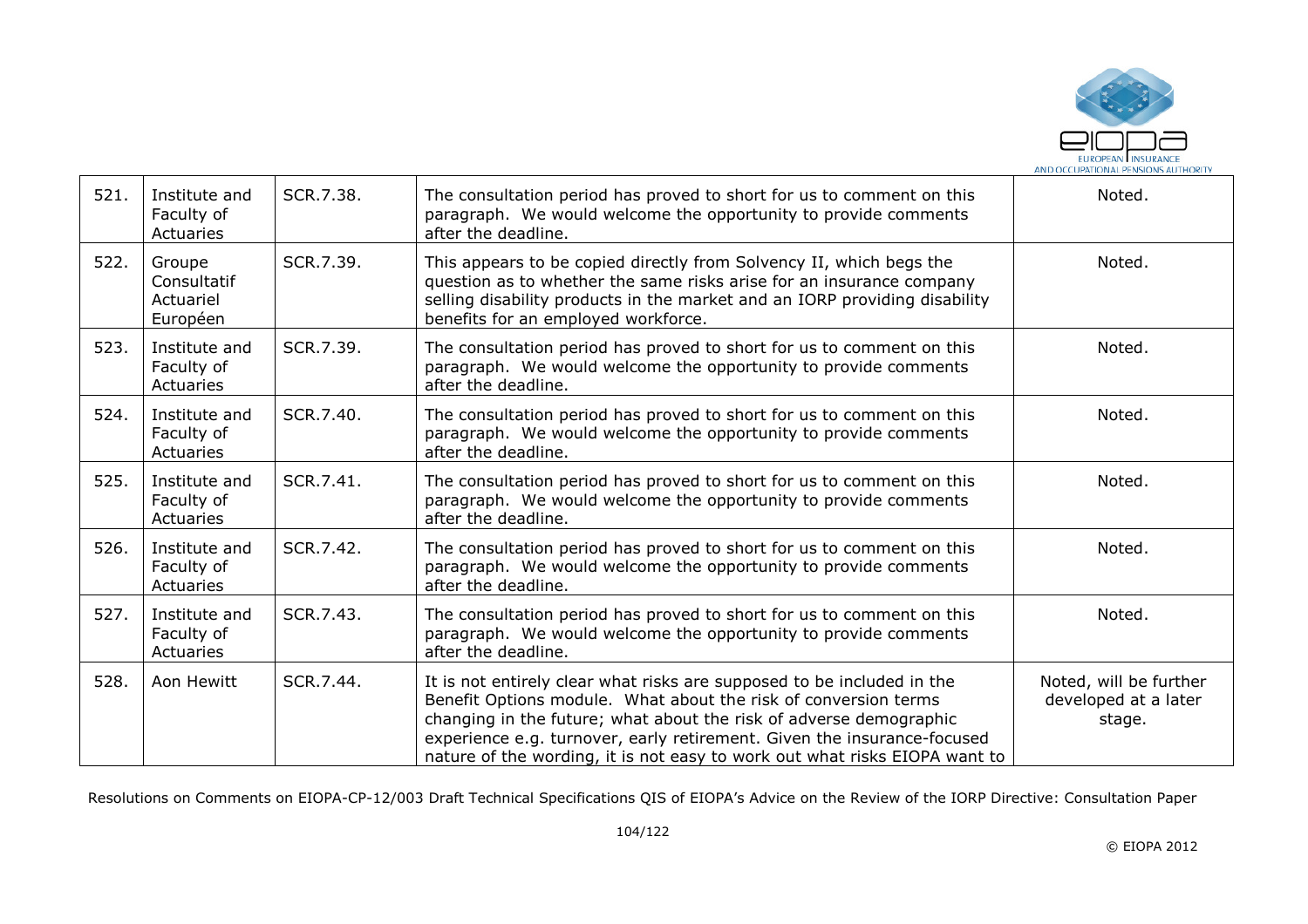

|      |                                             |           | have captured in this module? What about salary increases being higher<br>than expected? What about pension increases being higher than<br>expected? What about members having a greater number of beneficiaries<br>than expected (so greater levels of benefits payable upon death). In<br>general, there is a danger of the approach adopted being<br>disproportionate for IORPs as many of the benefit options are broadly<br>cost-neutral. |                                                                                                                                                                     |
|------|---------------------------------------------|-----------|------------------------------------------------------------------------------------------------------------------------------------------------------------------------------------------------------------------------------------------------------------------------------------------------------------------------------------------------------------------------------------------------------------------------------------------------|---------------------------------------------------------------------------------------------------------------------------------------------------------------------|
| 529. | Federation of<br>the Dutch<br>Pension Funds | SCR.7.44. | This risk is not relevant for Dutch IORPs.                                                                                                                                                                                                                                                                                                                                                                                                     | Noted.<br>Excluding a particular<br>risk (sub-)module in the<br>SCR calculation in case it<br>is not material will be<br>considered a<br>simplification in the QIS. |
| 530. | Institute and<br>Faculty of<br>Actuaries    | SCR.7.44. | The consultation period has proved to short for us to comment on this<br>paragraph. We would welcome the opportunity to provide comments<br>after the deadline.                                                                                                                                                                                                                                                                                | Noted.                                                                                                                                                              |
| 531. | Institute and<br>Faculty of<br>Actuaries    | SCR.7.45. | The consultation period has proved to short for us to comment on this<br>paragraph. We would welcome the opportunity to provide comments<br>after the deadline.                                                                                                                                                                                                                                                                                | Noted.                                                                                                                                                              |
| 532. | Aon Hewitt                                  | SCR.7.46. | We are puzzled by use of the term 'lapse' when this is very specific to<br>insurers, and not a phrase generally used by IORPs. This gives the<br>impression this part has been lifted from Solvency II for insurers, without<br>thinking about how it could apply for IORPs.                                                                                                                                                                   | Noted.                                                                                                                                                              |
| 533. | Institute and                               | SCR.7.46. | The consultation period has proved to short for us to comment on this                                                                                                                                                                                                                                                                                                                                                                          | Noted.                                                                                                                                                              |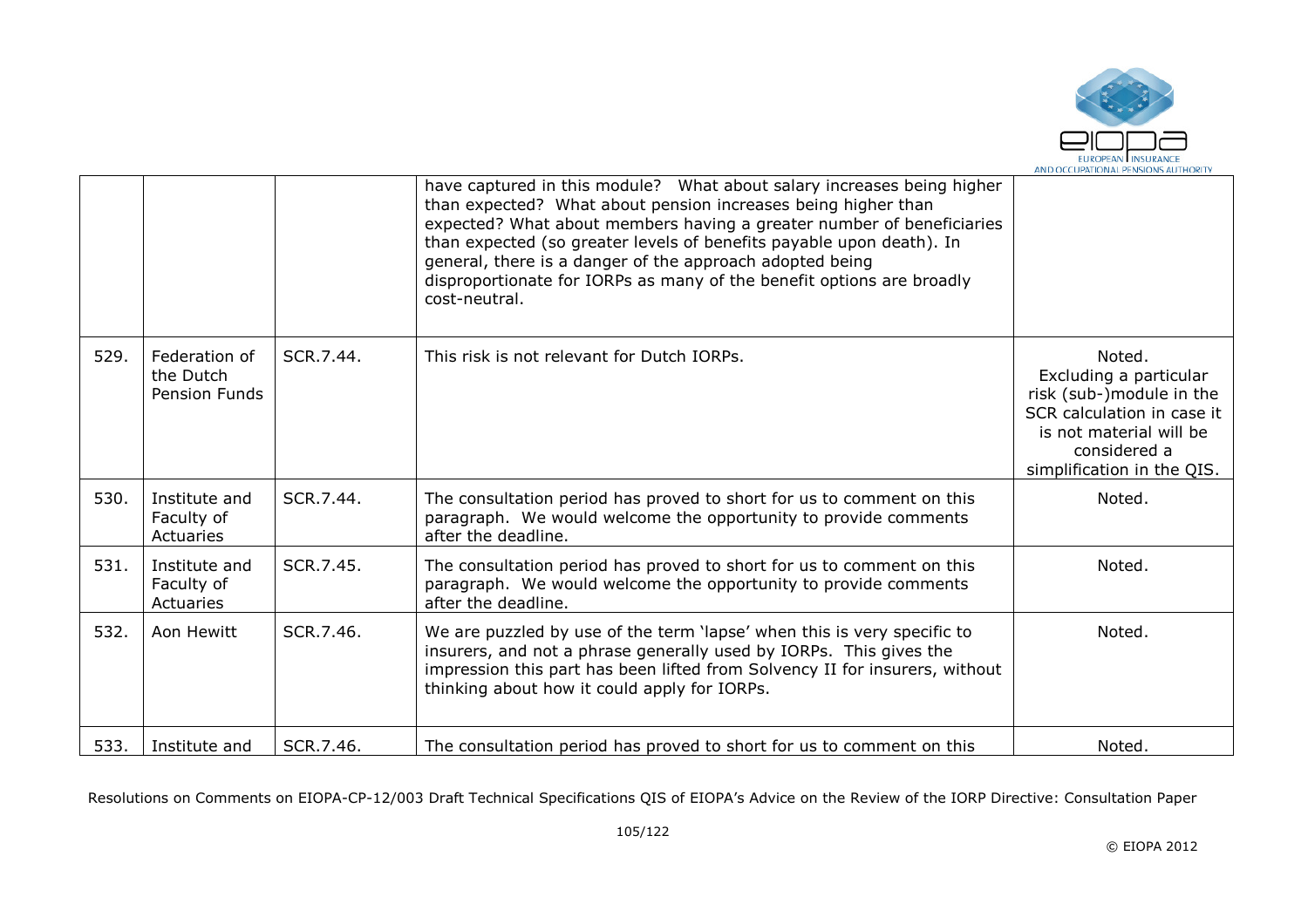

|      | Faculty of<br>Actuaries                  |           | paragraph. We would welcome the opportunity to provide comments<br>after the deadline.                                                                                                                                                                                                                                                           |                                                          |
|------|------------------------------------------|-----------|--------------------------------------------------------------------------------------------------------------------------------------------------------------------------------------------------------------------------------------------------------------------------------------------------------------------------------------------------|----------------------------------------------------------|
| 534. | Institute and<br>Faculty of<br>Actuaries | SCR.7.47. | The consultation period has proved to short for us to comment on this<br>paragraph. We would welcome the opportunity to provide comments<br>after the deadline.                                                                                                                                                                                  | Noted.                                                   |
| 535. | Institute and<br>Faculty of<br>Actuaries | SCR.7.48. | The consultation period has proved to short for us to comment on this<br>paragraph. We would welcome the opportunity to provide comments<br>after the deadline.                                                                                                                                                                                  | Noted.                                                   |
| 536. | Aon Hewitt                               | SCR.7.49. | As for SCR.7.46, use of the terms lapse and lapsation is rather off-putting<br>and not relevant for most IORPs.                                                                                                                                                                                                                                  | Noted.                                                   |
| 537. | Institute and<br>Faculty of<br>Actuaries | SCR.7.49. | The consultation period has proved to short for us to comment on this<br>paragraph. We would welcome the opportunity to provide comments<br>after the deadline.                                                                                                                                                                                  | Noted.                                                   |
| 538. | Aon Hewitt                               | SCR.7.50. | As for SCR7.46, there are terms here that are more specific to insurers<br>eg surrender value?                                                                                                                                                                                                                                                   | Noted.                                                   |
| 539. | Institute and<br>Faculty of<br>Actuaries | SCR.7.50. | The consultation period has proved to short for us to comment on this<br>paragraph. We would welcome the opportunity to provide comments<br>after the deadline.                                                                                                                                                                                  | Noted.                                                   |
| 540. | Aon Hewitt                               | SCR.7.51. | What else is supposed to be included here? What about the risk of<br>conversion terms changing in the future; what about the risk of adverse<br>demographic experience eg turnover, early retirement. Given the<br>insurance-focused nature of the wording, it is not easy to work out what<br>risks EIOPA want to have captured in this module? | Noted, will be further<br>developed at a later<br>stage. |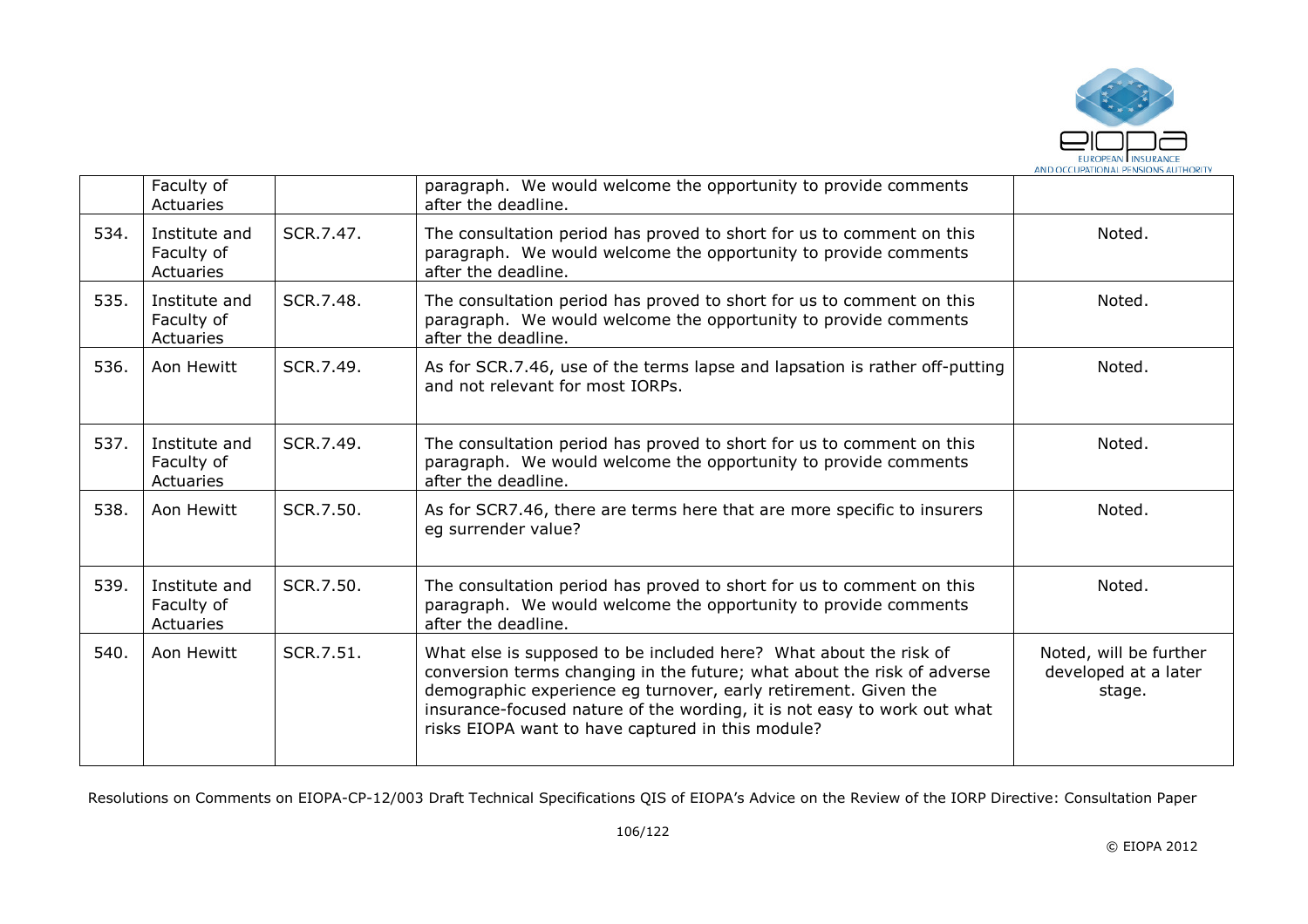

|      |                                          |           | What about salary increases being higher than expected? What about<br>pension increases being higher than expected? What about members<br>having more beneficiaries than expected (so greater levels of benefits<br>payable upon death). |        |
|------|------------------------------------------|-----------|------------------------------------------------------------------------------------------------------------------------------------------------------------------------------------------------------------------------------------------|--------|
| 541. | Institute and<br>Faculty of<br>Actuaries | SCR.7.51. | The consultation period has proved to short for us to comment on this<br>paragraph. We would welcome the opportunity to provide comments<br>after the deadline.                                                                          | Noted. |
| 542. | Institute and<br>Faculty of<br>Actuaries | SCR.7.52. | The consultation period has proved to short for us to comment on this<br>paragraph. We would welcome the opportunity to provide comments<br>after the deadline.                                                                          | Noted. |
| 543. | Institute and<br>Faculty of<br>Actuaries | SCR.7.53. | The consultation period has proved to short for us to comment on this<br>paragraph. We would welcome the opportunity to provide comments<br>after the deadline.                                                                          | Noted. |
| 544. | Institute and<br>Faculty of<br>Actuaries | SCR.7.54. | The consultation period has proved to short for us to comment on this<br>paragraph. We would welcome the opportunity to provide comments<br>after the deadline.                                                                          | Noted. |
| 545. | Institute and<br>Faculty of<br>Actuaries | SCR.7.55. | The consultation period has proved to short for us to comment on this<br>paragraph. We would welcome the opportunity to provide comments<br>after the deadline.                                                                          | Noted. |
| 546. | Institute and<br>Faculty of<br>Actuaries | SCR.7.56. | The consultation period has proved to short for us to comment on this<br>paragraph. We would welcome the opportunity to provide comments<br>after the deadline.                                                                          | Noted. |
| 547. | Institute and<br>Faculty of<br>Actuaries | SCR.7.57. | The consultation period has proved to short for us to comment on this<br>paragraph. We would welcome the opportunity to provide comments<br>after the deadline.                                                                          | Noted. |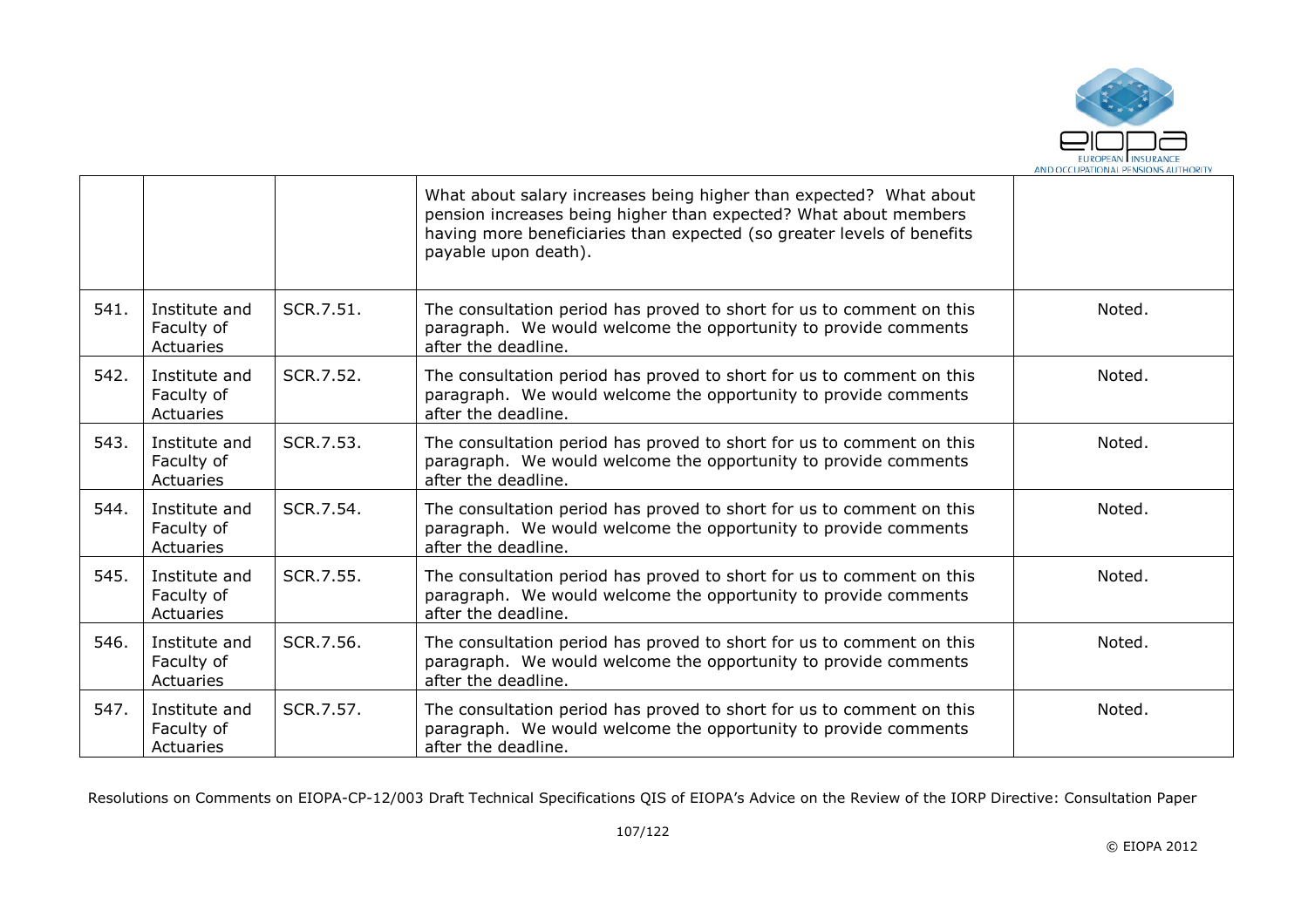

| 548. | Institute and<br>Faculty of<br>Actuaries | SCR.7.58. | The consultation period has proved to short for us to comment on this<br>paragraph. We would welcome the opportunity to provide comments<br>after the deadline. | Noted. |
|------|------------------------------------------|-----------|-----------------------------------------------------------------------------------------------------------------------------------------------------------------|--------|
| 549. | Aon Hewitt                               | SCR.7.59. | Again, we have insurance style terminology eg surrender strains. This is<br>off-putting for use by most IORPs, so we suggest making more IORP-<br>friendly.     | Noted. |
| 550. | Institute and<br>Faculty of<br>Actuaries | SCR.7.59. | The consultation period has proved to short for us to comment on this<br>paragraph. We would welcome the opportunity to provide comments<br>after the deadline. | Noted. |
| 551. | Institute and<br>Faculty of<br>Actuaries | SCR.7.60. | The consultation period has proved to short for us to comment on this<br>paragraph. We would welcome the opportunity to provide comments<br>after the deadline. | Noted. |
| 552. | Institute and<br>Faculty of<br>Actuaries | SCR.7.61. | The consultation period has proved to short for us to comment on this<br>paragraph. We would welcome the opportunity to provide comments<br>after the deadline. | Noted. |
| 553. | Institute and<br>Faculty of<br>Actuaries | SCR.7.62. | The consultation period has proved to short for us to comment on this<br>paragraph. We would welcome the opportunity to provide comments<br>after the deadline. | Noted. |
| 554. | Institute and<br>Faculty of<br>Actuaries | SCR.7.63. | The consultation period has proved to short for us to comment on this<br>paragraph. We would welcome the opportunity to provide comments<br>after the deadline. | Noted. |
| 555. | Institute and<br>Faculty of<br>Actuaries | SCR.7.64. | The consultation period has proved to short for us to comment on this<br>paragraph. We would welcome the opportunity to provide comments<br>after the deadline. | Noted. |
| 556. | Institute and                            | SCR.7.65. | The consultation period has proved to short for us to comment on this                                                                                           | Noted. |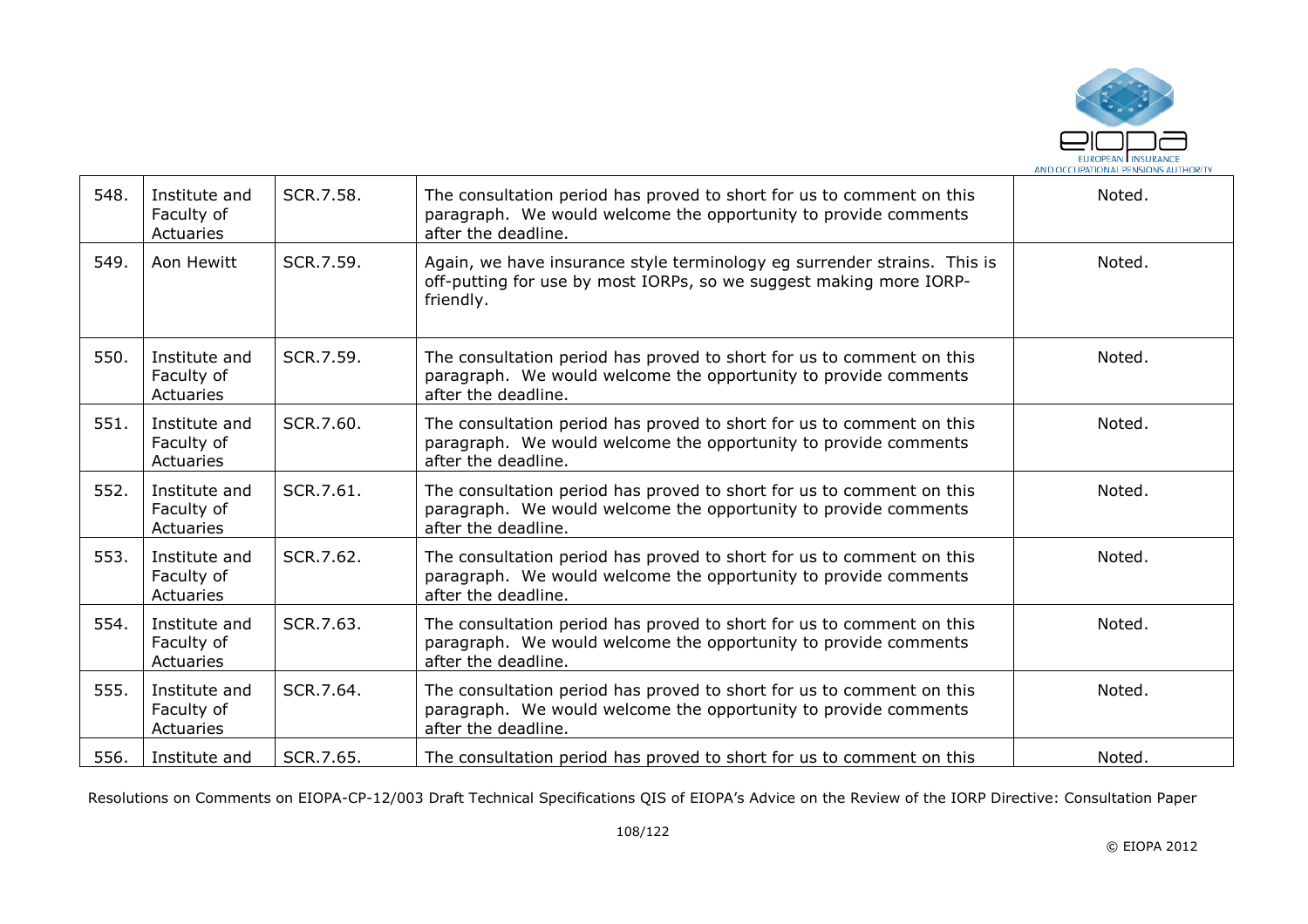

|      | Faculty of<br>Actuaries                                        |           | paragraph. We would welcome the opportunity to provide comments<br>after the deadline.                                                                                                                                                                                                       |                                    |
|------|----------------------------------------------------------------|-----------|----------------------------------------------------------------------------------------------------------------------------------------------------------------------------------------------------------------------------------------------------------------------------------------------|------------------------------------|
| 557. | Institute and<br>Faculty of<br>Actuaries                       | SCR.7.66. | The consultation period has proved to short for us to comment on this<br>paragraph. We would welcome the opportunity to provide comments<br>after the deadline.                                                                                                                              | Noted.                             |
| 558. | Institute and<br>Faculty of<br>Actuaries                       | SCR.7.67. | The consultation period has proved to short for us to comment on this<br>paragraph. We would welcome the opportunity to provide comments<br>after the deadline.                                                                                                                              | Noted.                             |
| 559. | Institute and<br>Faculty of<br>Actuaries                       | SCR.7.68. | The consultation period has proved to short for us to comment on this<br>paragraph. We would welcome the opportunity to provide comments<br>after the deadline.                                                                                                                              | Noted.                             |
| 560. | Financial<br>Reporting<br>Council - staff<br>response          | SCR.7.69. | The formula name should include pension instead of life.                                                                                                                                                                                                                                     | Agreed.<br>Text has been adjusted. |
| 561. | Institute and<br>Faculty of<br>Actuaries                       | SCR.7.69. | The consultation period has proved to short for us to comment on this<br>paragraph. We would welcome the opportunity to provide comments<br>after the deadline.                                                                                                                              | Noted.                             |
| 562. | Belgian<br>Association of<br>Pension<br>Institutions<br>(BVPI- | SCR.7.70. | Is this only applicable on current annuities or on a possible risk that lump<br>sum needs to be converted to annuities due to a change in the legal<br>environment?<br>How to understand change in state of health of the person insured? (anti<br>selection risk?) Or linked to disability? | Noted.                             |
| 563. | Institute and<br>Faculty of<br>Actuaries                       | SCR.7.70. | The consultation period has proved to short for us to comment on this<br>paragraph. We would welcome the opportunity to provide comments<br>after the deadline.                                                                                                                              | Noted.                             |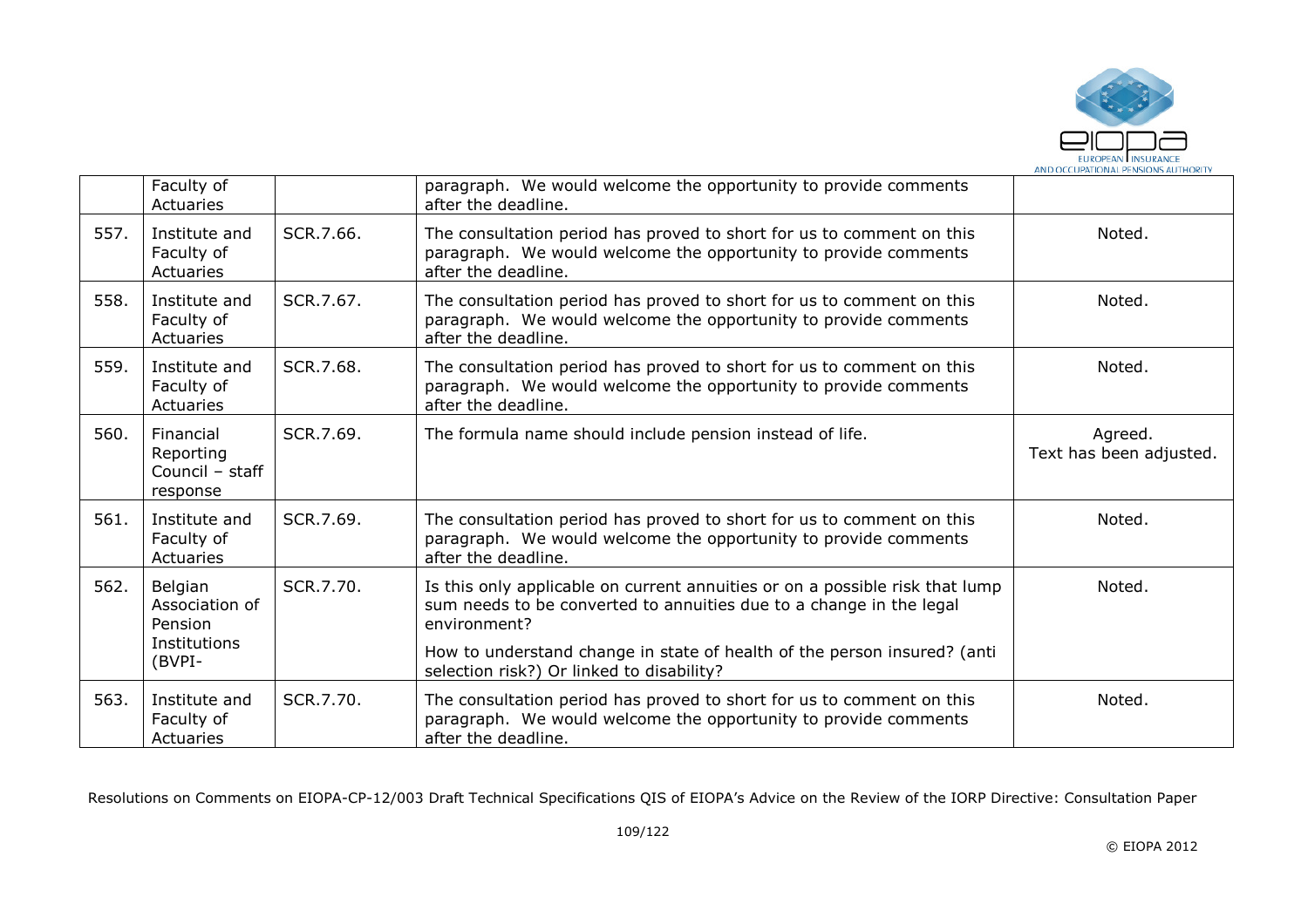

| 564. | Aon Hewitt                                                     | SCR.7.71. | It is difficult to be certain which annuities might be subject to changes in<br>the "legal environment" given that the law can be changes in unexpected<br>ways. This aspect will need to be clarified.<br>For example, in the UK, we have potential uncertainty surrounding GMP<br>equalisation, application of TUPE to early retirement and pensions;<br>application of age-discrimination to IORPs following the Test-Achats Case<br>in 2011? These are all linked to the legal environment, and is EIOPA<br>saying that the capital requirement for this risk is simply 3% of annuities<br>payable. EIOPA should clarify where the 3% has come from, and<br>whether it is considered to be appropriate to all types of benefits in all<br>member states?<br>EIOPA should also clarify whether it means "benefits payable" instead of<br>"annuities payable", as annuities seems to be insurance-specific. | Noted. |
|------|----------------------------------------------------------------|-----------|---------------------------------------------------------------------------------------------------------------------------------------------------------------------------------------------------------------------------------------------------------------------------------------------------------------------------------------------------------------------------------------------------------------------------------------------------------------------------------------------------------------------------------------------------------------------------------------------------------------------------------------------------------------------------------------------------------------------------------------------------------------------------------------------------------------------------------------------------------------------------------------------------------------|--------|
| 565. | Belgian<br>Association of<br>Pension<br>Institutions<br>(BVPI- | SCR.7.71. | Is this only applicable on current annuities or on a possible risk that lump<br>sum needs to be converted to annuities due to a change in the legal<br>environment?<br>How to understand change in state of health of the person insured? (anti<br>selection risk?) Or linked to disability?                                                                                                                                                                                                                                                                                                                                                                                                                                                                                                                                                                                                                  | Noted. |
| 566. | Institute and<br>Faculty of<br>Actuaries                       | SCR.7.71. | The consultation period has proved to short for us to comment on this<br>paragraph. We would welcome the opportunity to provide comments<br>after the deadline.                                                                                                                                                                                                                                                                                                                                                                                                                                                                                                                                                                                                                                                                                                                                               | Noted. |
| 567. | Institute and<br>Faculty of                                    | SCR.7.72. | The consultation period has proved to short for us to comment on this<br>paragraph. We would welcome the opportunity to provide comments                                                                                                                                                                                                                                                                                                                                                                                                                                                                                                                                                                                                                                                                                                                                                                      | Noted. |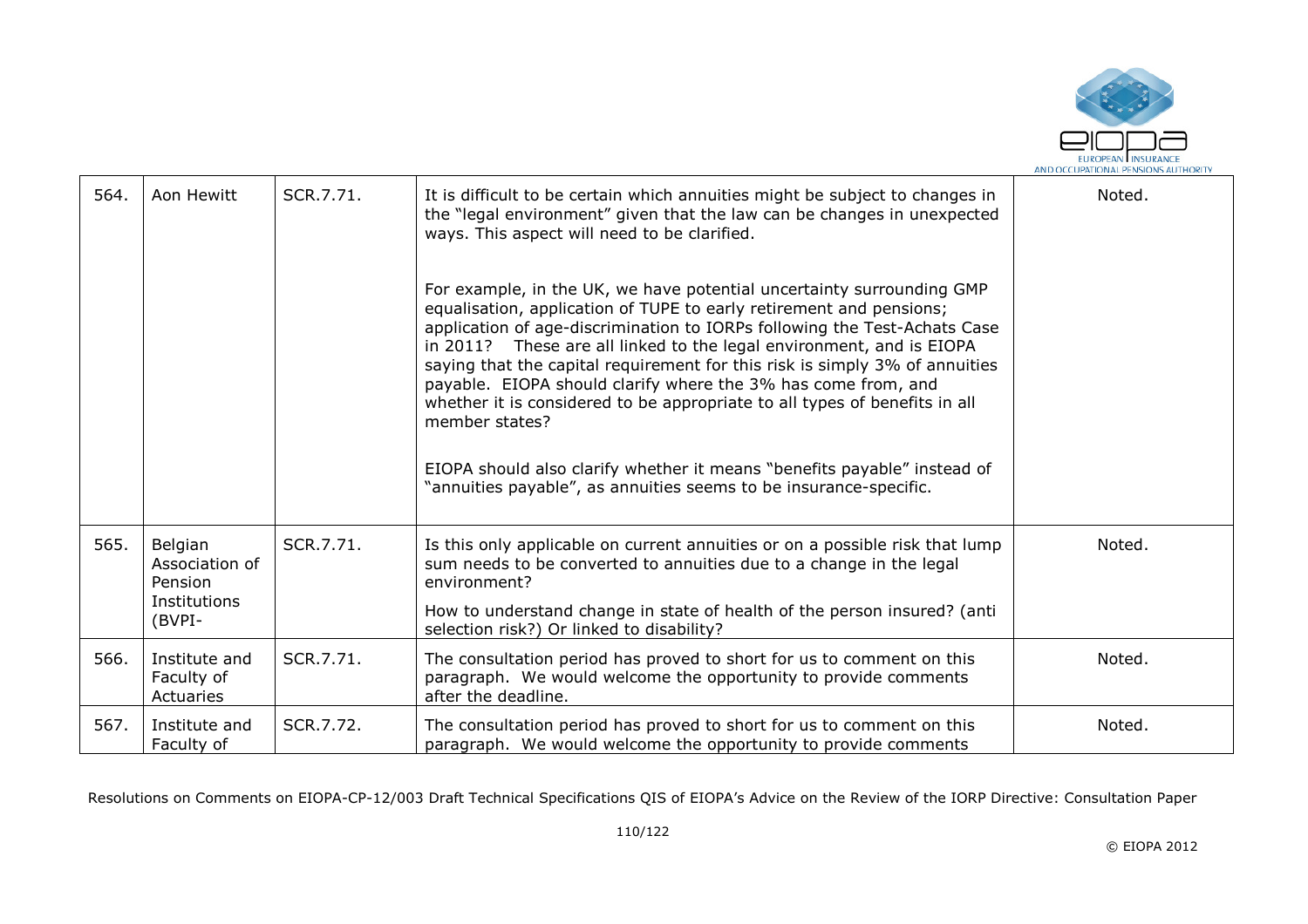

|      | <b>Actuaries</b>                                   |           | after the deadline.                                                                                                                                                                                                                                                               |                                                                                                                                                                     |
|------|----------------------------------------------------|-----------|-----------------------------------------------------------------------------------------------------------------------------------------------------------------------------------------------------------------------------------------------------------------------------------|---------------------------------------------------------------------------------------------------------------------------------------------------------------------|
| 568. | Institute and<br>Faculty of<br>Actuaries           | SCR.7.73. | The consultation period has proved to short for us to comment on this<br>paragraph. We would welcome the opportunity to provide comments<br>after the deadline.                                                                                                                   | Noted.                                                                                                                                                              |
| 569. | Institute and<br>Faculty of<br>Actuaries           | SCR.7.74. | The consultation period has proved to short for us to comment on this<br>paragraph. We would welcome the opportunity to provide comments<br>after the deadline.                                                                                                                   | Noted.                                                                                                                                                              |
| 570. | Institute and<br>Faculty of<br>Actuaries           | SCR.7.75. | The consultation period has proved to short for us to comment on this<br>paragraph. We would welcome the opportunity to provide comments<br>after the deadline.                                                                                                                   | Noted.                                                                                                                                                              |
| 571. | Institute and<br>Faculty of<br>Actuaries           | SCR.7.76. | The consultation period has proved to short for us to comment on this<br>paragraph. We would welcome the opportunity to provide comments<br>after the deadline.                                                                                                                   | Noted.                                                                                                                                                              |
| 572. | Federation of<br>the Dutch<br><b>Pension Funds</b> | SCR.7.77. | This risk will not be material for IORPs. For the purpose of this QIS, this<br>risk category should not be taken into account. Somewhat<br>undiplomatically formulated: a catastrophe will be good for the financial<br>position of IORPs (i.e. decreasing value of liabilities). | Noted.<br>Excluding a particular<br>risk (sub-)module in the<br>SCR calculation in case it<br>is not material will be<br>considered a<br>simplification in the QIS. |
| 573. | Institute and<br>Faculty of<br>Actuaries           | SCR.7.77. | The consultation period has proved to short for us to comment on this<br>paragraph. We would welcome the opportunity to provide comments<br>after the deadline.                                                                                                                   | Noted.                                                                                                                                                              |
| 574. | Groupe<br>Consultatif<br>Actuariel<br>Européen     | SCR.7.78. | We consider that catastrophe risk is unlikely to be material for IORPs but<br>if it is to be considered, the risks arising for an insurance company selling<br>products in the market and an IORP providing benefits for an employed<br>workforce are likely to be different.     | Noted.                                                                                                                                                              |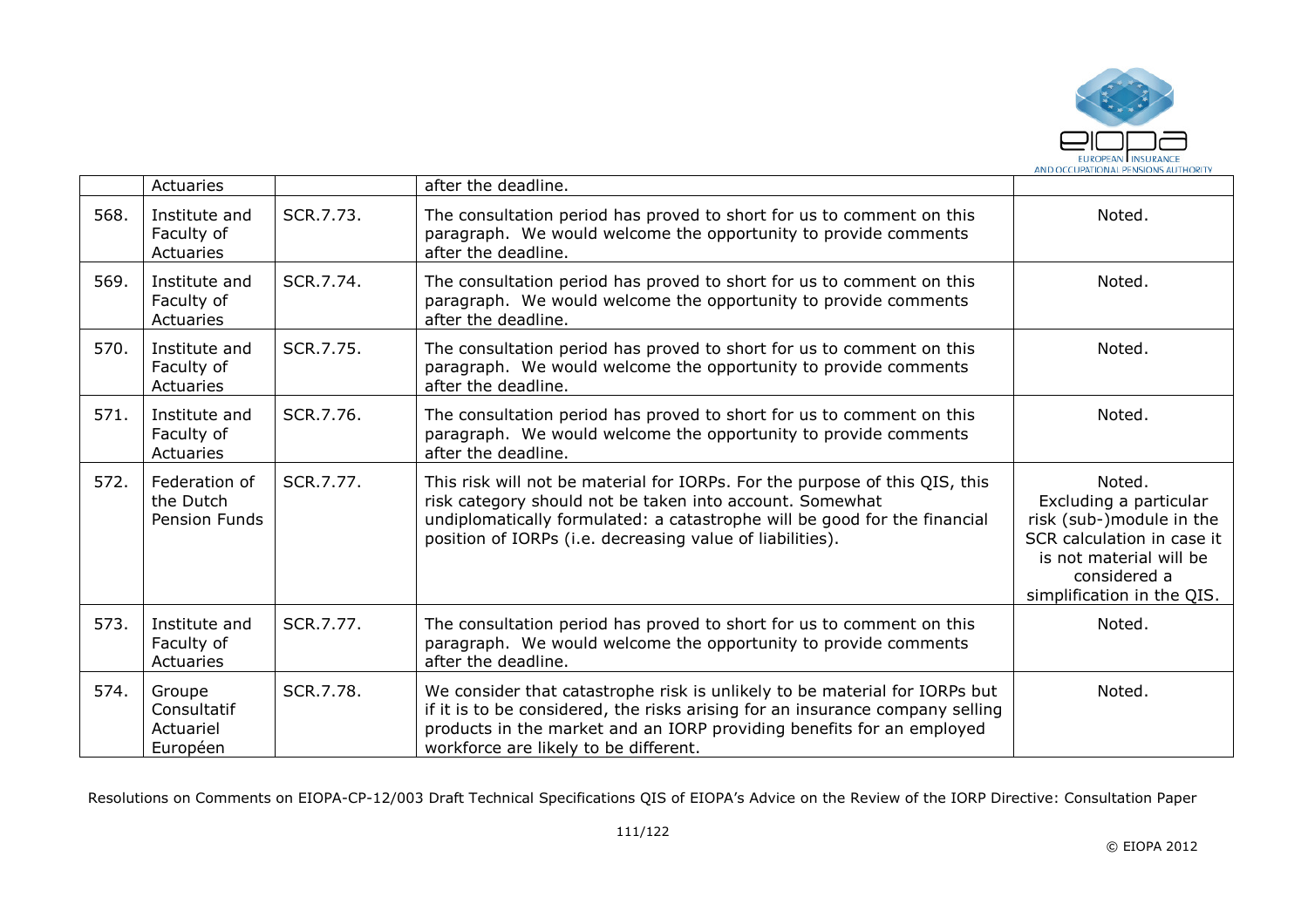

| 575. | Institute and<br>Faculty of<br>Actuaries | SCR.7.78. | The consultation period has proved to short for us to comment on this<br>paragraph. We would welcome the opportunity to provide comments<br>after the deadline. | Noted. |
|------|------------------------------------------|-----------|-----------------------------------------------------------------------------------------------------------------------------------------------------------------|--------|
| 576. | Institute and<br>Faculty of<br>Actuaries | SCR.7.79. | The consultation period has proved to short for us to comment on this<br>paragraph. We would welcome the opportunity to provide comments<br>after the deadline. | Noted. |
| 577. | Institute and<br>Faculty of<br>Actuaries | SCR.7.80. | The consultation period has proved to short for us to comment on this<br>paragraph. We would welcome the opportunity to provide comments<br>after the deadline. | Noted. |
| 578. | Institute and<br>Faculty of<br>Actuaries | SCR.7.81. | The consultation period has proved to short for us to comment on this<br>paragraph. We would welcome the opportunity to provide comments<br>after the deadline. | Noted. |
| 579. | Institute and<br>Faculty of<br>Actuaries | SCR.7.82. | The consultation period has proved to short for us to comment on this<br>paragraph. We would welcome the opportunity to provide comments<br>after the deadline. | Noted. |
| 580. | Institute and<br>Faculty of<br>Actuaries | SCR.7.83. | The consultation period has proved to short for us to comment on this<br>paragraph. We would welcome the opportunity to provide comments<br>after the deadline. | Noted. |
| 581. | Institute and<br>Faculty of<br>Actuaries | SCR.7.84. | The consultation period has proved to short for us to comment on this<br>paragraph. We would welcome the opportunity to provide comments<br>after the deadline. | Noted. |
| 582. | Institute and<br>Faculty of<br>Actuaries | SCR.7.85. | The consultation period has proved to short for us to comment on this<br>paragraph. We would welcome the opportunity to provide comments<br>after the deadline. | Noted. |
| 583. | Institute and<br>Faculty of              | SCR.7.86. | The consultation period has proved to short for us to comment on this<br>paragraph. We would welcome the opportunity to provide comments                        | Noted. |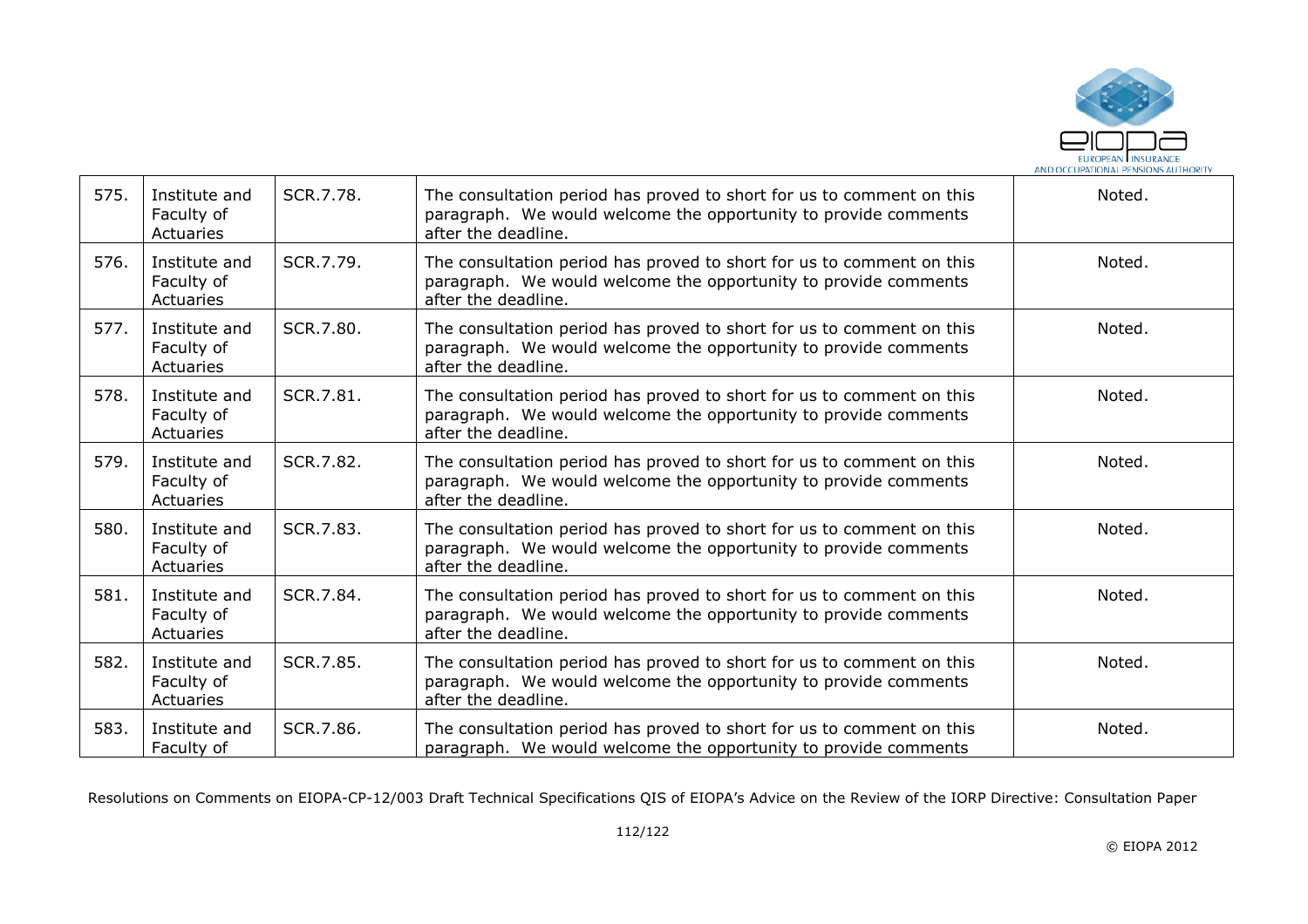

|      | Actuaries                                   |           | after the deadline.                                                                                                                                                                                                                                                                            |                                                                                                                                                                     |
|------|---------------------------------------------|-----------|------------------------------------------------------------------------------------------------------------------------------------------------------------------------------------------------------------------------------------------------------------------------------------------------|---------------------------------------------------------------------------------------------------------------------------------------------------------------------|
| 584. | Institute and<br>Faculty of<br>Actuaries    | SCR.7.87. | The consultation period has proved to short for us to comment on this<br>paragraph. We would welcome the opportunity to provide comments<br>after the deadline.                                                                                                                                | Noted.                                                                                                                                                              |
| 585. | Federation of<br>the Dutch<br>Pension Funds | SCR.8.1.  | This risk will not be material for IORPs. For the purpose of this QIS, this<br>risk category should not be taken into account.                                                                                                                                                                 | Noted.<br>Excluding a particular<br>risk (sub-)module in the<br>SCR calculation in case it<br>is not material will be<br>considered a<br>simplification in the QIS. |
| 586. | Institute and<br>Faculty of<br>Actuaries    | SCR.8.1.  | The consultation period has proved to short for us to comment on this<br>paragraph. We would welcome the opportunity to provide comments<br>after the deadline.                                                                                                                                | Noted.                                                                                                                                                              |
| 587. | Institute and<br>Faculty of<br>Actuaries    | SCR.8.2.  | The consultation period has proved to short for us to comment on this<br>paragraph. We would welcome the opportunity to provide comments<br>after the deadline.                                                                                                                                | Noted.                                                                                                                                                              |
| 588. | Institute and<br>Faculty of<br>Actuaries    | SCR.8.3.  | The consultation period has proved to short for us to comment on this<br>paragraph. We would welcome the opportunity to provide comments<br>after the deadline.                                                                                                                                | Noted.                                                                                                                                                              |
| 589. | Institute and<br>Faculty of<br>Actuaries    | SCR.8.4.  | The consultation period has proved to short for us to comment on this<br>paragraph. We would welcome the opportunity to provide comments<br>after the deadline.                                                                                                                                | Noted.                                                                                                                                                              |
| 590. | <b>Barnett</b><br>Waddingham<br><b>LLP</b>  | SCR.8.5.  | EIOPA should clarify in what circumstances IORPs will need to use the<br>health risk module. We would expect ancillary pension scheme benefits<br>such as enhanced pensions on ill-health retirement, and contribution<br>waivers in the event of long-term sickness, to be included under the | Noted.                                                                                                                                                              |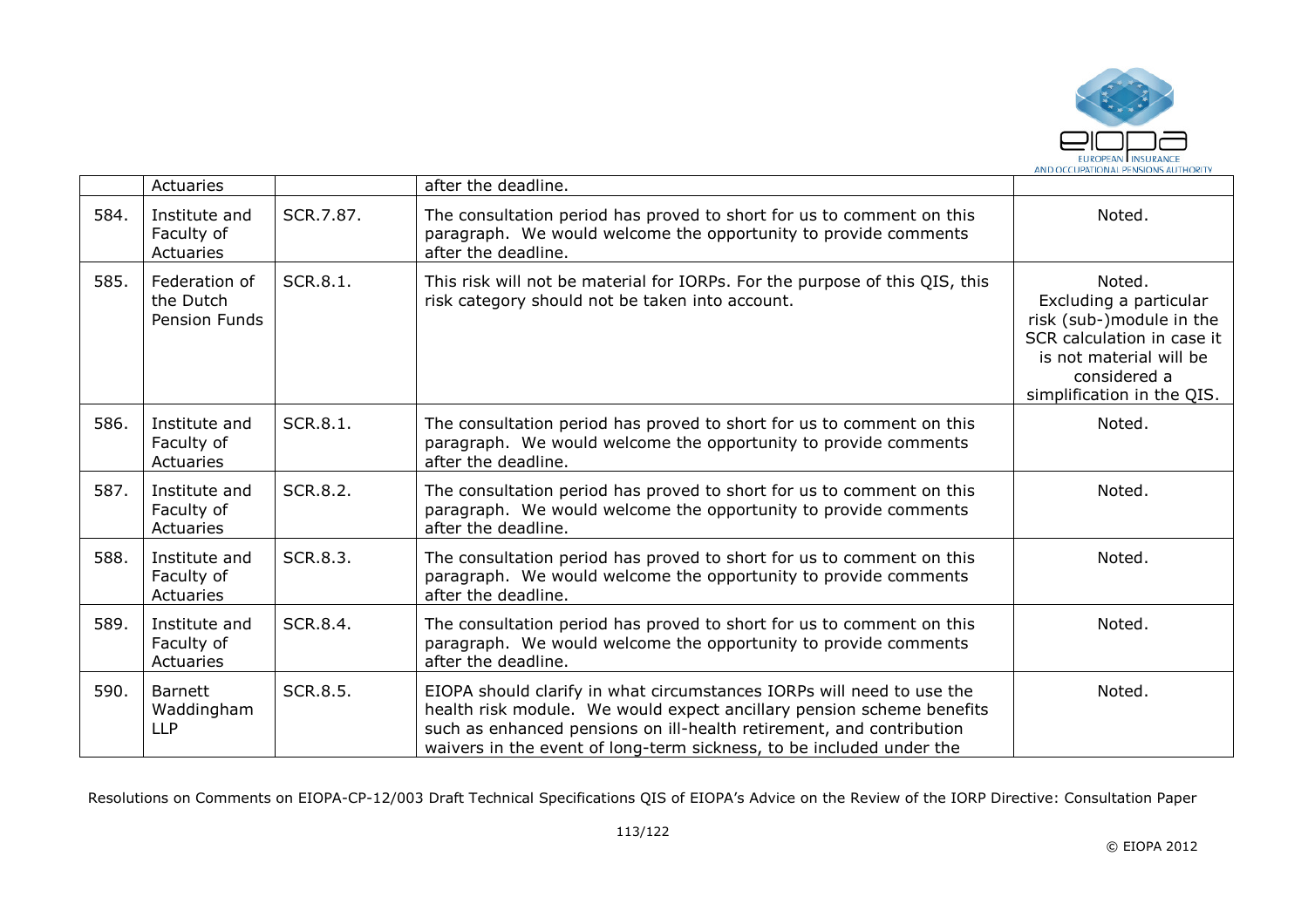

|      |                                                                |          | disability module.                                                                                                                                                                                                                                                                    |        |
|------|----------------------------------------------------------------|----------|---------------------------------------------------------------------------------------------------------------------------------------------------------------------------------------------------------------------------------------------------------------------------------------|--------|
| 591. | Institute and<br>Faculty of<br>Actuaries                       | SCR.8.5. | The consultation period has proved to short for us to comment on this<br>paragraph. We would welcome the opportunity to provide comments<br>after the deadline.                                                                                                                       | Noted. |
| 592. | Insurance<br>Europe                                            | SCR.8.5. | As indicated in the disability-morbidity risk sub module, Insurance Europe<br>believes that there should be more guidance for which obligations of<br>IORPs, including risks as health risks, would be more appropriate.                                                              | Noted. |
| 593. | Institute and<br>Faculty of<br>Actuaries                       | SCR.8.6. | The consultation period has proved to short for us to comment on this<br>paragraph. We would welcome the opportunity to provide comments<br>after the deadline.                                                                                                                       | Noted. |
| 594. | Institute and<br>Faculty of<br>Actuaries                       | SCR.8.7. | The consultation period has proved to short for us to comment on this<br>paragraph. We would welcome the opportunity to provide comments<br>after the deadline.                                                                                                                       | Noted. |
| 595. | <b>Barnett</b><br>Waddingham<br><b>LLP</b>                     | SCR.9.1. | Some collective investment vehicles used by IORPs include the use of<br>financial risk mitigation techniques. IORPs should be able to make use of<br>information provided by their investment managers on such techniques<br>where they approximate the requirements in this section. | Noted. |
| 596. | Belgian<br>Association of<br>Pension<br>Institutions<br>(BVPI- | SCR.9.1. | It seems strange that if investments or risk mitigation techniques involve<br>insurance undertakings or banks, the same capital requirements are<br>required for risks already taking into account at the counterparty side as<br>for them also Solvency II and Basel III applies.    | Noted. |
| 597. | Institute and<br>Faculty of<br>Actuaries                       | SCR.9.1. | The consultation period has proved to short for us to comment on this<br>paragraph. We would welcome the opportunity to provide comments<br>after the deadline.                                                                                                                       | Noted. |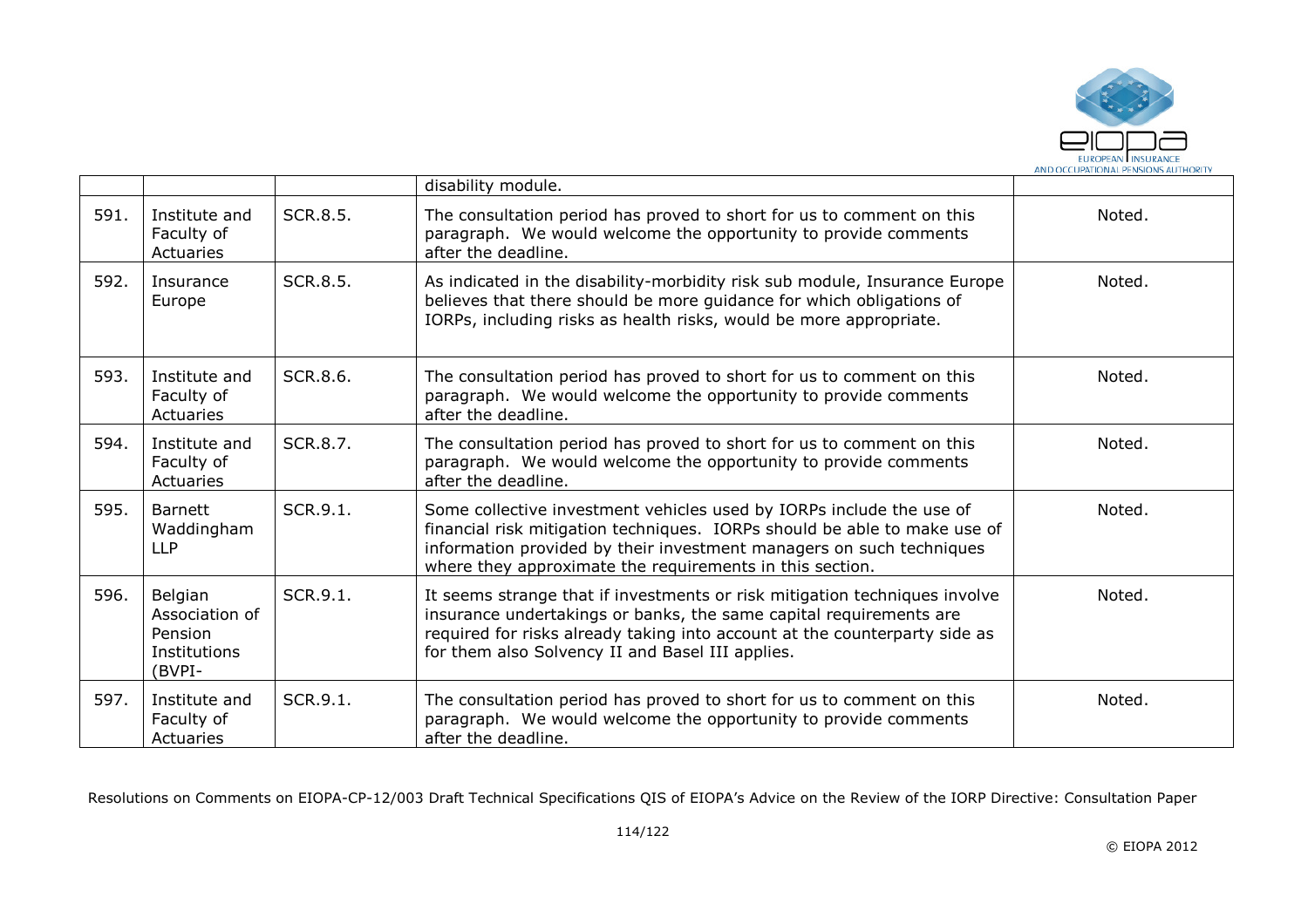

| 598. | Institute and<br>Faculty of<br>Actuaries                       | SCR.9.2. | The consultation period has proved to short for us to comment on this<br>paragraph. We would welcome the opportunity to provide comments<br>after the deadline.                                                                                                                                                                                                                                                                                                                                                                                                                                                                                                                                                                                                                                                                                                                         | Noted. |
|------|----------------------------------------------------------------|----------|-----------------------------------------------------------------------------------------------------------------------------------------------------------------------------------------------------------------------------------------------------------------------------------------------------------------------------------------------------------------------------------------------------------------------------------------------------------------------------------------------------------------------------------------------------------------------------------------------------------------------------------------------------------------------------------------------------------------------------------------------------------------------------------------------------------------------------------------------------------------------------------------|--------|
| 599. | Belgian<br>Association of<br>Pension<br>Institutions<br>(BVPI- | SCR.9.3. | Rental cotract for property over a period of 20 years, can this be<br>considered as financial risk mitigation ?                                                                                                                                                                                                                                                                                                                                                                                                                                                                                                                                                                                                                                                                                                                                                                         | Noted. |
| 600. | Institute and<br>Faculty of<br>Actuaries                       | SCR.9.3. | The consultation period has proved to short for us to comment on this<br>paragraph. We would welcome the opportunity to provide comments<br>after the deadline.                                                                                                                                                                                                                                                                                                                                                                                                                                                                                                                                                                                                                                                                                                                         | Noted. |
| 601. | Institute and<br>Faculty of<br>Actuaries                       | SCR.9.4. | The consultation period has proved to short for us to comment on this<br>paragraph. We would welcome the opportunity to provide comments<br>after the deadline.                                                                                                                                                                                                                                                                                                                                                                                                                                                                                                                                                                                                                                                                                                                         | Noted. |
| 602. | Belgian<br>Association of<br>Pension<br>Institutions<br>(BVPI- | SCR.9.5. | We regret the proposed framework doesn't taken into account risk<br>mitigating effects of e.g.<br>Dynamic portfolio strategies (whether or not explicit in the<br>П<br>investment strategy of investment funds or implicit through management<br>actions) where pension funds might invest in more risk-baring assets<br>when their coverage ratio is good (and less when it is bad). The proposed<br>framework would automatically imply higher Solvency Requirements as<br>soon as the risk baring assets would grow, even if coverage ratios are<br>excellent  It is certainly strange to take into account the effect of<br>management actions on the liability side but not on the asset side while<br>they can both be viable options for the management of a pension fund<br>low volatility strategies (minimum variance, ) used to lower the<br>П<br>risk of equity investments | Noted. |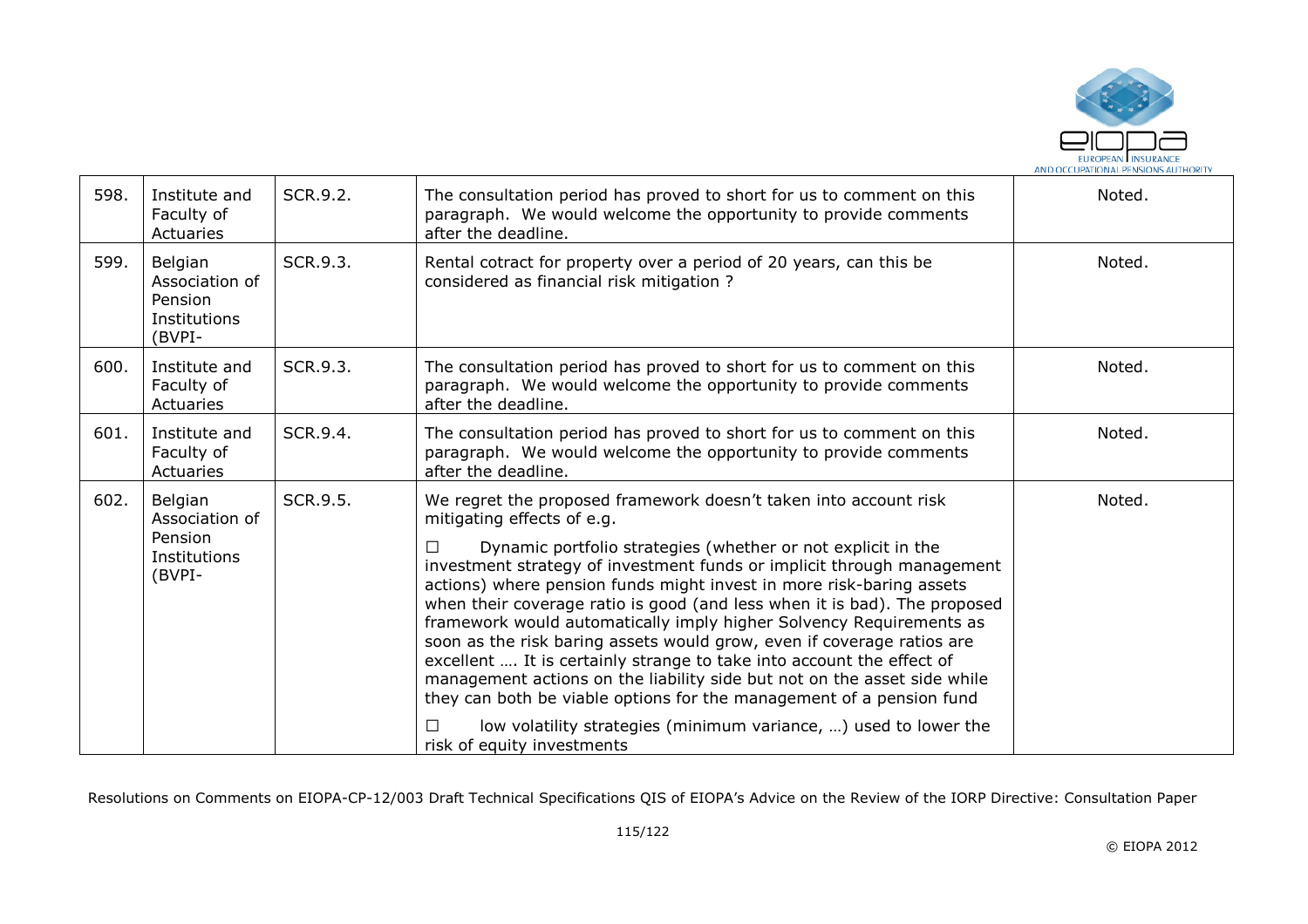

| 603. | Institute and<br>Faculty of<br>Actuaries                       | SCR.9.5.  | The consultation period has proved to short for us to comment on this<br>paragraph. We would welcome the opportunity to provide comments<br>after the deadline.                                                                                                                                                       | Noted. |
|------|----------------------------------------------------------------|-----------|-----------------------------------------------------------------------------------------------------------------------------------------------------------------------------------------------------------------------------------------------------------------------------------------------------------------------|--------|
| 604. | Institute and<br>Faculty of<br>Actuaries                       | SCR.9.6.  | The consultation period has proved to short for us to comment on this<br>paragraph. We would welcome the opportunity to provide comments<br>after the deadline.                                                                                                                                                       | Noted. |
| 605. | Institute and<br>Faculty of<br>Actuaries                       | SCR.9.7.  | The consultation period has proved to short for us to comment on this<br>paragraph. We would welcome the opportunity to provide comments<br>after the deadline.                                                                                                                                                       | Noted. |
| 606. | Institute and<br>Faculty of<br>Actuaries                       | SCR.9.8.  | The consultation period has proved to short for us to comment on this<br>paragraph. We would welcome the opportunity to provide comments<br>after the deadline.                                                                                                                                                       | Noted. |
| 607. | Institute and<br>Faculty of<br>Actuaries                       | SCR.9.9.  | The consultation period has proved to short for us to comment on this<br>paragraph. We would welcome the opportunity to provide comments<br>after the deadline.                                                                                                                                                       | Noted. |
| 608. | Institute and<br>Faculty of<br>Actuaries                       | SCR.9.10. | The consultation period has proved to short for us to comment on this<br>paragraph. We would welcome the opportunity to provide comments<br>after the deadline.                                                                                                                                                       | Noted. |
| 609. | Institute and<br>Faculty of<br>Actuaries                       | SCR.9.11. | The consultation period has proved to short for us to comment on this<br>paragraph. We would welcome the opportunity to provide comments<br>after the deadline.                                                                                                                                                       | Noted. |
| 610. | Belgian<br>Association of<br>Pension<br>Institutions<br>(BVPI- | SCR.9.12. | We regret the proposed framework doesn't taken into account risk<br>mitigating effects of e.g.<br>Dynamic portfolio strategies (whether or not explicit in the<br>П<br>investment strategy of investment funds or implicit through management<br>actions) where pension funds might invest in more risk-baring assets | Noted. |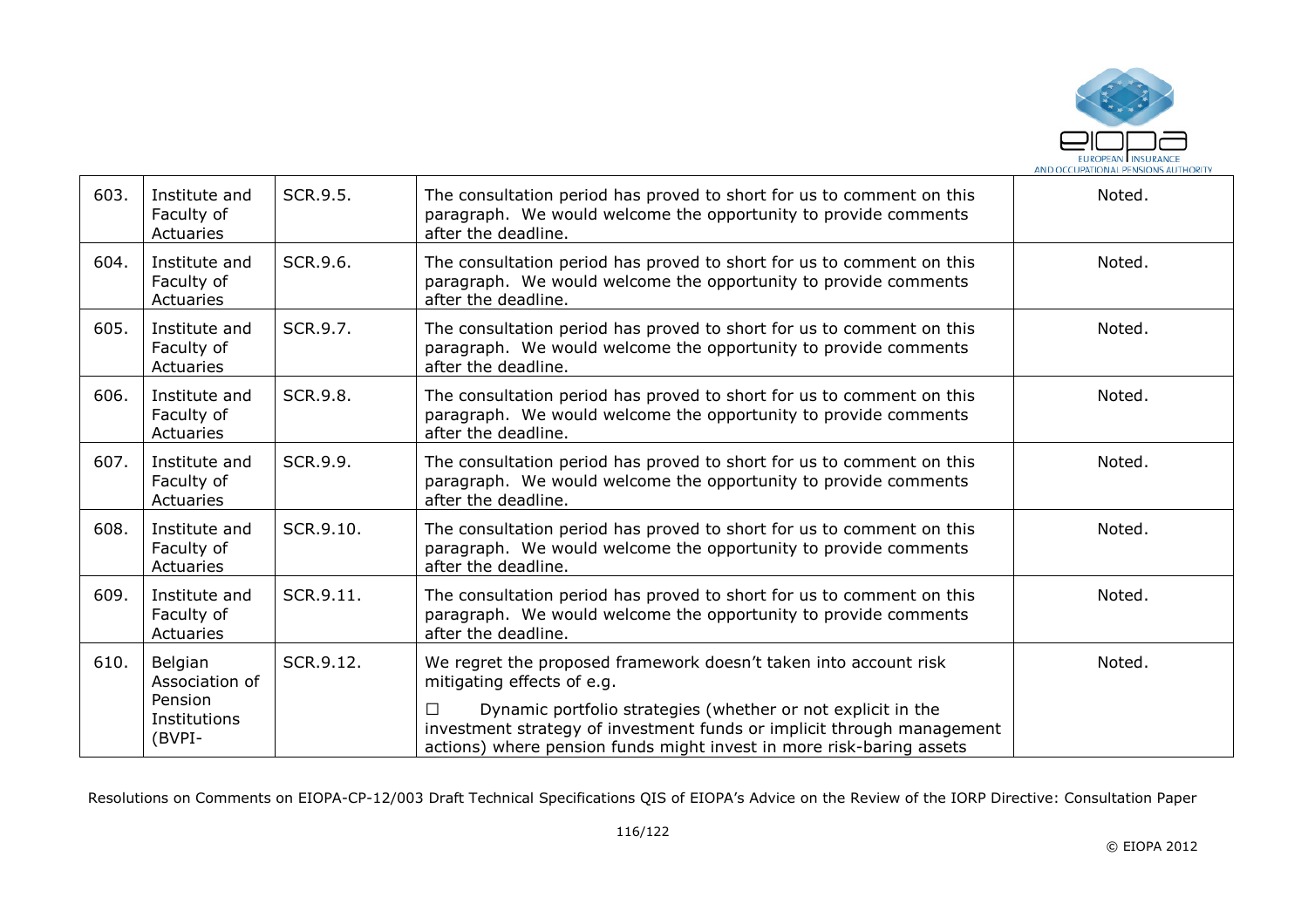

|      |                                          |           | when their coverage ratio is good (and less when it is bad). The proposed<br>framework would automatically imply higher Solvency Requirements as<br>soon as the risk baring assets would grow, even if coverage ratios are<br>excellent  It is certainly strange to take into account the effect of<br>management actions on the liability side but not on the asset side while<br>they can both be viable options for the management of a pension fund<br>low volatility strategies (minimum variance, ) used to lower the |        |
|------|------------------------------------------|-----------|-----------------------------------------------------------------------------------------------------------------------------------------------------------------------------------------------------------------------------------------------------------------------------------------------------------------------------------------------------------------------------------------------------------------------------------------------------------------------------------------------------------------------------|--------|
|      |                                          |           | risk of equity investments                                                                                                                                                                                                                                                                                                                                                                                                                                                                                                  |        |
| 611. | Institute and<br>Faculty of<br>Actuaries | SCR.9.12. | The consultation period has proved to short for us to comment on this<br>paragraph. We would welcome the opportunity to provide comments<br>after the deadline.                                                                                                                                                                                                                                                                                                                                                             | Noted. |
| 612. | Institute and<br>Faculty of<br>Actuaries | SCR.9.13. | The consultation period has proved to short for us to comment on this<br>paragraph. We would welcome the opportunity to provide comments<br>after the deadline.                                                                                                                                                                                                                                                                                                                                                             | Noted. |
| 613. | Dexia Asset<br>Management                | SCR.9.14. | The definition of a material basis risk is unclear. The possibility to include<br>a derivative as a financial mitigation element should be more detailed.<br>We would like to ask EIOPA the following questions                                                                                                                                                                                                                                                                                                             | Noted. |
|      |                                          |           | How to calculate the correlation? What is a correlation "nearby 1"?                                                                                                                                                                                                                                                                                                                                                                                                                                                         |        |
|      |                                          |           | If the IORP owns a portfolio of equities and purchase a put option<br>at the money on the Eurostoxx 50 index, what is the SCR for equity risk<br>in the case the correlation between the Eurostoxx 50 and the portfolio is<br>95%? 80%? 65%?                                                                                                                                                                                                                                                                                |        |
|      |                                          |           | Same question for the SCR for spread risk if the IORP owns a<br>portfolio of corporate credit and purchase a CDS index.                                                                                                                                                                                                                                                                                                                                                                                                     |        |
| 614. | Institute and                            | SCR.9.14. | The consultation period has proved to short for us to comment on this                                                                                                                                                                                                                                                                                                                                                                                                                                                       | Noted. |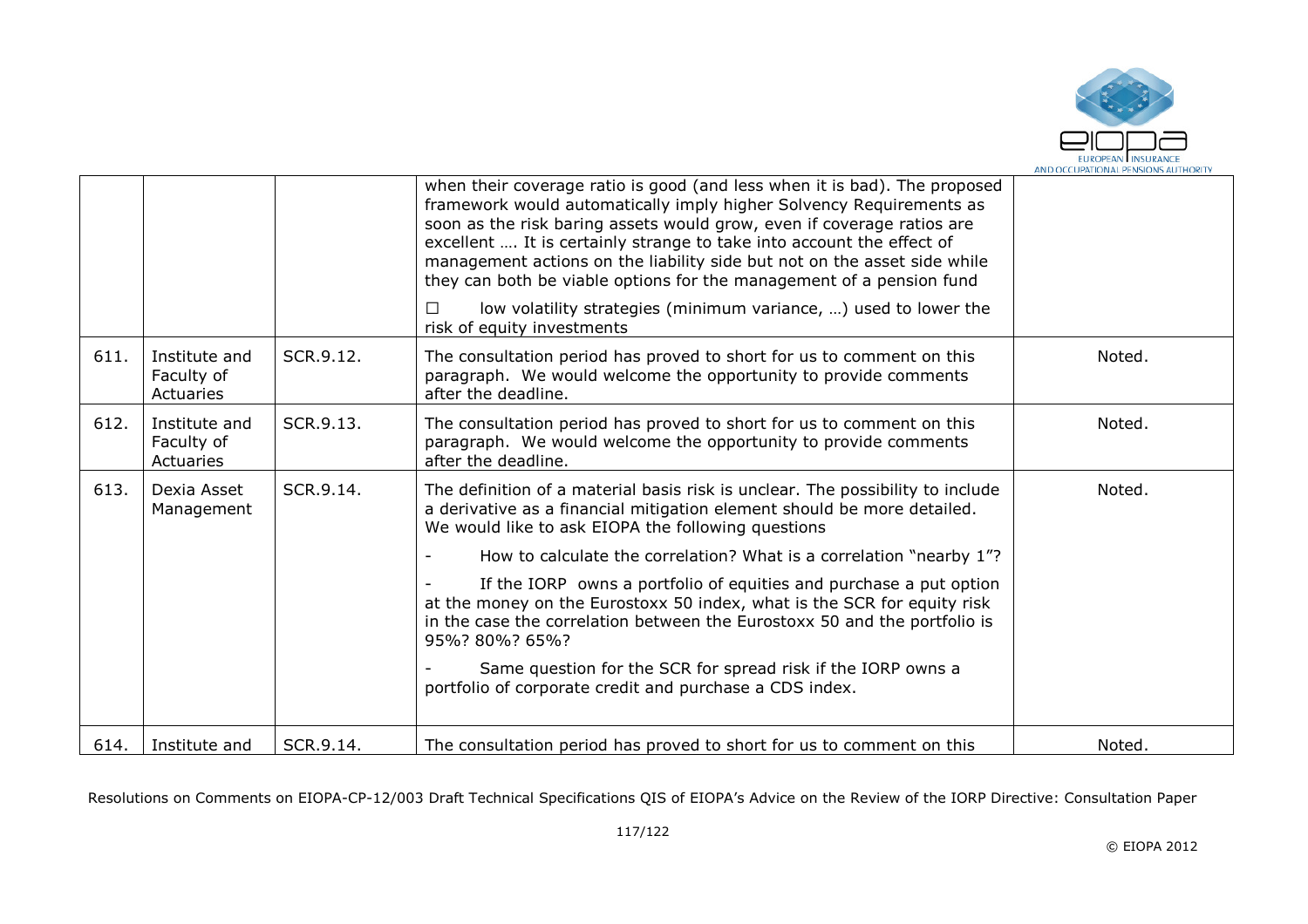

|      | Faculty of<br>Actuaries                                        |           | paragraph. We would welcome the opportunity to provide comments<br>after the deadline.                                                                          |        |
|------|----------------------------------------------------------------|-----------|-----------------------------------------------------------------------------------------------------------------------------------------------------------------|--------|
| 615. | Institute and<br>Faculty of<br>Actuaries                       | SCR.9.15. | The consultation period has proved to short for us to comment on this<br>paragraph. We would welcome the opportunity to provide comments<br>after the deadline. | Noted. |
| 616. | Institute and<br>Faculty of<br>Actuaries                       | SCR.9.16. | The consultation period has proved to short for us to comment on this<br>paragraph. We would welcome the opportunity to provide comments<br>after the deadline. | Noted. |
| 617. | Federation of<br>the Dutch<br>Pension Funds                    | SCR.9.17. | More information about the definition how to determine the absence of<br>liquidity will be necessary.                                                           | Noted. |
| 618. | Institute and<br>Faculty of<br>Actuaries                       | SCR.9.17. | The consultation period has proved to short for us to comment on this<br>paragraph. We would welcome the opportunity to provide comments<br>after the deadline. | Noted. |
| 619. | Belgian<br>Association of<br>Pension<br>Institutions<br>(BVPI- | SCR.9.18. | Why is dynamic hedging excluded?                                                                                                                                | Noted. |
| 620. | Institute and<br>Faculty of<br>Actuaries                       | SCR.9.18. | The consultation period has proved to short for us to comment on this<br>paragraph. We would welcome the opportunity to provide comments<br>after the deadline. | Noted. |
| 621. | Institute and<br>Faculty of<br>Actuaries                       | SCR.9.19. | The consultation period has proved to short for us to comment on this<br>paragraph. We would welcome the opportunity to provide comments<br>after the deadline. | Noted. |
| 622. | Institute and<br>Faculty of                                    | SCR.9.20. | The consultation period has proved to short for us to comment on this<br>paragraph. We would welcome the opportunity to provide comments                        | Noted. |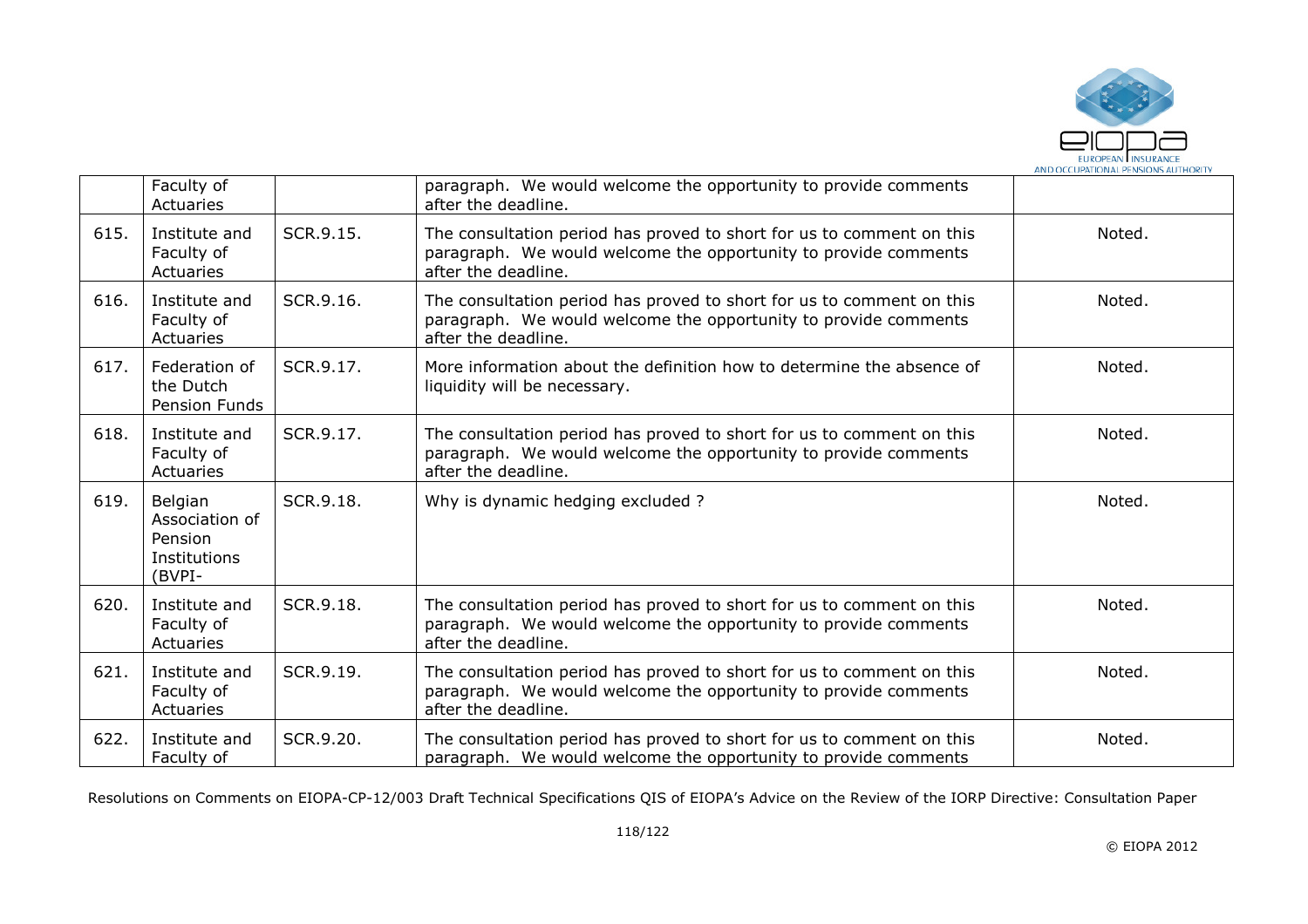

|      | Actuaries                                                      |           | after the deadline.                                                                                                                                                                                 |        |
|------|----------------------------------------------------------------|-----------|-----------------------------------------------------------------------------------------------------------------------------------------------------------------------------------------------------|--------|
| 623. | Institute and<br>Faculty of<br>Actuaries                       | SCR.9.21. | The consultation period has proved to short for us to comment on this<br>paragraph. We would welcome the opportunity to provide comments<br>after the deadline.                                     | Noted. |
| 624. | Belgian<br>Association of<br>Pension<br>Institutions<br>(BVPI- | SCR.9.22. | A BBB credit rating gives no information on the quality of the deposit-<br>taking institution. Who is deposit-taking institution - their might be a<br>chain of deposit takers, which one to judge? | Noted. |
| 625. | Institute and<br>Faculty of<br>Actuaries                       | SCR.9.22. | The consultation period has proved to short for us to comment on this<br>paragraph. We would welcome the opportunity to provide comments<br>after the deadline.                                     | Noted. |
| 626. | Institute and<br>Faculty of<br>Actuaries                       | SCR.9.23. | The consultation period has proved to short for us to comment on this<br>paragraph. We would welcome the opportunity to provide comments<br>after the deadline.                                     | Noted. |
| 627. | Institute and<br>Faculty of<br>Actuaries                       | SCR.9.24. | The consultation period has proved to short for us to comment on this<br>paragraph. We would welcome the opportunity to provide comments<br>after the deadline.                                     | Noted. |
| 628. | Institute and<br>Faculty of<br>Actuaries                       | SCR.9.25. | The consultation period has proved to short for us to comment on this<br>paragraph. We would welcome the opportunity to provide comments<br>after the deadline.                                     | Noted. |
| 629. | Institute and<br>Faculty of<br>Actuaries                       | SCR.9.26. | The consultation period has proved to short for us to comment on this<br>paragraph. We would welcome the opportunity to provide comments<br>after the deadline.                                     | Noted. |
| 630. | Institute and<br>Faculty of<br>Actuaries                       | SCR.9.27. | The consultation period has proved to short for us to comment on this<br>paragraph. We would welcome the opportunity to provide comments<br>after the deadline.                                     | Noted. |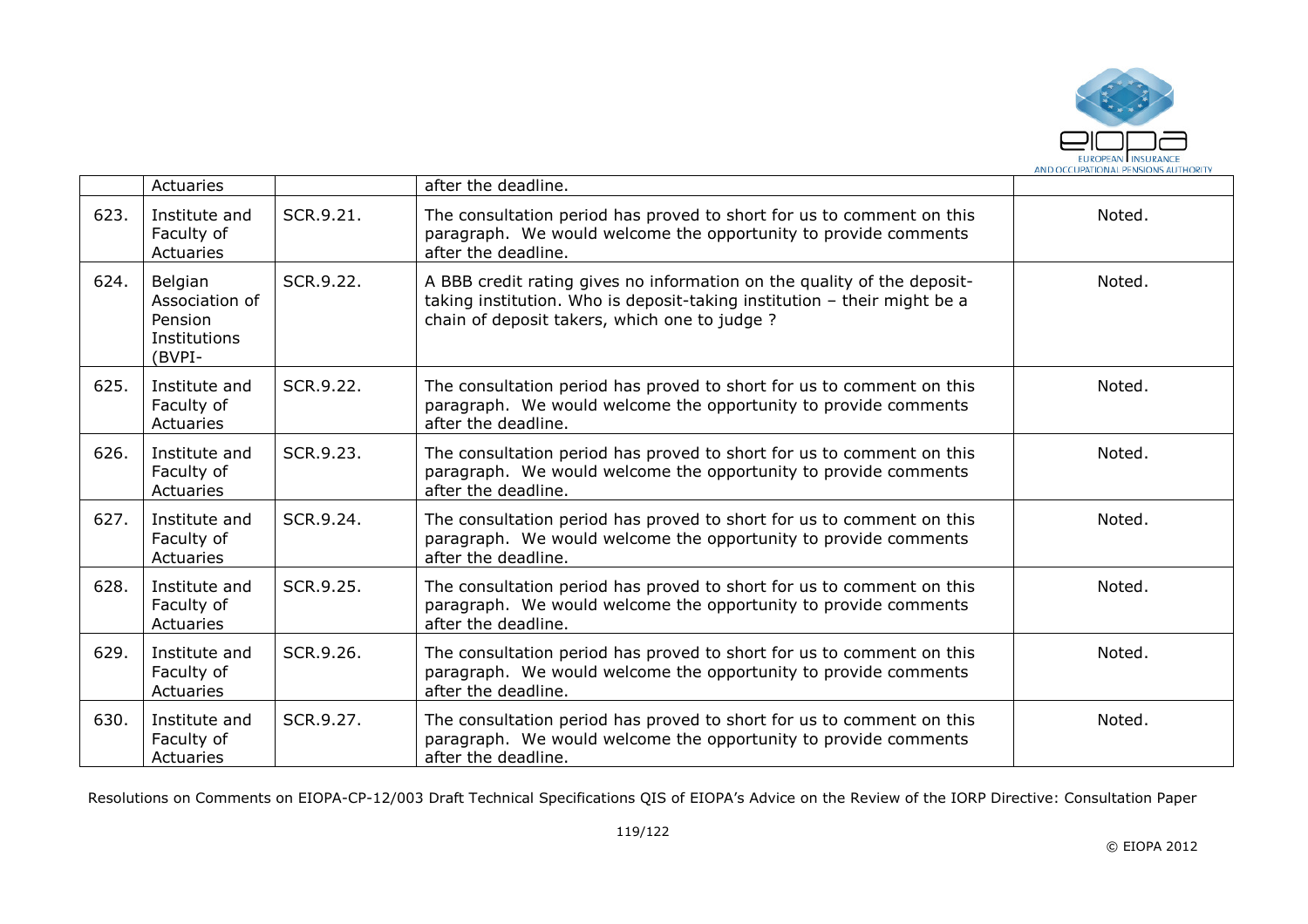

| 631. | Institute and<br>Faculty of<br>Actuaries                       | SCR.9.28. | The consultation period has proved to short for us to comment on this<br>paragraph. We would welcome the opportunity to provide comments<br>after the deadline.                                                                                                                    | Noted. |
|------|----------------------------------------------------------------|-----------|------------------------------------------------------------------------------------------------------------------------------------------------------------------------------------------------------------------------------------------------------------------------------------|--------|
| 632. | Institute and<br>Faculty of<br>Actuaries                       | SCR.9.29. | The consultation period has proved to short for us to comment on this<br>paragraph. We would welcome the opportunity to provide comments<br>after the deadline.                                                                                                                    | Noted. |
| 633. | Institute and<br>Faculty of<br>Actuaries                       | SCR.9.30. | The consultation period has proved to short for us to comment on this<br>paragraph. We would welcome the opportunity to provide comments<br>after the deadline.                                                                                                                    | Noted. |
| 634. | Institute and<br>Faculty of<br>Actuaries                       | SCR.9.31. | The consultation period has proved to short for us to comment on this<br>paragraph. We would welcome the opportunity to provide comments<br>after the deadline.                                                                                                                    | Noted. |
| 635. | Institute and<br>Faculty of<br>Actuaries                       | SCR.9.32. | The consultation period has proved to short for us to comment on this<br>paragraph. We would welcome the opportunity to provide comments<br>after the deadline.                                                                                                                    | Noted. |
| 636. | Institute and<br>Faculty of<br>Actuaries                       | SCR.9.33. | The consultation period has proved to short for us to comment on this<br>paragraph. We would welcome the opportunity to provide comments<br>after the deadline.                                                                                                                    | Noted. |
| 637. | Institute and<br>Faculty of<br>Actuaries                       | SCR.9.34. | The consultation period has proved to short for us to comment on this<br>paragraph. We would welcome the opportunity to provide comments<br>after the deadline.                                                                                                                    | Noted. |
| 638. | Belgian<br>Association of<br>Pension<br>Institutions<br>(BVPI- | SCR.10.1. | It seems strange that if investments or risk mitigation techniques involve<br>insurance undertakings or banks, the same capital requirements are<br>required for risks already taking into account at the counterparty side as<br>for them also Solvency II and Basel III applies. | Noted. |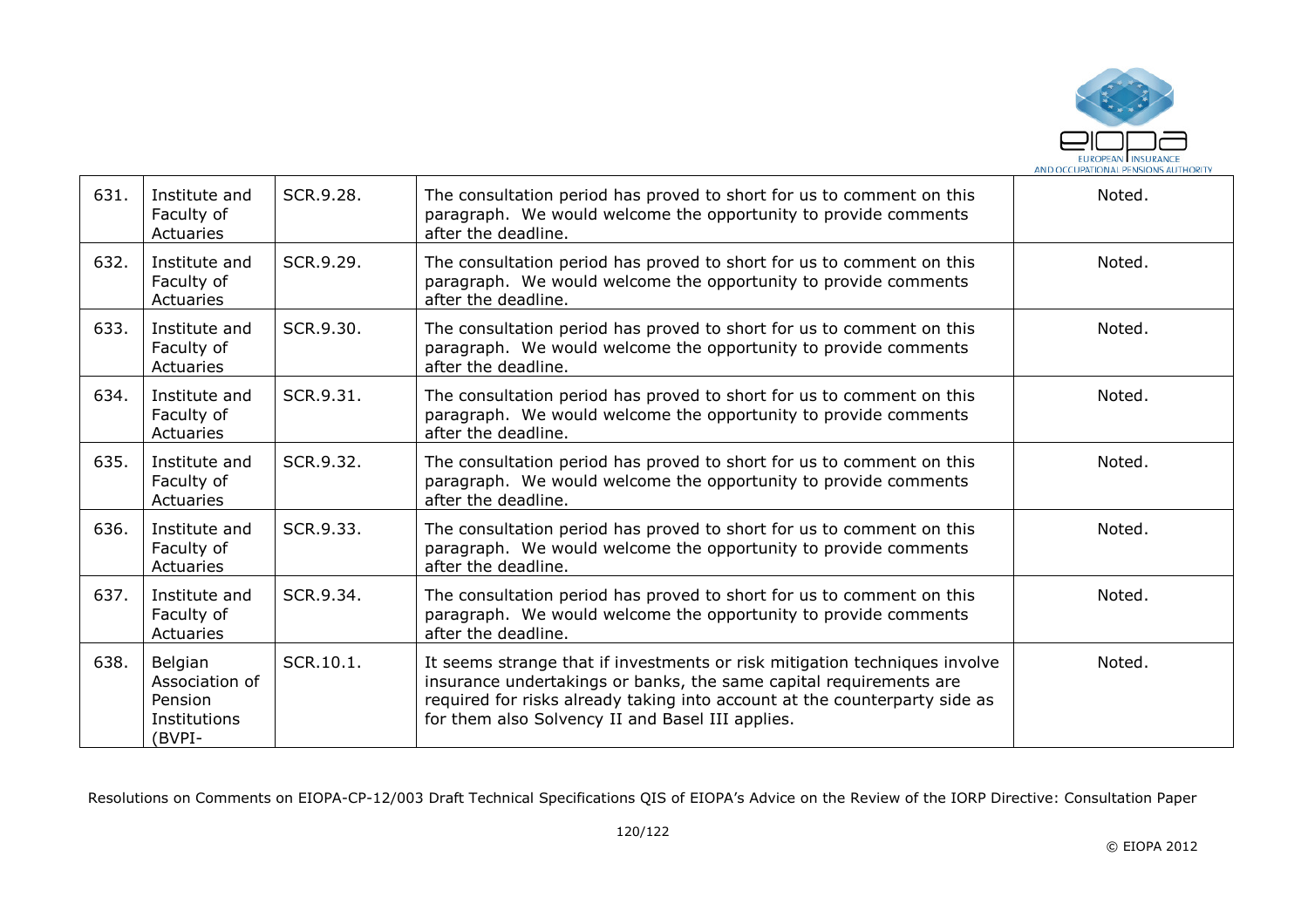

| 639. | Institute and<br>Faculty of<br>Actuaries                       | SCR.10.1. | The consultation period has proved to short for us to comment on this<br>paragraph. We would welcome the opportunity to provide comments<br>after the deadline. | Noted. |
|------|----------------------------------------------------------------|-----------|-----------------------------------------------------------------------------------------------------------------------------------------------------------------|--------|
| 640. | Institute and<br>Faculty of<br>Actuaries                       | SCR.10.2. | The consultation period has proved to short for us to comment on this<br>paragraph. We would welcome the opportunity to provide comments<br>after the deadline. | Noted. |
| 641. | Institute and<br>Faculty of<br>Actuaries                       | SCR.10.3. | The consultation period has proved to short for us to comment on this<br>paragraph. We would welcome the opportunity to provide comments<br>after the deadline. | Noted. |
| 642. | Institute and<br>Faculty of<br>Actuaries                       | SCR.10.4. | The consultation period has proved to short for us to comment on this<br>paragraph. We would welcome the opportunity to provide comments<br>after the deadline. | Noted. |
| 643. | Institute and<br>Faculty of<br>Actuaries                       | SCR.10.5. | The consultation period has proved to short for us to comment on this<br>paragraph. We would welcome the opportunity to provide comments<br>after the deadline. | Noted. |
| 644. | Belgian<br>Association of<br>Pension<br>Institutions<br>(BVPI- | SCR.10.6. | ?                                                                                                                                                               | Noted. |
| 645. | Institute and<br>Faculty of<br>Actuaries                       | SCR.10.6. | The consultation period has proved to short for us to comment on this<br>paragraph. We would welcome the opportunity to provide comments<br>after the deadline. | Noted. |
| 646. | Institute and<br>Faculty of<br>Actuaries                       | SCR.10.7. | The consultation period has proved to short for us to comment on this<br>paragraph. We would welcome the opportunity to provide comments<br>after the deadline. | Noted. |